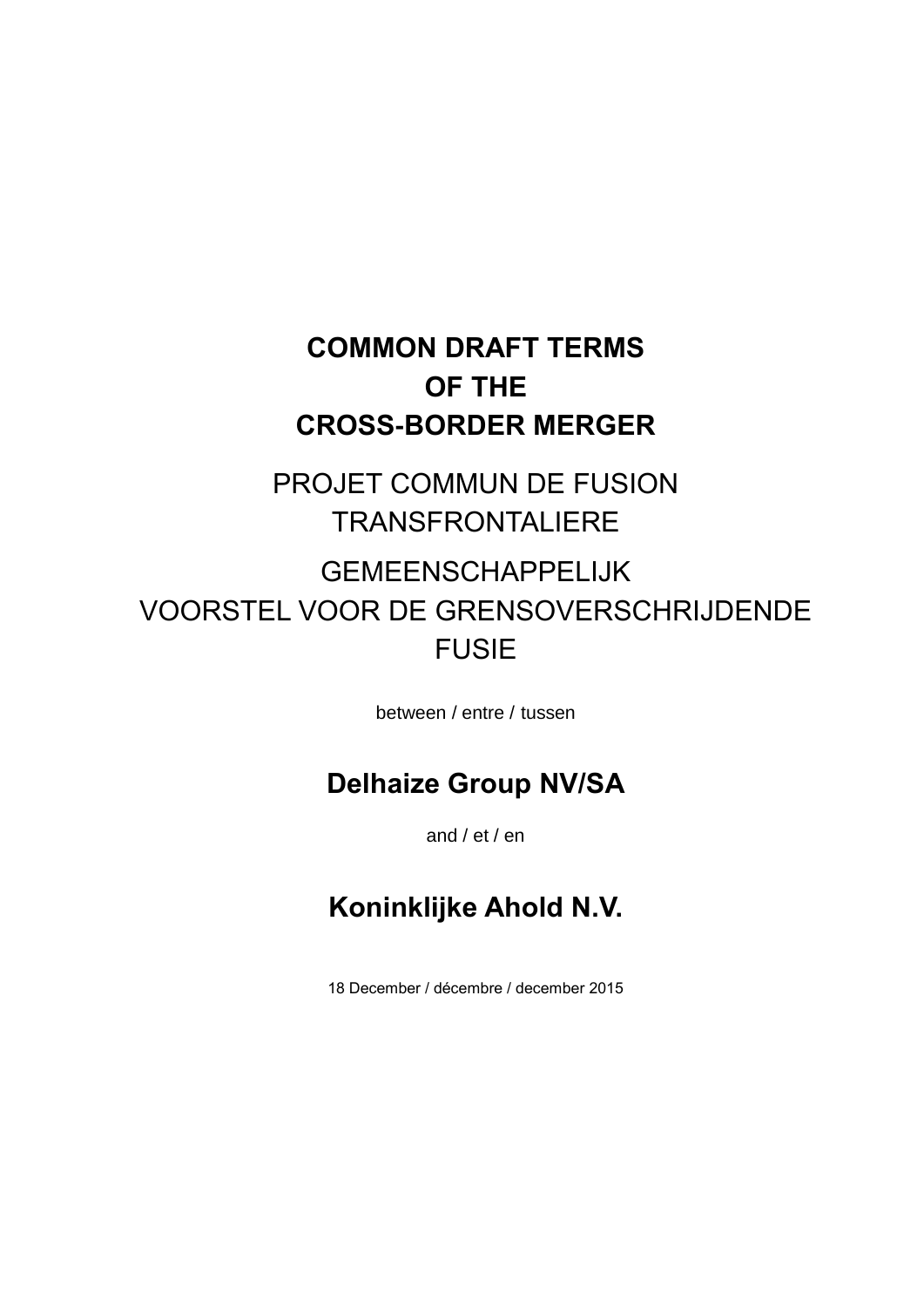## **TABLE OF CONTENTS / TABLE DES MATIÈRES / INHOUDSTAFEL**

- Part 1 English language Merger Proposal
- Partie 1 Version anglaise du Projet de Fusion
- Deel 1 Engelstalige versie van het Fusievoorstel
- Part 2 French language Merger Proposal<br>Partie 2 Version francaise du Proiet de Fus
- Version française du Projet de Fusion
- Deel 2 Franstalige versie van het Fusievoorstel
- Part 3 Dutch language merger proposal<br>Partie 3 Version néerlandaise du Proiet de
- Version néerlandaise du Projet de Fusion
- Deel 3 Nederlandstalige versie van het Fusievoorstel
- Part 4 Schedules
- Partie 4 Annexes
- Deel 4 Bijlagen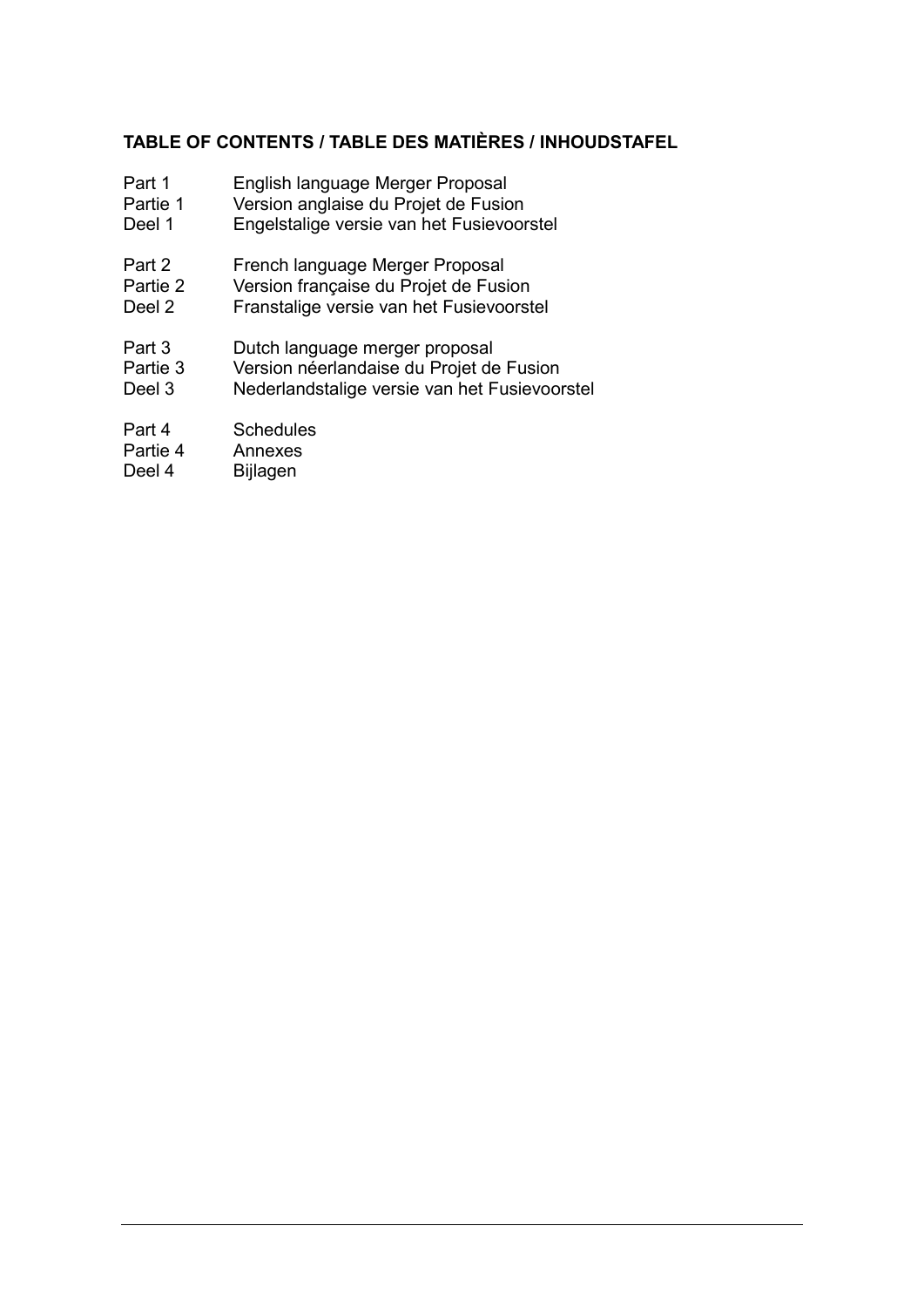### **Part 1 / Partie 1 / Deel 1**

## **COMMON DRAFT TERMS OF THE CROSS-BORDER MERGER** (the "**Merger Proposal**")

#### **DRAWN UP BY:**

- **(1)** The board of directors of **Delhaize Group NV/SA**, a public limited liability company incorporated under the laws of Belgium (*naamloze vennootschap/société anonyme*), having its registered office at Osseghemstraat 53, 1080 Sint-Jans-Molenbeek (Brussels), Belgium, registered in the Commercial Register (RLE) of Brussels under number 0402.206.045, which company is hereinafter referred to as "**Delhaize**"; and
- **(2)** The management board of **Koninklijke Ahold N.V.**, a public limited liability company incorporated under the laws of the Netherlands (*naamloze vennootschap*), having its statutory seat (*statutaire zetel*) in Zaandam (municipality of Zaanstad), the Netherlands, and its registered office at Provincialeweg 11, 1506 MA Zaandam, the Netherlands, registered with the Dutch Trade Register of the Chamber of Commerce under number 35000363, which company is hereinafter referred to as "**Ahold**".

Delhaize and Ahold are hereinafter jointly referred to as the "**Merging Companies**" and each of them also as a "**Merging Company**".

#### **WHEREAS:**

- <span id="page-2-0"></span>(A) On 24 June 2015, Delhaize and Ahold entered into a merger agreement in respect of a strategic combination of their businesses (the "**Merger Agreement**"). It is intended that this combination will be achieved by means of a cross-border merger of Delhaize into Ahold pursuant to Directive 2005/56/EC of the European Parliament and the Council of the European Union of 26 October 2005 on cross-border mergers of limited liability companies (as amended), as implemented in the Netherlands in Part 7, Sections 2, 3 and 3A of Book 2 of the DCC (as defined hereinafter) and in Belgium in Title V*bis* of Book XI (Articles 772/1 to 772/14) of the BCC (as defined hereinafter) (the "**Merger**").
- (B) In the Merger, Delhaize will be the disappearing entity and Ahold will be the surviving entity.
- (C) This Merger Proposal sets out the terms of the Merger in accordance with Sections 2:312, 2:326 and 2:333d of the DCC and Article 772/6 of the BCC.

#### **MERGER PROPOSAL:**

#### **1 Definitions**

In this Merger Proposal, the following terms shall have the following meanings, unless the context otherwise requires:

"**Accounting Date**" shall have the meaning ascribed to it in Section [9.1;](#page-16-0)

"**ADSs**" means American depositary shares (as evidenced by American depositary receipts);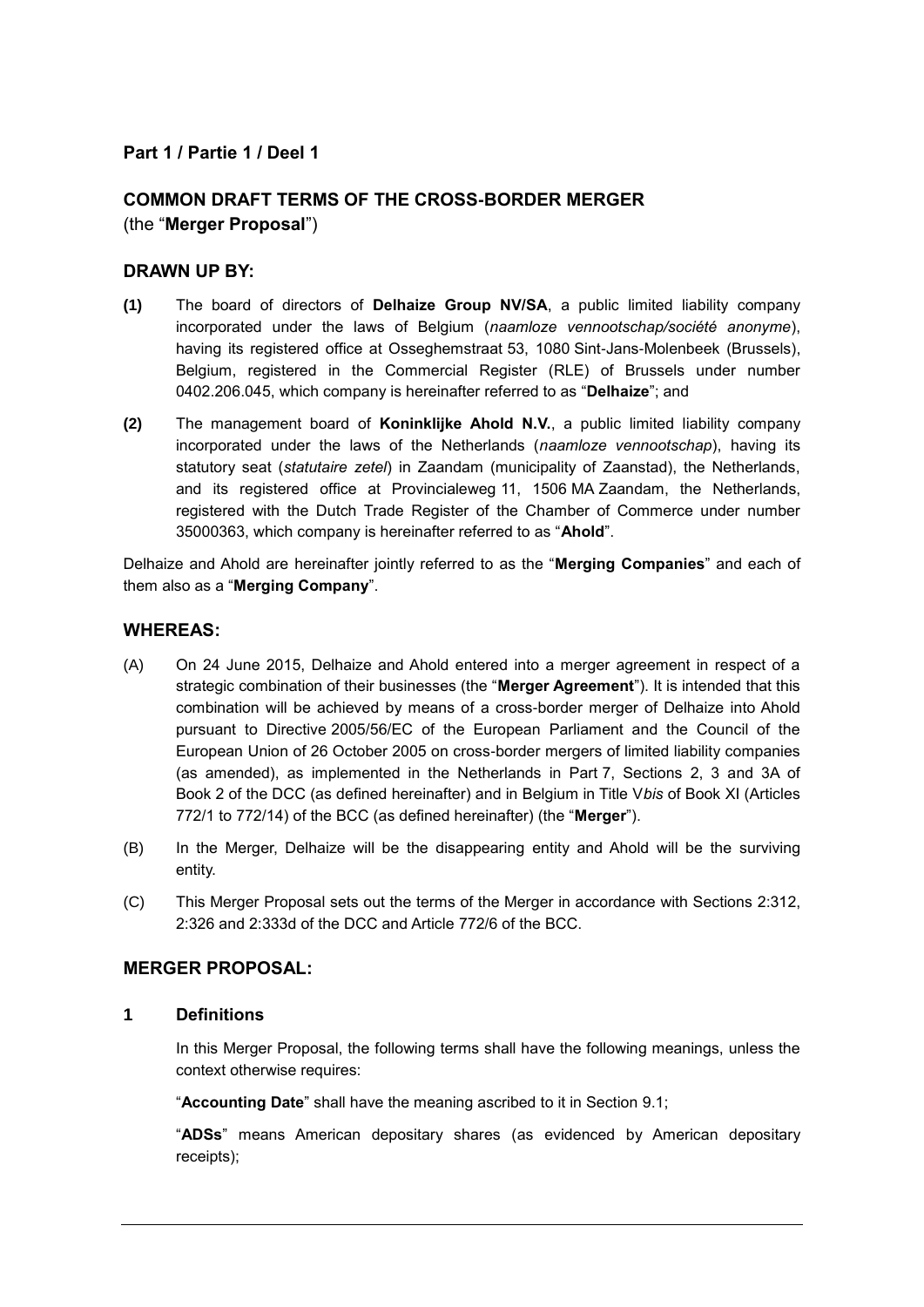"**AFM**" means the Dutch Authority for the Financial Markets (*Stichting Autoriteit Financiële Markten*);

"**Ahold ADSs**" means the ADSs of Ahold;

"**Ahold Capital Return**" shall have the meaning ascribed to it in Section [6.5.3;](#page-15-0)

"**Ahold Foundation**" shall have the meaning ascribed to it in Section [4.3.1;](#page-11-0)

"**Ahold Foundation Call Option**" shall have the meaning ascribed to it in Section [5.2;](#page-12-0)

"**Ahold Group**" means Ahold and its subsidiaries;

"**Ahold Ordinary Shares**" means ordinary shares of Ahold with a nominal value of EUR 0.01 each;

"**Ahold Required Resolutions**" shall have the meaning ascribed to it in Section [4.1.1;](#page-9-0)

"**BCC**" means the Belgian Companies Code (*Wetboek van vennootschappen*);

"**Belgian Bonds**" shall have the meaning ascribed to it in Section [11.4.2\(i\);](#page-25-0)

"**Board of Directors**" means the board of directors of Delhaize;

"**Boards of the Merging Companies**" means the Board of Directors and the Management Board;

"**Closing**" or "**Closing Date**" means the day on which a Dutch civil law notary executes the Dutch notarial deed of cross-border Merger;

"**Combined Company**" means the entity that will exist after completion of the Merger;

"**Conditions Precedent**" means the conditions precedent set forth in Sections [4.1,](#page-9-1) [4.2](#page-10-0) and [4.3;](#page-11-1)

"**Conversion**" shall have the meaning ascribed to it in Section [2.2;](#page-7-0)

"**Converted PSU**" shall have the meaning ascribed to it in subsection (a) of Section 2 of Schedule 1;

"**DCC**" means the Dutch Civil Code (*Burgerlijk Wetboek)*;

"**Delhaize ADSs**" means the outstanding ADSs of Delhaize;

"**Delhaize ADS Holders**" means the holders of Delhaize ADSs;

"**Delhaize ADS Ratio**" shall have the meaning ascribed to it in Section [6.1.2\(iv\);](#page-13-0)

"**Delhaize ADS Value**" means the last reported sale price of Delhaize ADSs on the NYSE (as reported in The Wall Street Journal or, if not reported therein, in another authoritative source mutually selected by Delhaize and Ahold) on the last complete trading day prior to the date of the Effective Time;

"**Delhaize Equity Awards**" means, collectively, the Delhaize EU Options, the Delhaize EU PSUs, the Delhaize U.S. Options and the Delhaize U.S. RSUs/PSUs;

"**Delhaize EU Incentive Plans**" means the Delhaize Group 2007 Stock Option Plan for Associates of Non-U.S. Companies and the Delhaize Group 2014 European Performance Stock Unit Plan;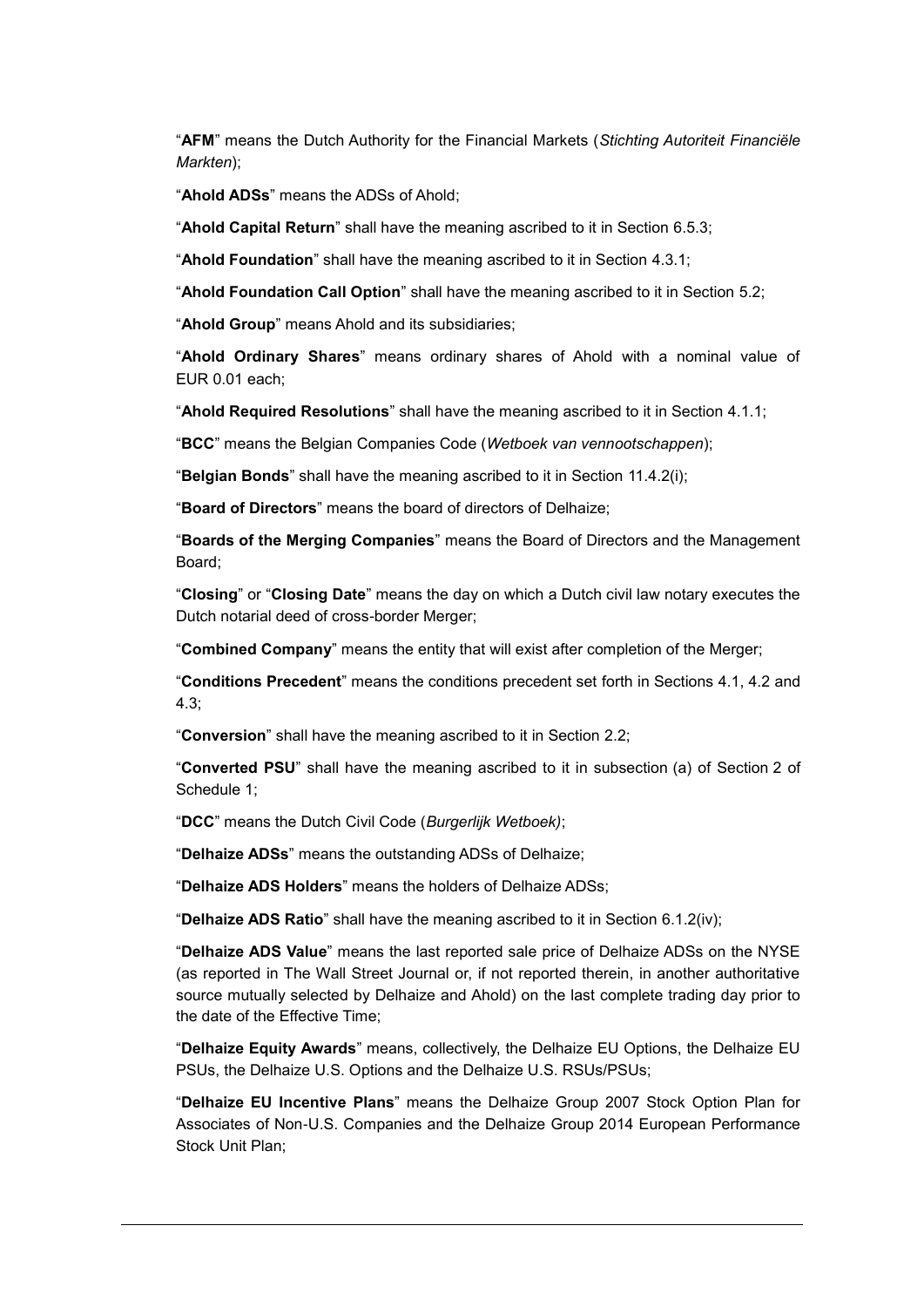"**Delhaize EU Option**" means an option to purchase a Delhaize Ordinary Share, granted pursuant to the Delhaize EU Incentive Plans;

"**Delhaize EU PSU**" means a restricted stock unit award subject to performance conditions with respect to Delhaize Ordinary Shares granted pursuant to the Delhaize EU Incentive Plans;

"**Delhaize EU PSU Amount**" means, with respect to each Delhaize EU PSU, the sum of:

- (i) the product of (A) the number of Delhaize Ordinary Shares subject to the applicable Delhaize EU PSU, based on the actual achievement of applicable performance conditions through the end of the calendar year immediately preceding the year in which the Effective Time occurs (as reasonably determined by the Board of Directors (or, if appropriate, any committee thereof administering the Delhaize Incentive Plans) prior to the Effective Time) multiplied by (B) a fraction, the numerator of which is the number of calendar years in the applicable Delhaize EU PSU performance-based vesting period completed prior to the calendar year in which the Effective Time occurs and the denominator of which is the total number of years in such performance-based vesting period, and
- (ii) the product of (a) the number of Delhaize Ordinary Shares subject to such Delhaize EU PSU, based on target-level achievement of applicable performance conditions multiplied by (b) a fraction, the numerator of which is the number of calendar years in the applicable Delhaize EU PSU performance-based vesting period that have not been completed as of the calendar year in which the Effective Time occurs and the denominator of which is the total number of years in such performance-based vesting period;

"**Delhaize Group**" means Delhaize and its subsidiaries;

"**Delhaize Incentive Plans**" means the Delhaize EU Incentive Plans together with the Delhaize U.S. Incentive Plans;

"**Delhaize Ordinary Shares**" means ordinary shares without nominal value of Delhaize;

"**Delhaize Shareholders**" means the holders of Delhaize Ordinary Shares;

"**Delhaize U.S. Incentive Plans**" means the Delhaize America, LLC 2012 Restricted Stock Unit Plan, effective 24 May 2012, and the Delhaize Group 2012 U.S. Stock Incentive Plan, effective 24 May 2012;

"**Delhaize U.S. Option**" means an option, in the form of a warrant, to purchase a Delhaize ADS, granted pursuant to the Delhaize U.S. Incentive Plans;

"**Delhaize U.S. RSU/PSU**" means a restricted stock unit with respect to Delhaize ADSs, whether or not subject to performance vesting conditions, granted pursuant to the Delhaize U.S. Incentive Plans;

"**Deloitte**" means Deloitte Bedrijfsrevisoren/Reviseurs d'Entreprises BCVBA/CSCRL;

"**Demerger**" shall have the meaning ascribed to it in Section [2.2;](#page-7-0)

"**Demerger Proposal**" shall have the meaning ascribed to it in Section [2.2;](#page-7-0)

"**Effective Time**" shall have the meaning ascribed to it in Section [2.1;](#page-7-1)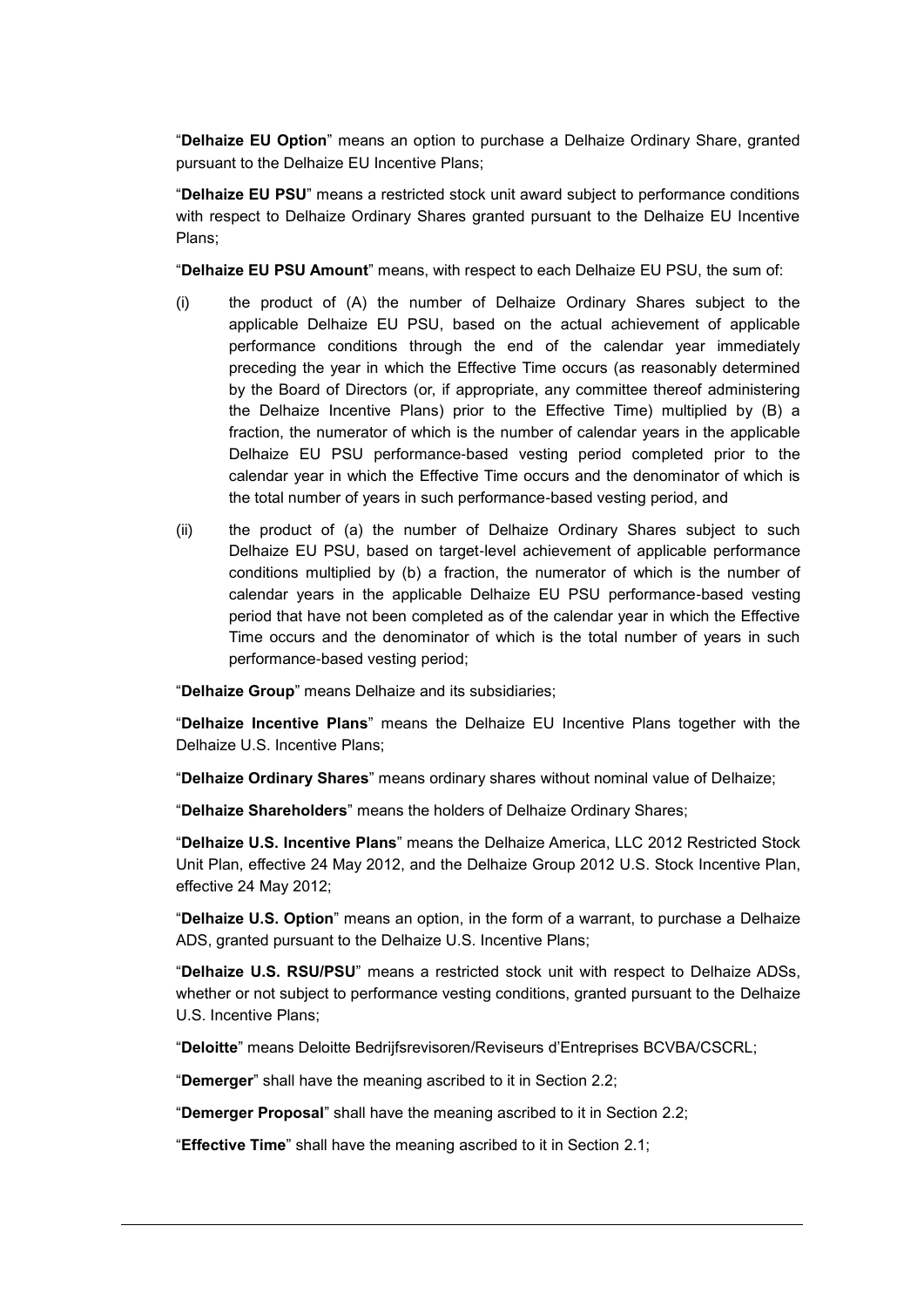"**Employee Participation**" shall have the meaning ascribed to it in Article 1:1 of the RWER Law;

"**Exchange Ratio**" shall have the meaning ascribed to it in Section [5.3.1;](#page-12-1)

"**Hive-Down**" shall have the meaning ascribed to it in Section [2.2;](#page-7-0)

"**Management Board**" means the management board of Ahold;

"**Material Adverse Effect**" on Delhaize or Ahold means any change, event or development that, individually or taken together with all such other changes, events or developments, has or would reasonably be expected to have a material adverse effect on the business, financial condition or results of operations of either the Ahold Group or the Delhaize Group, as applicable, provided that the following shall not be considered in determining whether a Material Adverse Effect has occurred:

- <span id="page-5-0"></span>(i) any change, event or development generally affecting the industries in which the Ahold Group or the Delhaize Group, respectively, operate, or any change, event or development in general economic or regulatory, legislative or political conditions or securities, credit, financial or other capital markets conditions, in each case in the Netherlands, Belgium, Great Britain, Greece, the United States or any other jurisdiction, in each case except to the extent that such change, event or development affects the Ahold Group or the Delhaize Group, respectively, in a materially disproportionate manner relative to other businesses operating in the relevant geographic area and in the industries in which the Ahold Group or the Delhaize Group, respectively, operates;
- <span id="page-5-1"></span>(ii) any change, event or development to the extent resulting from the execution and delivery of the Merger Agreement or the public announcement, pendency or consummation of the Merger or any of the other transactions contemplated by the Merger Agreement, including shareholder litigation and the impact of such changes or developments on the relationships, contractual or otherwise, of such party or any of its subsidiaries with employees, labor unions, clients, customers, suppliers or partners;
- (iii) any change, event or development to the extent resulting from any failure of the Ahold Group or the Delhaize Group, respectively, to meet any internal or published projections, forecasts, estimates or predictions in respect of revenues, earnings or other financial or operating metrics for any period (it being understood that the facts and circumstances giving rise to such failure may be deemed to constitute, and may be taken into account in determining whether there has been, a Material Adverse Effect, if such facts and circumstances are not otherwise described in paragraphs [\(i\),](#page-5-0) [\(ii\)](#page-5-1) or [\(v\)](#page-6-0) through paragraph [\(viii\)](#page-6-1) of this definition);
- (iv) any change, in and of itself, in the market price, credit rating (with respect to Ahold, Delhaize or their respective securities) or trading volume of their respective securities (it being understood that the facts and circumstances giving rise to such change may be deemed to constitute, and may be taken into account in determining whether there has been, a Material Adverse Effect if such facts and circumstances are not otherwise described in paragraphs [\(i\),](#page-5-0) [\(ii\)](#page-5-1) or [\(v\)](#page-6-0) through paragraph [\(viii\)](#page-6-1) of this definition);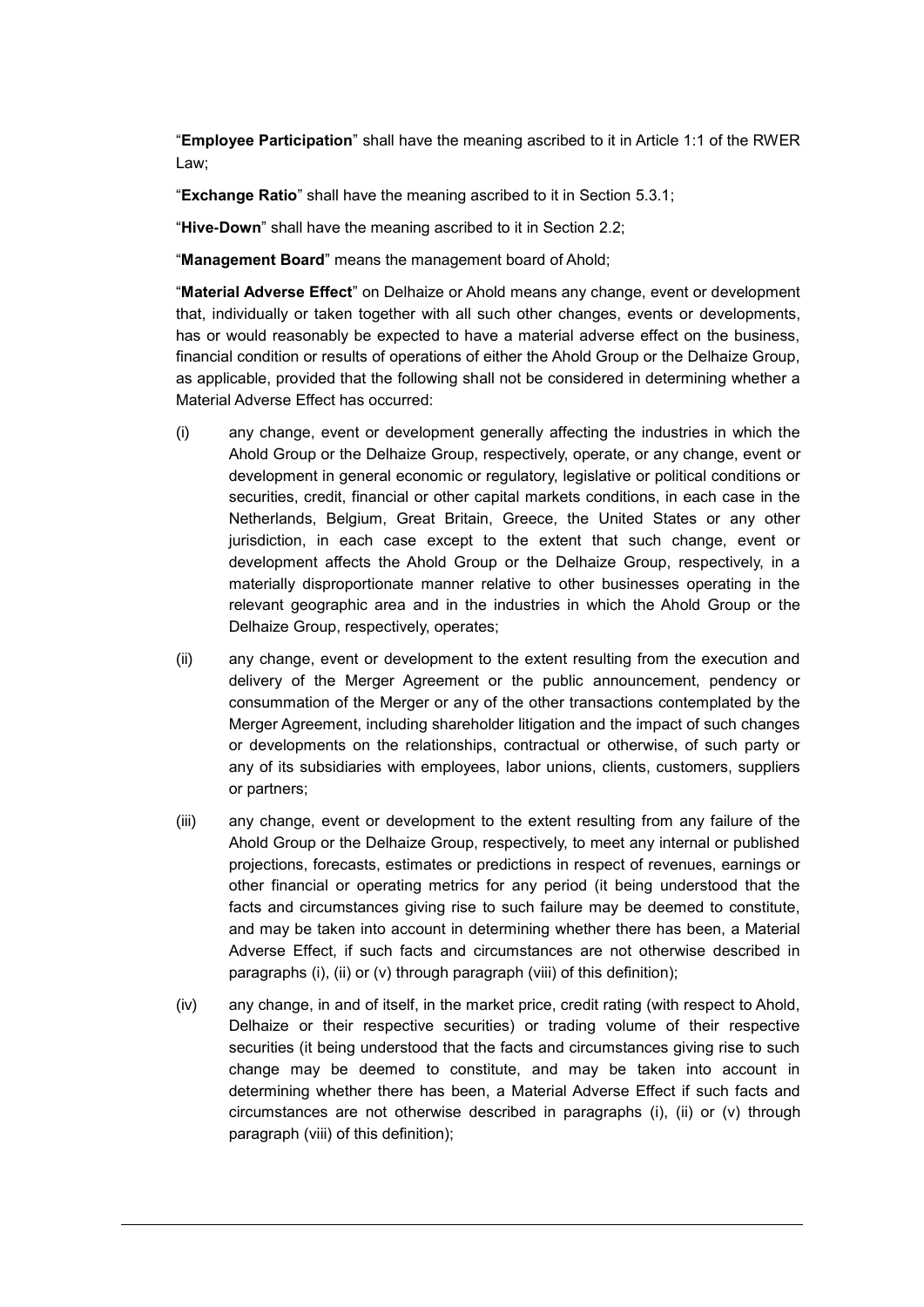- <span id="page-6-0"></span>(v) any change, or proposed change, after the date of the Merger Agreement, in applicable rules, GAAP or IFRS (or, in each case, authoritative interpretation thereof);
- (vi) geopolitical conditions, the outbreak or escalation of hostilities, any acts of war, sabotage or terrorism, or any escalation or worsening of any such acts of war, sabotage or terrorism threatened or underway as of the date of the Merger Agreement, except to the extent that such change, event or development affects the Ahold Group or the Delhaize Group, respectively, in a materially disproportionate manner relative to other businesses operating in the relevant geographic area and in the industries in which the Ahold Group or the Delhaize Group, respectively, operates;
- (vii) any hurricane, tornado, flood, earthquake or other natural disaster, except to the extent that such change, event or development affects the Ahold Group or the Delhaize Group, respectively, in a materially disproportionate manner relative to other businesses operating in the relevant geographic area and in the industries in which the Ahold Group or the Delhaize Group, respectively, operates; or
- <span id="page-6-1"></span>(viii) any change, event or development to the extent resulting from any action by any member of the Ahold Group or the Delhaize Group, respectively, that is expressly required to be taken by the Merger Agreement;

"**Merger**" shall have the meaning ascribed to it in recital [\(A\);](#page-2-0)

"**Merger Agreement**" shall have the meaning ascribed to it in recital [\(A\);](#page-2-0)

"**Merger Proposal**" means these common draft terms of cross-border Merger between Delhaize, as disappearing company, and Ahold, as surviving company;

"**NewDelhaize**" shall have the meaning ascribed to it in Section [2.2;](#page-7-0)

"**Per ADS Merger Consideration**" shall have the meaning ascribed to it in Section [6.1.2\(iv\);](#page-13-0)

"**PwC**" means PricewaterhouseCoopers Accountants N.V.;

"**Relevant Competition Clearances**" means: (i) the expiration or termination of the applicable waiting period(s) under the U.S. Hart-Scott-Rodino Antitrust Improvements Act of 1976, as amended, and any extension thereof, and all applicable rules and regulations thereunder; (ii) a decision under applicable EU antitrust regulations declaring the Merger compatible with the common market or, if such decision has been referred (in whole or in part) to a national antitrust authority of an EU member state, the requisite clearance by such national antitrust authority under its applicable antitrust laws; (iii) a decision under applicable Serbian antitrust laws allowing the Merger and/or declaring that the Merger does not considerably restrict, distort or prevent competition on the market of the Republic of Serbia as a whole or in a relevant part thereof; and (iv) a decision under applicable antitrust laws of the Republic of Montenegro allowing the Merger and/or declaring that the Merger does not considerably restrict, distort or prevent competition on the market of the Republic of Montenegro as a whole or in a relevant part thereof;

"**RWER Law**" shall have the meaning ascribed to it in Section [11.1.1;](#page-23-0)

"**Supervisory Board**" means the supervisory board of Ahold;

"**Tax Merger Ruling**" shall have the meaning ascribed to it in Section [4.1.10;](#page-10-1)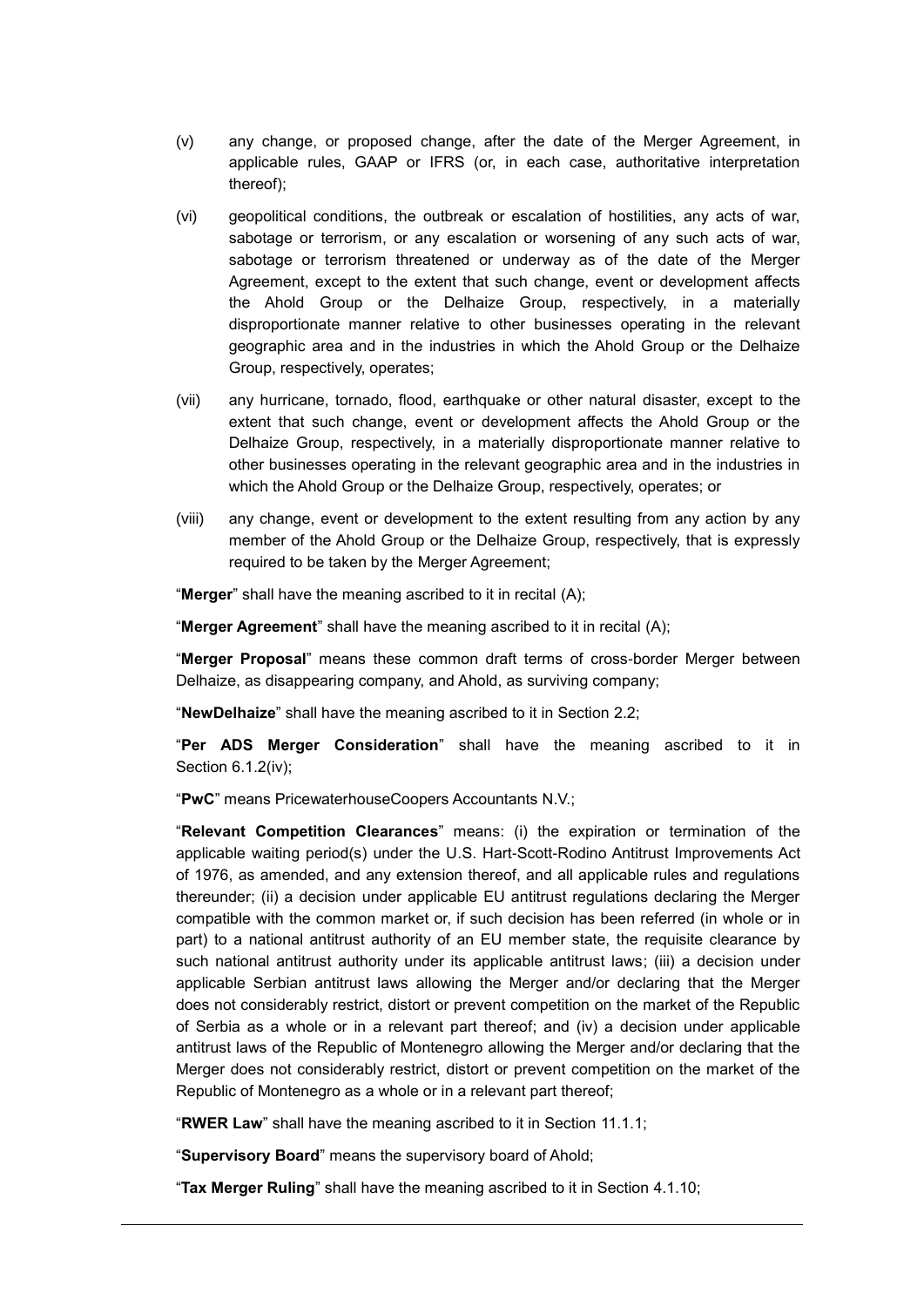"**Tax Neutral**" means that the Merger shall qualify as a "merger" within the meaning of Article 210, §1, 1° of the Belgian Income Tax Code of 1992 and shall benefit from: (i) the corporate income tax rollover regime provided for by Articles 211 and 229, §4 of the Belgian Income Tax Code; (ii) the transfer tax exemption provided for by Article 117, §1 of the Belgian code on registration duties of 30 November 1939; (iii) the rollover regime provided for by Article 45, §1 of the Belgian Income Tax Code; and (iv) the VAT regime provided for by Articles 11 and 18, §3 of the Belgian VAT Code of 3 July 1969; and

"**U.S. Bonds**" shall have the meaning ascribed to it in Section [11.4.2\(ii\).](#page-25-1)

#### **2 Merger**

#### <span id="page-7-1"></span>**2.1** Merger

Subject to the terms and conditions set forth in this Merger Proposal, the Boards of the Merging Companies propose to effectuate the Merger, as a result of which:

- **2.1.1** all the assets and liabilities (*vermogen*) and legal relationships of Delhaize shall be transferred to Ahold under universal succession of title (*overgang onder algemene titel*) such that Ahold will automatically substitute in all the rights and obligations of Delhaize;
- **2.1.2** the Delhaize Shareholders and/or Delhaize ADS Holders shall become shareholders of Ahold and/or holders of Ahold ADSs; and
- **2.1.3** Delhaize shall be dissolved without going into liquidation and shall thus cease to exist.

The Merger will be effective at 00:00 a.m. Central European Time on the first day after the day of the Closing (the "**Effective Time**"). As from the Effective Time, Ahold will establish a branch in Belgium and will allocate to that branch all assets and liabilities and legal relationships held by Delhaize prior to the Effective Time and carry on through that branch the business activities which were conducted by Delhaize prior to the Effective Time.

#### <span id="page-7-0"></span>**2.2** Post-Merger Hive-Down

As soon as practically possible after the consummation of the Merger, the Combined Company intends to effect a legal demerger (*afsplitsing*) (the "**Demerger**"). Ahold will in accordance with Dutch law publish a demerger proposal (*splitsingsvoorstel*) for the purpose of the Demerger (the "**Demerger Proposal**").

Pursuant to the Demerger, the assets and liabilities of (the former) Delhaize will be transferred to a wholly owned Dutch subsidiary of the Combined Company which will be incorporated at the occasion and by virtue of the Demerger ("**NewDelhaize**"). The Management Board intends to resolve to effect the Demerger in accordance with Section 2:334ff of the DCC and the Demerger Proposal.

To change the Dutch nationality of NewDelhaize, the Combined Company intends to, following the Demerger, have NewDelhaize's seat transferred (*zetel verplaatsing*) to Belgium through a conversion of NewDelhaize into a Belgian partnership limited by shares (*commanditaire vennootschap op aandelen*/*société en commandite par actions*) (the "**Conversion**"). After the Conversion, the operations of (the former) Delhaize will be conducted through NewDelhaize directly instead of a Belgian branch.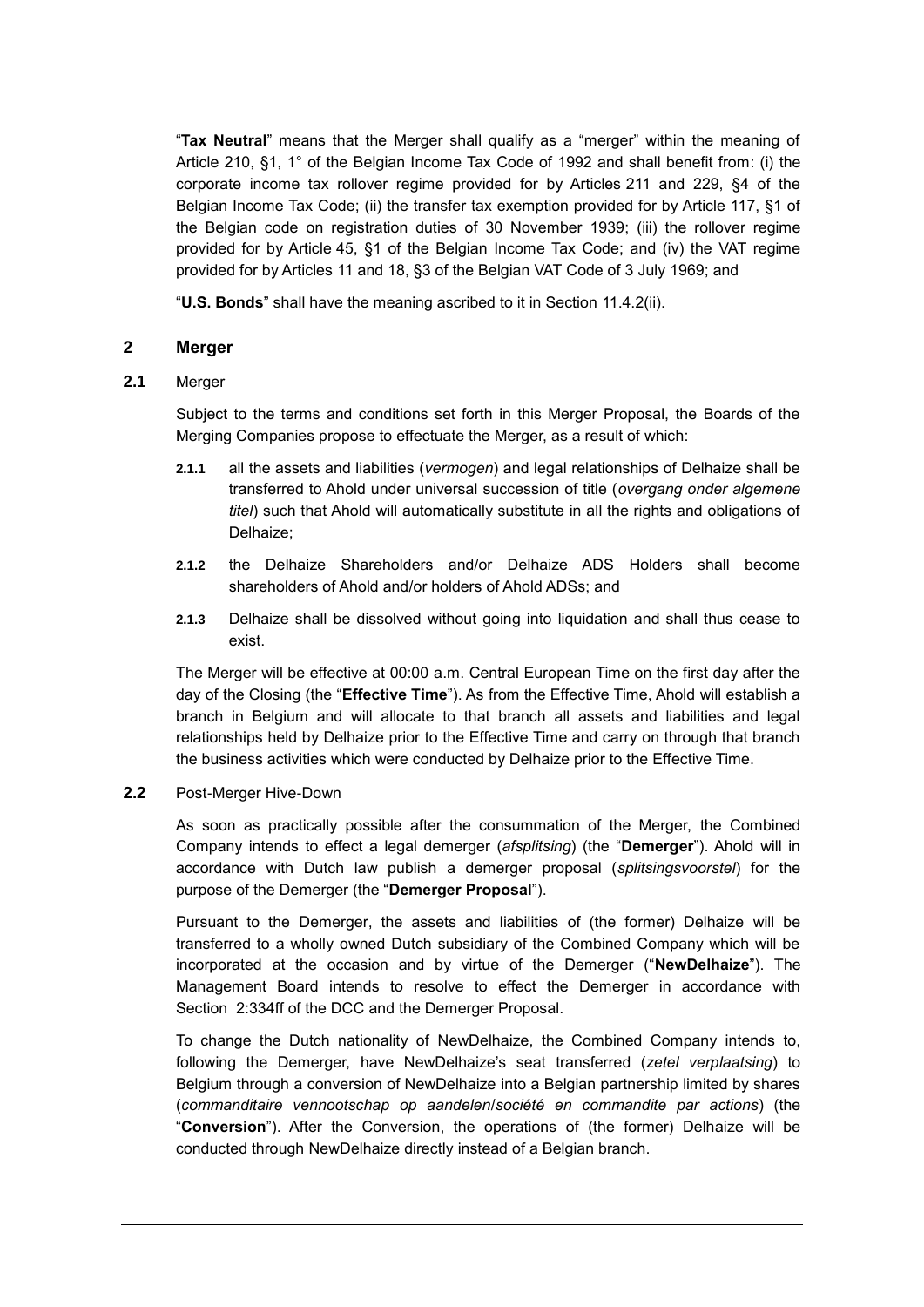The Combined Company will seek to implement the Conversion as soon as practicable after the Demerger. The Conversion is subject to (i) a corporate approval process at the Combined Company and NewDelhaize, and (ii) completion of certain procedural aspects under applicable law. As regards (ii), NewDelhaize will, among other things, prepare and publish a separate conversion proposal (*omzettingsvoorstel*) that will be made available in accordance with applicable law.

The restructuring contemplated by the combination of the Demerger and the Conversion is referred to as the "**Hive-Down**".

### **3 Form, legal name, registered office, statutory seat and corporate purpose of Ahold and Delhaize**

- **3.1** The form, legal name, registered office, statutory seat and corporate purpose of Ahold are as follows and, except for the legal name, will not be amended in connection with the Merger:
	- **3.1.1** Form: public limited liability company incorporated under the laws of the Netherlands (*naamloze vennootschap*).
	- **3.1.2** Legal name: Koninklijke Ahold N.V. It is proposed that the legal name of Ahold will change into "Koninklijke Ahold Delhaize N.V." at the Effective Time. This legal name is subject to Ahold's request to His Majesty The King of the Netherlands to confirm (*bestendigen*) Ahold's predicate '*Koninklijke*' being honored. In the absence of such confirmation, it is proposed that the legal name of Ahold will change into "Ahold Delhaize N.V." at the Effective Time.
	- **3.1.3** Registered office: Provincialeweg 11, 1506 MA Zaandam (municipality of Zaanstad), the Netherlands.
	- **3.1.4** Statutory seat: Zaandam, the Netherlands.
	- **3.1.5** Corporate purpose: The corporate purpose of Ahold is to promote or join others in promoting companies and enterprises, to participate in companies and enterprises, to finance companies and enterprises, including the giving of guarantees and acting as surety for the benefit of third parties as security for liabilities of companies and enterprises with which the company is joined in a group or in which the company owns an interest or with which the company collaborates in any other way, to conduct the management of and to operate companies engaged in the wholesale and retail trade in consumer and utility products and companies that produce such products, to operate restaurants and companies engaged in rendering public services, including all acts and things which relate or may be conducive thereto in the broadest sense, as well as to promote, to participate in, to conduct the management of and, as the case may be, to operate businesses of any other kind.
- **3.2** The form, legal name, registered office and corporate purpose of Delhaize are as follows:
	- **3.2.1** Form: public limited liability company incorporated under the laws of Belgium (*naamloze vennootschap/société anonyme*).
	- **3.2.2** Legal name: Delhaize Group NV/SA.
	- **3.2.3** Registered office: Osseghemstraat 53, 1080 Sint-Jans-Molenbeek (Brussels), Belgium.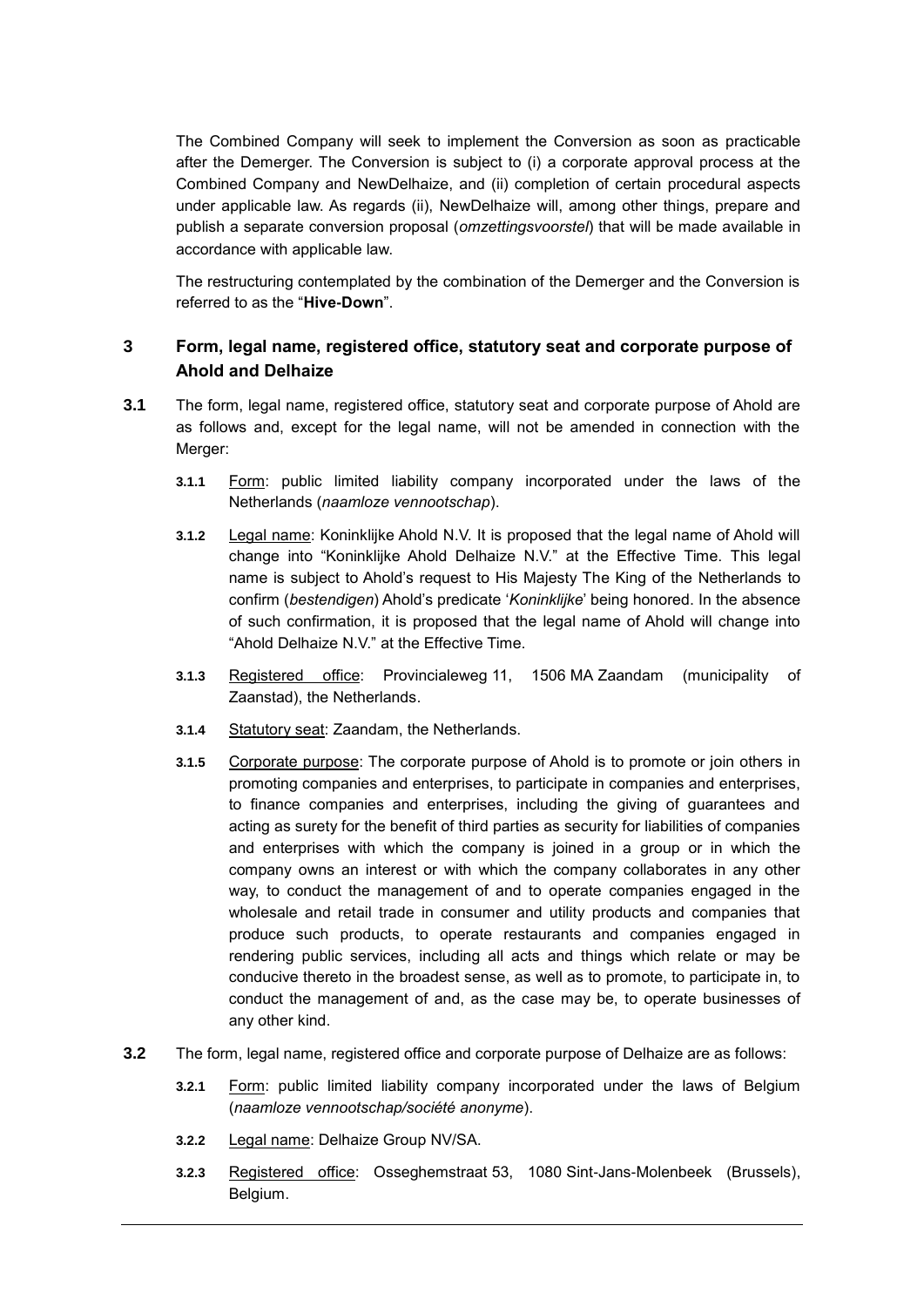**3.2.4** Corporate purpose: The corporate purpose of Delhaize is the trade of durable or non-durable merchandise and commodities, of wine and spirits, the manufacture and sale of all articles for mass consumption, household articles, and others, as well as all service activities. To this effect, Delhaize may carry out all industrial, commercial, moveable, real estate or financial transactions, in Belgium or abroad which, directly or indirectly, favor or expand its industry and trade. It may also, by any means whatsoever, acquire an interest in all businesses, enterprises or corporations with an identical, similar or related corporate purpose or which favor the development of its enterprise, acquire raw materials for it, or facilitate the distribution of its products.

#### **4 Conditions Precedent**

- <span id="page-9-1"></span><span id="page-9-0"></span>**4.1** The respective obligation of each Merging Company to effect the Merger is subject to the satisfaction or, to the extent permitted by applicable law, written waiver (either in whole or in part, except that any part that is not waived would otherwise be satisfied) by the Merging Companies jointly, at or prior to the Closing Date, of the following conditions:
	- **4.1.1** the extraordinary general meeting of Ahold shareholders or any subsequent Ahold extraordinary meeting, as the case may be, having adopted the following resolutions (the "**Ahold Required Resolutions**"):
		- (i) the approval of this Merger Proposal (i.e. the resolution to merge), effective as of the Effective Time;
		- (ii) the appointment of the new members of the Management Board and the Supervisory Board as contemplated by the Merger Agreement, effective as from the Effective Time and conditional upon the Merger having become effective; and
		- (iii) an amendment of the Ahold articles of association to implement the governance structure of Ahold set forth in the Merger Agreement, effective as from the Effective Time and conditional upon the Merger having become effective;
	- **4.1.2** the extraordinary meeting of Delhaize Shareholders or any subsequent Delhaize extraordinary meeting, as the case may be, having adopted the following resolutions:
		- (i) the approval of this Merger Proposal, effective as from the Effective Time; and
		- (ii) the approval of the cross-border Merger by the acquisition of Delhaize by Ahold in accordance with the terms of this Merger Proposal, effective as from and conditional upon the Effective Time, and hence the dissolution without liquidation of Delhaize:
	- **4.1.3** receipt of the Relevant Competition Clearances or, where applicable, the expiration or termination of the applicable waiting periods in lieu of such antitrust clearances;
	- **4.1.4** a civil law notary (*notaris*) of Allen & Overy LLP, Amsterdam having obtained the pre-merger certificate issued by a Belgian civil law notary in accordance with applicable Belgian laws;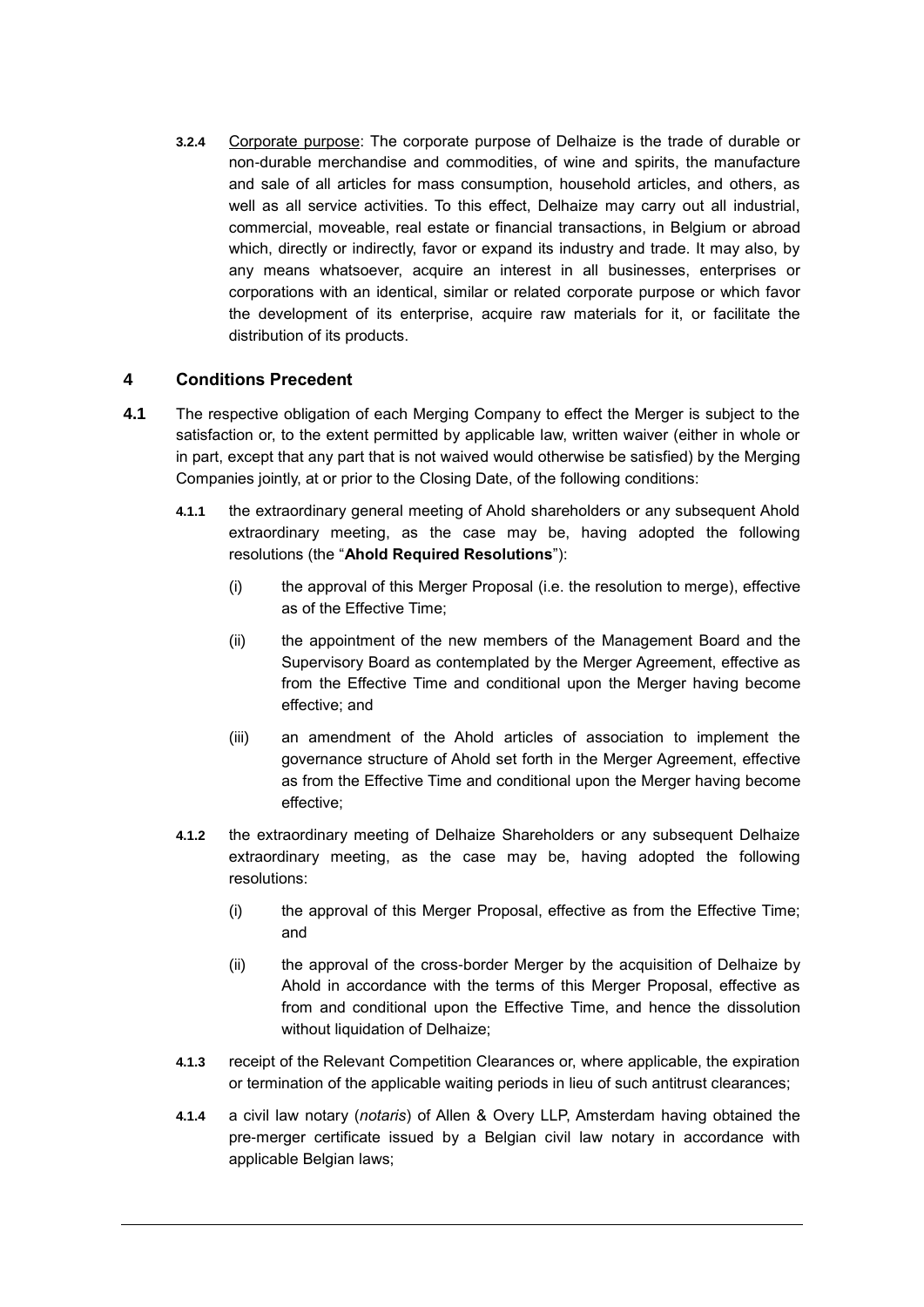- **4.1.5** the Ahold Ordinary Shares issuable to the Delhaize Shareholders and Delhaize ADS Holders in the Merger having been approved for admission to listing and trading on the Euronext Amsterdam and Euronext Brussels stock exchanges;
- **4.1.6** the prospectus prepared and filed with the AFM, having been approved by the AFM under Dutch law and having been passported into Belgium, in each case, in accordance with applicable laws;
- **4.1.7** the registration statement on Form F-4 of Ahold, of which the U.S. prospectus forms a part, having been declared effective by the U.S. Securities and Exchange Commission under the Securities Act of 1933, as amended, and no stop order suspending the effectiveness of such registration statement being in effect and no proceedings for that purpose being pending;
- **4.1.8** no opposition by an Ahold creditor having been filed or, if filed, such opposition having been withdrawn, resolved or lifted by an enforceable court order by the relevant court of the Netherlands;
- **4.1.9** no governmental entity of competent jurisdiction having enacted, issued, promulgated, enforced or entered any order, injunction, judgment, decree or other action which is in effect and which prohibits or makes illegal the consummation of the Merger in accordance with the terms of the Merger Agreement; and
- <span id="page-10-1"></span>**4.1.10** Ahold and Delhaize having obtained a ruling from the Belgian tax authorities confirming that the Merger will be Tax Neutral under Belgian laws, subject to the conditions, if any, provided under applicable laws and applicable ruling practice (the "**Tax Merger Ruling**"). The Tax Merger Ruling was obtained on 13 October 2015.
- <span id="page-10-0"></span>**4.2** In addition, each of Ahold's and Delhaize's obligation to effect the Merger is also subject to the satisfaction or waiver (either in whole or in part, except that any part that is not waived would otherwise be satisfied) in writing by such Merging Company, at or prior to the Closing Date, of the following conditions:
	- **4.2.1** no change, event or development that, individually or in the aggregate, has had or would reasonably be expected to have a Material Adverse Effect relating to the other Merging Company has occurred since 24 June 2015, i.e. the date of the Merger Agreement, which is continuing on the Closing Date;
	- **4.2.2** the warranties of the other Merging Company (other than certain specified warranties relating to such other Merging Company's share capital and the warranties relating to the absence of an event having a Material Adverse Effect on such other Merging Company between, in the case of Ahold, 28 December 2014 and, in the case of Delhaize, 31 December 2014, and 24 June 2015, i.e. the date of the Merger Agreement) are true and accurate as of the Closing Date, as if made at and as of the Closing Date (except to the extent expressly made as of an earlier date, in which case, as of such earlier date), except where the failure of such other Merging Company's warranties to be so true and accurate (disregarding any limitation as to "materiality" or "Material Adverse Effect" set forth in such other Merging Company's warranties), individually or in the aggregate, has not had, and would not reasonably be expected to have, a material adverse effect relating to such other Merging Company;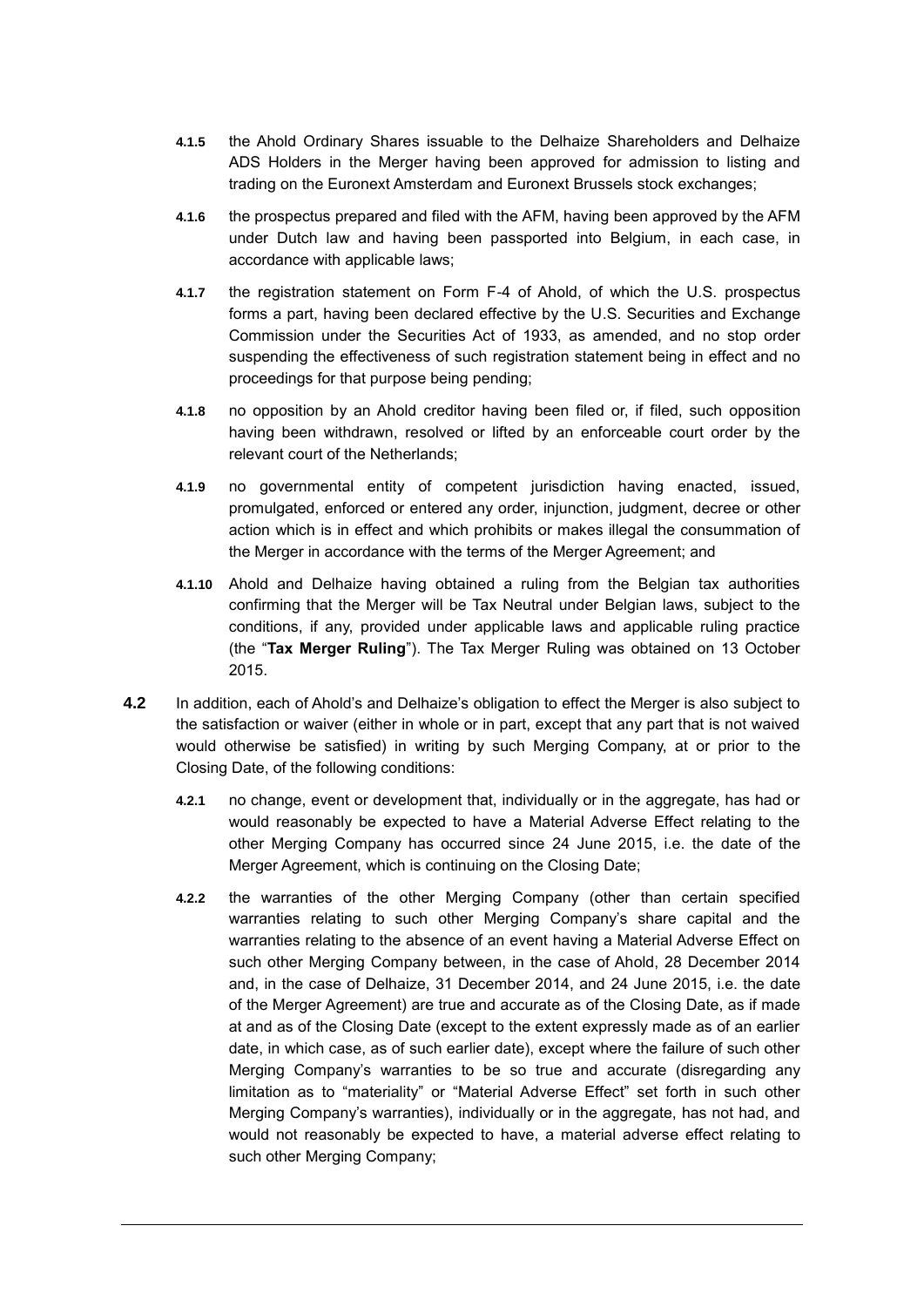- **4.2.3** certain specified warranties of the other Merging Company relating to such other Merging Company's share capital are true and accurate in all material respects as of the Closing Date, as if made at and as of the Closing Date (except to the extent expressly made as of an earlier date, in which case, as of such earlier date);
- **4.2.4** the warranties of the other Merging Company relating to the absence of an event having a Material Adverse Effect on such other Merging Company between, in the case of Ahold, 28 December 2014, and, in the case of Delhaize, 31 December 2014, and the date of the Merger Agreement) are true and accurate as of the date of the Merger Agreement; and
- **4.2.5** the other Merging Company has performed in all material respects all covenants, agreements and obligations required to be performed by it under the Merger Agreement at or prior to the Closing Date;

and such Merging Company has received a certificate signed on behalf of the other Merging Company by an authorized representative of such other Merging Company dated as of the Closing Date, certifying that the conditions described in this Section [4.2](#page-10-0) have been satisfied.

- <span id="page-11-1"></span><span id="page-11-0"></span>**4.3** Delhaize's obligation to effect the Merger is furthermore subject to the satisfaction or waiver (either in whole or in part, except that any part that is not waived would otherwise be satisfied) in writing by Delhaize at or prior to the Closing Date of the following additional condition:
	- **4.3.1** the *Stichting Ahold Continuïteit* (the "**Ahold Foundation**") (i) not having exercised (either in whole or in part) the Ahold Foundation Call Option or (ii) if the Ahold Foundation has exercised (either in whole or in part) the Ahold Foundation Call Option, the Ahold Foundation having voted in favor of the Ahold Required Resolutions.
- **4.4** According to Section 2:318 of the DCC, the Merger must be effectuated within six months after the announcement of the publication of this Merger Proposal in a Dutch nationwidedistributed newspaper. If the six month period lapses without the Merger becoming effective the Merging Companies can opt to publish a new merger proposal in accordance with applicable laws and procedures and without prejudice to Section [4.5](#page-11-2) below.
- <span id="page-11-2"></span>**4.5** The Merger Agreement may also be terminated by notice in writing given by either of the Merging Companies to the other Merging Company if the Merger shall not have occurred by the 15 month anniversary of the date of the Merger Agreement.
- **4.6** Should the Conditions Precedent be fulfilled and subject to applicable rules, the Merger shall become effective at the Effective Time. The Boards of the Merging Companies shall have all necessary powers to acknowledge the (non-)fulfillment of these Conditions Precedent and to request the Dutch civil law notary to execute the Dutch notarial deed of cross-border Merger to effect the Merger.

#### **5 Exchange Ratio**

#### <span id="page-11-3"></span>**5.1** Share Capital of Delhaize

On 15 December 2015, the issued share capital of Delhaize amounted to EUR 51,883,430, divided into 103,766,860 Delhaize Ordinary Shares with no nominal value, of which 564,768 Delhaize Ordinary Shares were held by Delhaize in treasury. On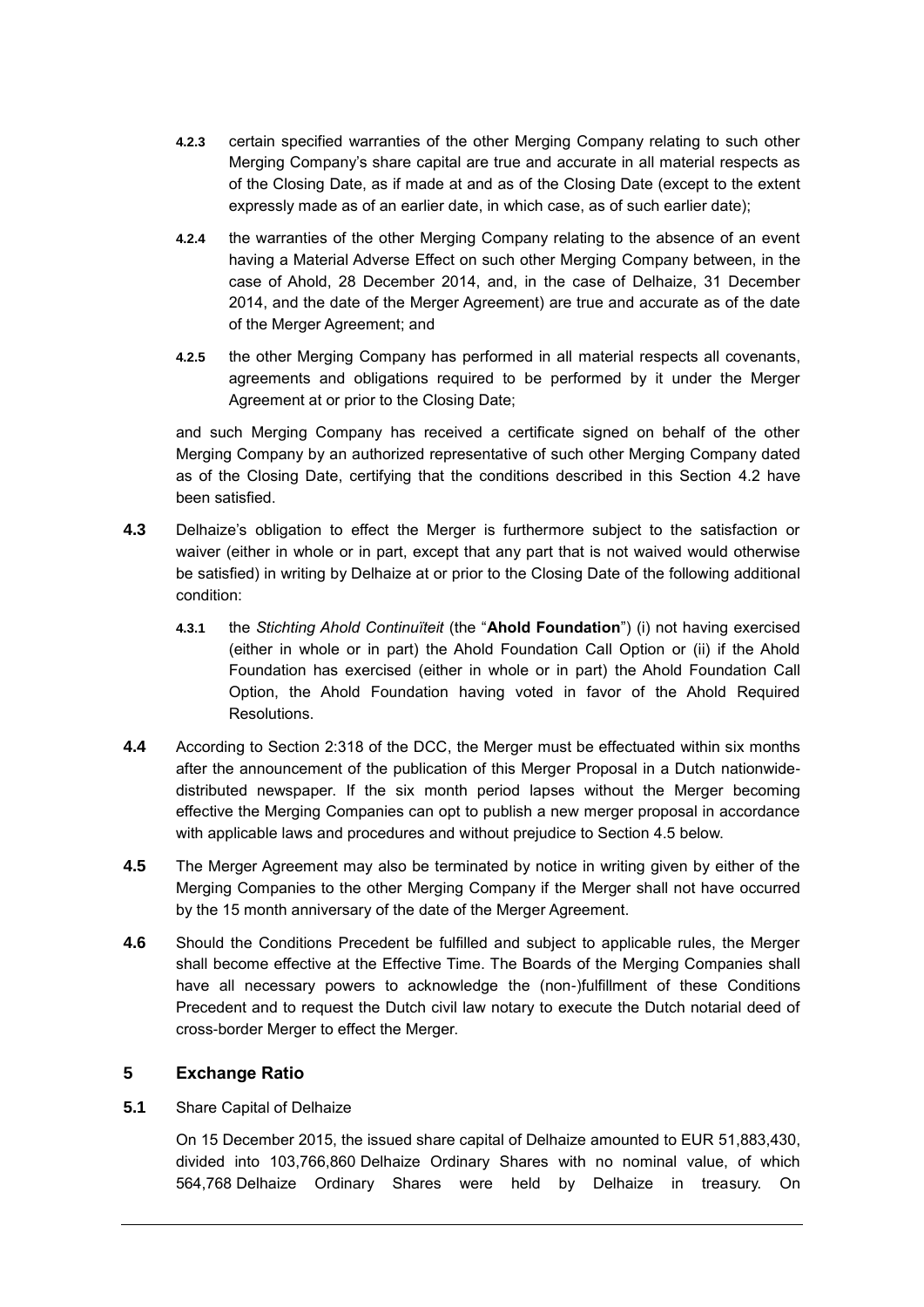15 December 2015, 1,519,619 Delhaize warrants, representing Delhaize U.S. Options, were outstanding, each giving right to one share. On 15 December 2015, 25,173,496 Delhaize ADSs were outstanding.

<span id="page-12-0"></span>**5.2** Share Capital of Ahold

On 15 December 2015, the issued share capital of Ahold amounted to EUR 11,027,882.37, divided into (i) 834,373,134 Ahold Ordinary Shares with a nominal value of EUR 0.01 each, out of which 15,922,580 Ahold Ordinary Shares were held by Ahold in treasury and (ii) 268,415,103 cumulative preferred financing shares with a nominal value of EUR 0.01 each, all of which were outstanding. On 15 December 2015, 36,076,380 Ahold ADSs were outstanding. Ahold granted the Ahold Foundation a call option to acquire such number of cumulative preferred shares in Ahold's share capital with a nominal value of EUR 500 each, up to a total nominal value that is equal to the nominal value of all Ahold Ordinary Shares and all Ahold cumulative preferred financing shares, in each case issued and outstanding shares at the time of exercising the option minus the total nominal value of any cumulative preferred shares held by the Ahold Foundation at such time (the "**Ahold Foundation Call Option**"). On 15 December 2015, no such cumulative preferred shares were issued. All without prejudice to the reverse stock split described in Section [6.5,](#page-15-1) that will result in a reduction of the total number of issued Ahold Ordinary Shares immediately prior to Closing.

- <span id="page-12-1"></span>**5.3** Exchange Ratio
	- **5.3.1** Pursuant to the Merger Agreement, at the Effective Time Ahold shall allot for each issued and outstanding Delhaize Ordinary Share 4.75 Ahold Ordinary Shares (such ratio of Ahold Ordinary Shares to Delhaize Ordinary Shares, the "**Exchange Ratio**").
	- **5.3.2** Without prejudice to Section [6.1.2,](#page-12-2) *in fine*, no cash payments will be made pursuant to the Exchange Ratio in effecting the Merger.

### <span id="page-12-3"></span>**6 Terms of allotment of Ahold Ordinary Shares and Ahold ADSs – Capital Increase – Goodwill and reserves – Participation in profits – Cancellation of shares and capital movements prior to Closing**

- <span id="page-12-2"></span>**6.1** Terms of allotment of Ahold Ordinary Shares and Ahold ADSs
	- **6.1.1** At the Effective Time, Ahold will allot for each issued and outstanding Delhaize Ordinary Share (other than any Delhaize Ordinary Share held in treasury by Delhaize or held by Ahold, if any) 4.75 Ahold Ordinary Shares.
	- **6.1.2** At the Effective Time, all Delhaize Ordinary Shares shall no longer be outstanding, shall automatically be cancelled and shall cease to exist, and:
		- (i) each book-entry position with depositary intermediaries participating in the centralized depositary and clearing system managed by Euroclear previously representing any such Delhaize Ordinary Shares (other than the Delhaize Ordinary Shares held in treasury by Delhaize and the Delhaize Ordinary Shares held by Ahold, if any) shall thereafter represent Ahold Ordinary Shares allotted for such Delhaize Ordinary Shares in the Merger in accordance with the Exchange Ratio;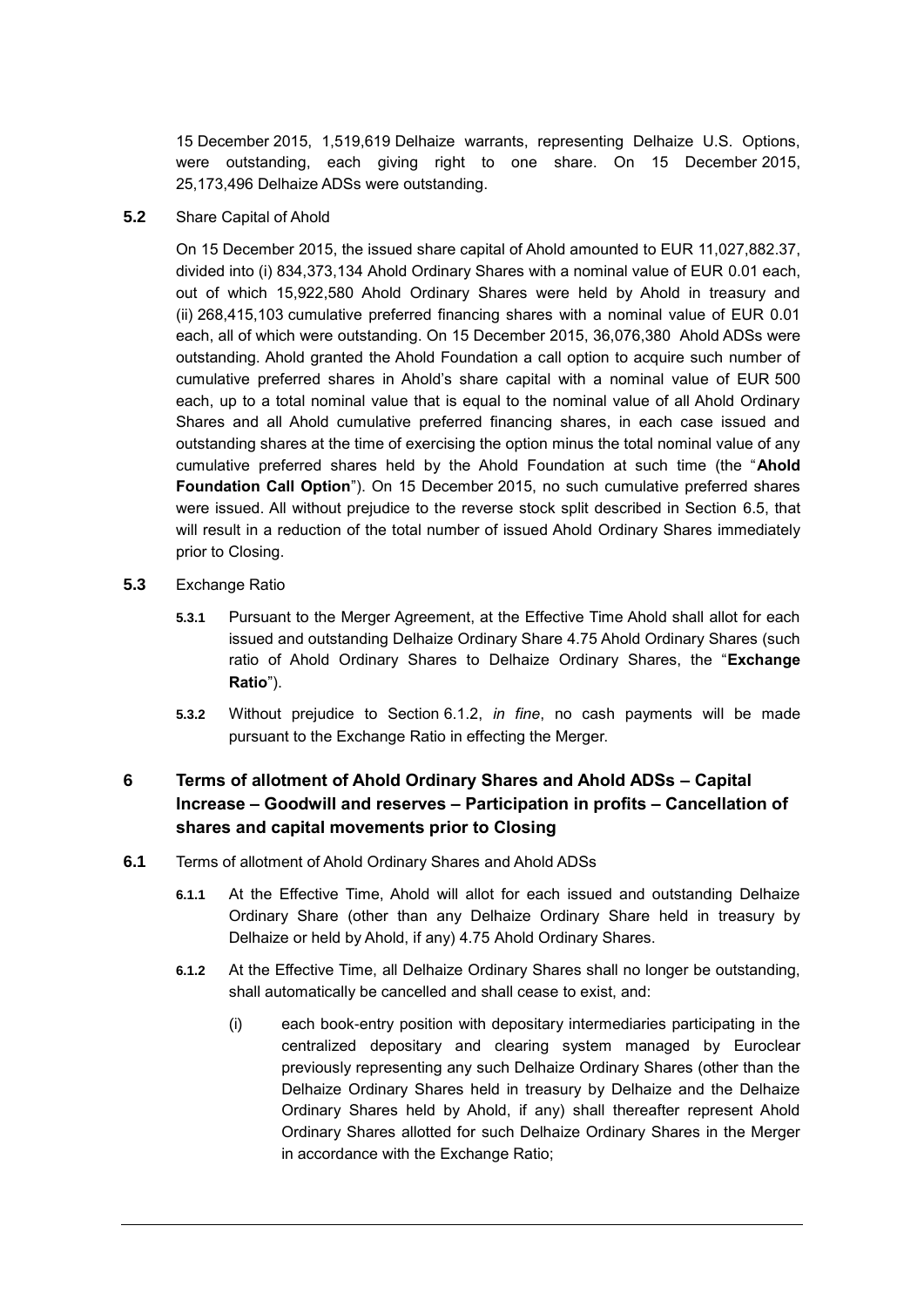- (ii) each Delhaize Ordinary Share held in treasury by Delhaize and each Delhaize Ordinary Share held by Ahold, if any, shall no longer be outstanding and shall be cancelled and shall cease to exist, and no consideration shall be delivered in exchange therefor pursuant to Article 703, § 2, *juncto* Article 772/1 of the BCC;
- (iii) Ahold shall register in its shareholders' register the former holder of each registered Delhaize Ordinary Share with such number of Ahold Ordinary Shares as results from the Exchange Ratio, relying on the shareholdership as appears from the share register of Delhaize at Closing, which will be presumed to be accurate, and subsequently close the electronic share register of Delhaize;
- <span id="page-13-0"></span>(iv) each Delhaize ADS shall no longer be outstanding and shall be cancelled in exchange for the right of the holder of such Delhaize ADS to receive, at its election, (i) a number of Ahold ADSs equal to the product of (a) the number of Delhaize Ordinary Shares represented by one Delhaize ADS (the "**Delhaize ADS Ratio**") multiplied by (b) the Exchange Ratio divided by (c) the number of Ahold Ordinary Shares represented by one Ahold ADS or (ii) a number of Ahold Ordinary Shares equal to the product of (a) the Delhaize ADS Ratio multiplied by (b) the Exchange Ratio (subsections (i) and (ii), the "**Per ADS Merger Consideration**"); and
- (v) each Delhaize Equity Award shall be treated in accordance with Schedule 1 which is deemed to constitute an integral part of this Merger Proposal,

except that no fractional Ahold Ordinary Shares or Ahold ADSs shall be allotted, but instead:

- (a) for book-entry positions (under (i) above) the intermediary of the respective shareholder shall aggregate the fractional entitlements into new Ahold Ordinary Shares or Ahold ADSs and sell the corresponding Ahold Ordinary Shares and Ahold ADSs on behalf of the holders who would otherwise have been entitled to receive a fractional Ahold Ordinary Share or Ahold ADS in the market for cash, and subsequently distribute the net cash proceeds to such holders proportionate to each such holder's fractional entitlements; and
- (b) for registered shareholders (under (iii) above) the total number of newly allotted shares to each registered holder is rounded down to the nearest full number, and the balance is paid in cash. Such balance shall be calculated based on the stock market quotation of the Ahold Ordinary Shares on Euronext Amsterdam on the Closing Date, or if the Closing Date is not a trading day on Euronext Amsterdam, the last trading day before the Closing Date.

The total amount of cash payments that will be made by Ahold pursuant to this Section [6.1.2,](#page-12-2) *in fine*, will not exceed 10% of the aggregate nominal value of the Ahold Ordinary Shares that will be allotted pursuant to the Merger.

**6.1.3** If the number of Ahold Ordinary Shares, Ahold ADSs, Delhaize Ordinary Shares or Delhaize ADSs (or securities convertible or exchangeable into or exercisable for Ahold Ordinary Shares, Ahold ADSs, Delhaize Ordinary Shares or Delhaize ADSs)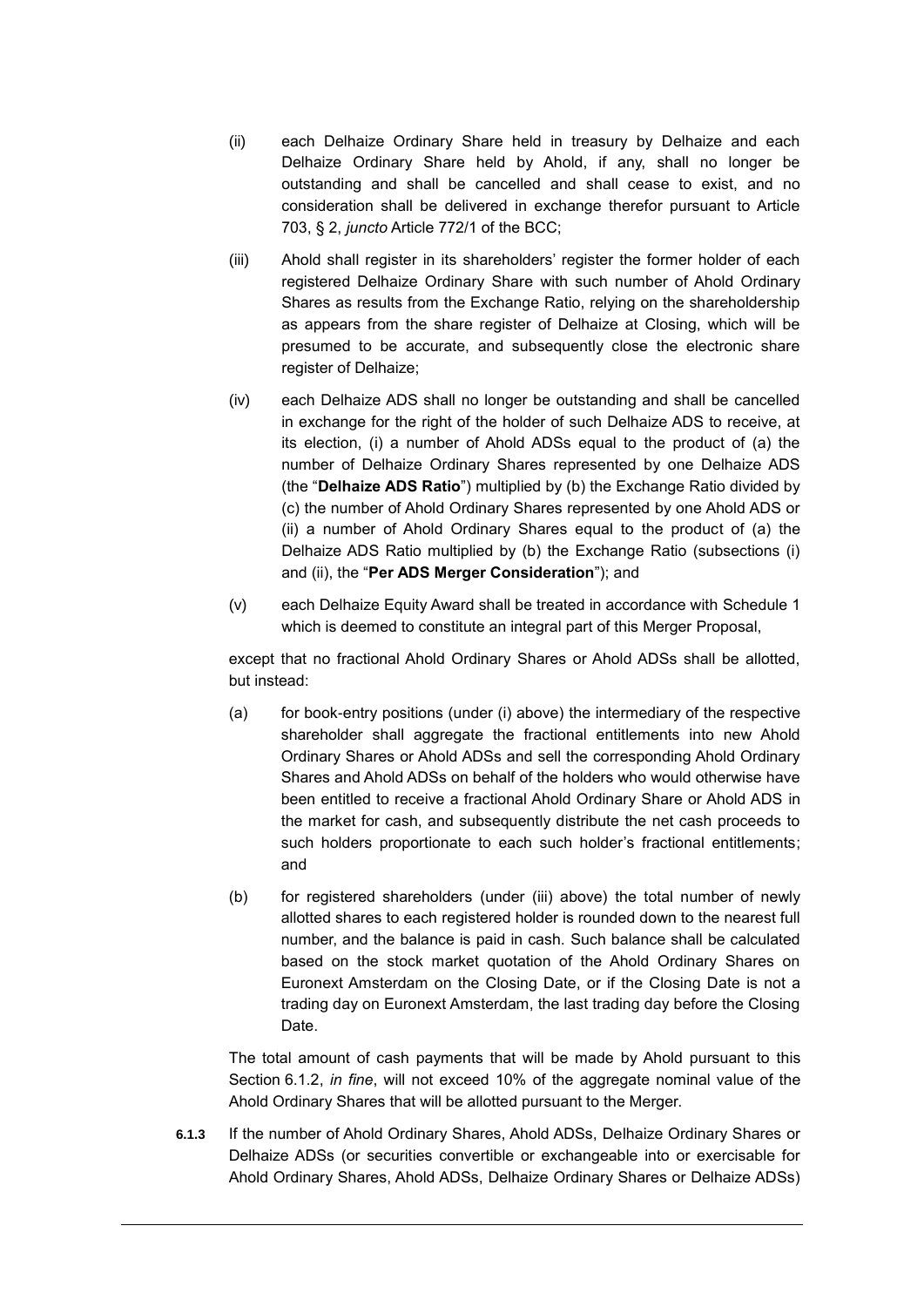issued and outstanding changes before the Effective Time (and as permitted by the covenants with respect to the period between signing of the Merger Agreement and Closing), as a result of a reclassification, stock split (including a reverse stock split), stock dividend or distribution, recapitalization, merger, subdivision, issuer tender or exchange offer, or other similar transaction, in each case other than as a result of a capital decrease taken by Ahold pursuant to and in accordance with Section [6.5](#page-15-1) or a share buyback undertaken by Ahold pursuant to Section 6.6, the Exchange Ratio and/or the Per ADS Merger Consideration shall be appropriately adjusted to provide to the Delhaize Shareholders and the shareholders of Ahold the same economic effect as contemplated by the Merger Agreement prior to such action(s).

- **6.1.4** Each of Ahold, Delhaize and each of their respective affiliates or any financial intermediary intervening in the Merger transactions shall be entitled to deduct and withhold from the shares to be allotted or cash to be paid to holders of Delhaize Ordinary Shares, Delhaize ADSs or Delhaize Equity Awards such amounts as it reasonably determines it is required to deduct and withhold with respect thereto under any provisions of applicable tax laws. To the extent that amounts are so withheld and paid over to the appropriate governmental entity by Ahold, Delhaize, any of their respective affiliates or any financial intermediary, as the case may be, such withheld amounts shall be treated as having been paid to the holder of Delhaize Ordinary Shares, Delhaize ADSs or Delhaize Equity Awards in respect of which such deduction and withholding was made by Ahold, Delhaize, such affiliate or such financial intermediary, as the case may be.
- **6.1.5** Each of Ahold and Delhaize will enter into appropriate arrangements with the depositary of Ahold and the depositary of Delhaize to give effect to this Section [6.](#page-12-3)
- **6.2** Capital increase pursuant to the Merger

Pursuant to the Merger, the issued capital of Ahold will increase by an amount equal to (i) the number of issued Delhaize Ordinary Shares minus the number of Delhaize Ordinary Shares held in treasury by Delhaize or held by Ahold, if any, in each case as at the Effective Time, multiplied by (ii) the Exchange Ratio (being 4.75 but with due observance of the fact that the number of Ahold Ordinary Shares to be allotted to the registered shareholders referred to in Section [6.1.2,](#page-12-2) under (iii) will be rounded down to the nearest full number), multiplied by (iii) the nominal value of one Ahold Ordinary Share (being EUR 0.01).

**6.3** Consequences of the Merger for the size of the goodwill and the reserves of Ahold

Any goodwill paid in the context of the exchange of shares will be recorded as goodwill in Ahold's consolidated accounts at the Effective Time. Such goodwill will consist of the difference between the fair value of Delhaize's individual assets and liabilities as acquired in the Merger and the fair value of the Ahold Ordinary Shares allotted in exchange for the Delhaize Ordinary Shares. The exact amount involved depends, among other factors, on the actual stock market quotations at the Closing Date.

A preliminary estimate of the acquired goodwill to be recognized on the balance sheet of the Combined Company as calculated per stock market quotations of 11 November 2015 amounts to EUR 5,289 million.

As a result of the Merger, the freely distributable reserves of Ahold will increase with the balance of the fair value of the Ahold Ordinary Shares allotted in the Merger and the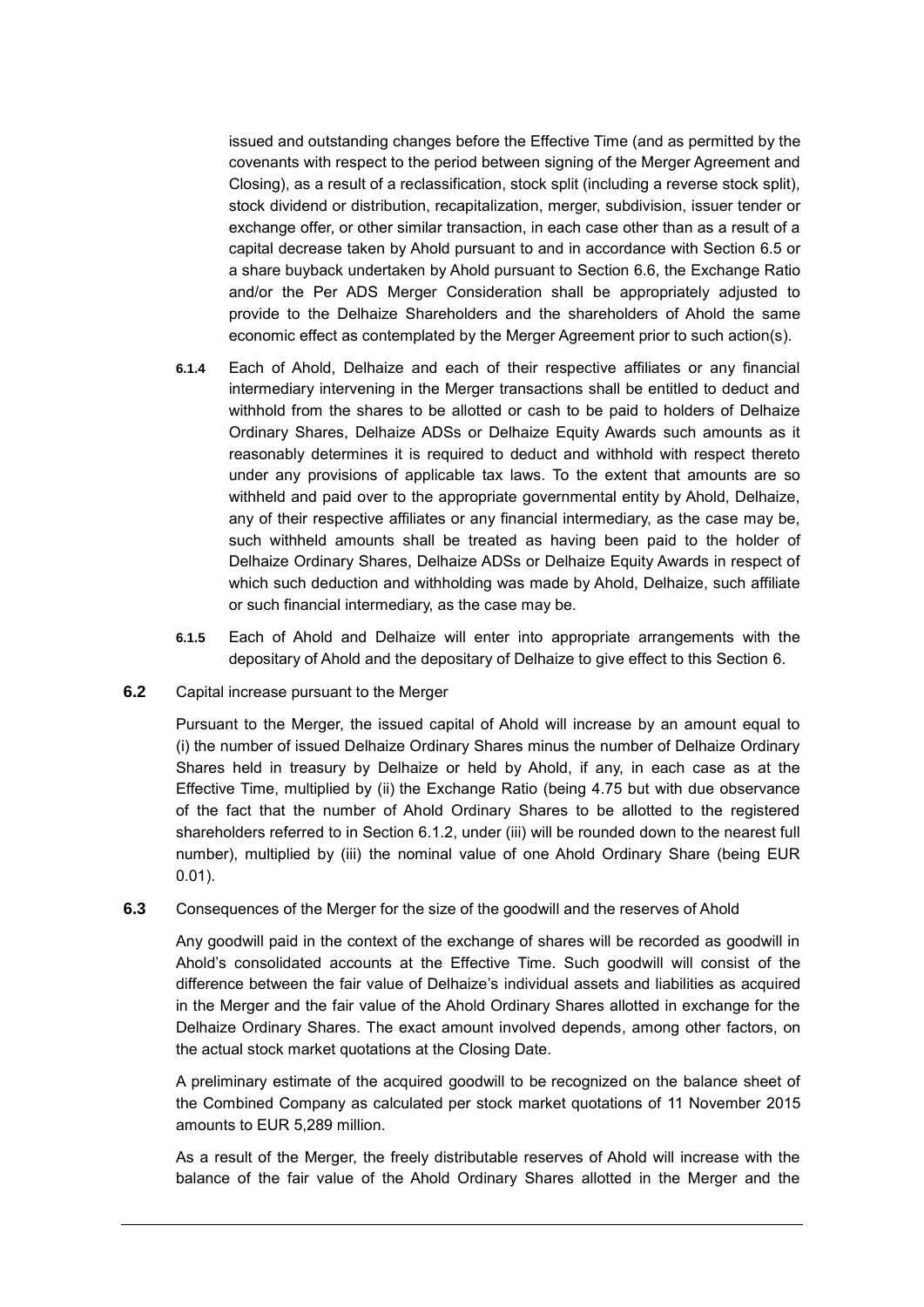aggregate nominal value thereof. A preliminary estimate of the fair value of the Ahold Ordinary Shares allotted in the Merger as calculated per stock market quotations of 11 November 2015 amounts to EUR 9,636 million.

- <span id="page-15-2"></span>**6.4** Participation in profits
	- **6.4.1** As per the Effective Time, the Ahold Ordinary Shares and Ahold ADSs allotted to Delhaize Shareholders will be of the same nature and have the same rights, preferences and privileges as the existing Ahold Ordinary Shares and Ahold ADSs respectively, including with respect to entitlement to profits. All the aforementioned is without prejudice to the fact that if Closing takes place after the annual general meeting of Ahold shareholders to be held in 2016, any distributions of profits for the financial year 2015 will only accrue to the Ahold Ordinary Shares and Ahold ADSs in existence prior to the Merger. If Closing is expected to take place after the annual general meeting of Ahold shareholders to be held in 2016 and prior to the Delhaize annual general meeting of Delhaize Shareholders to be held in 2016, Delhaize shall be entitled to propose to the Delhaize Shareholders to accelerate the timing of any of its distributions of profits for the financial year 2015.
	- **6.4.2** Other than as set forth in Section [6.4.1](#page-15-2) above, there are no special conditions with respect to the participation in the profits of the new shares allotted by Ahold upon completion of the Merger, which would affect such entitlement.
- <span id="page-15-1"></span>**6.5** Capital decrease in Ahold

Immediately prior to Closing:

- **6.5.1** the nominal value of the Ahold Ordinary Shares will be increased by an amount including an aggregate amount of approximately one billion euro (EUR 1,000,000,000) at the expense of the available (freely distributable) share premium reserves (*algemene agioreserve*) of Ahold by an aggregate amount of approximately one billion euro (EUR 1,000,000,000);
- **6.5.2** following such increase, a reverse stock split will be effected such that the number of Ahold Ordinary Shares will decrease by a number equal to the number of Ahold Ordinary Shares that could have been repurchased with the Ahold Capital Return; and
- <span id="page-15-0"></span>**6.5.3** following such reverse stock split, a decrease of the nominal value of the Ahold Ordinary Shares will be effected, and subsequently approximately one billion euro (EUR 1,000,000,000) of such decreased amount will be repaid to the holders of issued and outstanding Ahold Ordinary Shares. The surplus of the decreased amount will be added to Ahold's share premium reserves (the "**Ahold Capital Return**").
- **6.6** Share buyback

If any or all of the holders of the cumulative preferred financing shares of Ahold elect to convert such cumulative preferred financing shares into Ahold Ordinary Shares prior to Closing, then Ahold shall undertake to engage in a share buyback prior to Closing to offset the increase in the number of Ahold Ordinary Shares as a result of such conversion.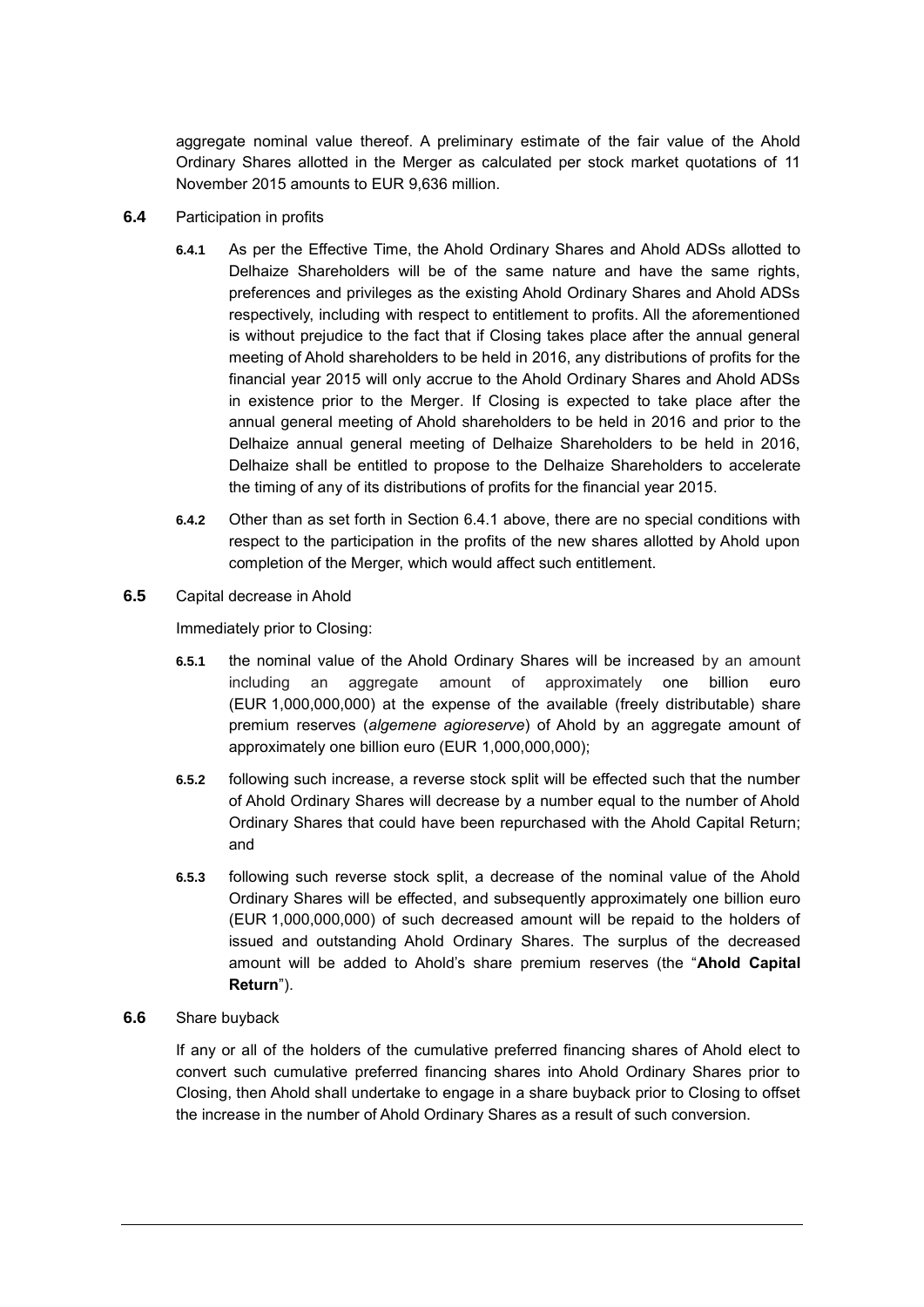#### **7 Information on the valuation of assets and liabilities transferred by Delhaize**

Upon the Merger, the Combined Company shall record the assets and liabilities that it will acquire pursuant to the Merger in its books and accounts at fair market value as at the Accounting Date.

After completion of the Demerger, the assets and liabilities of (the former) Delhaize transferred pursuant to the Demerger will be recorded in the books and accounts of NewDelhaize against the same value they had in the books and accounts of Delhaize as at the Accounting Date. The shareholding in NewDelhaize will be recorded in the stand-alone books and accounts of the Combined Company at fair market value.

### **8 Dates of the Merging Companies' accounts used for determination of the conditions of the Merger**

The terms and conditions of the Merger have been based on such factors as described in the respective board reports of Ahold and Delhaize (see Section [12\)](#page-26-0). To the extent accounts, amongst other factors, were used to establish the terms and conditions of the Merger, such accounts were the accounts of Ahold and Delhaize as per the financial year 2014 as well as accounts per the end of the first quarter of the financial year 2015.

#### **9 Accounting Date – annual accounts**

- <span id="page-16-0"></span>**9.1** The financial information pertaining to Delhaize will be incorporated into the annual accounts of Ahold as from the Effective Time, such date being the date as from which, for accounting purposes, all transactions of Delhaize shall be deemed executed on behalf of Ahold and are to be treated as transactions of Ahold. Hence, the Merger will not have any retroactive effect for accounting purposes. Consequently, the last full financial year of Delhaize will end on 31 December 2015, the last financial year will end on the date before the Effective Time (the "**Accounting Date**") and final accounts as at the Accounting Date will be drawn up.
- **9.2** After the Effective Time the obligations in respect of the annual accounts or other financial statements of the Combined Company rest with the Combined Company.
- **9.3** Without prejudice to the above, the Board of Directors will prepare accounts for Delhaize for the period between the first day following the last full financial year of Delhaize and the Effective Time. These accounts for Delhaize must be accompanied by a report of the statutory auditor of Delhaize. The approval of these accounts for Delhaize and the discharge (*kwijting*) to the Board of Directors and the statutory auditor of Delhaize will be put on the agenda of a general meeting of shareholders of the Combined Company.

#### **10 Consequences of the Merger**

- **10.1** Transfer of the assets and liabilities of Delhaize to Ahold under universal succession of title
	- **10.1.1** Upon the terms and subject to the conditions set forth in this Merger Proposal, as from the Effective Time all assets and liabilities (*vermogen*) and legal relationships of Delhaize shall be transferred to Ahold under universal succession of title (*overgang onder algemene titel*), which will automatically substitute Ahold in all the rights and obligations of Delhaize. References to the assets and liabilities of Delhaize cover any and all rights or goods it owns or has the benefit of, including its off-balance sheet rights and obligations independent of their nature.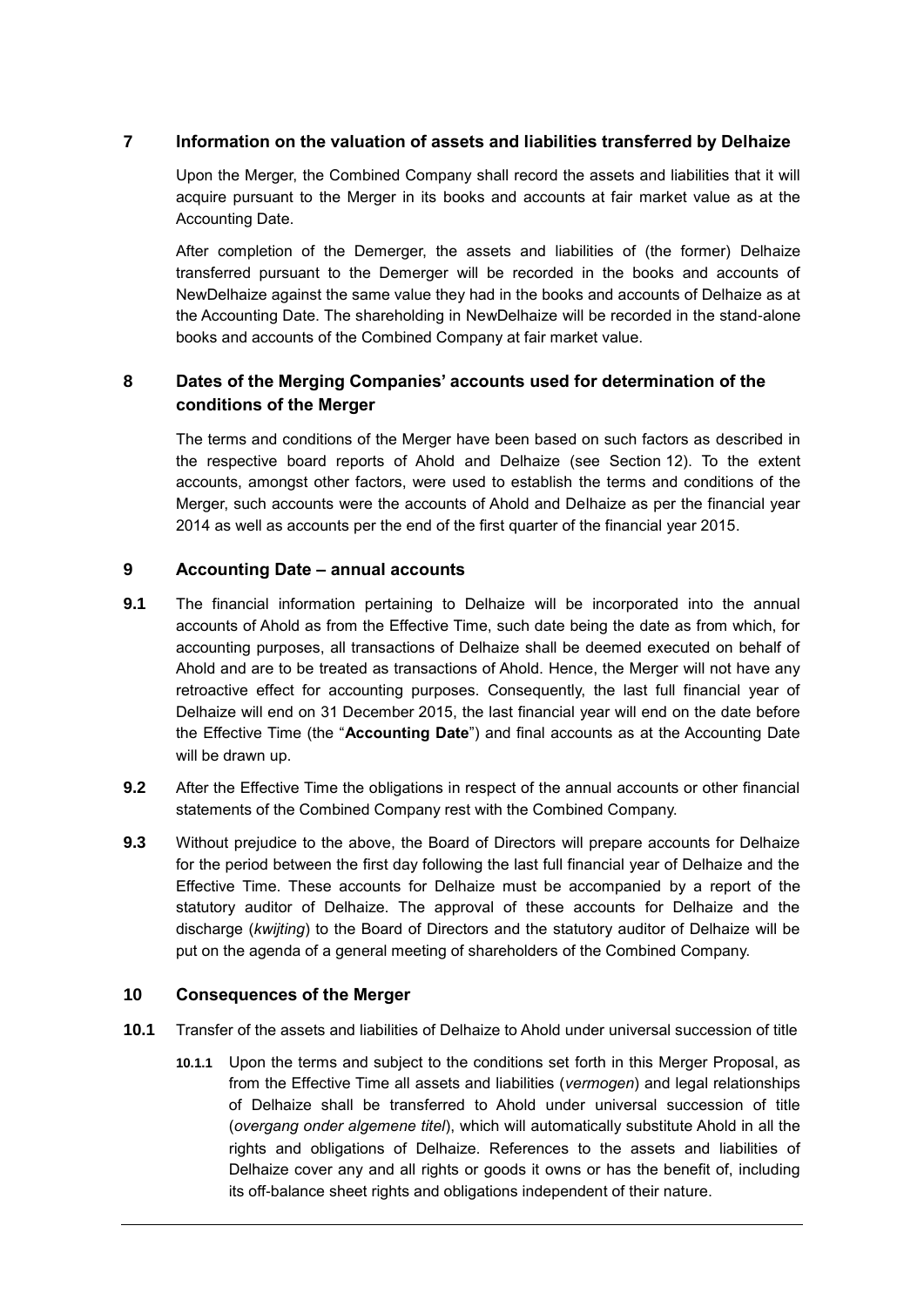- **10.1.2** The description below of the assets and liabilities and legal relationships of Delhaize is purely indicative and for information purposes only. This description is not limitative, as the Merger will lead to a transfer by universal succession of title of all the assets and liabilities and legal relationships of Delhaize as of the Effective Time.
- **10.1.3** The assets and liabilities and legal relationships transferred from Delhaize to Ahold pursuant to the Merger consist of (but are not limited to), the following:
	- (i) *Contractual arrangements*. All contractual arrangements of Delhaize and all contractual and non-contractual rights and obligations arising thereunder;
	- (ii) *Intellectual property rights*. All of Delhaize's rights, titles and interests in and to the intellectual property rights of Delhaize, whether registered or unregistered;
	- (iii) *Real estate related rights*. All of Delhaize's rights, titles and interests in and to real estate, including but not limited to the real estate listed in Schedule 2. In relation to the transfer of Delhaize's real estate, reference is also made to Section [14.2;](#page-26-1)
	- (iv) *Authorizations, licenses and/or permits useful, necessary or required for Delhaize's business*. All authorizations, licenses and/or permits of Delhaize which are useful, necessary or required for its business, in their state at the Effective Time, including but not limited to:
		- (a) the numbers of the operating units (*nummer vestigingseenheid*) of Delhaize listed in Schedule 3 and the corresponding authorizations/registrations with the Federal Agency for the Safety of the Food Chain (*Federaal Agentschap voor de Veiligheid van de Voedselketen*);
		- (b) other authorizations/licenses, including but not limited to:
			- (I) transport license;
			- (II) waste transport license;
			- (III) waste disposal authorization;
			- (IV) authorization to perform bottling activities;
			- (V) REACH registration;
			- (VI) authorization to sell alcohol; and
			- (VII) authorization to sell tobacco; and/or
		- (c) other permits, including but not limited to:
			- (I) environmental permits.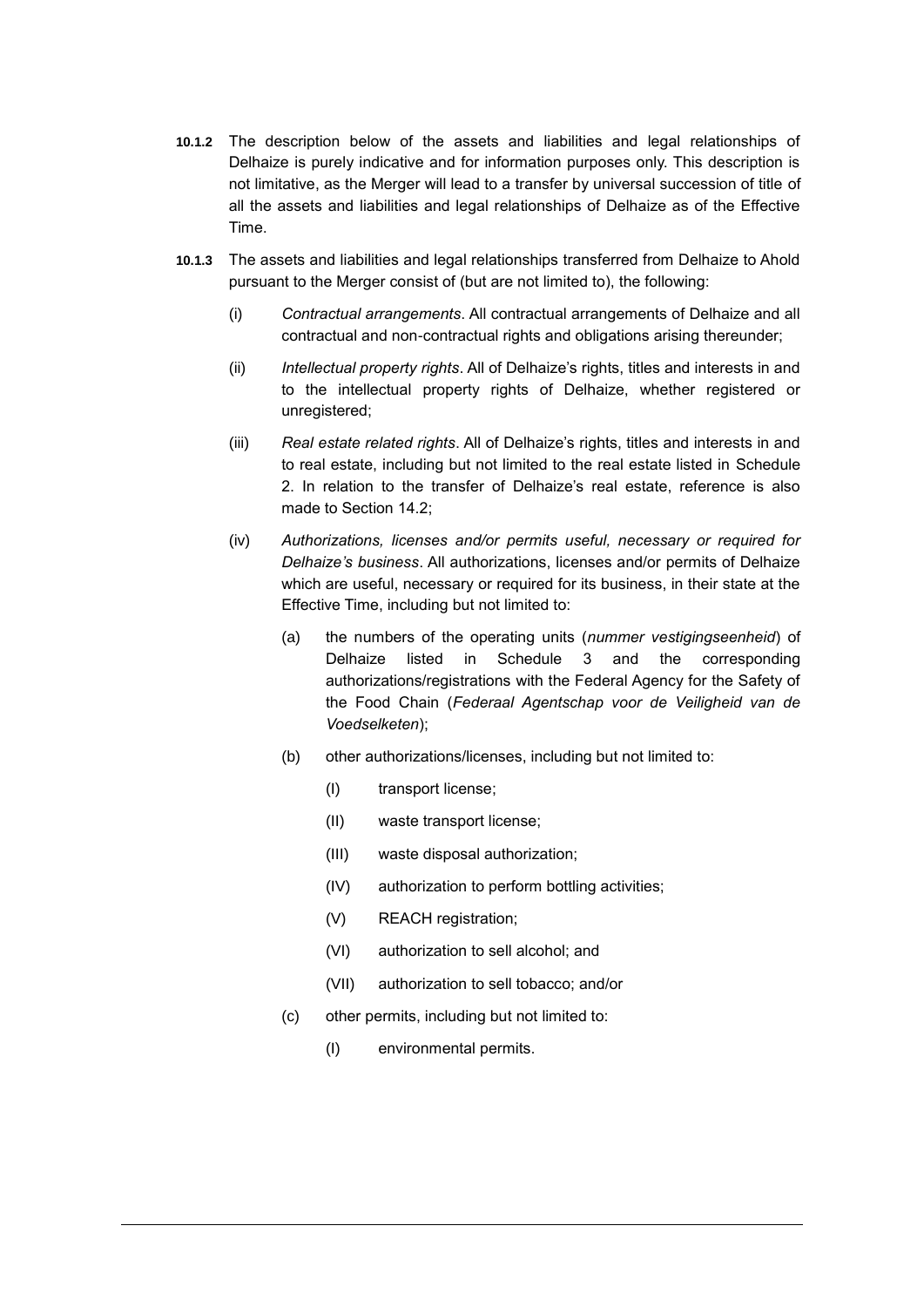To the extent any authorizations, licenses and/or permits would not be automatically transferred as a result of the Merger, Delhaize and Ahold will take all appropriate measures to ensure the transfer or renewal of such authorizations, licenses and/or permits.

**10.2** Existing rights of usufructs and pledges on Delhaize Ordinary Shares

Pursuant to Section 2:319, subsection 1 of the DCC, all existing rights of usufruct (*vruchtgebruik*) and pledge (*pand*) on Delhaize Ordinary Shares, if any, will rest on the Ahold Ordinary Shares allotted in the Merger by way of substitution of property (*zaaksvervanging*).

**10.3** Rights conferred or compensation to be paid by Ahold to shareholders enjoying special rights or to holders of securities other than shares representing the capital or measures proposed concerning them

Except as set forth in Sections [5.1](#page-11-3) and [5.2,](#page-12-0) none of the Merging Companies (i) has granted special rights to shareholders or (ii) has any securities, other than shares representing its capital, within the meaning of Section 2:312, subsection 2, letter c *juncto* 2:320 subsection 1 of the DCC and Article 772/6, § 2, g) of the BCC. Without prejudice to Schedule 1, no special rights will be granted as part of the Merger process and no other measures within the meaning of these provisions have been proposed.

- **10.4** Special advantages granted to members of the administrative, management, supervisory or controlling bodies of the Merging Companies or to experts who examine the Merger Proposal
	- **10.4.1** No director and/or member of any administrative, management, supervisory or controlling organ of Ahold or Delhaize will be granted any special advantages within the meaning of Section 2:312, subsection 2, letter d of the DCC and Article 772/6, § 2, h) of the BCC, except as disclosed below:
		- (i) Mr. Frans Muller will be granted an exceptional grant of Delhaize EU PSUs. Such grant will be made by Delhaize prior to Closing and will have a value of EUR 1.5 million. The vesting of the Delhaize EU PSUs will occur three years after grant, subject to company performance against financial targets fixed upon grant. These targets currently relate to shareholder value creation. The number of shares to be received upon vesting of the Delhaize EU PSUs will vary from 0% to 150% of the awarded number of Delhaize EU PSUs, in function of the achieved company performance against financial targets. Upon Closing the performance will be measured against targets as set for the Combined Company's long-term incentive plan.

In addition, vesting of the Delhaize EU PSUs granted under this exceptional grant will be conditional upon (i) approval of the grant by the extraordinary general meeting of Delhaize Shareholders; (ii) Closing taking place; and (iii) Mr. Muller's continued work under his management contract with Delhaize on the date of Closing. If any of these vesting conditions is not met, vesting will not take place and the Delhaize EU PSUs granted under this exceptional grant will automatically expire and become null and void.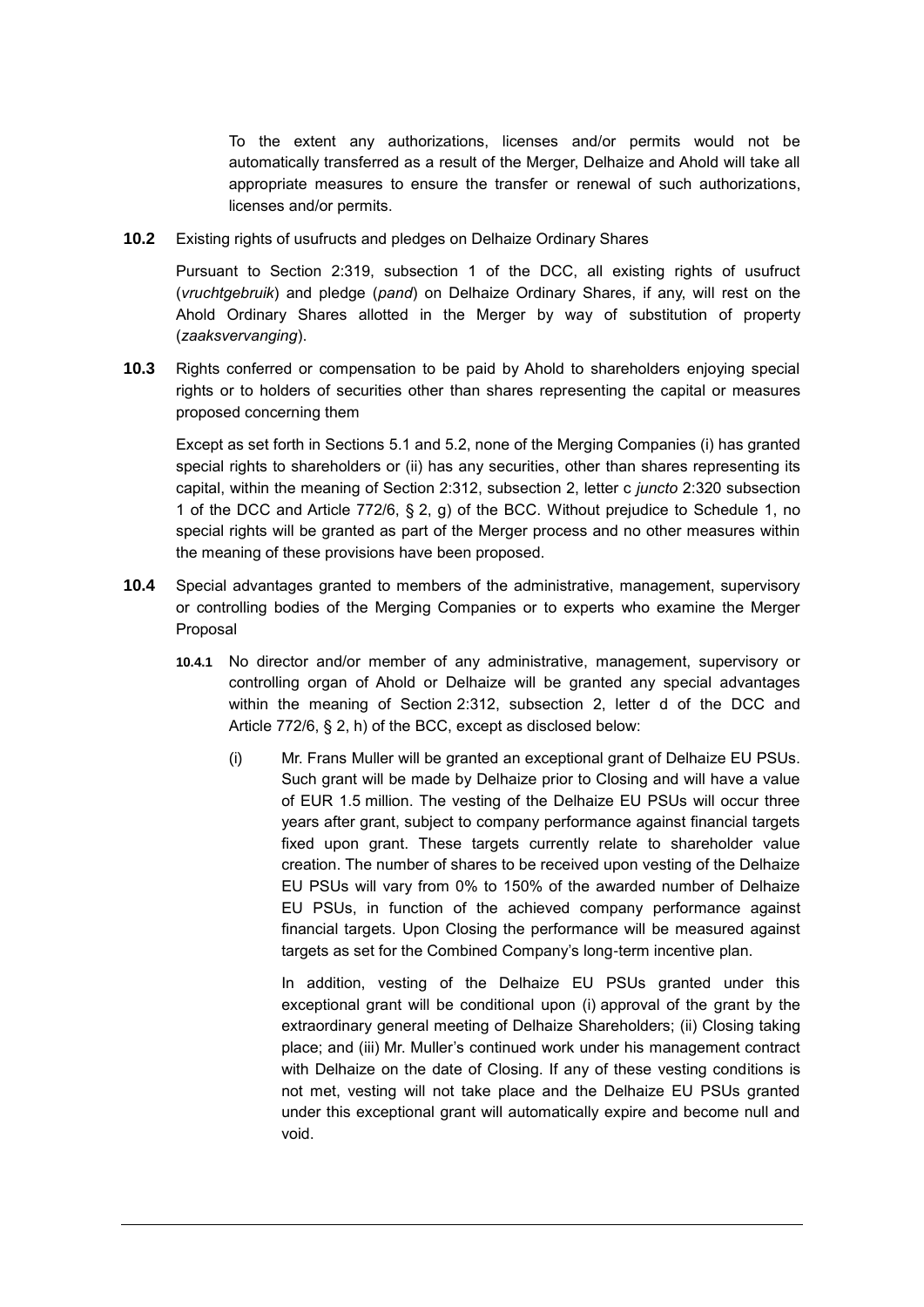Upon Closing, the Delhaize EU PSUs granted under this exceptional grant will be converted into performance shares under the Combined Company's long-term incentive plan.

(ii) The service agreement to be entered into by Mr Muller and the Combined Company shall include a severance arrangement for the eventuality that it is terminated within two years after the Effective Time. In that event, Mr Muller shall receive the pay-out of two years full compensation under such service agreement, i.e. fixed pay and benefits, short-term incentive plan at target, long-term incentive benefits and accelerated vesting of the outstanding and newly granted (for two years) long-term incentive benefits; this is inclusive of notice period.

Ahold will submit this proposal for approval to the general meeting of shareholders.

(iii) Upon Closing, each of Mr. Dick Boer, Mr. Frans Muller, Mr. Jeff Carr, Mr. James McCann, Mr. Kevin Holt, Mr. Pierre Bouchut and Mr. Marc Croonen will be granted a one-time recognition award by the Combined Company. The recognition award will consist of performance shares of the Combined Company, which will vest in ordinary shares of the Combined Company. Vesting will be contingent upon the realisation of key performance indicators to be set before Closing, and continued service. Subject to these conditions, vesting will occur in two instalments of 50% each of the granted performance shares. The first instalment will vest 12 months after the date of grant and the second instalment will vest 24 months after the date of grant. The value of the grant to each of the aforementioned persons will be equal to one year base salary, with the exception of Mr. Frans Muller's grant which will have a value of 150% of one year base salary. A five year holding period will apply as from the date of the award of the performance shares.

Ahold will submit this proposal for approval to the general meeting of shareholders.

- **10.4.2** PwC, represented by Peter van Mierlo, was appointed by Ahold to issue a report on the Merger pursuant to Section 2:328 of the DCC, as referred to in Section [13.1.](#page-26-2) PwC's fee for preparing its report is EUR 275,000, excluding VAT.
- **10.4.3** Deloitte, represented by Eric Nys, has been instructed by Delhaize to prepare a report on the Merger pursuant to Article 772/9, §§ 1 and 2 of the BCC, as referred to in Section [13.3.](#page-26-3) Deloitte's fee for preparing its report is EUR 30,000, excluding VAT.
- **10.5** Ahold's articles of association
	- **10.5.1** The articles of association of Ahold as in effect on the date of this Merger Proposal are attached as Schedule 4.
	- **10.5.2** Simultaneously with the proposal to effectuate the Merger in accordance with this Merger Proposal, it will be proposed to the extraordinary general meeting of Ahold shareholders to amend the Ahold articles of association in accordance with the text included in Schedule 5, provided, however, that the text as included in Schedule 5 also includes the text of the proposals to amend the articles of association referred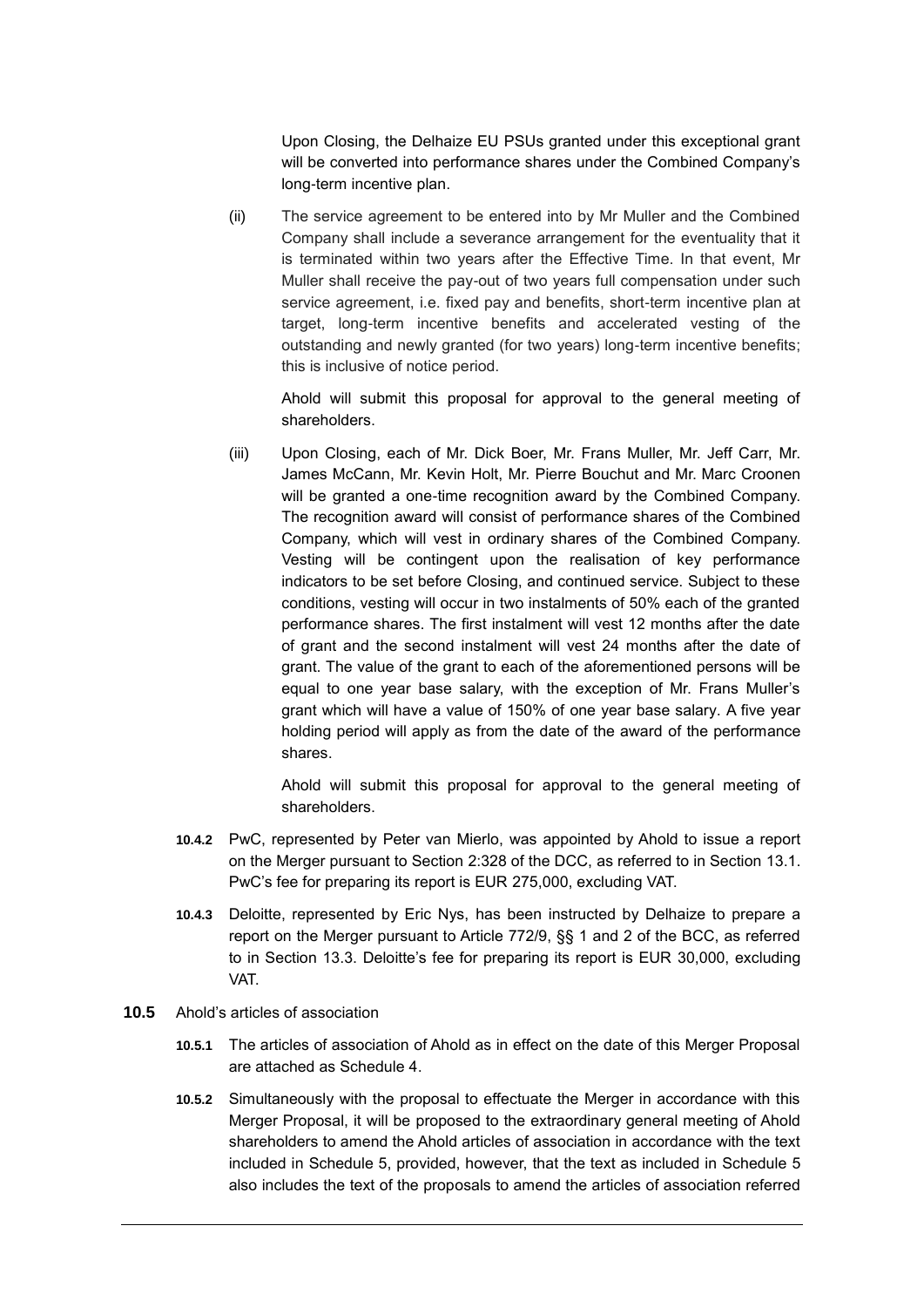to in Sections [10.5.3](#page-20-0) and [10.5.4.](#page-20-1) The purpose of the first mentioned amendment is to implement the governance structure set forth in the Merger Agreement, effective as from the Effective Time and conditional upon the Merger having become effective. The amounts included in the authorised capital of Ahold (article 4.1 of Schedule 5) will be determined after the Ahold Capital Return is effected, within the limits of a maximum total authorised capital of EUR 45,000,000.

- <span id="page-20-0"></span>**10.5.3** It will be proposed to the extraordinary general meeting of Ahold shareholders to approve the Ahold Capital Return, consisting of three amendments to the Ahold articles of association. The draft text of this proposal to amend the Ahold articles of association resulting from such three amendments is included in the text of Schedule 5.
- <span id="page-20-1"></span>**10.5.4** It will be proposed to the extraordinary general meeting of Ahold shareholders to amend the Ahold articles of association to include an option right for the Ahold Foundation to acquire cumulative preferred shares in the capital of Ahold. The draft text of this proposal to amend the Ahold articles of association is included in the text of Schedule 5.
- **10.5.5** Neither the articles of association of Ahold nor the articles of association of Delhaize contain a provision in respect of the approval of the resolution to effectuate the Merger.
- **10.6** Proposed composition of the supervisory board, the management board and the executive committee of the Combined Company
	- **10.6.1** The list below sets out the individuals who, as of the date of this Merger Proposal, have been designated to become members of the supervisory board of the Combined Company, effective as from the Effective Time:
		- (i) Mr. Mats Jansson, the current chairman of the Board of Directors, as chairman;
		- (ii) Mr. Jan Hommen, the current chairman of the Supervisory Board, as vicechairman;
		- (iii) Mr. Jacques de Vaucleroy, a current member of the Board of Directors, also as vice-chairman;
		- (iv) Mr. Patrick De Maeseneire, a current member of the Board of Directors, as member of the supervisory board;
		- (v) Ms. Dominique Leroy, a current member of the Board of Directors, as member of the supervisory board;
		- (vi) Mr. Bill McEwan, a current member of the Board of Directors, as member of the supervisory board;
		- (vii) Mr. Jack L. Stahl, a current member of the Board of Directors, as member of the supervisory board;
		- (viii) Mr. Johnny Thijs, a current member of the Board of Directors, as member of the supervisory board;
		- (ix) Mr. Rob van den Bergh, a current member of the Supervisory Board, as member of the supervisory board;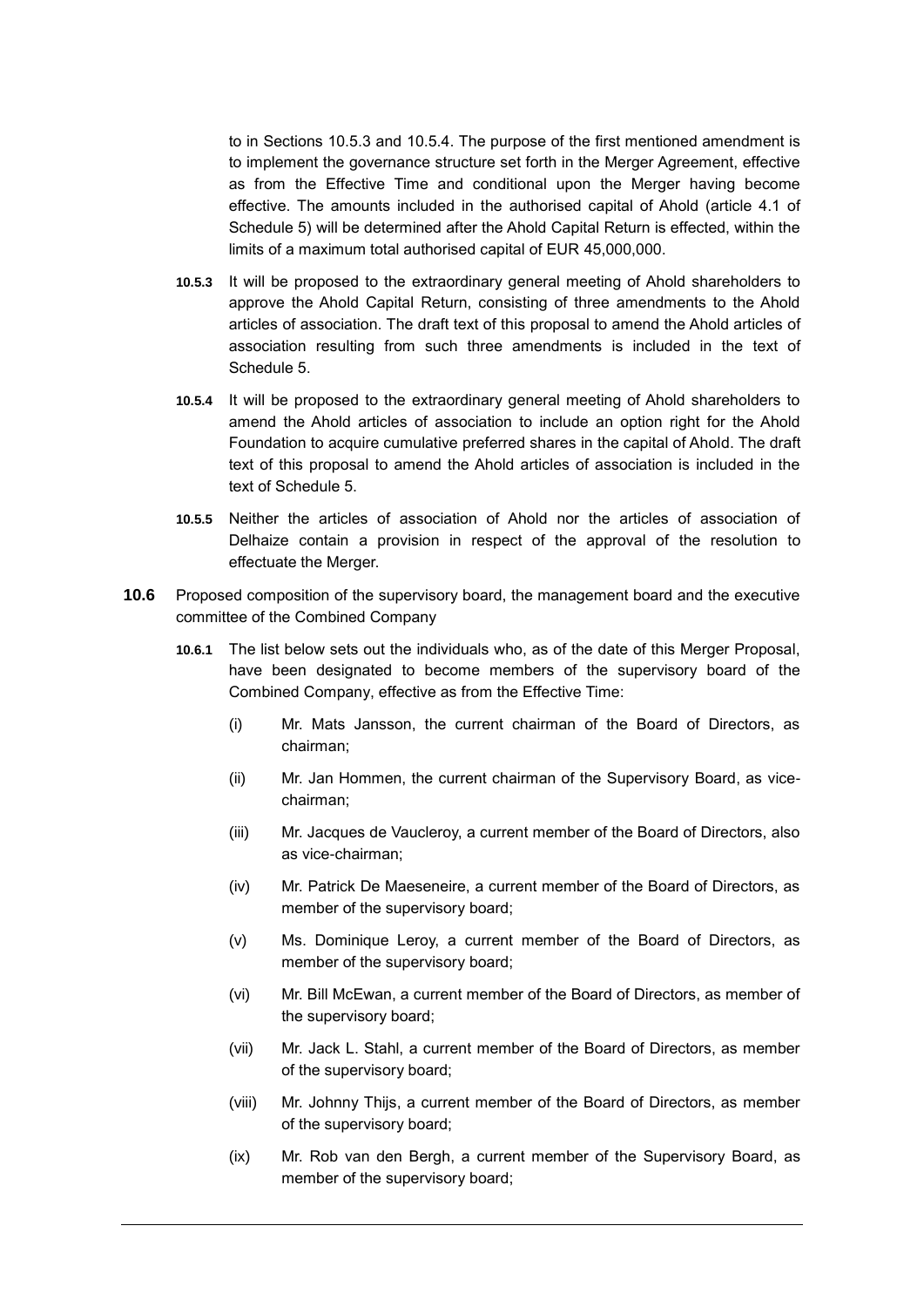- (x) Ms. Mary Anne Citrino, as member of the supervisory board;
- (xi) Mr. René Hooft Graafland, a current member of the Supervisory Board, as member of the supervisory board;
- (xii) Mr. Mark McGrath, a current member of the Supervisory Board, as member of the supervisory board;
- (xiii) Mr. Ben Noteboom, a current member of the Supervisory Board, as member of the supervisory board; and
- (xiv) Ms. Stephanie Shern, a current member of the Supervisory Board, as member of the supervisory board.
- **10.6.2** The list below sets out the individuals who, as of the date of this Merger Proposal, have been designated to become members of the management board of the Combined Company, effective as from the Effective Time:
	- (i) Mr. Dick Boer, the current Chief Executive Officer of Ahold, as the Chief Executive Officer;
	- (ii) Mr. Frans Muller, the current Chief Executive Officer of Delhaize, as the Deputy Chief Executive Officer and Chief Integration Officer;
	- (iii) Mr. Jeff Carr, the current Chief Financial Officer of Ahold, as the Chief Financial Officer;
	- (iv) Mr. Pierre Bouchut, the current Chief Financial Officer of Delhaize, as the Chief Operating Officer Europe;
	- (v) Mr. James McCann, the current Chief Operating Officer USA of Ahold, as the Chief Operating Officer USA; and
	- (vi) Mr. Kevin Holt, the current Chief Operating Officer USA of Delhaize, also as the Chief Operating Officer USA.
- **10.6.3** The list below sets out the individuals who, as of the date of this Merger Proposal, have been designated to become members of the executive committee of the Combined Company, effective as from the Effective Time:
	- (i) the members of the management board of the Combined Company;
	- (ii) Mr. Marc Croonen, the current Chief Human Resources Officer of Delhaize, as the Chief Sustainability, Transformation & Communications Officer;
	- (iii) Ms. Hanneke Faber, the current Chief Commercial Officer of Ahold, as the Chief E-Commerce & Innovation Officer;
	- (iv) Mr. Jan Ernst de Groot, the current Chief Legal Officer of Ahold, as the Chief Legal Officer; and
	- (v) Ms. Abbe Luersman, the current Chief Human Resources Officer of Ahold, as the Chief Human Resources Officer.

The management board of the Combined Company will be responsible for the overall management and decision-making of the Combined Company and will perform its task in the best interest of the Combined Company and its enterprise. The executive committee of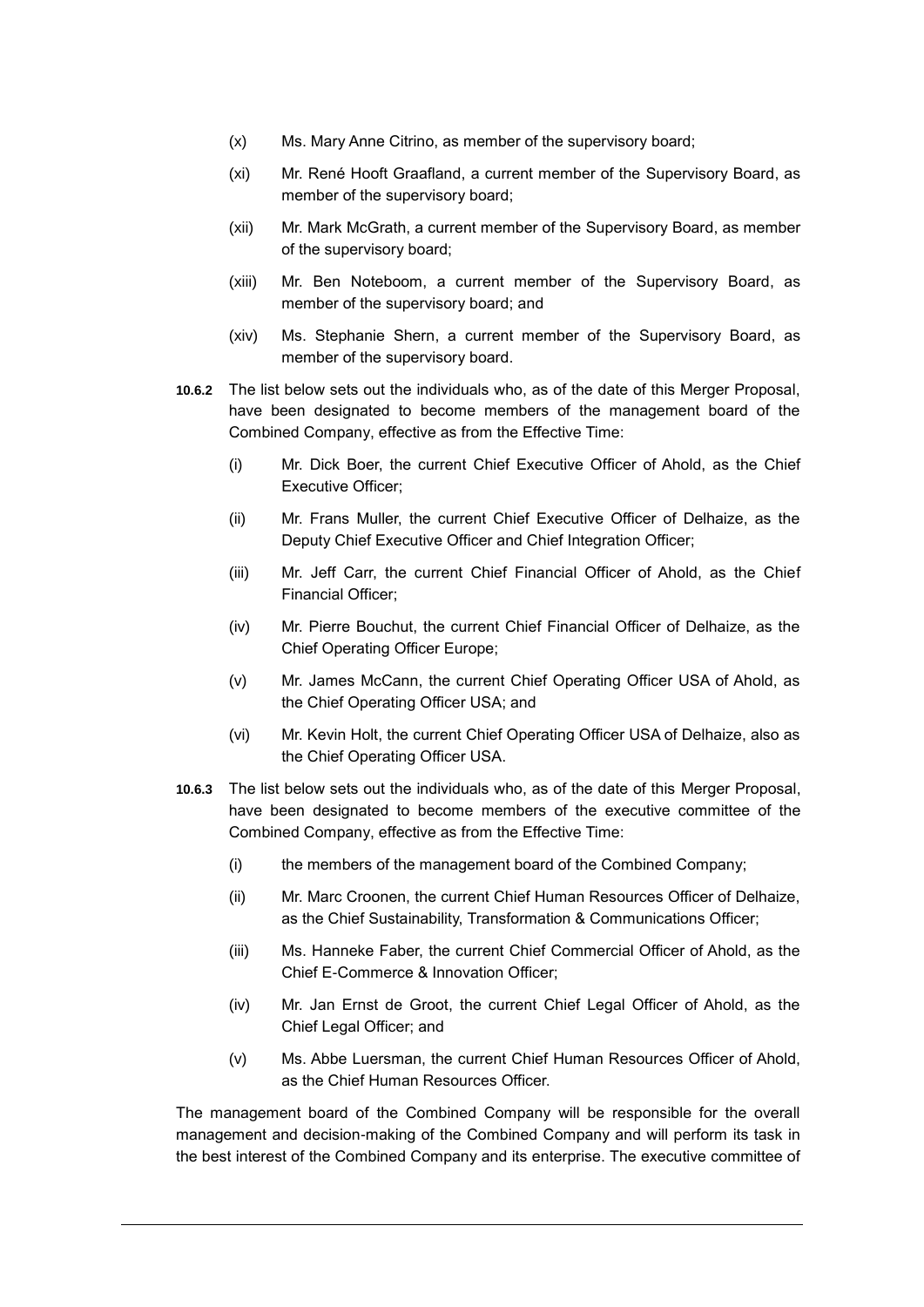the Combined Company will be charged with the day-to-day management of the Combined Company.

- **10.7** Likely repercussions of the Merger on employment
	- **10.7.1** Ahold and Delhaize do not expect that the Merger will result in significant reductions in the Combined Company's total workforce.
	- **10.7.2** Employees of Delhaize will be subject to a transfer of undertaking as part of the Merger process. Upon the Merger becoming effective, all existing rights and obligations arising from contracts of employment or from employment relationships with Delhaize will automatically be transferred to Ahold pursuant to Article 772/4 of the BCC. As a result:
		- (i) all existing rights and obligations arising from contracts of employment or from employment relationships with the employees or the former employees of Delhaize will be transferred, as from the Effective Time, from Delhaize to Ahold, who shall benefit as of that moment from these rights and shall observe and exercise these obligations;
		- (ii) as from the Effective Time, Ahold shall bear all costs in relation to employees' salaries and benefits, including vacation pay, thirteenth month, taxes, social security contributions, group insurance contributions or other non-statutory insurances in relation to the employees or the former employees of Delhaize; and
		- (iii) as from the Effective Time, Ahold shall be liable for every indemnity due caused by the termination of the employment relationship with the employees or the former employees of Delhaize, including every indemnity of which each amount or award fully or partly depends on the continuous service of the employees or the former employees of Delhaize acquired as from the Effective Time.
	- **10.7.3** For the sake of completeness, the Merging Companies confirm that the transfer includes the rights and obligations specified as follows:
		- (i) reimbursement claim towards the National Employment Office (*Rijksdienst voor Arbeidsvoorziening/Office National de L'Emploi)* of the re-activation allowance paid to the employees dismissed in the framework of the collective dismissal of which the intention was announced on 11 June 2014 in accordance with Article 38 of the Act of 23 December 2005 regarding the generation pact;
		- (ii) reimbursement claim towards the National Employment Office (*Rijksdienst voor Arbeidsvoorziening/Office National de L'Emploi)* of the outplacement costs in accordance with Article 15/2 of the Royal Decree of 9 March 2006 concerning the activating policy in the context of restructurings;
		- (iii) entitlement to the exemption from the obligation to replace the employees who were dismissed before the Effective Time in the context of the collective dismissal of which the intention was announced by Delhaize on 11 June 2014 and who are or will be entitled to the regime of unemployment with company allowance;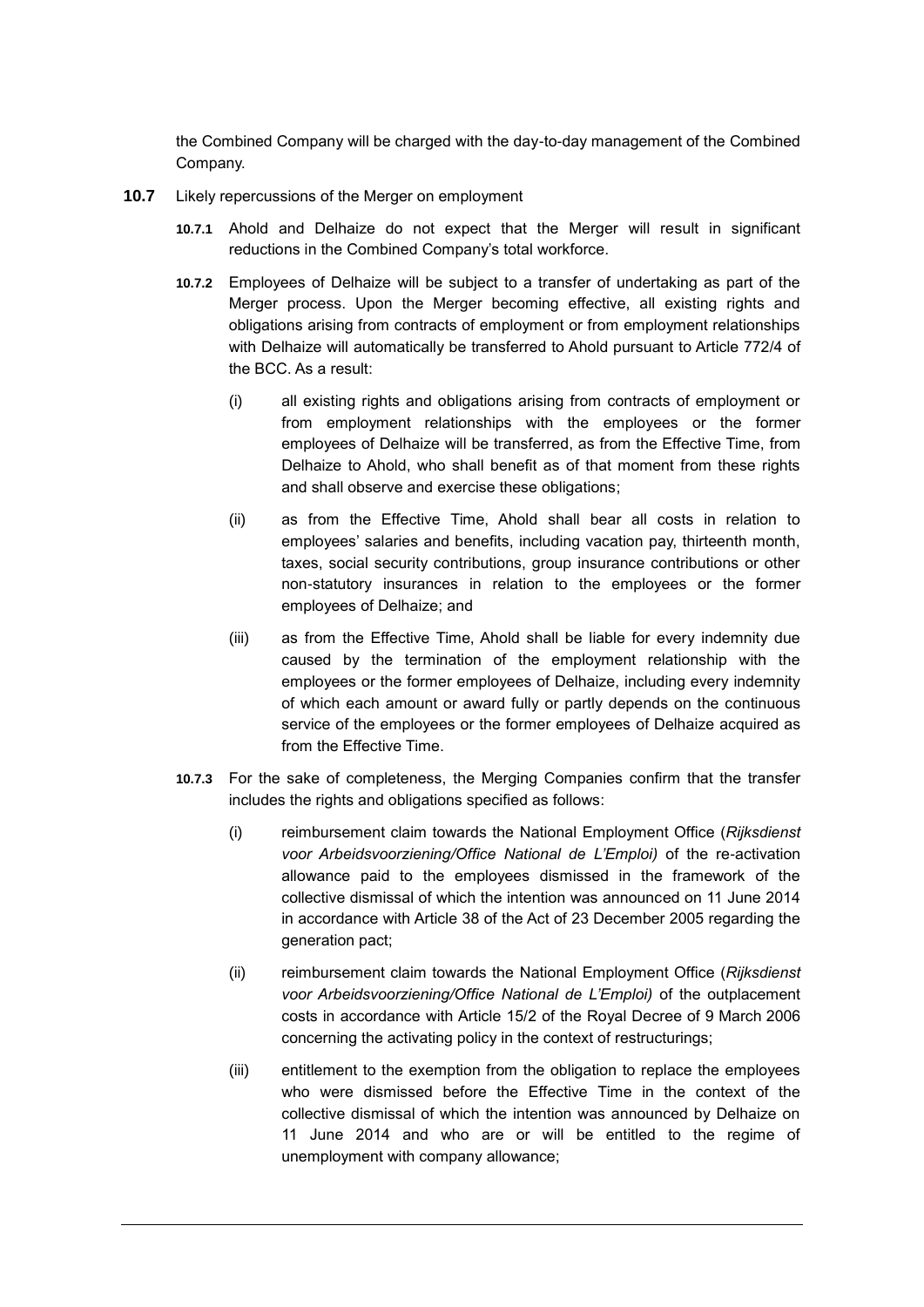- (iv) reimbursement claim of salaries and social contributions regarding paid training leave as set forth in Article 120 of the Recovery Act concerning social provisions of 22 January 1985;
- (v) entitlement to every general or specific reduction of contributions for social security or taxes; and
- (vi) obligation to pay supplements above the statutory social security benefits awarded to current or former employees of Delhaize, irrespective of the legal source which provides this payment obligation or the name of these supplements (i.e. company allowance in the framework of unemployment with company allowance, allowances on top of unemployment allowances outside the framework of unemployment with company allowance, supplements on top of break allowances in the framework of time credit, etc.), including the social security contributions or other charges due on these supplements.
- **10.7.4** Ahold and Delhaize have agreed that Delhaize shall continue the implementation of the reorganization and employment plan in Belgium as referred to in, and in accordance with, the Collective Bargaining Agreements entered into between Delhaize and its employee unions on 19 December 2014, 6 February 2015 and 23 February 2015 (including the further realization of the targets set in the context of this reorganization and employment plan).
- **10.8** Intentions regarding tax treatment of the Merger and Hive-Down

With reference to paragraph [4.1.10](#page-10-1) of this Merger Proposal, the Merging Companies commit to take the necessary measures to ensure that the Merger and Hive-Down transactions will be Tax Neutral from a Belgian tax perspective.

**10.9** Intentions involving continuance or termination of the activities of Ahold and Delhaize

It is intended that no changes will be made to the activities of Delhaize or Ahold and that their respective activities will be continued by the Combined Company. For avoidance of doubt the foregoing is without prejudice to the Demerger, pursuant to which the activities of the (former) Delhaize will be continued by NewDelhaize.

**10.10** Shares without voting rights or profit rights

None of the Merging Companies has shares without voting rights (*stemrechtloze aandelen*) or shares without profit rights (*winstrechtloze aandelen*). Hence, Section 2:330a of the DCC does not apply to the Merger.

**10.11** Proposal for the amount of compensation if Section 2:333h of the DCC applies

Section 2:333h of the DCC does not apply to the Merger.

#### **11 Protection of stakeholders' rights**

- <span id="page-23-0"></span>**11.1** Continuation of existing situation with respect to Employee Participation
	- **11.1.1** At the date of this Merger Proposal, no Employee Participation as defined in Article 1:1 of the Dutch Law Role Employees at European Legal Entities (*Wet Rol Werknemers bij Europese Rechtspersonen*) (the "**RWER Law**") exists at the level of Koninklijke Ahold N.V. or at the level of Delhaize Group NV/SA.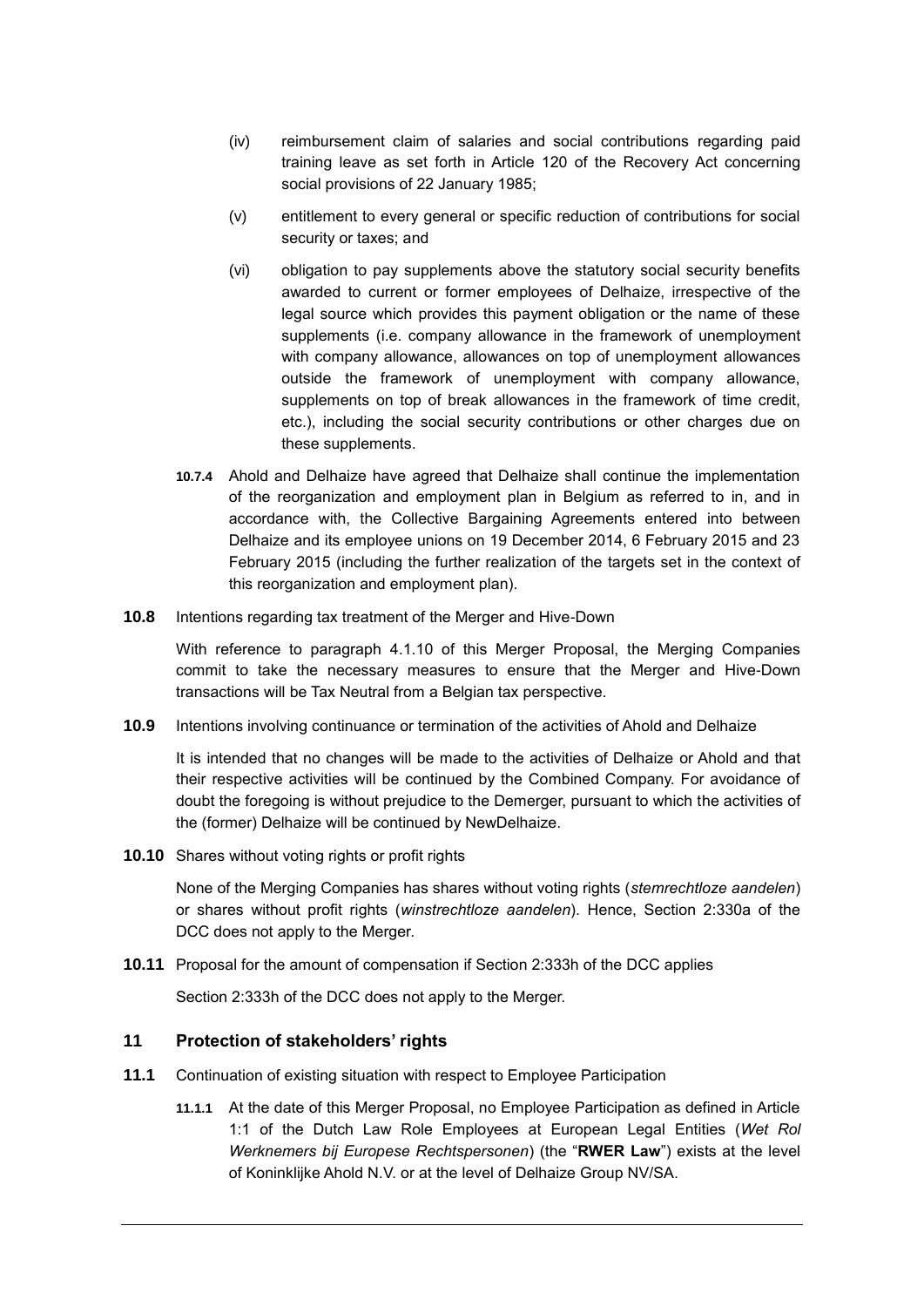- **11.1.2** At their respective extraordinary general meeting of shareholders, each of Ahold and Delhaize will propose applying the so-called reference provisions of Section 1:31, subsections 2 and 3, of the RWER Law instead of initiating negotiations with a special negotiating body.
- **11.1.3** If the extraordinary general meetings of shareholders of Ahold and Delhaize approve the proposal to adopt the reference provisions, the existing situation with respect to Employee Participation will be continued.
- **11.2** Rights of creditors and minority shareholders under Dutch law
	- **11.2.1** Pursuant to Section 2:316, subsection 2, of the DCC, for a period of one month following the publication of this Merger Proposal, any creditor of Ahold that has insufficient possibility of recourse as a consequence of the Merger can request Ahold to provide collateral for performance of its obligations towards such creditor. If Ahold refuses to provide such collateral, such creditor may file a request with the district court of Noord-Holland, located in Haarlem, the Netherlands, stating the requested collateral. Before taking a decision, the court may give Ahold the opportunity to provide a collateral set by the court.
	- **11.2.2** Pursuant to Section 2:322 of the DCC, for a period of six months after the Effective Time, contracting parties of Ahold can request a district court (*rechtbank*) to terminate (*ontbinden*) or amend (*wijzigen*) an agreement with Ahold if such agreement, as a consequence of the Merger, can no longer reasonably be enforced in the same manner as prior to the Merger.
	- **11.2.3** Dutch law does not provide for any specific arrangements for the exercise of rights of minority shareholders of the Merging Companies in relation to the Merger.
- **11.3** Any rights or compensation to be granted or paid by Ahold to persons or entities that, other than as a shareholder, have a special right against Delhaize, such as entitlement to profit or rights to acquire shares

Reference is made to Schedule 1 with respect to the treatment of Delhaize Equity Awards. No other special rights against Delhaize within the meaning of Section 2:320 of the DCC exist.

- **11.4** Rights of creditors and minority shareholders under Belgian law
	- **11.4.1** Rights of creditors under Belgian law

Pursuant to Article 684 *juncto* Article 772/1 of the BCC, creditors of Delhaize and creditors of Ahold can request security interests to guarantee their claims that existed prior to publication in the Annex to the Belgian State Gazette (*Bijlage bij het Belgisch Staatsblad*/*Annexes du Moniteur belge*) of the notarial deeds establishing the consummation of the Merger within two months after such publication. Ahold, to which the claim will have been transferred and, as the case may be, Delhaize, can set aside the request by settling the claim at its fair value after deduction of a discount. In the absence of an agreement or if the creditors remain unpaid, the request is referred to the president of the competent Commercial Court of the judicial district of the debtor's registered office who will determine if a security is to be provided and the time limit within which such security must be set, as the case may be unless he/she decides that no security must be given in view of the guarantees and preferential rights of the creditor or in view of the solvency of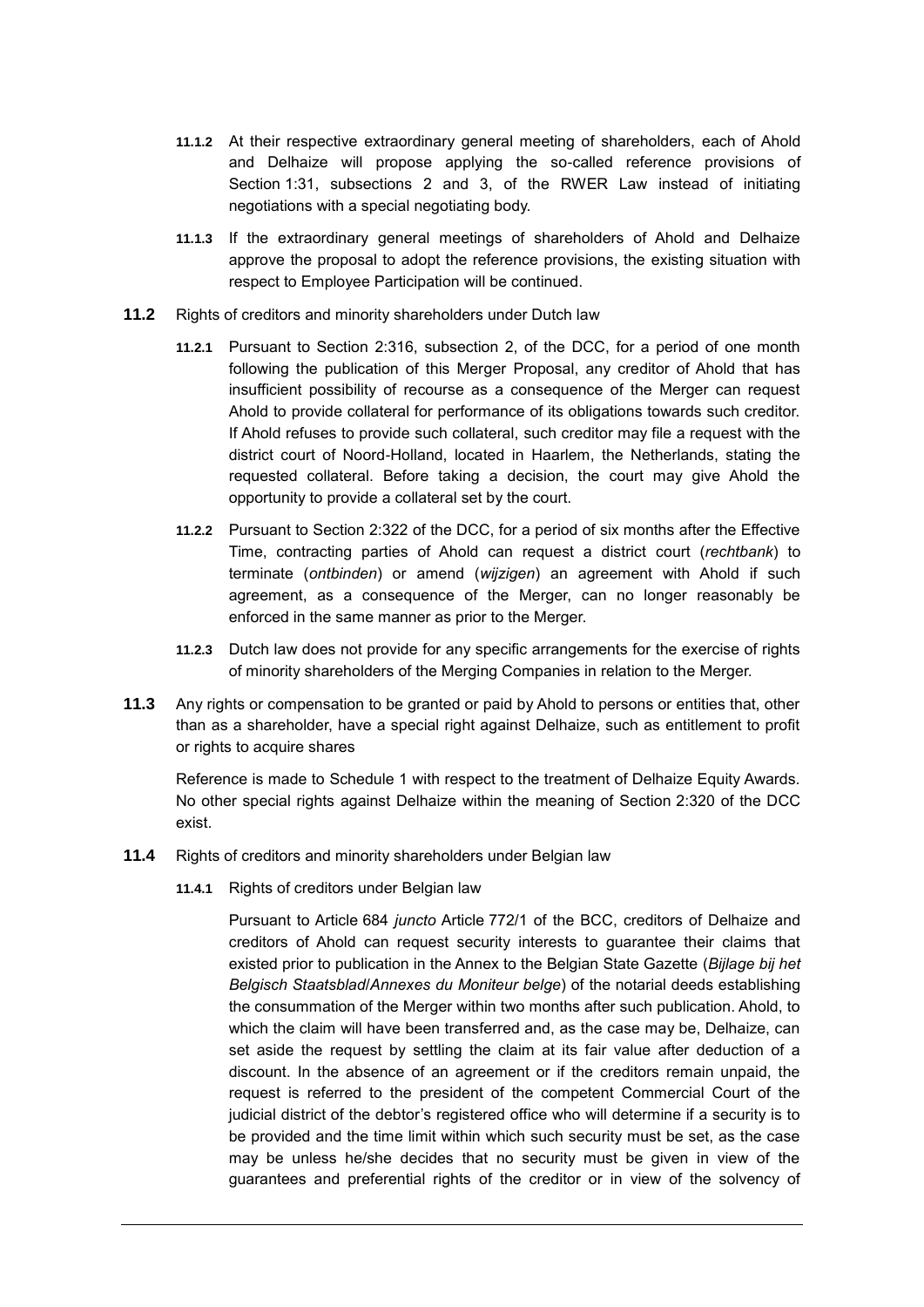Ahold. If the security is not provided within the set timeframe, the claim shall immediately become due and payable.

- <span id="page-25-0"></span>**11.4.2** Impact of the Merger on the existing Belgian and U.S. bonds
	- (i) Belgian bonds

The terms and conditions of two series of bonds issued by Delhaize, i.e. the EUR 400,000,000 4.25% retail bonds due 19 October 2018 and the EUR 400,000,000 3.125% institutional bonds due 27 February 2020 (the "**Belgian Bonds**") provide that an effective resolution passed for the dissolution of Delhaize constitutes an event of default thereunder. As the Merger will result in the transfer to, and assumption by, Ahold of all rights and liabilities and legal relationships of Delhaize and the subsequent dissolution (without liquidation) of Delhaize at the Effective Time, it cannot be excluded that certain holders of Belgian Bonds would take the view that approval by the Delhaize Shareholders to proceed with the Merger would constitute an event of default entitling them to request repayment at par of the Belgian Bonds held by them. Delhaize will therefore request the holders of the Belgian Bonds to (i) waive this potential event of default and, in view of the new structure, (ii) to amend the terms and conditions of the Belgian Bonds where necessary through bondholders' meetings. The first bondholders' meetings are scheduled to take place in January 2016, and thus in advance of the extraordinary general meeting of Delhaize Shareholders, so as to ensure that the mere approval by the Delhaize Shareholders ahead of the actual implementation of the Merger does not as such constitute an event of default under the Belgian Bonds. If the required quorum is not reached during the first bondholders' meetings, second bondholders' meeting(s) will be convened in February 2016. In case the approving majority during the bondholders' meetings does not represent one third of the outstanding bonds, the bondholders' resolutions will need to be homologated by the Court of Appeal of Brussels.

<span id="page-25-1"></span>(ii) U.S. bonds

The 6.50% senior notes due 2017, the 5.70% senior notes due 2040 and the 4.125% senior notes due 2019 (each of which is governed by New York law and denominated in USD) (the "**U.S. Bonds**") will, following the Merger, be assumed by Ahold. Such assumption does not require the consent of the holders of the U.S. Bonds.

**11.4.3** Rights of minority shareholders under Belgian law

Belgian law does not provide for any specific arrangements for the exercise of rights of minority shareholders of the Merging Companies in relation to the Merger.

**11.4.4** Availability of information on rights of creditors and minority shareholders

Complete information on the rights of creditors and minority shareholders can be obtained at the registered offices of Ahold and Delhaize in accordance with Article 772/7, c) of the BCC.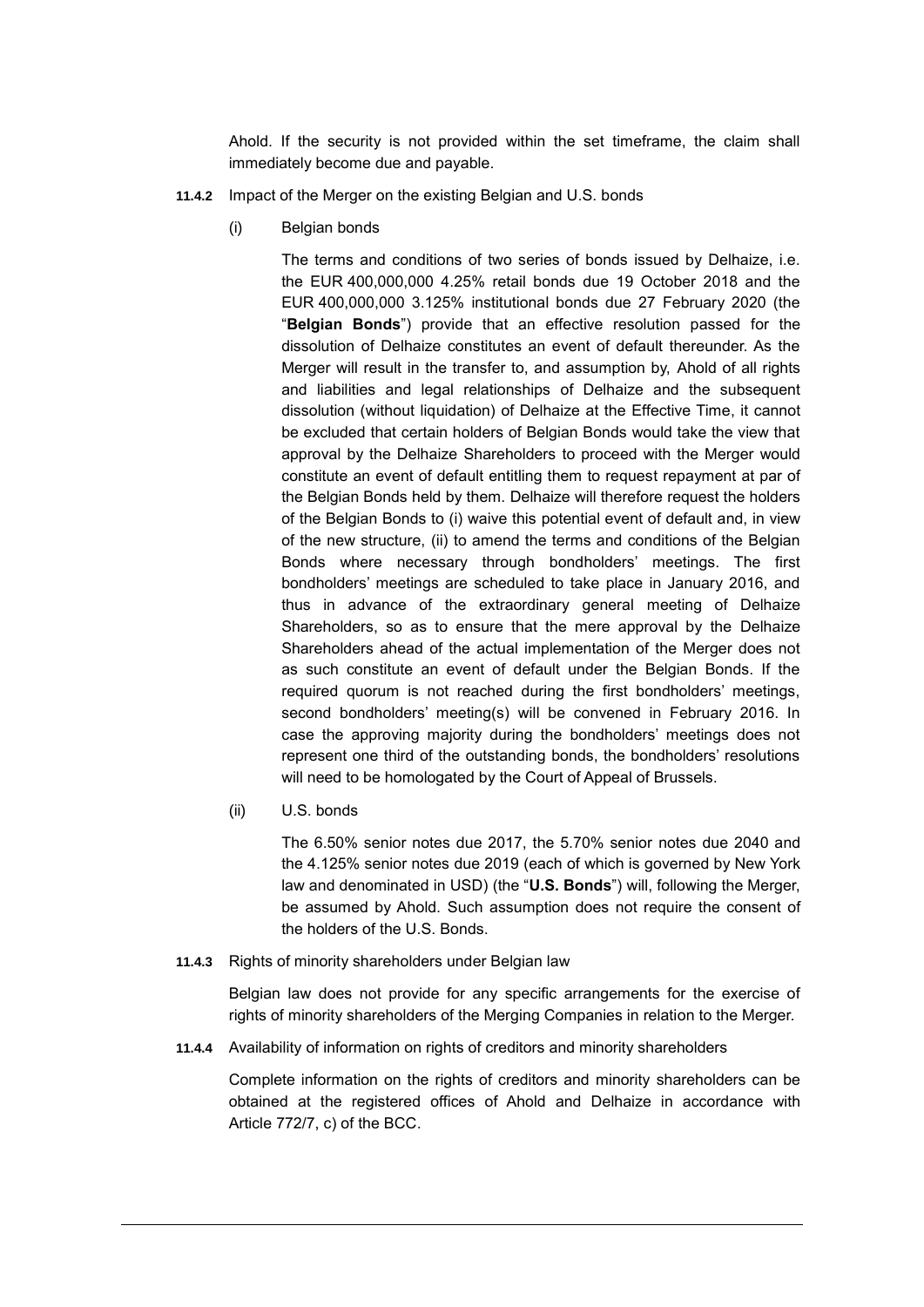#### <span id="page-26-0"></span>**12 Reports of the Boards of the Merging Companies**

- **12.1** The Management Board prepared and will publish a report in accordance with Sections 2:313, subsection 1, and 2:327 of the DCC (*toelichting bij het fusievoorstel*) and the Board of Directors will prepare and publish a report in accordance with Article 772/8 of the BCC (*bestuursverslag bij het fusievoorstel*), in each case, explaining among other things the legal, social and economic aspects of the Merger as well as the methods for determining the Exchange Ratio.
- **12.2** The Delhaize and the Ahold board reports will both be made available through the Delhaize and the Ahold websites, [www.delhaize.com](http://www.delhaize.com/) and [www.ahold.com,](http://www.ahold.com/) and hard copies can be retrieved from Delhaize's and Ahold's registered offices.

#### <span id="page-26-4"></span>**13 Independent expert reports**

- <span id="page-26-2"></span>**13.1** In accordance with Section 2:328 of the DCC, the Management Board has appointed PwC, represented by Peter van Mierlo, to examine the Merger Proposal and to issue the report referred to in Section 2:328, subsection 1, of the DCC. Section 2:333g of the DCC is not applicable.
- **13.2** PwC has been appointed to issue a second report to Ahold, in accordance with Section 2:328, subsection 2, of the DCC. Such report of PwC is attached to the report of the Management Board *(toelichting bij het fusievoorstel)*.
- <span id="page-26-3"></span>**13.3** In accordance with Article 772/9 of the BCC, the Board of Directors has instructed Deloitte, represented by Eric Nys, to draw up a report on the Merger Proposal.
- **13.4** The Delhaize and the Ahold independent expert reports will both be made available through the Delhaize and the Ahold websites [www.delhaize.com](http://www.delhaize.com/) and [www.ahold.com](http://www.ahold.com/) and hard copies can be retrieved from Delhaize's and Ahold's registered offices.

#### **14 Other information**

**14.1** Works council consultation

The works council of Delhaize has been informed about and consulted with in respect of the Merger. Ahold does not have a works council at the level of Koninklijke Ahold N.V.

- <span id="page-26-1"></span>**14.2** Soil certificates
	- **14.2.1** A total of 101 soil certificates were issued by the Public Waste Agency of Flanders (*Openbare Afvalstoffen Maatschappij voor het Vlaamse Gewest*) and 32 by the Brussels Institute for Environmental Management (*Brussels Instituut voor Milieubeheer*). These certificates are attached to this Merger Proposal as Schedule 6 and Schedule 7 respectively.
	- **14.2.2** Ahold hereby acknowledges that it is duly informed of the content of the soil certificates. As far as needed, Ahold undertakes to unconditionally waive, in the Dutch notarial deed of cross-border Merger to effect the Merger, every possible claim in annulment pursuant to Articles 101, 102 through 115, and 116 of the Flemish Decree of 27 October 2006 relating to soil contamination and soil protection, and pursuant to Articles 12, 13, § 1, 17, §§ 1 and 2, and 76 of the Ordinance of the Brussels Capital Region of 5 March 2009 relating to the management and the remediation of contaminated soil.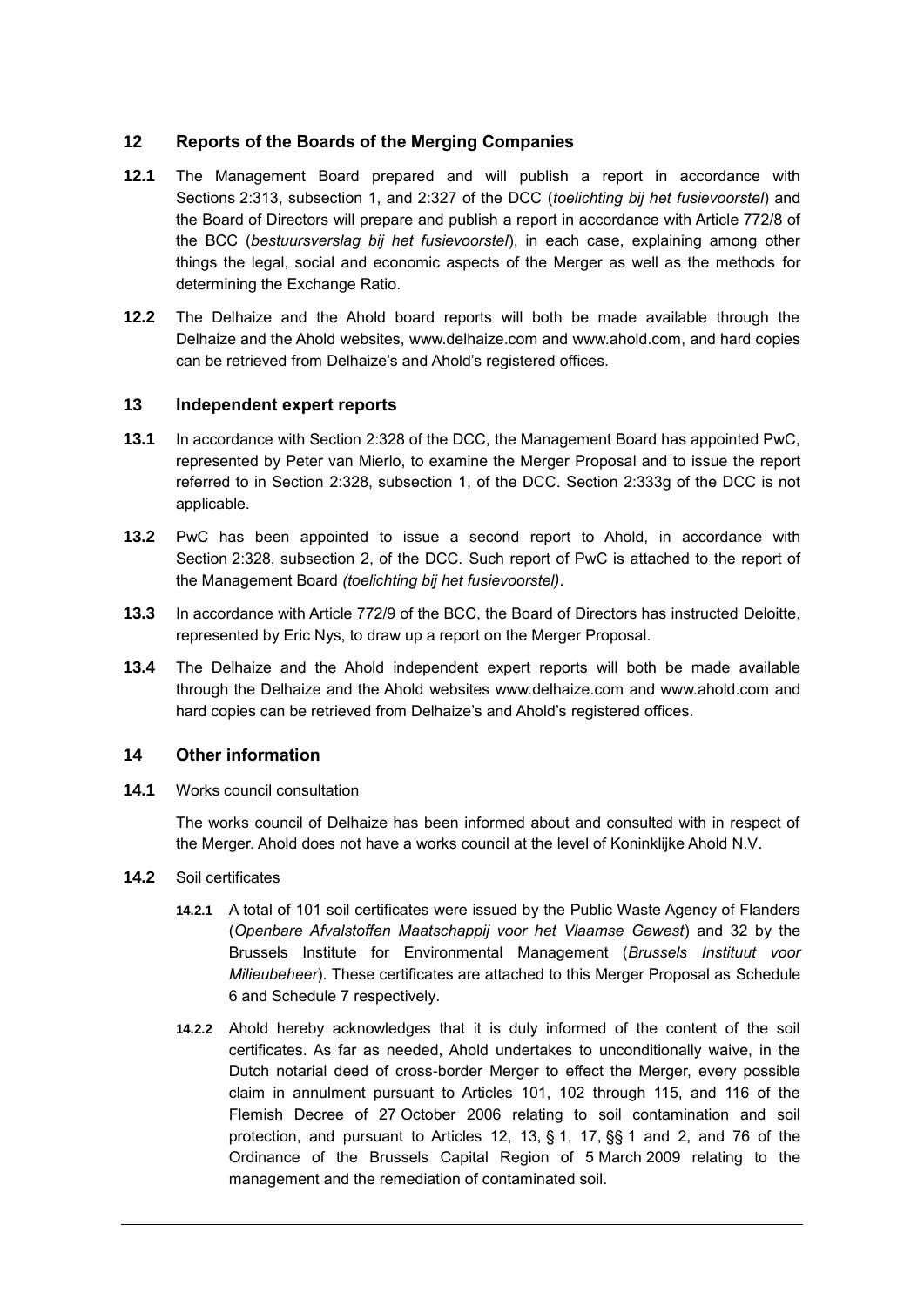#### **15 Corporate approvals**

- **15.1** Approval of this Merger Proposal by the Boards of the Merging Companies
	- **15.1.1** The Management Board has approved the Merger Proposal at a duly convened meeting held on 17 December 2015. The Merger Proposal will be signed by all members of the Management Board.
	- **15.1.2** The Board of Directors has approved the Merger Proposal at a duly convened meeting held on 18 December 2015. The Merger Proposal will be signed by all members of the Board of Directors.
- **15.2** Approval of this Merger Proposal by the Supervisory Board

The Supervisory Board has approved this Merger Proposal at a duly convened meeting held on 17 December 2015. This Merger Proposal will be signed by all members of the Supervisory Board.

- <span id="page-27-0"></span>**15.3** Proposal to decide to effect the Merger in accordance with this Merger Proposal
	- **15.3.1** Pursuant to Sections 2:317, subsection 1, and Section 2:331 of the DCC and Article 772/11 of the BCC, it will be proposed to the extraordinary general meetings of Ahold shareholders and of Delhaize Shareholders, respectively, to decide to effect the Merger in accordance with this Merger Proposal.
	- **15.3.2** The extraordinary general meetings referred to in Section [15.3.1](#page-27-0) above shall be held no earlier than the declaration from the district court of Noord-Holland, located in Haarlem, the Netherlands, has been obtained by Ahold that no creditor has opposed the contemplated Merger pursuant to Section 2:316 of the DCC within the one-month creditor opposition period, or, in case of any such opposition, a declaration that such opposition was withdrawn or discharged.

#### **16 Filing**

- <span id="page-27-1"></span>**16.1** The Netherlands
	- **16.1.1** This Merger Proposal, the report of PwC referred to in Section 13.1 above and the (other) documents referred to in Section 2:314, subsection 1, of the DCC, will be filed with the Dutch Trade Register of the Chamber of Commerce.
	- **16.1.2** This Merger Proposal, the reports referred to in Section [12,](#page-26-0) the independent expert reports referred to in Section [13](#page-26-4) and the adopted annual accounts or other financial statements of each of the Merging Companies of the last three financial years (including the auditor's/accountant's reports on these statements) together with the annual reports for the last three financial years of the Merging Companies as well as the Demerger Proposal will be deposited at the registered office of Ahold at the disposal of or made available electronically to the shareholders, bondholders, holders of special rights and employees' representatives, in accordance with Sections 2:313 and 2:314 of the DCC.
	- **16.1.3** The extraordinary general meetings of the Merging Companies which will be asked to resolve to approve the Merger in accordance with this Merger Proposal shall be held no earlier than (i) the declaration from the local district court in Haarlem, the Netherlands, that no creditor has opposed the contemplated Merger, pursuant to Section 2:316 of the DCC or, in case of any such opposition, a declaration that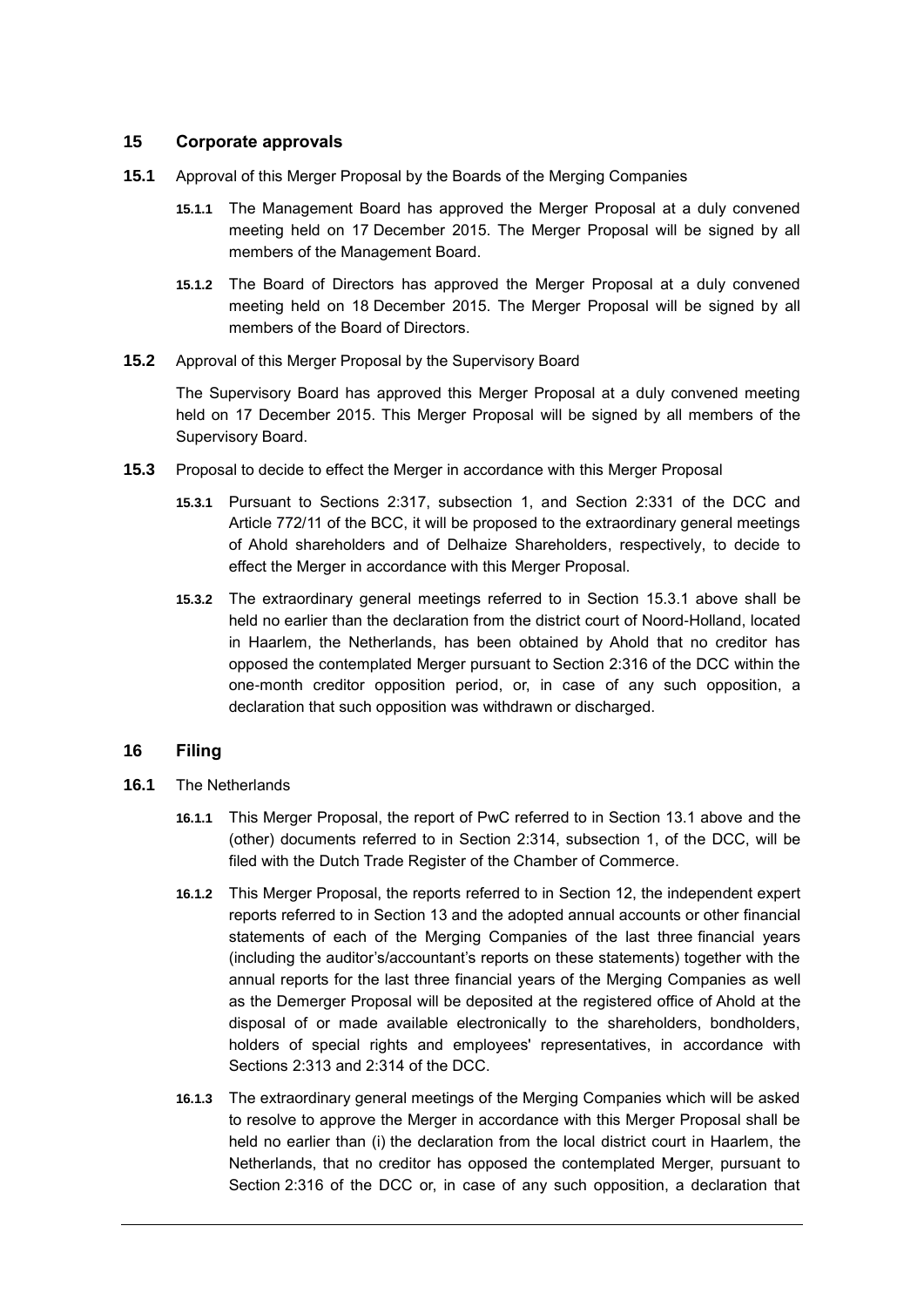such opposition was withdrawn or discharged and (ii) the declaration from the Dutch Trade Register of the Chamber of Commerce that all in Section [16.1.1](#page-27-1) abovementioned documents have been deposited during at least a one-month period.

- **16.1.4** An announcement of the abovementioned filings (for registration) and depositing will be published in the Dutch State Gazette (*Staatscourant*) and a Dutch nationally daily newspaper with national distribution (*Financieele Dagblad* and *NRC Handelsblad*).
- **16.2** Belgium
	- **16.2.1** A copy of this Merger Proposal will be filed with the clerk's office of the Commercial Court of Brussels, Belgium and published in the Annex to the Belgian State Gazette (*Bijlage bij het Belgisch Staatsblad*/*Annexes du Moniteur belge*), in compliance with Article 772/7 of the BCC.
	- **16.2.2** This Merger Proposal, the reports referred to in Section [12,](#page-26-0) the independent expert reports referred to in Section [13](#page-26-4) and the adopted annual accounts of each of the Merging Companies of the last three financial years (including the auditor's/accountant's reports on these accounts) together with the annual reports for the last three financial years of the Merging Companies, and the interim accounts will be deposited at the registered office of Delhaize at the disposal of the shareholders, bondholders, holders of special rights and employees' representatives, in compliance with Article 772/10, § 2 of the BCC, and will be made electronically available.
	- **16.2.3** The extraordinary general meetings of the Merging Companies which will be asked to resolve to approve the Merger in accordance with this Merger Proposal shall be held no earlier than six weeks after the filing and publication of this Merger Proposal in the Annex to the Belgian State Gazette (*Bijlage bij het Belgisch Staatsblad*/*Annexes du Moniteur belge*).

#### **17 Miscellaneous**

- **17.1** This Merger Proposal has been drawn up in Dutch, French and English. The content of the three language versions is identical, apart from having been prepared in three separate languages. The content of this Merger Proposal has been discussed and agreed by the Merging Companies in the English language and in the case of differences occurring in the explanation of the text due to the translation, the English version of this Merger Proposal will prevail.
- **17.2** The Schedules to this Merger Proposal form an integral part of this Merger Proposal.

\* \* \* *signature pages follow*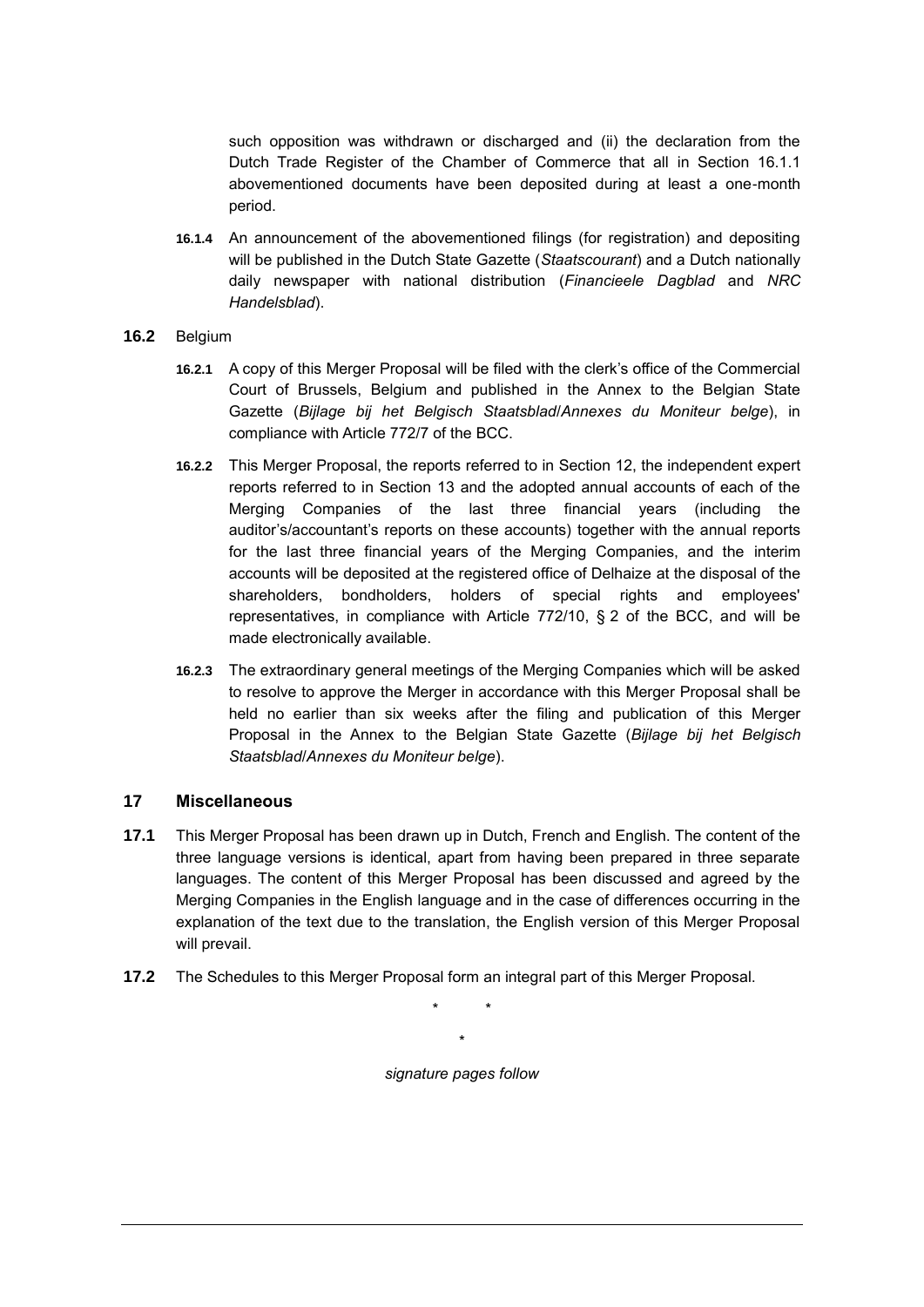#### **Part 2 / Partie 2 / Deel 2**

## **PROJET COMMUN DE FUSION TRANSFRONTALIERE**

(le "**Projet de Fusion**")

#### **ETABLI PAR :**

- **(1)** Le conseil d'administration de **Delhaize Group NV/SA**, une société anonyme de droit belge (*naamloze vennootschap*), ayant son siège social 53 Rue Osseghem, 1080 Molenbeek-Saint-Jean (Bruxelles), Belgique, immatriculée au Registre des Personnes Morales (RPM) de Bruxelles sous le numéro 0402.206.045, société à laquelle il est fait référence ci-après comme « **Delhaize** » ; et
- **(2)** Le conseil de direction de **Koninklijke Ahold N.V.**, une société anonyme de droit néerlandais (*naamloze vennootschap*), ayant son siège statutaire (*statutaire zetel*) à Zaandam (commune de Zaanstad), Pays-Bas et son siège social Provincialeweg 11, 1506 MA Zaandam, Pays-Bas, immatriculée au Registre du Commerce néerlandais de la Chambre du Commerce sous le numéro 35000363, société à laquelle il est fait référence ci-après comme « **Ahold** ».

Il est fait référence ci-après à Delhaize et Ahold collectivement comme les « **Sociétés qui Fusionnent** » et à chacune d'elles comme une « **Société qui Fusionne** ».

#### **CONSIDERANT QUE :**

- (A) Le 24 juin 2015, Delhaize et Ahold ont conclu une convention de fusion relative à la combinaison stratégique de leurs activités (la « **Convention de Fusion** »). Il est prévu que cette combinaison sera réalisée par le biais d'une fusion transfrontalière de Delhaize dans Ahold conformément à la Directive 2005/56/CE du Parlement européen et du Conseil de l'Union européenne du 26 octobre 2005 sur les fusions transfrontalières des sociétés de capitaux (telle que modifiée), telle que mise en œuvre aux Pays-Bas dans la Partie 7, articles 2, 3 et 3A du Livre 2 du C. Civ. Néerlandais (tel que défini ci-après) et, en Belgique, dans le Titre V*bis* du Livre XI (articles 772/1 à 772/14) du C. Soc. Belge (tel que défini ciaprès) (la « **Fusion** »).
- (B) Dans le cadre de la Fusion, Delhaize sera l'entité absorbée et Ahold sera l'entité absorbante.
- (C) Ce Projet de Fusion énonce les termes de la Fusion conformément aux articles 2:312, 2:326 et 2:333d du C. Civ. Néerlandais et à l'article 772/6 du C. Soc. Belge.

#### **PROJET DE FUSION :**

#### **1 Définitions**

Dans le présent Projet de Fusion, les termes suivants auront la signification suivante, sauf interprétation contraire imposée par le contexte :

« **Actionnaires de Delhaize** » signifie les détenteurs d'Actions Ordinaires de Delhaize ;

« **Actions Ordinaires de Ahold** » signifie les actions ordinaires de Ahold ayant chacune une valeur nominale de 0,01 EUR ;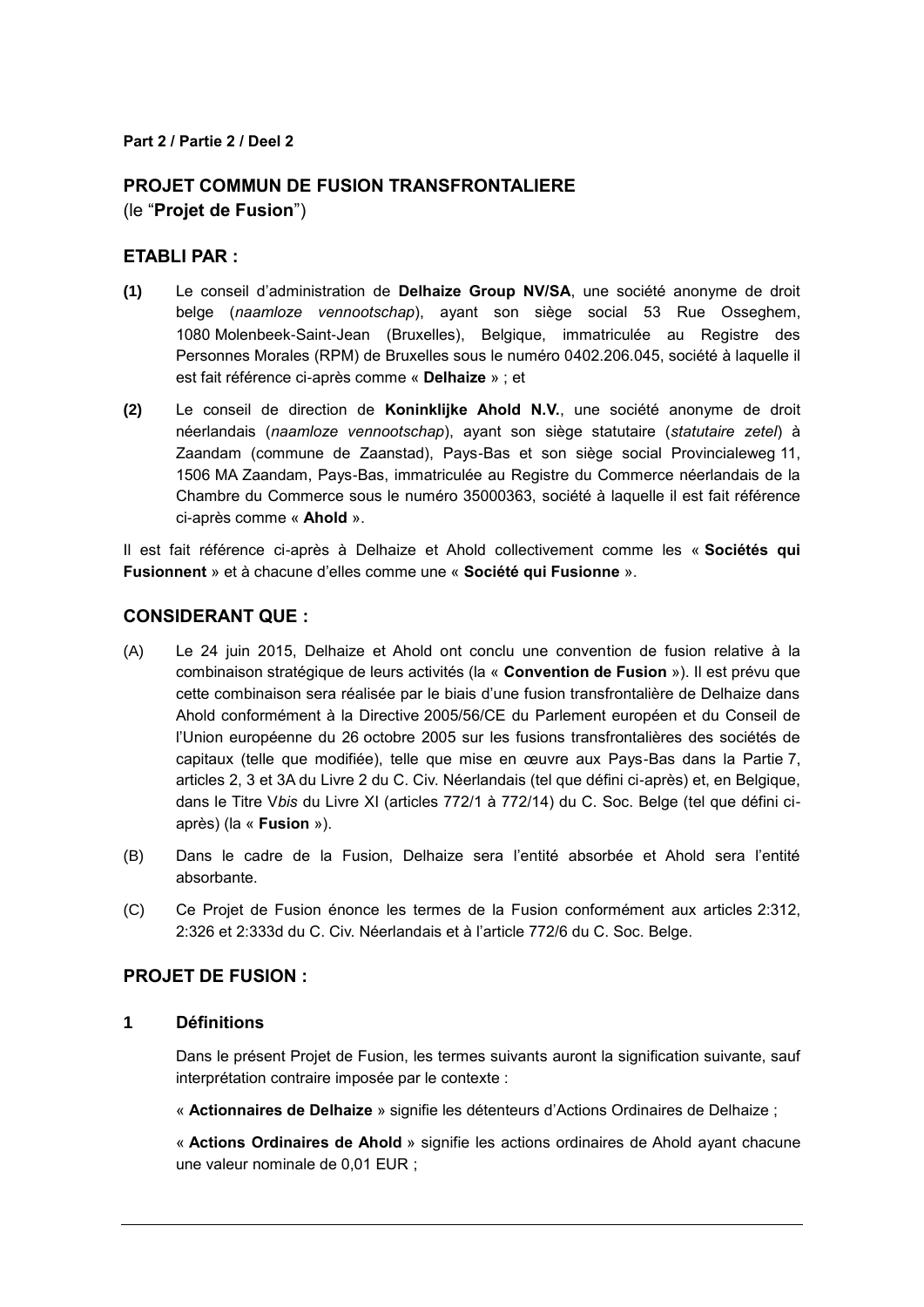« **Actions Ordinaires de Delhaize** » signifie les actions ordinaires sans valeur nominale de Delhaize ;

« **ADSs** » signifie les actions américaines déposées (*American depositary shares*) confirmées par des certificats de dépôts américains (*American depositary receipts*) ;

« **ADSs de Ahold** » signifie les ADSs de Ahold ;

« **ADSs de Delhaize** » signifie les ADSs en circulation de Delhaize ;

« **AFM** » signifie l'Autorité néerlandaise des Marchés Financiers (*Stichting Autoriteit Financiële Markten*) ;

« **Autorisations Pertinentes en Matière de Concurrence** » signifie : (i) l'expiration ou la fin de la ou des périodes d'attente applicables prévues par le US Hart-Scott-Rodino Antitrust Improvements Act de 1976, tel que modifié, et toute prolongation de celles-ci, et par toute autre règle et réglementation applicables en vertu de celui-ci ; (ii) une décision en vertu des règlementations applicables de l'UE en matière de concurrence déclarant que la Fusion est compatible avec le marché commun ou, si une telle décision a été renvoyée (en tout ou en partie) à une autorité nationale de la concurrence d'un Etat membre de l'UE, l'autorisation requise d'une telle autorité nationale de la concurrence conformément à ses lois applicables en matière de concurrence ; (iii) une décision en vertu des lois serbes applicables en matière de concurrence autorisant la Fusion et/ou déclarant que la Fusion ne restreint pas, ne fausse pas ou n'empêche pas considérablement la concurrence sur le marché de la République de Serbie dans son ensemble ou dans une partie pertinente de celui-ci ; et (iv) une décision en vertu des lois applicables en matière de concurrence de la République du Monténégro autorisant la Fusion et/ou déclarant que la Fusion ne restreint pas, ne fausse pas ou n'empêche pas considérablement la concurrence sur le marché de la République du Monténégro dans son ensemble ou dans une partie pertinente de celui-ci ;

« **C. Civ. Néerlandais** » signifie le Code civil néerlandais (*Burgerlijk Wetboek*) ;

« **C. Soc. Belge** » signifie le Code des sociétés belge (*Wetboek van vennootschappen*);

« **Closing** » ou « **Date du Closing** » signifie le jour au cours duquel un notaire de droit civil néerlandais passe l'acte notarié néerlandais de Fusion transfrontalière ;

« **Conditions Suspensives** » signifie les conditions suspensives énoncées aux articles [4.1,](#page-9-1) [4.2](#page-10-0) et [4.3](#page-11-1) ;

« **Conseil d'Administration** » signifie le conseil d'administration de Delhaize ;

« **Conseil de Direction** » signifie le conseil de direction de Ahold ;

« **Conseil de Surveillance** » signifie le conseil de surveillance de Ahold ;

« **Conseils des Sociétés qui Fusionnent** » signifie le Conseil d'Administration et le Conseil de Direction ;

« **Contrepartie de la Fusion par ADS** » a la signification visée à l'article [6.1.2\(iv\)](#page-41-0) ;

« **Convention de Fusion** » a la signification visée au considérant [\(A\)](#page-2-0) ;

« **Conversion** » a la signification visée à l'article [2.2](#page-35-0) ;

« **Date Comptable** » a la signification visée à l'article [9.1](#page-44-0) ;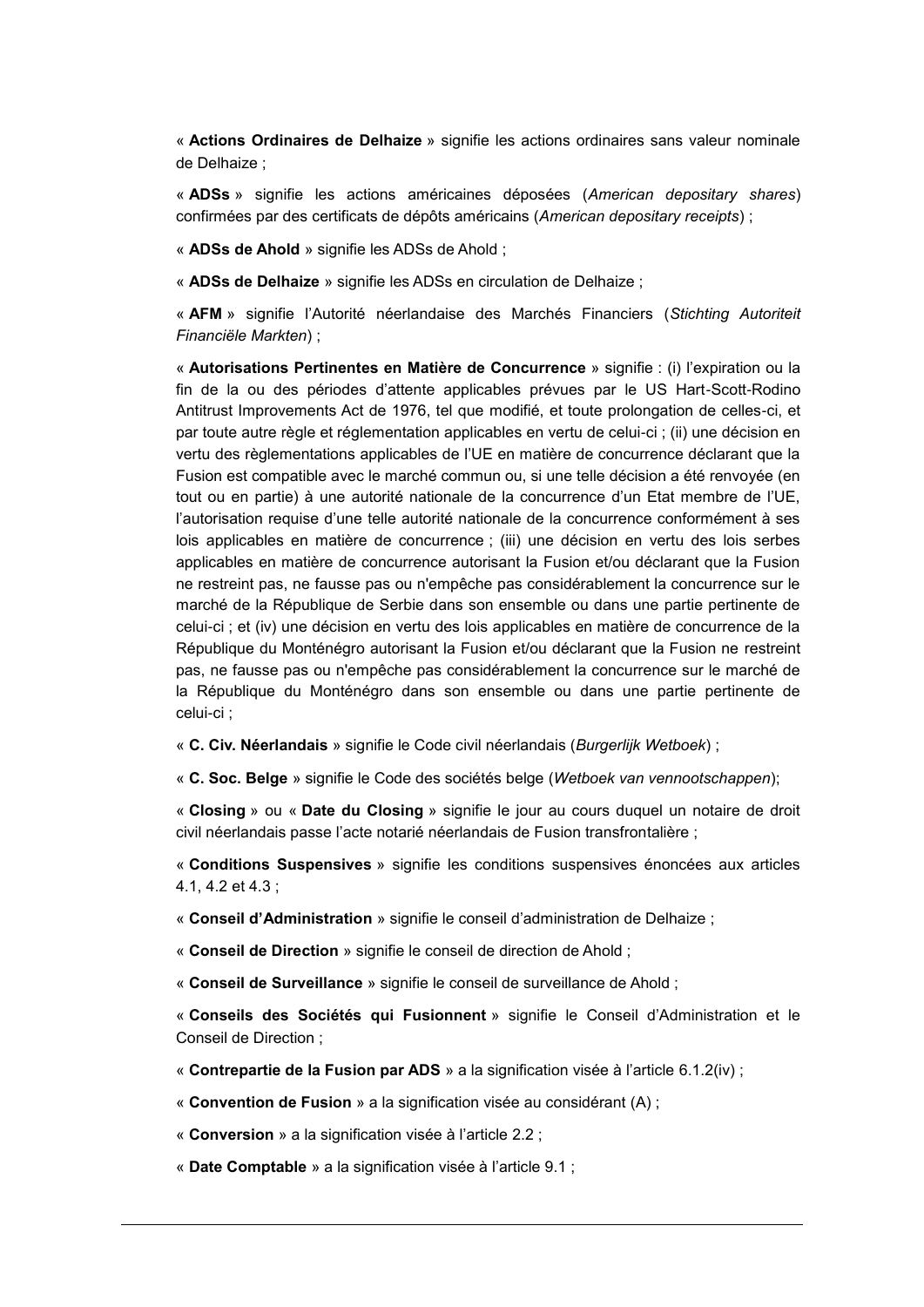« **Deloitte** » signifie Deloitte Bedrijfsrevisoren/Reviseurs d'Entreprises BCVBA / CSCRL ;

« **Détenteurs d'ADSs de Delhaize** » signifie les détenteurs d'ADSs de Delhaize ;

« **Effet Défavorable Significatif** » sur Delhaize ou Ahold signifie tout changement, événement ou développement qui, pris individuellement ou conjointement avec tout autre changement, événement ou développement, a ou est raisonnablement susceptible d'avoir un effet défavorable significatif sur les activités, la situation financière ou le résultat d'exploitation soit du Groupe Ahold soit du Groupe Delhaize, selon le cas, ce qui suit n'étant toutefois pas pris en considération afin de déterminer si un Effet Défavorable Significatif a eu lieu :

- <span id="page-31-0"></span>(i) tout changement, événement ou développement affectant globalement les secteurs d'activités dans lesquels le Groupe Ahold ou le Groupe Delhaize, respectivement, sont actifs ou tout changement, événement ou développement dans les conditions économiques globales ou réglementaires, les conditions législatives ou politiques, ou dans les conditions liées aux valeurs mobilières, conditions de crédit, conditions financières ou autres des marchés financiers, dans chaque cas aux Pays-Bas, en Belgique, en Grande-Bretagne, en Grèce, aux Etats-Unis ou dans toute autre juridiction, sauf, dans chaque cas, dans la mesure où un tel changement, événement ou développement affecte le Groupe Ahold ou le Groupe Delhaize, respectivement, d'une manière significativement disproportionnée en comparaison avec les autres entreprises actives dans la zone géographique pertinente et dans les secteurs d'activités dans lesquels le Groupe Ahold ou le Groupe Delhaize sont respectivement actifs ;
- <span id="page-31-1"></span>(ii) tout changement, événement ou développement, dans la mesure où celui-ci résulte de la signature et de l'exécution de la Convention de Fusion ou de l'annonce publique, de l'existence ou de la clôture de la Fusion ou de toute autre opération prévue par le Convention de Fusion, y compris les litiges entre actionnaires et l'impact de tel changement ou développement sur les relations contractuelles ou autres d'une telle partie ou d'une quelconque de ses filiales avec ses employés, syndicats, clients, fournisseurs ou partenaires ;
- (iii) tout changement, événement ou développement, dans la mesure où celui-ci résulte de la non réalisation par le Groupe Ahold ou le Groupe Delhaize, respectivement, de toute prévision, projection, estimation ou prédiction interne ou publiée en termes de revenus, résultats ou de tout autre paramètre financier ou d'exploitation pour toute période (étant entendu que les faits et circonstances donnant lieu à une telle non réalisation peuvent être considérés comme constituant, et être pris en considération afin de déterminer si, un Effet Défavorable Significatif a eu lieu, si de tels faits et circonstances ne sont pas autrement décrits dans les paragraphes [\(i\),](#page-31-0) [\(ii\),](#page-31-1) ou [\(v\)](#page-32-0) à [\(viii\)](#page-32-1) de la présente définition) ;
- (iv) tout changement du ou dans le prix de marché, la notation de crédit (relative à Ahold, Delhaize ou leurs valeurs mobilières respectives) ou le volume des opérations quant à leurs valeurs mobilières respectives (étant entendu que les faits et circonstances donnant lieu à un tel changement peuvent être considérés comme constituant, et être pris en considération afin de déterminer si, un Effet Défavorable Significatif a eu lieu, si de tels faits et circonstances ne sont pas autrement décrits dans les paragraphes [\(i\),](#page-31-0) [\(ii\),](#page-31-1) ou [\(v\)](#page-32-0) à [\(viii\)](#page-32-1) de la présente définition) ;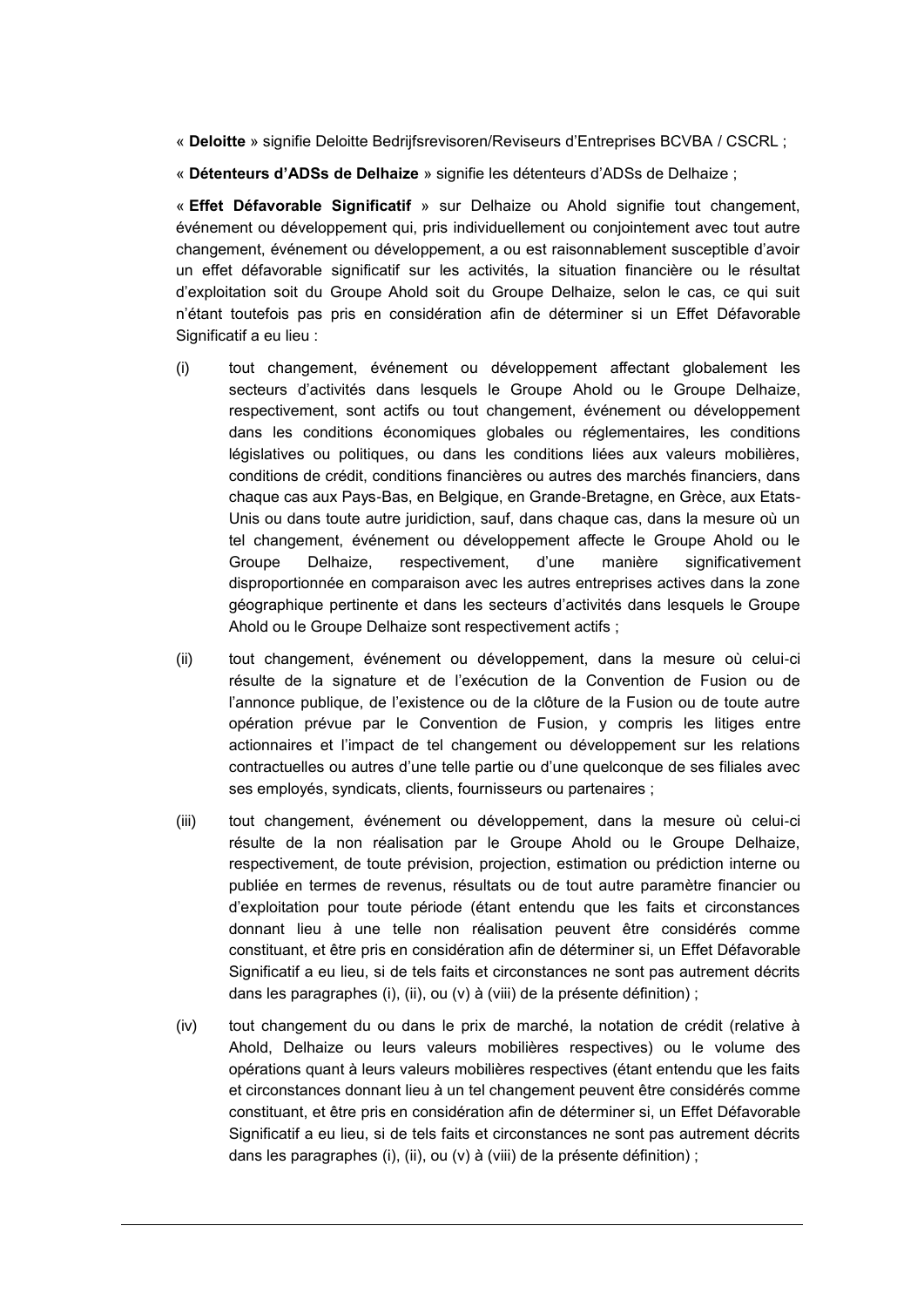- <span id="page-32-0"></span>(v) tout changement ou proposition de changement, après la date de la Convention de Fusion, des règles applicables, GAAP ou IFRS (ou, dans chaque cas, de leur interprétation faisant foi) ;
- (vi) les conditions géopolitiques, le déclenchement ou l'escalade d'hostilités, tout acte de guerre, de sabotage ou de terrorisme, ou toute intensification ou aggravation de tels actes de guerre, de sabotage ou de terrorisme en cours ou menaçant de se produire à la date de la Convention de Fusion, sauf dans la mesure où un tel changement, événement ou développement affecte le Groupe Ahold ou le Groupe Delhaize, respectivement, d'une manière significativement disproportionnée en comparaison avec les autres entreprises actives dans la zone géographique pertinente et dans les secteurs d'activités dans lesquels le Groupe Ahold ou le Groupe Delhaize sont respectivement actifs ;
- (vii) tout ouragan, tornade, inondation, tremblement de terre ou toute autre catastrophe naturelle, sauf dans la mesure où un tel changement, événement ou développement affecte le Groupe Ahold ou le Groupe Delhaize, respectivement, d'une manière significativement disproportionnée en comparaison avec les autres entreprises actives dans la zone géographique pertinente et dans les secteurs d'activités dans lesquels le Groupe Ahold ou le Groupe Delhaize sont respectivement actifs ; ou
- <span id="page-32-1"></span>(viii) tout changement, événement ou développement, dans la mesure où celui-ci résulte de toute action par tout membre du Groupe Ahold ou du Groupe Delhaize, respectivement, expressément requise en vertu de la Convention de Fusion ;

« **Attributions en Actions de Delhaize** » signifie, collectivement, les EU Options de Delhaize, les EU PSUs de Delhaize, les US Options de Delhaize et les US RSUs/PSUs de Delhaize ;

« **EU Option de Delhaize** » signifie une option d'achat d'une Action Ordinaire de Delhaize, octroyée conformément aux EU Plans d'Intéressement de Delhaize ;

« **EU Plans d'Intéressement de Delhaize** » signifie le Plan 2007 de Stock Options de Delhaize Groupe pour les Employés des Sociétés Non Américaines et le Plan Européen 2014 de Performance Stock Unit de Delhaize Groupe ;

« **EU PSU de Delhaize** » signifie un *restricted stock unit award* soumis à des conditions de performance quant aux Actions Ordinaires de Delhaize octroyé conformément aux EU Plans d'Intéressement de Delhaize ;

- « **Fondation Ahold** » a la signification visée à l'article [4.3.1](#page-11-0) ;
- « **Fusion** » a la signification visée au considérant [\(A\)](#page-2-0) ;
- « **Groupe Ahold** » signifie Ahold et ses filiales ;
- « **Groupe Delhaize** » signifie Delhaize et ses filiales ;
- « **Heure de Prise d'Effet** » a la signification visée à l'article [2.1](#page-34-0) ;
- « **Hive-Down** » a la signification visée à l'article [2.2](#page-7-0) ;
- « **Loi RWER** » a la signification visée à l'article [11.1.1](#page-23-0) ;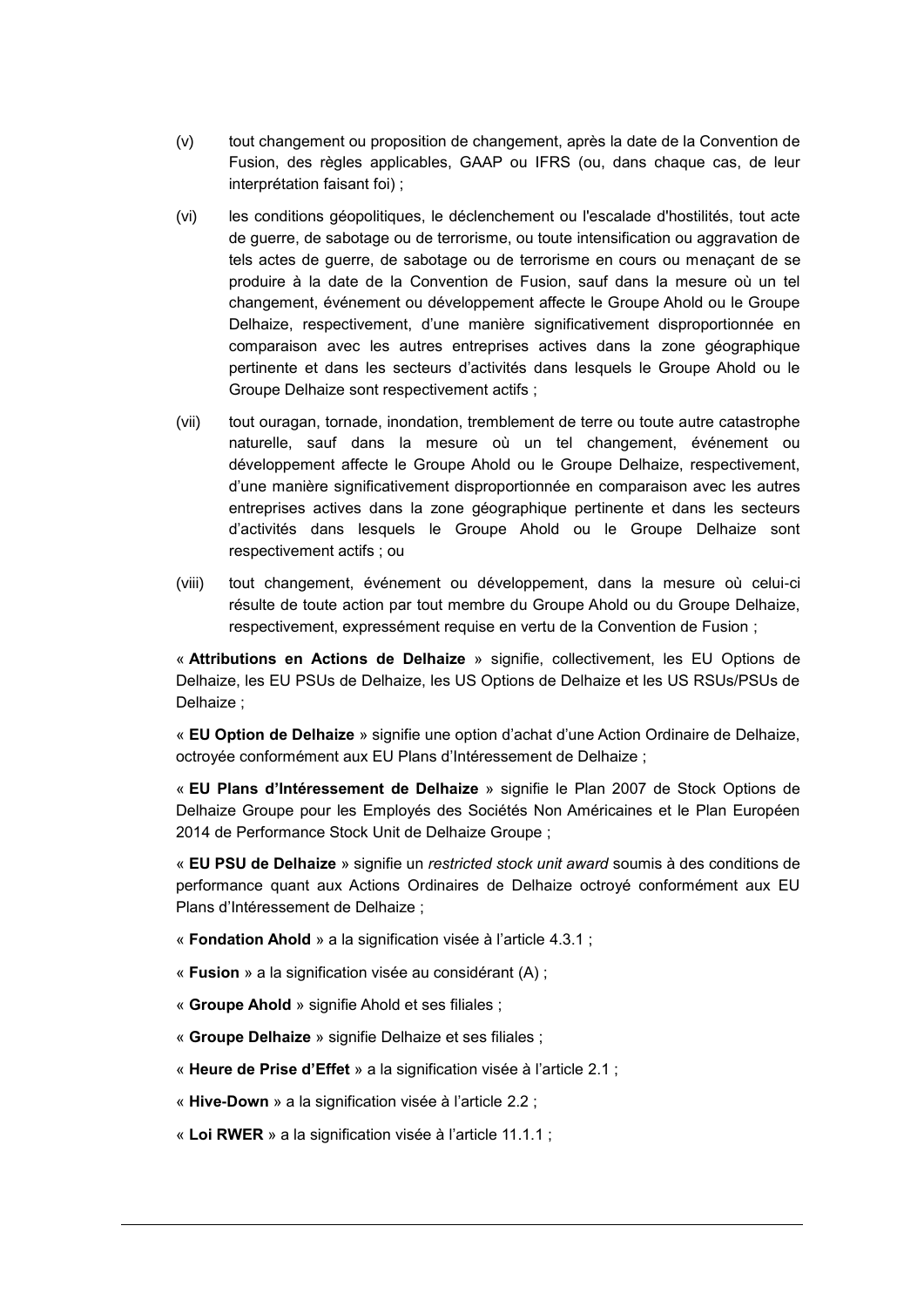« **Montant EU PSU de Delhaize** » signifie, quant à chaque EU PSU de Delhaize, la somme :

- (i) du résultat (A) du nombre d'Actions Ordinaires de Delhaize soumises au EU PSU de Delhaize applicable, sur la base des conditions de performance effectivement atteintes jusqu'à la fin de l'année calendaire qui précède immédiatement l'année durant laquelle l'Heure de Prise d'Effet survient (tel que raisonnablement déterminé par le Conseil d'Administration (ou, le cas échéant, tout comité du Conseil d'Administration en charge de l'administration des Plans d'Intéressement) avant l'Heure de Prise d'Effet), multiplié par (B) une fraction, dont le numérateur correspond au nombre d'années calendaires dans la période de *vesting* basée sur la performance du EU PSU de Delhaize applicable achevées avant l'année calendaire durant laquelle l'Heure de Prise d'Effet a lieu et dont le dénominateur correspond au nombre total d'années dans une telle période de *vesting* basée sur la performance, et
- (ii) du résultat (a) du nombre d'Actions Ordinaires de Delhaize soumises à un tel EU PSU de Delhaize, sur la base de la réalisation des objectifs fixés quant aux conditions de performance applicables, multiplié par (b) une fraction, dont le numérateur correspond au nombre d'années calendaires dans la période de *vesting* basée sur la performance du EU PSU de Delhaize applicable qui n'ont pas été achevées avant l'année calendaire durant laquelle l'Heure de Prise d'Effet a lieu et dont le dénominateur correspond au nombre total d'années dans une telle période de *vesting* basée sur la performance ;

« **Neutre Fiscalement** » signifie que la Fusion sera qualifiée de « fusion » au sens de l'article 210, §1, 1° du Code belge des Impôts sur les Revenus de 1992 et bénéficiera : (i) du régime de report (*rollover regime*) de l'impôt des sociétés prévu par les articles 211 et 229, §4 du Code belge des Impôts sur les Revenus ; (ii) de l'exemption des droits d'enregistrement prévue par l'article 117, §1 du Code belge des droits d'enregistrement, d'hypothèque et de greffe du 30 novembre 1939 ; (iii) du régime de report (*rollover regime*) prévu par l'article 45, §1 du Code belge des Impôts sur les Revenus ; et (iv) du régime TVA prévu par les articles 11 et 18, §3 du Code belge de la TVA du 3 juillet 1969 ;

« **NewDelhaize** » a la signification visée à l'article [2.2](#page-35-0) ;

« **Obligations Belges** » a la signification visée à l'article [11.4.2\(i\)](#page-25-0) ;

« **Obligations U.S.** » a la signification visée à l'article [11.4.2\(ii\)](#page-25-1) ;

« **Option d'Achat de la Fondation Ahold** » a la signification visée à l'article [5.2](#page-39-0) ;

« **Participation des Employés** » a la signification visée à l'article 1:1 de la Loi RWER ;

« **Plans d'Intéressement de Delhaize** » signifie, conjointement, les EU Plans d'Intéressement de Delhaize et les US Plans d'Intéressement de Delhaize ;

« **Projet de Fusion** » signifie le présent projet commun de Fusion transfrontalière entre Delhaize, en tant que société absorbée, et Ahold, en tant que société absorbante ;

« **Projet de Scission** » a la signification visée à l'article [2.2](#page-35-0) ;

« **PSU Converti** » a la signification visée à la sous-section (a) de la Section 2 de l'Annexe 1 ;

« **PwC** » signifie PricewaterhouseCoopers Accountants N.V. ;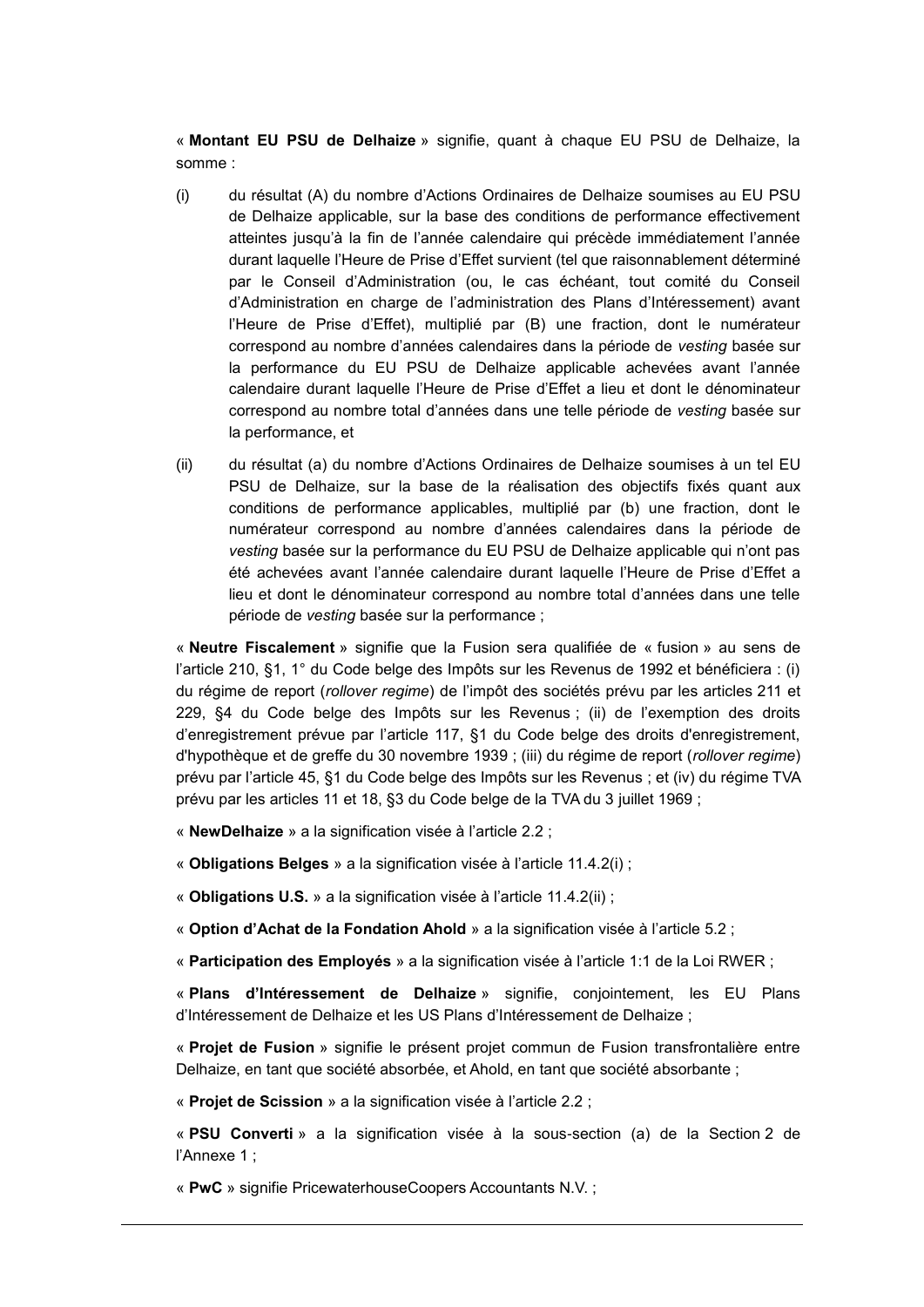- « **Rapport d'Echange** » a la signification visée à l'article [5.3.1](#page-40-0) ;
- « **Ratio ADS de Delhaize** » a la signification visée à l'article [6.1.2\(iv\)](#page-41-0) ;
- « **Remboursement du Capital Ahold** » a la signification visée à l'article [6.5.3](#page-43-0) ;
- « **Résolutions Requises de Ahold** » a la signification visée à l'article [4.1.1](#page-9-0) ;
- « **Ruling Fiscal pour la Fusion** » a la signification visée à l'article [4.1.10](#page-10-1) ;
- « **Scission** » a la signification visée à l'article [2.2](#page-35-0) ;

« **Société Combinée** » signifie l'entité qui existera après la réalisation de la Fusion ;

« **US Option de Delhaize** » signifie une option, sous la forme d'un warrant, pour l'achat d'une ADS de Delhaize, octroyée conformément aux US Plans d'Intéressement de Delhaize ;

« **US Plans d'Intéressement de Delhaize** » signifie le Plan 2012 de Restricted Stock Unit de Delhaize America, LLC, en vigueur depuis le 24 mai 2012, et le US Plan d'Intéressement 2012 du Groupe Delhaize , en vigueur depuis le 24 mai 2012 ;

« **US RSU/PSU de Delhaize** » signifie un *restricted stock unit* relatif aux ADSs de Delhaize, qu'ils soient soumis ou non à des conditions de *vesting* liées à la performance, octroyé conformément aux US Plans d'Intéressement de Delhaize; et

« **Valeur ADS Delhaize** » signifie le dernier prix de vente publié des ADSs de Delhaize sur NYSE (tel que publié dans The Wall Street Journal ou, si non publié dans The Wall Street Journal, dans une autre source faisant autorité choisie de commun accord par Delhaize et Ahold) durant le dernier jour de négoce complet avant la date de l'Heure de Prise d'Effet.

#### **2 Fusion**

<span id="page-34-0"></span>**2.1** Fusion

Les Conseils des Sociétés qui Fusionnent proposent de procéder, selon les termes et aux conditions figurant dans le présent Projet de Fusion, à la Fusion, au terme de laquelle :

- **2.1.1** tous les actifs, passifs (*vermogen*) et relations juridiques de Delhaize seront transférés à Ahold par transmission universelle de patrimoine à titre universel (*overgang onder algemene titel*) de sorte que Ahold se substituera automatiquement à Delhaize dans tous ses droits et obligations ;
- **2.1.2** les Actionnaires de Delhaize et/ou les Détenteurs d'ADSs de Delhaize deviendront actionnaires de Ahold et/ou détenteurs d'ADSs de Ahold ; et
- **2.1.3** Delhaize sera dissoute sans être mise liquidation et cessera donc d'exister.

La Fusion prendra effet à minuit (00:00), heure de l'Europe centrale, le premier jour suivant le jour du Closing (l'« **Heure de Prise d'Effet** »). A compter de l'Heure de Prise d'Effet, Ahold établira une succursale en Belgique et allouera à cette succursale tous les actifs, passifs et relations juridiques de Delhaize détenus par Delhaize avant l'Heure de Prise d'Effet et poursuivra, au travers de cette filiale, les activités commerciales qui étaient menées par Delhaize avant l'Heure de Prise d'Effet.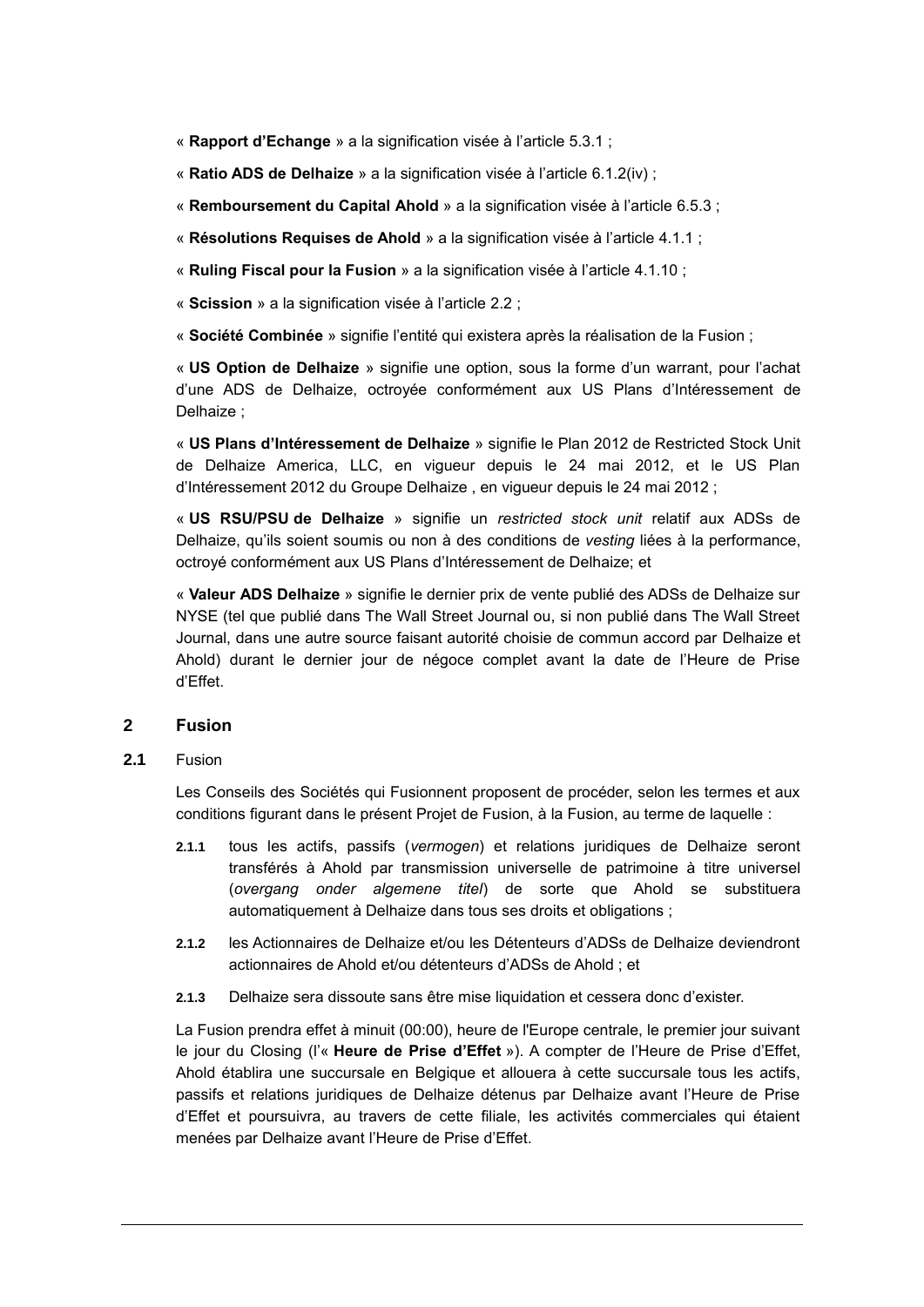#### <span id="page-35-0"></span>**2.2** Hive-Down Post-Fusion

Aussi rapidement que possible après la réalisation de la Fusion, la Société Combinée a l'intention de réaliser une scission juridique (*afsplitsing*) (la « **Scission** »). Ahold publiera conformément au droit néerlandais un projet de scission (*splitsingsvoorstel*) aux fins de la Scission (le « **Projet de Scission** »).

En vertu de la Scission, les actifs et passifs de (l'ancienne) Delhaize seront transférés à une filiale néerlandaise entièrement détenue par la Société Combinée qui sera constituée à l'occasion et en vertu de la Scission (« **NewDelhaize** »). Le Conseil de Direction entend décider de réaliser la Scission conformément à l'article 2:334ff du C. Civ. Néerlandais et au Projet de Scission.

Afin de changer la nationalité néerlandaise de NewDelhaize, la Société Combinée a l'intention, suite à la Scission, de transférer le siège de NewDelhaize (*zetel verplaatsing*) en Belgique par le biais d'une transformation de NewDelhaize en une société en commandite par actions (la « **Conversion** »). Après la Conversion, les activités de (l'ancienne) Delhaize seront menées directement par le biais de NewDelhaize au lieu d'une succursale belge.

La Société Combinée veillera à mettre en œuvre la Conversion aussi rapidement que possible après la Scission. La Conversion est soumise à (i) une procédure d'approbation interne au niveau de la Société Combinée ainsi que de NewDelhaize et (ii) la réalisation de certains aspects procéduraux conformément au droit applicable. En ce qui concerne (ii), NewDelhaize devra, entre autres, préparer et publier un projet distinct de transformation (*omzettingsvoorstel*) qui sera mis à disposition conformément au droit applicable.

Il est fait référence à la restructuration envisagée par le biais de la combinaison de la Scission et de la Conversion comme étant le « **Hive-Down** ».

#### **3 Forme, dénomination sociale, siège social, siège statutaire et objet social de Ahold et de Delhaize**

- **3.1** La forme, la dénomination sociale, le siège social, le siège statutaire et l'objet social de Ahold sont les suivants et, à l'exception de la dénomination légale, ne seront pas modifiés dans le cadre de la Fusion :
	- **3.1.1** Forme : société anonyme de droit néerlandais (*naamloze vennootschap*).
	- **3.1.2** Dénomination sociale : Koninklijke Ahold N.V. Il est proposé que la dénomination légale de Ahold soit changée en « Koninklijke Ahold Delhaize N.V. » à l'Heure de Prise d'Effet. Cette dénomination sociale est soumise à la demande de Ahold à Sa Majesté le Roi des Pays-Bas de confirmer (*bestendigen*) que le prédicat « *Koninklijke* » de Ahold est honoré. En l'absence d'une telle confirmation, il est proposé que la dénomination légale de Ahold soit modifiée en « Ahold Delhaize N.V. » à l'Heure de Prise d'Effet.
	- **3.1.3** Siège social : Provincialeweg 11, 1506 MA Zaandam (commune de Zaanstad), Pays-Bas.
	- **3.1.4** Siège statutaire : Zaandam, Pays-Bas.
	- **3.1.5** Objet social : L'objet social de Ahold est de promouvoir ou de se joindre à d'autres pour la promotion de sociétés et d'entreprises, de prendre des participations dans des sociétés et entreprises, de financer des sociétés et entreprises, y compris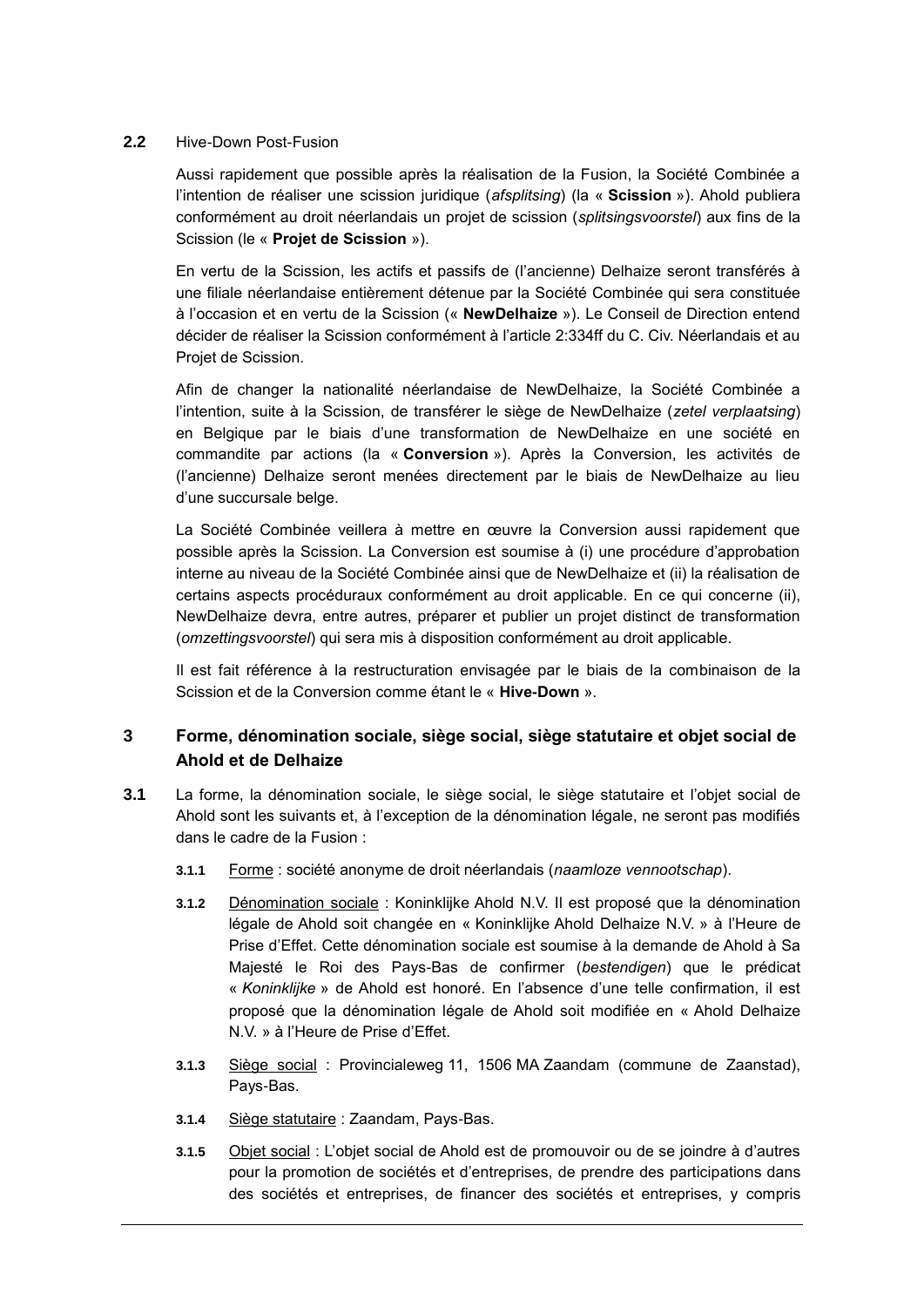d'octroyer des garanties et d'agir en tant que caution au profit de tiers en tant que sûreté pour des passifs de sociétés et d'entreprises avec lesquelles la société s'est jointe dans un groupe ou dans lesquelles la société possède une participation ou avec lesquelles la société collabore d'une quelconque autre manière, de pourvoir à l'administration et d'exploiter des sociétés qui sont engagées dans le commerce de gros et de détail de produits de consommation et de consommables et des sociétés fabriquant de tels produits, d'exploiter des restaurants et des sociétés engagées dans la prestation de services publics, y compris tous les actes et choses qui sont liés ou pouvant y contribuer au sens le plus large ainsi que de promouvoir, participer à, pourvoir à l'administration de et, le cas échéant, d'exercer des activités de toute autre nature.

- **3.2** La forme, la dénomination sociale, le siège social et l'objet social de Delhaize sont les suivants :
	- **3.2.1** Forme : société anonyme de droit belge.
	- **3.2.2** Dénomination sociale : Delhaize Group NV/SA.
	- **3.2.3** Siège social : 53 Rue Osseghem, 1080 Molenbeek-Saint-Jean (Bruxelles), Belgique.
	- **3.2.4** Objet social : L'objet social de Delhaize est le commerce de marchandises et denrées durables ou non, de vins et spiritueux, la fabrication et la vente de tous articles de grande consommation, de ménage et autres, ainsi que toutes activités de services. Dans ce cadre, Delhaize peut accomplir en Belgique ou à l'étranger, toutes opérations industrielles, commerciales, mobilières, immobilières ou financières de nature à favoriser ou étendre directement ou indirectement son industrie et son commerce. Elle peut également s'intéresser par toutes voies, dans toutes activités, entreprises ou sociétés, ayant un objet identique, analogue ou connexe ou qui sont de nature à favoriser le développement de son entreprise, à lui procurer des matières premières ou à faciliter l'écoulement de ses produits.

#### **4 Conditions Suspensives**

- **4.1** L'obligation respective de chaque Société qui Fusionne de mettre en œuvre la Fusion est subordonnée à la réalisation ou, dans la mesure autorisée par la loi applicable, à la renonciation par écrit (en tout ou partie, étant entendu que la partie ne faisant pas l'objet d'une renonciation devra être satisfaite d'une autre manière) par les Sociétés qui Fusionnent conjointement, au jour ou avant la Date du Closing, des conditions suivantes :
	- **4.1.1** l'adoption par l'assemblée générale extraordinaire des actionnaires de Ahold ou, le cas échéant, toute assemblée extraordinaire ultérieure de Ahold des résolutions suivantes (les « **Résolutions Requises de Ahold** ») :
		- (i) l'approbation du présent Projet de Fusion (c'est-à-dire la décision de fusionner), avec effet à compter de l'Heure de Prise d'Effet ;
		- (ii) la nomination de nouveaux membres du Conseil de Direction et du Conseil de Surveillance telle que prévue par la Convention de Fusion, avec effet à compter de l'Heure de Prise d'Effet et subordonnée à la prise d'effet de la Fusion ; et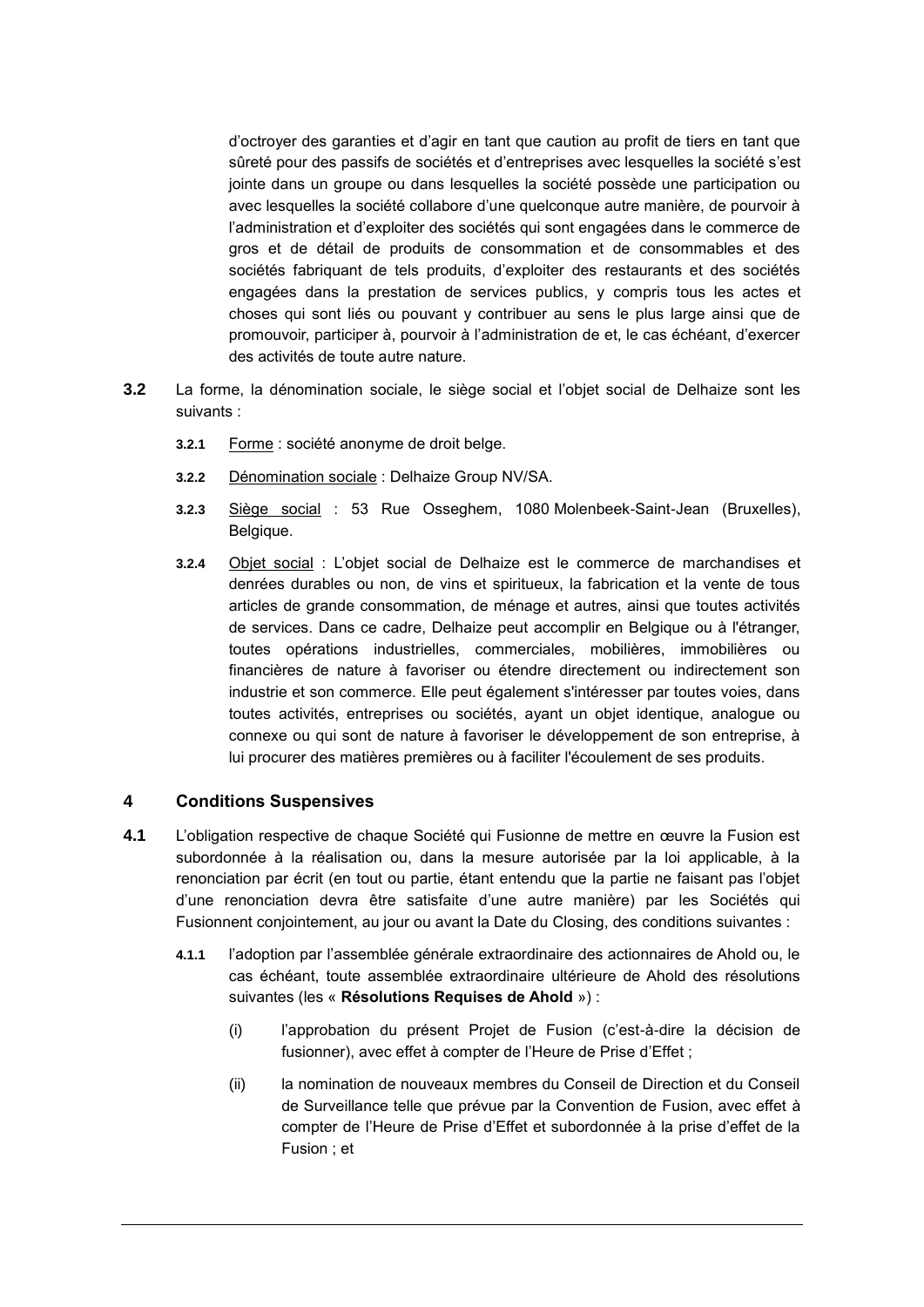- (iii) une modification des statuts de Ahold afin de mettre en œuvre la structure de gouvernance de Ahold énoncée dans la Convention de Fusion, avec effet depuis l'Heure de Prise d'Effet et subordonnée à la prise d'effet de la Fusion ;
- **4.1.2** l'adoption par l'assemblée générale des Actionnaires de Delhaize ou, le cas échéant, toute assemblée extraordinaire ultérieure de Delhaize des résolutions suivantes :
	- (i) l'approbation du présent Projet de Fusion, avec effet à compter de l'Heure de Prise d'Effet ; et
	- (ii) l'approbation de la Fusion transfrontalière par absorption de Delhaize par Ahold conformément aux termes du présent Projet de Fusion, avec effet depuis et subordonnée à l'Heure de Prise d'Effet, et donc de la dissolution sans liquidation de Delhaize ;
- **4.1.3** la réception des Autorisations Pertinentes en Matière de Concurrence ou, le cas échéant, l'expiration ou la fin des périodes d'attente applicables en lieu et place de telles autorisations en matière de concurrence ;
- **4.1.4** l'obtention par un notaire de droit civil (*notaris*) de Allen & Overy LLP, Amsterdam du certificat de pré-fusion délivré par le notaire belge de droit civil conformément aux lois belges applicables ;
- **4.1.5** les Actions Ordinaires de Ahold pouvant être émises au bénéfice des Actionnaires de Delhaize et des Détenteurs d'ADS de Delhaize dans le cadre de la Fusion ayant été approuvées pour leur admission et négociation sur les bourses Euronext Amsterdam et Euronext Brussels ;
- **4.1.6** le prospectus préparé et déposé auprès de l'AFM ayant été approuvé en vertu du droit néerlandais par l'AFM et ayant été transmis (*passported*) en Belgique, dans chaque cas, conformément aux lois applicables ;
- **4.1.7** la déclaration d'enregistrement sur le Formulaire F-4 (*Form F-4*) de Ahold, dont le prospectus américain fait partie (le « **Prospectus US** »), ayant été déclarée effective par le US Securities and Exchange Commission conformément au Securities Act de 1933, tel que modifié, et aucune injonction de cessation (*stop order*) suspendant l'effectivité d'une telle déclaration d'enregistrement n'étant en vigueur et aucune procédure à cette fin n'étant pendante ;
- **4.1.8** aucune opposition par des créanciers de Ahold n'ayant été déposée ou, si une telle opposition a été déposée, qu'elle ait été retirée, résolue ou levée par une décision de justice émanant du tribunal compétent aux Pays-Bas ayant force exécutoire ;
- **4.1.9** aucune entité gouvernementale d'une juridiction compétente n'ayant adopté, émis, promulgué, mis en œuvre ou ayant rendu une décision, une injonction, un jugement, un arrêté ou accompli une autre action, en vigueur, qui interdit ou rend illégale la clôture de la Fusion conformément aux termes de la Convention de Fusion ; et
- **4.1.10** Ahold et Delhaize ayant obtenu un ruling des autorités fiscales belges confirmant que la Fusion sera Neutre Fiscalement en droit belge sous réserve, le cas échéant, des conditions prévues par les lois et la pratique en matière de ruling applicables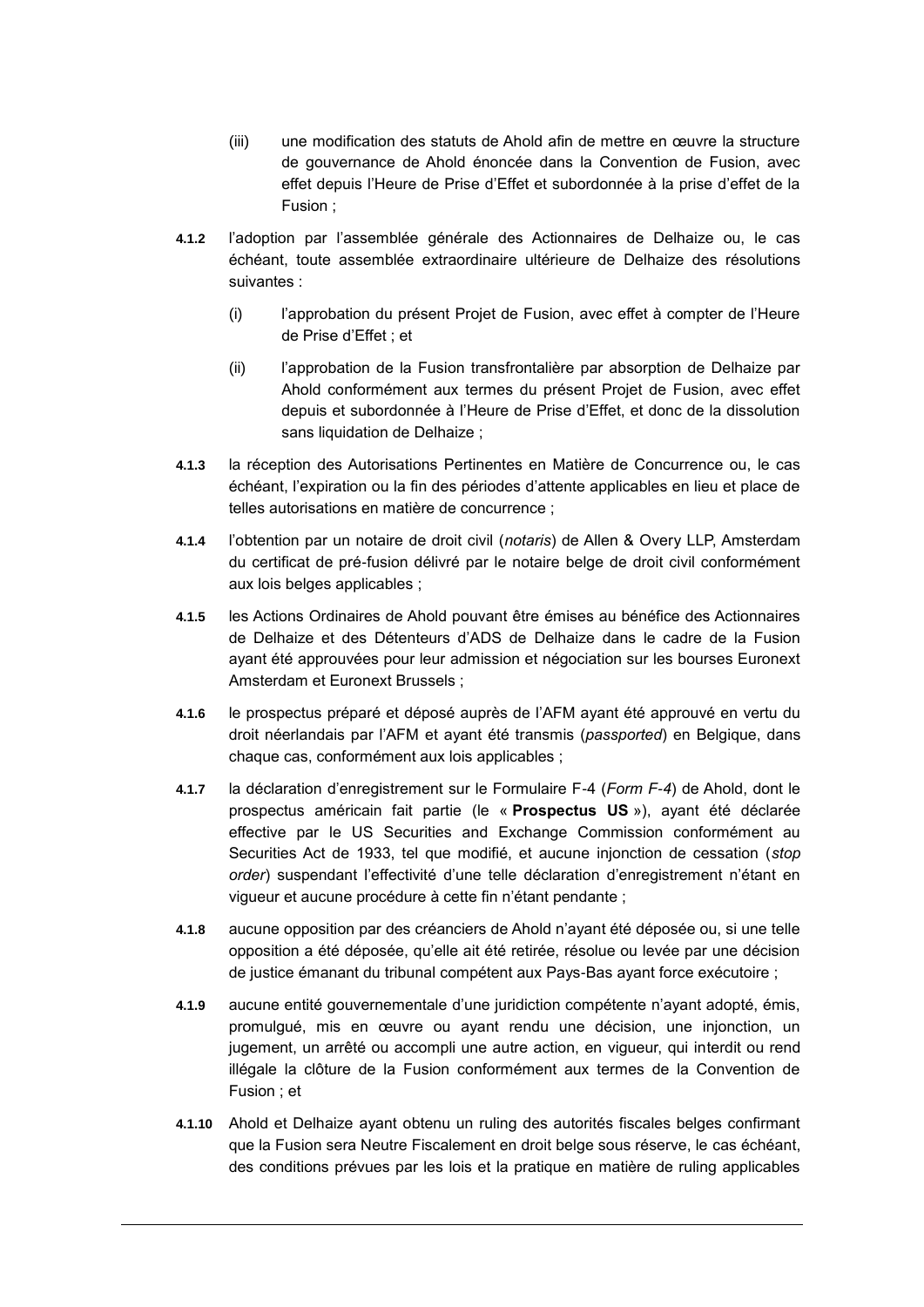(le « **Ruling Fiscal pour la Fusion** »). Le Ruling Fiscal pour la Fusion a été obtenu le 13 octobre 2015.

- **4.2** En outre, chaque obligation de Ahold et de Delhaize de mettre en œuvre la Fusion est également subordonnée à la réalisation ou la renonciation (en tout ou partie, étant entendu que la partie ne faisant pas l'objet d'une renonciation devra être satisfaite d'une autre manière) par écrit par une telle Société qui Fusionne, au jour ou avant la Date du Closing, des conditions suivantes :
	- **4.2.1** aucun changement, événement ou développement, pris individuellement ou dans leur ensemble, ayant eu ou étant raisonnablement susceptible d'avoir un Effet Défavorable Significatif quant à l'autre Société qui Fusionne n'ayant eu lieu depuis le 24 juin 2015, c'est-à-dire la date de la Convention de Fusion et persistant à la Date du Closing ;
	- **4.2.2** les garanties de l'autre Société qui Fusionne (autres que les garanties spécifiques quant à son capital social ainsi que les garanties quant à l'absence d'événement ayant un Effet Défavorable Significatif sur ladite autre Société qui Fusionne entre, dans le cas de Ahold, le 28 décembre 2014 et, dans le cas de Delhaize, le 31 décembre 2014, et le 24 juin 2015, c'est-à-dire la date de la Convention de Fusion) étant exactes et complètes à compter de la Date du Closing, comme si celles-ci avaient été données au jour et à compter de la Date du Closing (sauf dans la mesure où elles seraient expressément faites à une date antérieure, auquel cas à compter de ladite date antérieure), sous réserve des cas où le fait que les garanties de ladite Société qui Fusionne ne sont pas exactes ou complètes (sans égard à une quelconque limitation de l'« importance » ou de l'« Effet Défavorable Significatif » énoncée dans de telles autres garanties de la Société qui Fusionne), prises individuellement ou dans leur ensemble, n'a pas eu ou n'est raisonnablement pas susceptible d'avoir un Effet Défavorable Significatif quant à l'autre Société qui Fusionne ;
	- **4.2.3** certaines garanties spécifiques de l'autre Société qui Fusionne quant à son capital social étant exactes et complètes, à tous égards importants (*in all material respects*), à la Date du Closing, comme si celles-ci avaient été données au jour et à compter de la Date du Closing (sauf dans la mesure où elles seraient expressément faites à une date antérieure, auquel cas à compter de ladite date antérieure) ;
	- **4.2.4** les garanties de l'autre Société qui Fusionne quant à l'absence d'événement ayant un Effet Défavorable Significatif sur une telle autre Société qui Fusionne entre, dans le cas de Ahold, le 28 décembre 2014 et, dans le cas de Delhaize, le 31 décembre 2014 et la date de la Convention de Fusion étant exactes et complètes à la date de la Convention de Fusion ; et
	- **4.2.5** l'autre Société qui Fusionne ayant exécuté, à tous égards importants (*in all material respects*), tous ses engagements, ses contrats et obligations qu'elle devait exécuter en vertu de la Convention de Fusion au jour ou avant la Date du Closing ;

et une telle Société qui Fusionne ayant reçu un certificat signé pour le compte de l'autre Société qui Fusionne par un mandataire de celle-ci daté de la Date du Closing certifiant que les conditions décrites dans le présent article [4.2](#page-10-0) ont été réalisées.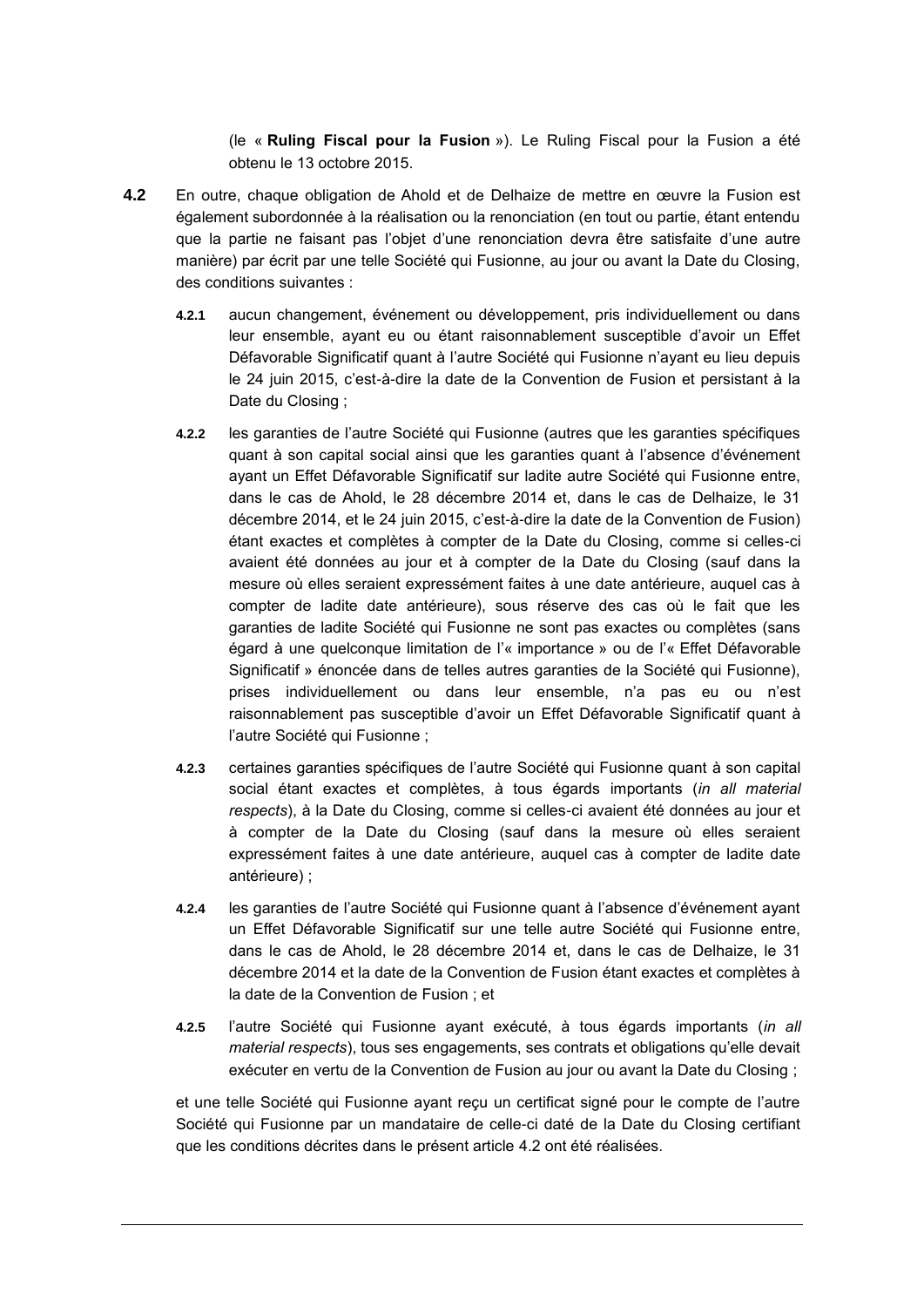- **4.3** L'obligation de Delhaize de mettre en œuvre la Fusion est par ailleurs subordonnée à la réalisation ou la renonciation (en tout ou partie, étant entendu que la partie ne faisant pas l'objet d'une renonciation devra être satisfaite d'une autre manière) par écrit par Delhaize au jour ou avant la Date du Closing de la condition additionnelle suivante :
	- **4.3.1** la *Stichting Ahold Continuïteit* (la « **Fondation Ahold** ») (i) n'a pas exercé (en tout ou partie) l'Option d'Achat de la Fondation Ahold ou (ii) si la Fondation Ahold a exercé (en tout ou en partie) l'Option d'Achat de la Fondation Ahold, la Fondation Ahold a voté en faveur des Résolutions Requises de Ahold.
- **4.4** Conformément à l'article 2:318 du C. Civ. Néerlandais, la Fusion doit être réalisée dans les six mois suivants l'annonce de la publication du Projet de Fusion dans un journal néerlandais de diffusion nationale. Si ce délai de six mois expire sans que la Fusion ne soit devenue effective, les Sociétés qui Fusionnent peuvent décider de publier un nouveau projet de fusion conformément aux lois et procédures applicables et sans préjudice de l'article [4.5](#page-39-0) ci-dessous.
- <span id="page-39-0"></span>**4.5** La Convention de Fusion peut également être résiliée, par notification écrite de l'une des Sociétés qui Fusionnent à l'autre Société qui Fusionne si la Fusion n'a pas eu lieu avant le 15<sup>ème</sup> mois-anniversaire suivant la date de la Convention de Fusion.
- **4.6** Si les Conditions Suspensives sont réalisées et sous réserve des règles applicables, la Fusion prendra effet à l'Heure de Prise d'Effet. Les Conseils des Sociétés qui Fusionnent auront tous les pouvoirs nécessaires afin de prendre connaissance de la (non) réalisation de ces Conditions Suspensives et de demander au notaire néerlandais de droit civil de passer l'acte notarié néerlandais de Fusion transfrontalière afin de mettre en œuvre la Fusion.

#### **5 Rapport d'échange**

<span id="page-39-1"></span>**5.1** Capital Social de Delhaize

Le 15 décembre 2015, le capital social souscrit de Delhaize s'élevait à 51.883.430 EUR, divisé en 103.766.860 Actions Ordinaires de Delhaize sans valeur nominale, dont 564.768 Actions Ordinaires de Delhaize étaient détenues par Delhaize comme actions propres. Le 15 décembre 2015, 1.519.619 warrants Delhaize, représentant des US Options de Delhaize, étaient en circulation, chacun donnant droit à une action. Le 15 décembre 2015, 25.173.496 ADSs de Delhaize étaient en circulation.

<span id="page-39-2"></span>**5.2** Capital Social de Ahold

Le 15 décembre 2015, le capital social souscrit de Ahold s'élevait à 11.027.882,37 EUR, divisé en (i) 834.373.134 Actions Ordinaires de Ahold ayant une valeur nominale de 0,01 EUR chacune, dont 15.922.580 Actions Ordinaires de Ahold étaient détenues par Ahold comme action propres et (ii) 268.415.103 actions de financement cumulatives préférentielles ayant chacune une valeur nominale de 0,01 EUR, toutes en circulation. Le 15 décembre 2015, 36.076.380 ADSs de Ahold étaient en circulation. Ahold a attribué à la Fondation Ahold une option d'achat afin d'acquérir un certain nombre d'actions de financement cumulatives préférentielles représentant le capital social de Ahold avec une valeur de 500 EUR chacune, jusqu'à atteindre une valeur nominale totale égale à la valeur nominale de toutes les Actions Ordinaires de Ahold et toutes les actions de financement cumulatives préférentielles de Ahold, dans tous les cas émises et en circulation au moment de l'exercice de l'option moins la valeur nominale totale de toutes les actions de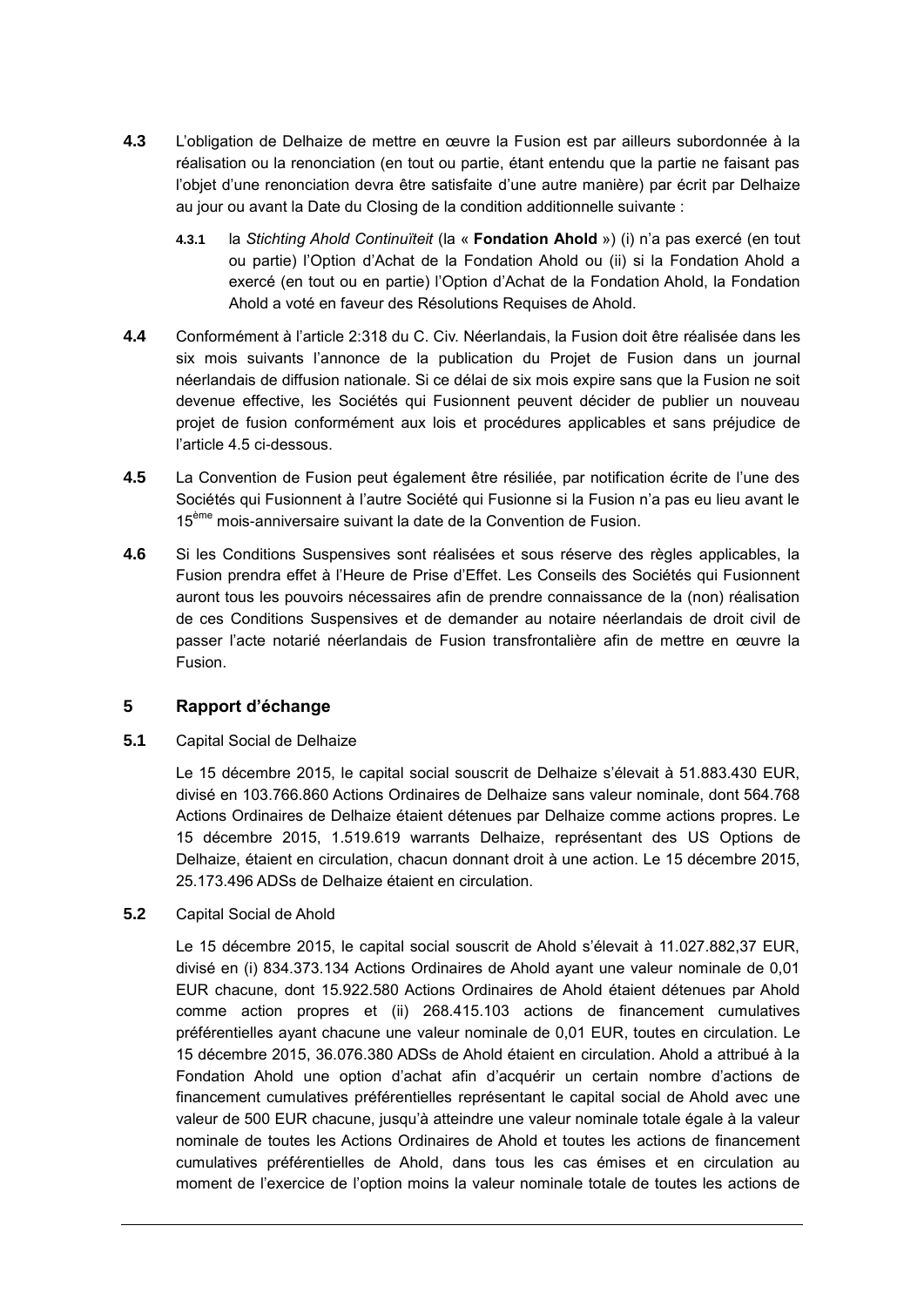financement cumulatives préférentielles détenues par la Fondation Ahold au même moment (l'« **Option d'Achat de la Fondation Ahold** »). Le 15 décembre 2015, aucune action de financement cumulative préférentielle de ce type n'avait été émise. Sans préjudice du regroupement d'actions décrit à l'article [6.5,](#page-43-0) ceci entrainera une réduction du nombre total d'Actions Ordinaires de Ahold émises immédiatement avant le Closing.

- **5.3** Rapport d'Echange
	- **5.3.1** Conformément à la Convention de Fusion, à l'Heure de Prise d'Effet Ahold attribuera pour chaque Action Ordinaire de Delhaize émise et en circulation 4,75 Actions Ordinaires de Ahold (ce rapport entre les Actions Ordinaires de Ahold et les Actions Ordinaires de Delhaize, le « **Rapport d'Echange** »).
	- **5.3.2** Sans préjudice de l'article [6.1.2,](#page-40-0) *in fine*, aucun paiement en espèces ne sera effectué conformément au Rapport d'Echange lors de la réalisation de la Fusion.

# **6 Modalités d'attribution des Actions Ordinaires de Ahold et des ADSs de Ahold – Augmentation de Capital – Goodwill et réserves – Participations aux bénéfices – Annulation d'actions et modifications du capital avant le Closing**

- <span id="page-40-0"></span>**6.1** Modalités d'attribution des Actions Ordinaires de Ahold et des ADSs de Ahold
	- **6.1.1** À l'Heure de Prise d'Effet, Ahold attribuera pour chaque Action Ordinaire de Delhaize émise et en circulation (autre que toute Action Ordinaire de Delhaize détenue par Delhaize comme action propre ou par Ahold, le cas échéant) 4,75 Actions Ordinaires de Ahold.
	- **6.1.2** À l'Heure de Prise d'Effet, toutes les Actions Ordinaires de Delhaize cesseront d'être en circulation, seront automatiquement annulées et cesseront d'exister, et :
		- (i) chaque inscription en compte auprès d'intermédiaires de dépôt participant au système centralisé de dépôt et de compensation géré par Euroclear représentant auparavant ces Actions Ordinaires de Delhaize (autres que les Actions Ordinaires de Delhaize détenues par Delhaize comme actions propres et les Actions Ordinaires de Delhaize détenues par Ahold, le cas échéant) représenteront par la suite les Actions Ordinaires de Ahold attribuées en échange de ces Actions Ordinaires de Delhaize dans la Fusion conformément au Rapport d'Echange ;
		- (ii) chaque Action Ordinaire de Delhaize détenue par Delhaize comme action propre et chaque Action Ordinaire de Delhaize détenue par Ahold, le cas échéant, ne sera plus en circulation, sera annulée et cessera d'exister, et aucune compensation ne sera attribuée en échange conformément à l'article 703, § 2, *juncto* article 772/1 C. Soc. Belge ;
		- (iii) Ahold devra enregistrer dans son registre d'actionnaires l'ancien détenteur de chaque Action Ordinaire de Delhaize enregistrée avec le nombre d'Actions Ordinaires de Ahold résultant de l'application du Rapport d'Echange, en se fondant sur le nombre d'actions détenues apparaissant dans le registre des actions de Delhaize au Closing, nombre qui sera présumé être correct, et ensuite clôturer le registre des actions électronique de Delhaize ;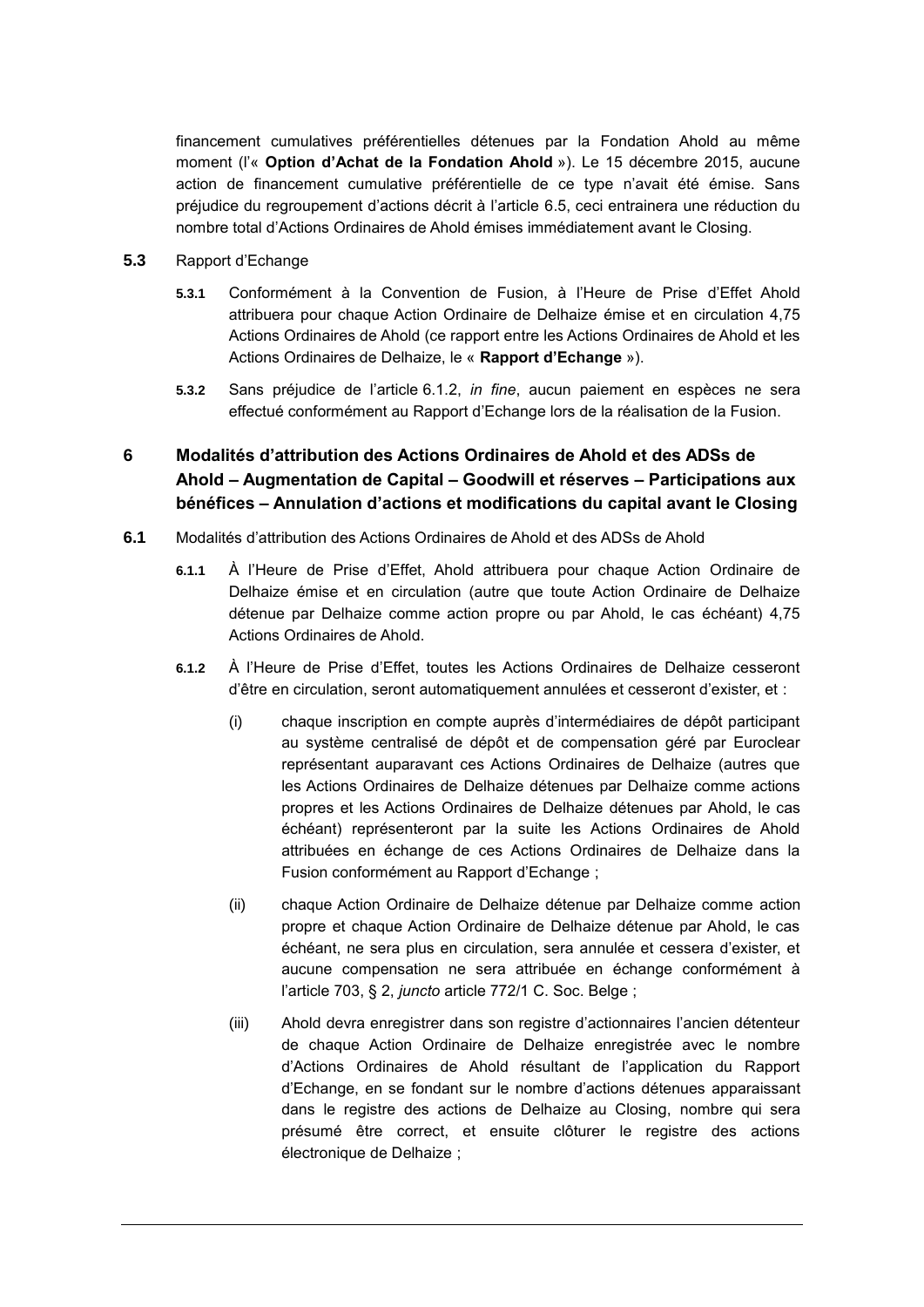- (iv) chaque ADS de Delhaize ne sera plus en circulation et sera annulé en échange du droit pour le détenteur de chacun de ces ADS de Delhaize de recevoir, à sa discrétion, (i) un nombre d'ADSs de Ahold égal au produit du (a) nombre d'Actions Ordinaires de Delhaize représenté par un ADS de Delhaize (le « **Ratio ADS de Delhaize** ») multiplié par (b) le Rapport d'Echange divisé par (c) le nombre d'Actions Ordinaires de Ahold représenté par un ADS de Ahold ou (ii) un nombre d'Actions Ordinaires de Ahold égal au produit du (a) Ratio ADS de Delhaize multiplié par (b) le Rapport d'Echange (sous-sections (i) et (ii), la « **Contrepartie de la Fusion par ADS** ») ; et
- (v) chaque Attributions en Actions de Delhaize devra être traité conformément à l'Annexe 1 qui fait partie intégrante de ce Projet de Fusion,

à l'exception du fait qu'aucune fraction d'Action Ordinaire de Ahold ou d'ADS de Ahold ne sera attribuée, mais plutôt :

- (a) pour les inscriptions en compte (visées sous (i) ci-dessus), l'intermédiaire de chaque actionnaire respectif devra rassembler les fractions en de nouvelles Actions Ordinaires de Ahold ou ADSs de Ahold et vendre les Actions Ordinaires de Ahold ou ADSs de Ahold correspondants pour le compte des détenteurs qui auraient autrement eu le droit de recevoir une fraction d'Action Ordinaire de Ahold ou d'ADS de Ahold sur le marché en échange de liquidités, et ensuite distribuer le produit net en espèces à ces détenteurs proportionnellement aux fractions détenues par chacun d'eux ; et
- (b) pour les actionnaires enregistrés (visés sous (iii) ci-dessus), le nombre total des actions nouvellement attribuées à chaque détenteur enregistré est arrondi au nombre entier inférieur le plus proche, et la différence est payée en espèces. Cette différence sera calculée sur la base de la valeur boursière des Actions Ordinaires de Ahold sur Euronext Amsterdam à la Date du Closing, ou si la Date du Closing n'est pas un jour de bourse sur Euronext Amsterdam, le dernier jour de bourse avant la Date du Closing.

Le montant total des paiements en espèces qui seront effectués par Ahold conformément à cet article [6.1.2,](#page-40-0) *in fine*, ne dépassera pas 10% de la valeur nominale totale des Actions Ordinaires de Ahold qui seront attribuées dans le cadre de la Fusion.

**6.1.3** Si le nombre d'Actions Ordinaires de Ahold, d'ADSs de Ahold, d'Actions Ordinaires de Delhaize ou d'ADSs de Delhaize (ou de titres convertibles, échangeables ou exerçables en Actions Ordinaires de Ahold, ADSs de Ahold, Actions Ordinaires de Delhaize ou ADSs de Delhaize) émis et en circulation change avant l'Heure de Prise d'Effet (et tel que permis par les engagements relatifs à la période entre la signature de la Convention de Fusion et le Closing), en conséquence d'un reclassement, d'une scission d'actions (y compris un regroupement d'actions), d'un dividende en actions ou d'un dividende, d'une augmentation de capital, d'une fusion, d'une subdivision, d'une offre d'achat ou d'échange, ou autre opération similaire, dans tous les cas autrement qu'en conséquence d'une réduction de capital réalisée par Ahold aux termes et conformément à l'article [6.5](#page-43-0) ou d'un rachat d'actions réalisé par Ahold conformément à l'article [6.6,](#page-43-1) le Rapport d'Echange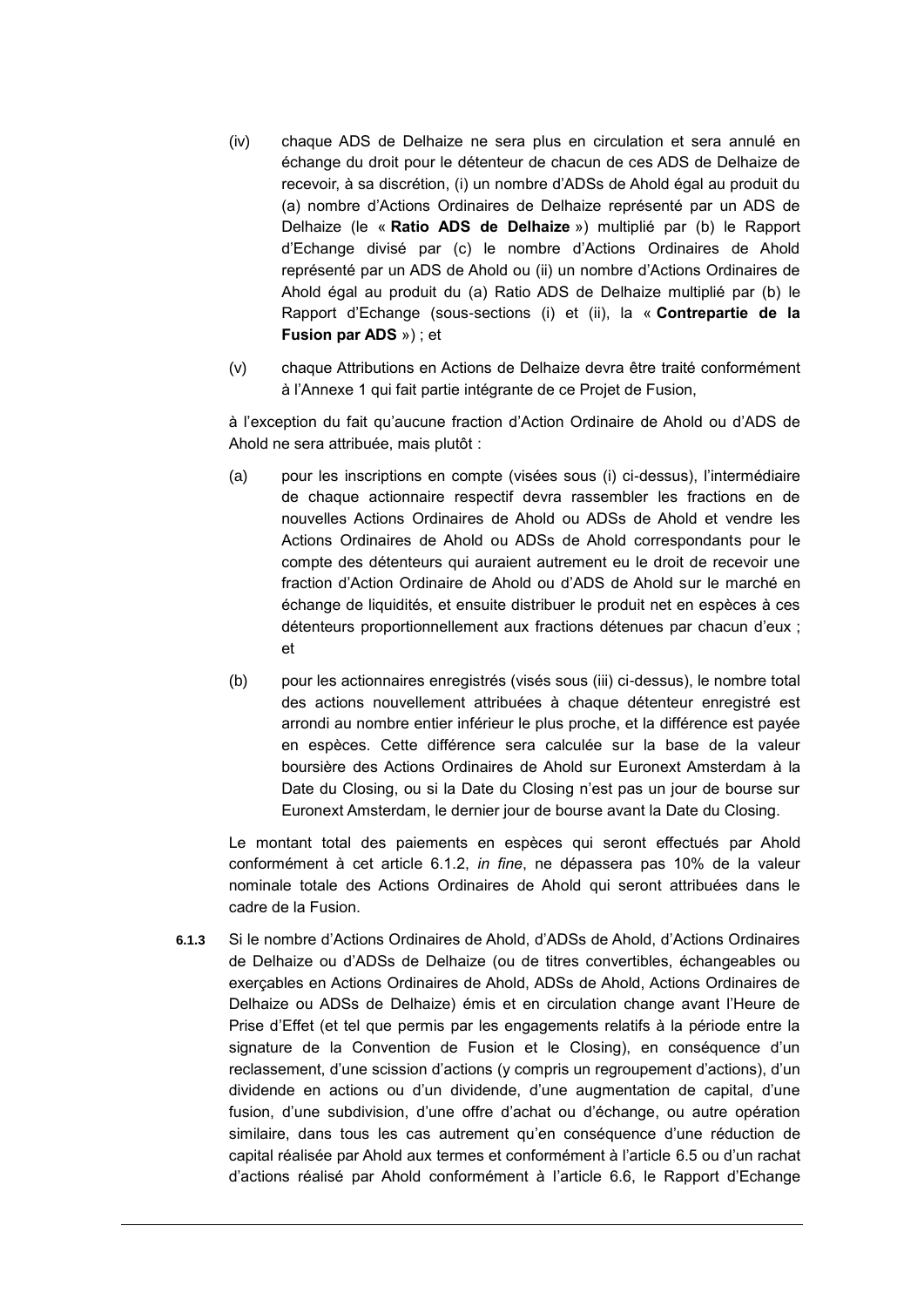et/ou la Contrepartie de la Fusion par ADS devra être ajusté adéquatement afin de garantir aux Actionnaires de Delhaize et aux actionnaires de Ahold les mêmes conséquences économiques que celles prévues par la Convention de Fusion avant de telles opérations.

- **6.1.4** Ahold, Delhaize et chacune de leurs filiales respectives ou tout intermédiaire financier intervenant dans les opérations de Fusion aura le droit de déduire et de retenir sur les actions devant être attribuées ou des liquidités devant être distribuées aux détenteurs d'Actions Ordinaires de Delhaize, d'ADSs de Delhaize ou d'Attributions en Actions de Delhaize, un montant qu'il estime raisonnablement devoir être déduit et retenu en application de toute disposition de lois fiscales applicables. Dans la mesure où des montants sont retenus et payés de la sorte aux entités gouvernementales appropriées par Ahold, Delhaize, une quelconque de leurs filiales ou tout intermédiaire financier, le cas échéant, ces montant retenus devront être traités comme ayant été payés au détenteur des Actions Ordinaires de Delhaize, des ADSs de Delhaize ou des Equity Awards de Delhaize pour lesquels cette déduction et ce paiement ont été effectués par Ahold, Delhaize, leur filiale ou intermédiaire financier, le cas échéant.
- **6.1.5** Ahold et Delhaize réaliseront chacun les arrangements nécessaires avec le dépositaire de Ahold et le dépositaire de Delhaize afin de mettre en œuvre le présent article 6.
- **6.2** Augmentation du capital dans le cadre de la Fusion

Dans le cadre de la Fusion, le capital social de Ahold sera augmenté d'un montant égal au (i) nombre d'Actions Ordinaires de Delhaize émises moins le nombre d'Actions Ordinaires de Delhaize détenues par Delhaize comme actions propres ou par Ahold, le cas échéant, dans chaque cas au moment de l'Heure de Prise d'Effet, multiplié par (ii) le Rapport d'Echange (qui est de 4,75 mais en ayant égard au fait que le nombre d'Actions Ordinaires de Ahold devant être attribuées aux actionnaires enregistrés auxquels il est fait référence à l'article [6.1.2,](#page-40-0) sous (iii), sera arrondi au nombre entier inférieur le plus proche), multiplié par (iii) la valeur nominale d'une Action Ordinaire de Ahold (qui est de 0,01 EUR).

#### **6.3** Effet de la Fusion sur le montant du goodwill et les réserves de Ahold

Tout goodwill payé dans le cadre des échanges d'actions sera enregistré comme du goodwill dans les comptes consolidés de Ahold à l'Heure de Prise d'Effet. Un tel goodwill consistera en la différence entre la juste valeur des actifs et passifs individuels de Delhaize tels qu'acquis dans le cadre de la Fusion et la juste valeur des Actions Ordinaires de Ahold attribuées en échange des Actions Ordinaires de Delhaize. Le montant exact en question dépend notamment des cours de bourse réels à la Date du Closing.

Une estimation préliminaire du goodwill acquis devant être comptabilisé au bilan de la Société Combinée, tel que calculé selon les cours de bourse du 11 novembre 2015, s'élève à 5.289 millions EUR.

En conséquence de la Fusion, les réserves librement distribuables de Ahold seront augmentées de la différence entre la juste valeur des Actions Ordinaires de Ahold attribuées dans le cadre de la Fusion et leur valeur nominale totale. Une estimation préliminaire de la juste valeur des Actions Ordinaires de Ahold attribuées dans le cadre de la Fusion, telle que calculée selon les cours de bourse du 11 novembre 2015, s'élève à 9.636 millions EUR.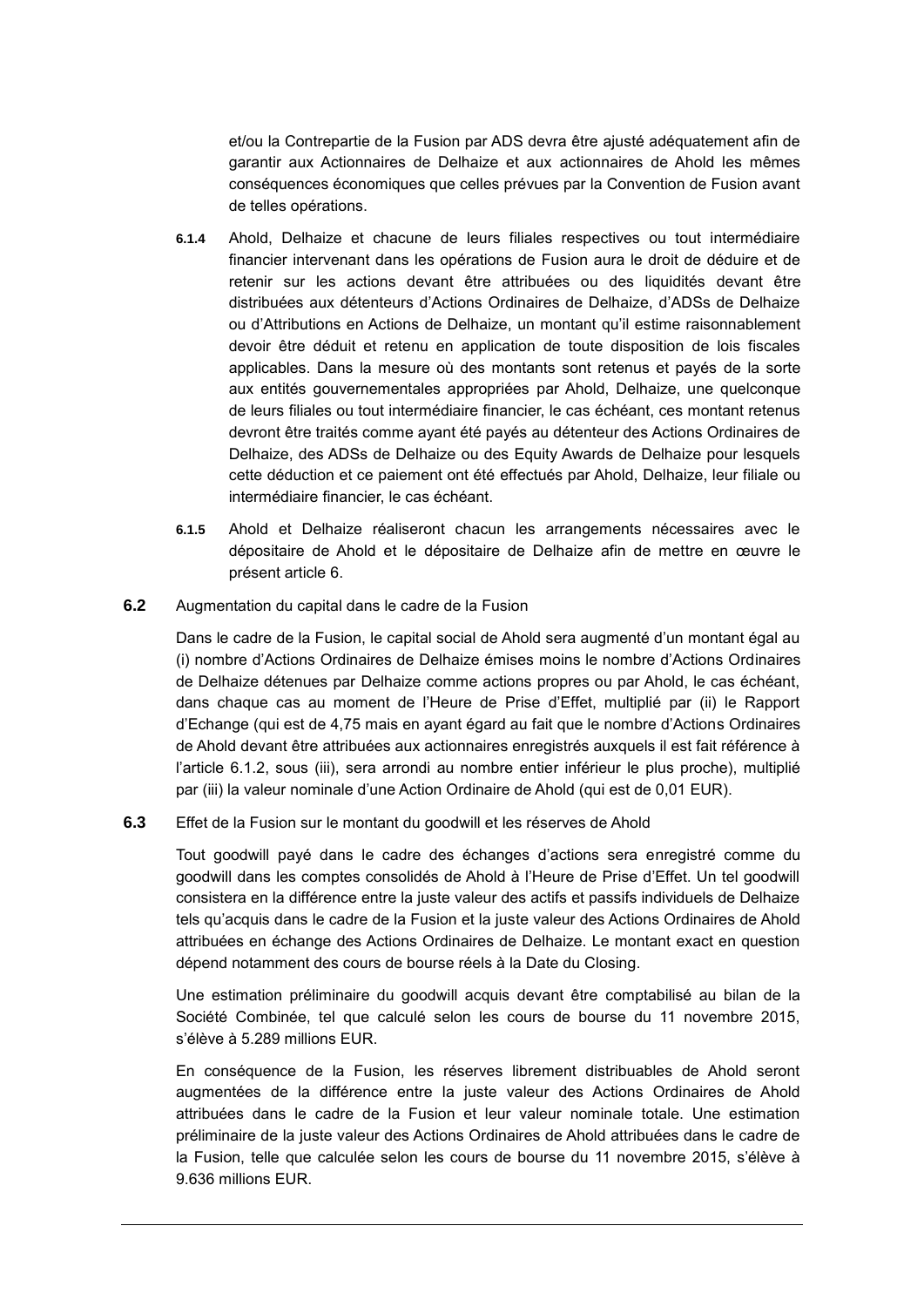#### <span id="page-43-2"></span>**6.4** Participation aux bénéfices

- **6.4.1** A l'Heure de Prise d'Effet, les Actions Ordinaires de Ahold et les ADS de Ahold attribués aux Actionnaires de Delhaize seront de la même nature et auront les mêmes droits et privilèges que les Actions Ordinaires de Ahold et les ADSs de Ahold existants, respectivement, y compris pour ce qui est du droit aux bénéfices. Ce qui précède est toutefois sans préjudice du fait que si le Closing a lieu après l'assemblée générale annuelle des actionnaires de Ahold devant être tenue en 2016, toute distribution de bénéfices pour l'exercice 2015 ne bénéficiera qu'aux Actions Ordinaires de Ahold et aux ADSs de Ahold existants avant la Fusion. Si le Closing est prévu après l'assemblée générale annuelle des actionnaires de Ahold devant être tenue en 2016 et avant l'assemblée générale annuelle de Delhaize des Actionnaires de Delhaize devant être tenue en 2016, Delhaize pourra proposer aux Actionnaires de Delhaize d'avancer la date de toute distribution de bénéfices pour l'exercice 2015.
- **6.4.2** Le droit à la participation aux bénéfices des nouvelles actions attribuées par Ahold à l'issue de la Fusion n'est affecté par aucune condition particulière en dehors du cas prévu à l'article [6.4.1](#page-43-2) ci-dessus.
- <span id="page-43-0"></span>**6.5** Réduction du capital de Ahold

Immédiatement avant le Closing,

- **6.5.1** la valeur nominale des Actions Ordinaires de Ahold sera augmentée d'un montant comprenant un montant total d'environ un milliard d'euros (1.000.000.000 EUR) à l'aide des réserves de primes d'émission disponibles (librement distribuables) (*algemene agioreserve*) de Ahold d'un montant total d'environ un milliard d'euros (1.000.000.000 EUR) ;
- **6.5.2** suite à cette augmentation, un regroupement d'actions sera réalisé afin que le nombre d'Actions Ordinaires de Ahold soit réduit d'un nombre égal au nombre d'Actions Ordinaires de Ahold qui aurait pu être acquis à l'aide du Remboursement du Capital Ahold ; et
- **6.5.3** suite à ce regroupement d'actions, une diminution de la valeur nominale des Actions Ordinaires de Ahold aura lieu, et ensuite environ un milliard d'euros (1.000.000.000 EUR) de ce montant diminué sera remboursé aux détenteurs d'Actions Ordinaires de Ahold émises et en circulation. Le surplus du montant diminué sera ajouté aux réserves de primes d'émission de Ahold (le « **Remboursement du Capital Ahold** »).
- <span id="page-43-1"></span>**6.6** Rachat d'actions

Si une partie ou la totalité des détenteurs d'actions de financement cumulatives préférentielles de Ahold décide de convertir ces actions de financement cumulatives préférentielles en Actions Ordinaires de Ahold avant le Closing, Ahold devra s'engager à réaliser un rachat d'actions avant le Closing afin de compenser l'augmentation du nombre d'Actions Ordinaires de Ahold résultant de cette conversion.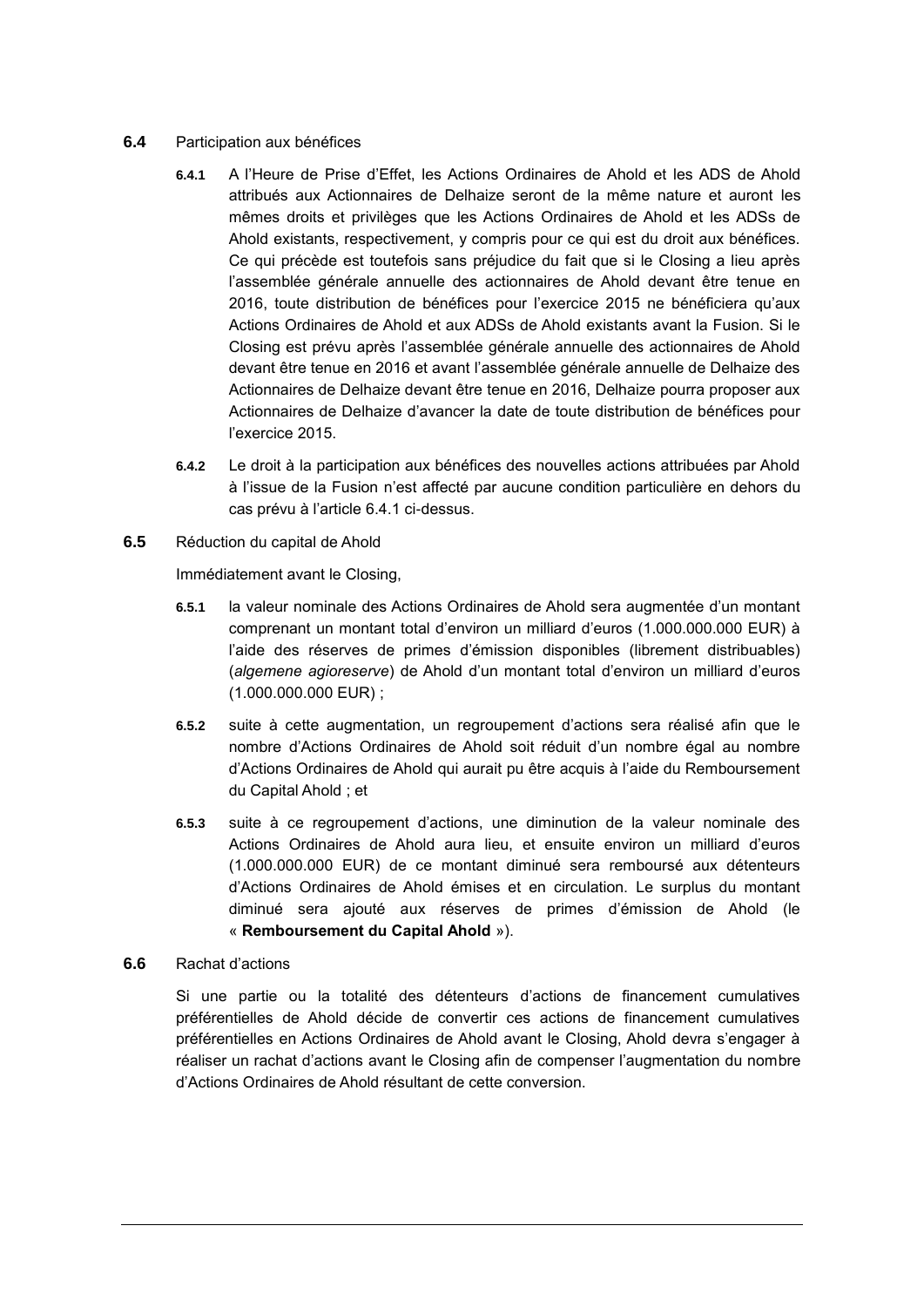### **7 Informations sur l'évaluation des actifs et passifs transférés par Delhaize**

A la suite de la Fusion, la Société Combinée devra comptabiliser dans ses livres et comptes les actifs et passifs qu'elle acquerra suite à la Fusion à leur juste valeur de marché à la Date Comptable.

Après la réalisation de la Scission, les actifs et passifs de (l'ancienne) Delhaize transférés en vertu de la Scission seront comptabilisés dans les livres et comptes de NewDelhaize à la même valeur qu'ils l'ont été dans les livres et comptes de Delhaize à la Date Comptable. La participation de NewDelhaize sera inscrite dans les livres et comptes distincts de la Société Combinée à leur juste valeur de marché.

# **8 Dates des comptes des Sociétés qui Fusionnent utilisées afin de déterminer les conditions de la Fusion**

Les conditions et modalités de la Fusion sont fondées sur les facteurs tels que décrits dans les rapports spéciaux respectifs des Conseils de Ahold et Delhaize (voir article [12\)](#page-54-0). Dans la mesure où des comptes, parmis d'autres éléments, ont été utilisés afin d'établir les conditions et modalités de la Fusion, de tels comptes étaient les comptes de Ahold et de Delhaize relatifs à l'exercice comptable 2014 ainsi que les comptes arrêtés à la fin du premier trimestre de l'exercice comptable 2015.

### **9 Date Comptable – comptes annuels**

- **9.1** Les informations financières relatives à Delhaize seront incorporées aux comptes annuels de Ahold à partir de l'Heure de Prise d'Effet, ce moment étant le moment à partir duquel, à des fins comptables, toutes les opérations de Delhaize seront considérées comme étant réalisées pour le compte de Ahold et seront traitées comme des opérations de Ahold. La Fusion n'aura donc aucune rétroactivité comptable. En conséquence, le dernier exercice complet de Delhaize se terminera le 31 décembre 2015, le dernier exercice se terminera le jour précédant celui au cours duquel l'Heure de Prise d'Effet survient (la « **Date Comptable** ») et les comptes définitifs à la Date Comptable seront établis.
- **9.2** Après l'Heure de Prise d'Effet, les obligations relatives aux comptes annuels ou autres états financiers de la Société Combinée incombent à la Société Combinée.
- **9.3** Sans préjudice de ce qui précède, le Conseil d'Administration préparera des comptes pour Delhaize pour la période entre le premier jour suivant le dernier exercice comptable complet de Delhaize et l'Heure de Prise d'Effet. Ces comptes de Delhaize doivent être accompagnés d'un rapport du commissaire de Delhaize. L'approbation de ces comptes de Delhaize et la décharge (*kwijting*) du Conseil d'Administration et du commissaire de Delhaize seront inscrites à l'ordre du jour de l'assemblée générale des actionnaires de la Société Combinée.

### **10 Conséquences de la Fusion**

- **10.1** Transfert des actifs et passifs de Delhaize à Ahold par transmission de patrimoine à titre universel
	- **10.1.1** Conformément aux termes et sous réserve des conditions prévues dans le présent Projet de Fusion, à compter de l'Heure de Prise d'Effet, tous les actifs et passifs (*vermogen*) et relations juridiques de Delhaize seront transférés à Ahold par transmission de patrimoine à titre universel (*overgang onder algemene titel*), de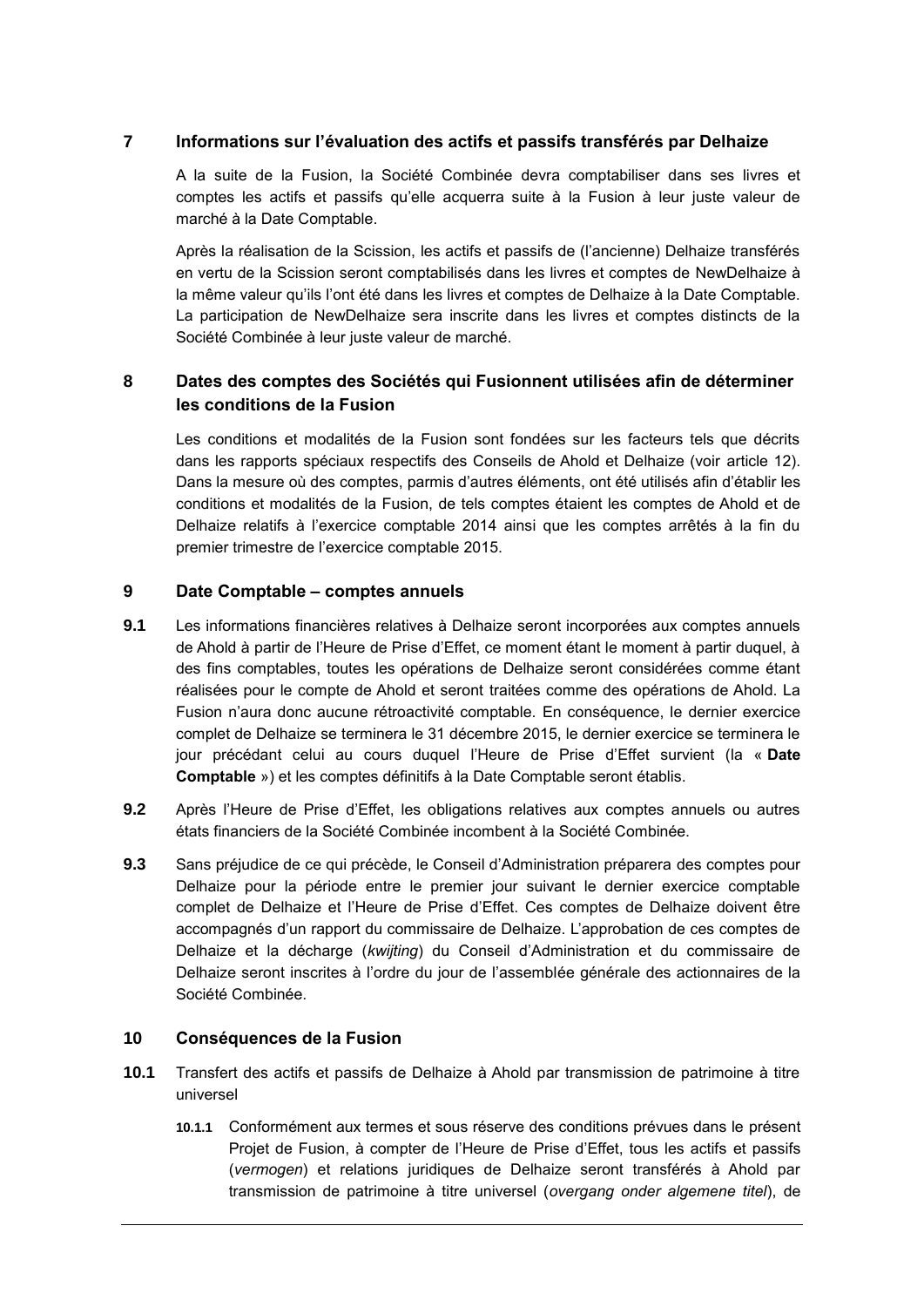sorte que Ahold se substituera automatiquement à Delhaize dans tous ses droits et obligations. Les références aux actifs et passifs de Delhaize couvrent tous les droits ou biens quels qu'ils soient que Delhaize détient ou dont elle peut tirer profit, y compris ses droits et obligations hors bilan indépendamment de leur nature.

- **10.1.2** La description ci-dessous des actifs et passifs et relations juridiques de Delhaize est purement indicative et à des fins d'information uniquement. Cette description n'est pas limitative étant donné que la Fusion entrainera un transfert par transmission de patrimoine à titre universel de tous les actifs, passifs et relations juridiques de Delhaize à compter de l'Heure de Prise d'Effet.
- **10.1.3** Les actifs et passifs et relations juridiques transférés de Delhaize à Ahold dans le cadre de la Fusion comprennent (mais ne sont pas limités à) ce qui suit :
	- (i) *Accords contractuels.* Tous les accords contractuels de Delhaize et tous droits et obligations contractuels et non-contractuels en découlant ;
	- (ii) *Droits de propriété intellectuelle.* Tous les droits, titres et intérêts de Delhaize se rapportant aux droits de propriété intellectuelle de Delhaize, enregistrés ou non ;
	- (iii) *Droits liés aux biens immobiliers.* Tous les droits, titres et intérêts de Delhaize se rapportant à des biens immobiliers, y compris mais non limités aux biens immobiliers énumérés à l'Annexe 2. En ce qui concerne le transfert des biens immobiliers de Delhaize, il est également renvoyé à l'article [14.2](#page-55-0) ;
	- (iv) *Autorisations, licences et/ou permis utiles, nécessaires ou requis pour les activités de Delhaize.* Toutes les autorisations, licences et/ou permis de Delhaize qui sont utiles, nécessaires ou requis pour ses activités, en leur état au moment de l'Heure de Prise d'Effet, y compris mais non limités aux :
		- (a) numéros d'unités d'établissement de Delhaize (*nummer vestigingseenheid*) énumérés à l'Annexe 3 et les autorisations/enregistrements correspondants auprès de l'Agence Fédérale pour la Sécurité de la Chaîne Alimentaire (*Federaal Agentschap voor de Veiligheid van de Voedselketen*) ;
		- (b) autres autorisations/licences, y compris mais non limitées aux éléments suivants :
			- (I) licence de transport ;
			- (II) licence de transport des déchets ;
			- (III) autorisation de traitement des déchets ;
			- (IV) autorisation de réaliser des activités d'embouteillage ;
			- (V) enregistrement REACH ;
			- (VI) autorisation de vendre de l'alcool ; et
			- (VII) autorisation de vendre du tabac ; et/ou
		- (c) autres permis, y compris mais non limités aux :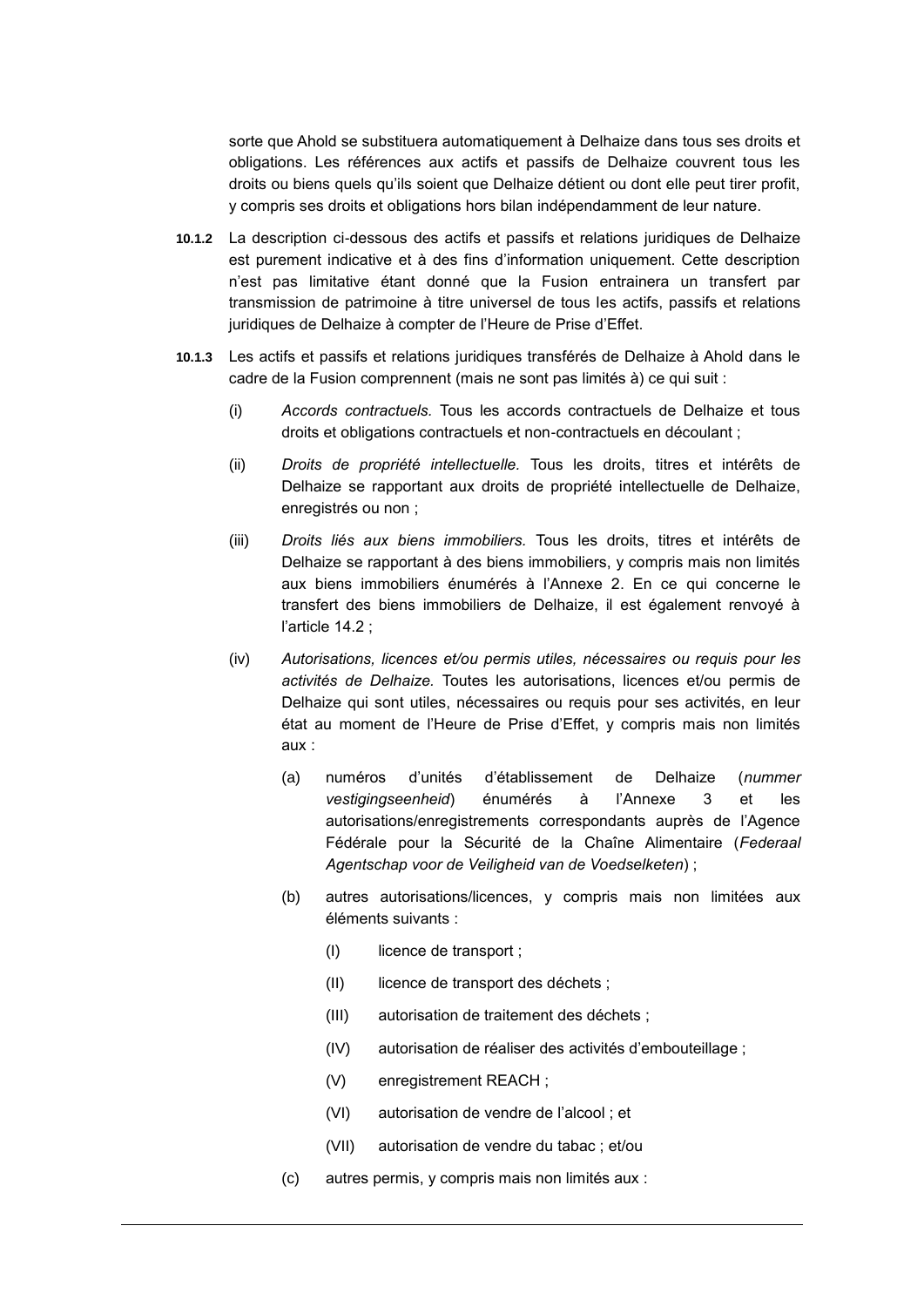(I) permis environnementaux.

Dans la mesure où des autorisations, licences et/ou permis ne seraient pas automatiquement transférés à la suite de la Fusion, Delhaize et Ahold prendront toutes les mesures appropriées afin de garantir le transfert ou le renouvellement de tels autorisations, licences et/ou permis.

**10.2** Droits d'usufruit et gages existants sur les Actions Ordinaires de Delhaize

En vertu de l'article 2:319, sous-section 1 du C. Civ. Néerlandais, tous les droits d'usufruit (*vruchtgebruik*) et de gage (*pand*) sur les Actions Ordinaires de Delhaize, s'il y en a, grèveront les Actions Ordinaires de Ahold attribuées dans le cadre de la Fusion par le biais d'une subrogation réelle (*zaaksvervanging*).

**10.3** Droits conférés ou indemnités à payer par Ahold aux actionnaires bénéficiant de droits spéciaux ou aux porteurs d'autres titres que des actions représentatives du capital ou mesures proposées à leur égard

À l'exception de ce qui est prévu aux articles [5.1](#page-39-1) et [5.2,](#page-39-2) aucune des Sociétés qui Fusionnent (i) n'a accordé de droits spéciaux aux actionnaires ou (ii) n'a d'autres titres que des actions représentatives de son capital, au sens de l'article 2:312, sous-section 2, lettre c *juncto* 2:320 sous-section 1 du C. Civ Néerlandais et article 772/6, §2, g) du C. Soc. Belge. Sans préjudice de l'Annexe 1, aucun droit spécial ne sera octroyé dans le cadre de la procédure de Fusion et aucune autre mesure au sens de ces dispositions n'a été proposée.

- **10.4** Avantages spéciaux octroyés aux membres des organes administratifs, de direction, de surveillance et de contrôle des Sociétés qui Fusionnent ou aux experts qui examinent le Projet de Fusion
	- **10.4.1** Aucun avantage spécial au sens de l'article 2:312, sous-section 2, lettre d du C. Civ. Néerlandais et de l'article 772/6, §2, h) du C. Soc. Belge ne sera octroyé aux administrateurs et/ou aux membres de tout organe administratif, de direction, de surveillance ou de contrôle de Ahold ou de Delhaize, à l'exception de ce qui est indiqué ci-dessous :
		- (i) Un octroi exceptionnel de EU PSUs de Delhaize sera accordé à M. Frans Muller. Cet octroi sera effectué par Delhaize avant le Closing et aura une valeur de 1,5 million EUR. Le *vesting* des EU PSUs de Delhaize aura lieu trois ans après leur octroi, sous réserve de la performance de la société par rapport aux objectifs financiers fixés lors de l'octroi. Ces objectifs portent actuellement sur la création de valeur pour les actionnaires. Le nombre d'actions devant être reçues lors du *vesting* des EU PSUs de Delhaize variera de 0% à 150% du nombre de EU PSUs de Delhaize octroyés, en fonction des résultats atteints par la société par rapport aux objectifs financiers. Lors du Closing, la performance sera comparée aux objectifs tels que fixés pour le plan d'intéressement à long terme de la Société Combinée.

En outre, le *vesting* des EU PSUs de Delhaize accordés en vertu de cet octroi exceptionnel sera subordonné (i) à l'approbation de l'octroi par l'assemblée générale extraordinaire des Actionnaires de Delhaize ; (ii) au Closing ; et (iii) à la poursuite du travail de M. Muller conformément à son contrat de management avec Delhaize à la date du Closing. Si l'une de ces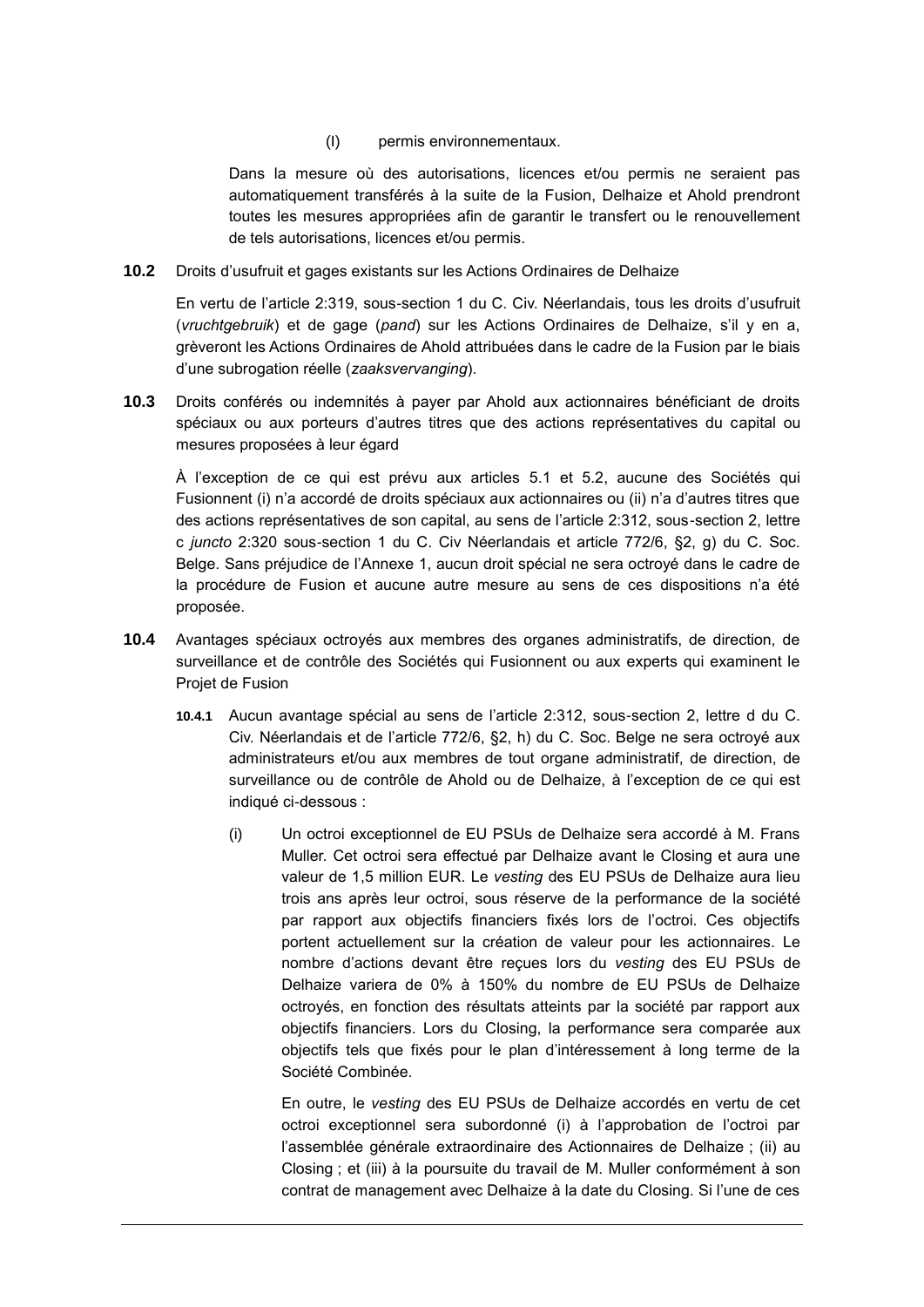conditions de *vesting* n'est pas remplie, le *vesting* n'aura pas lieu et les EU PSUs de Delhaize accordés en vertu de cet octroi exceptionnel expireront automatiquement et deviendront nuls et non avenus.

A la suite du Closing, les EU PSUs de Delhaize accordés en vertu de cet octroi exceptionnel seront convertis en actions liées à la performance (*performance shares*) en vertu du plan d'intéressement à long terme de la Société Combinée.

(ii) Le contrat de service qui doit être conclu entre M. Muller et la Société Combinée comportera un accord sur les indemnités de rupture dans l'éventualité où il y est mis fin dans les deux ans suivant l'Heure de Prise d'Effet. Dans ce cas, M. Muller recevra un paiement d'une indemnité complète de deux années en vertu dudit contrat de service, c'est-à-dire rémunération avantages fixes, plan d'intéressement à court terme cible (*short-term incentive plan at target*), avantages incitatifs à long terme (*longterm incentive benefits*) et acquisition accélérée des avantages incitatifs à long terme existants et nouvellement émis (pour deux ans) (*accelerated vesting of the outstanding and newly granted long-term incentive benefits*) ; toute période de préavis est inclue dans ce qui précède.

Ahold soumettra cette proposition à l'approbation de l'assemblée générale des actionnaires.

(iii) A la suite du Closing, une prime de reconnaissance (*recognition award*) sera octroyée à M. Dick Boer, M. Frans Muller, M. Jeff Carr, M. James McCann, M. Kevin Holt, M. Pierre Bouchut et M. Marc Croonen, chacun, par la Société Combinée. La prime de reconnaissance consistera en des actions liées à la performance (*performance shares*) de la Société Combinée, qui donneront lieu à la délivrance d'actions ordinaires de la Société Combinée. Le *vesting* sera subordonnée à la réalisation des indicateurs clés de performance qui devront être fixés avant le Closing, et à la poursuite des services. Sous réserve de ces conditions, le *vesting* se déroulera en deux versements de 50%, chacun, des actions liées à la performance (*performance shares*) octroyées. Le premier versement sera acquis 12 mois après la date d'octroi et le second versement sera acquis 24 mois après la date d'octroi. La valeur de l'octroi à chacune des personnes précitées sera égale au salaire de base d'une année, à l'exception de l'octroi de M. Frans Muller qui aura une valeur de 150% du salaire de base d'une année. Une période de détention de cinq ans s'appliquera à partir de la date de l'octroi des actions liées à la performance (*performance shares*).

Ahold soumettra cette proposition à l'approbation de l'assemblée générale des actionnaires.

- **10.4.2** PwC, représentée par Peter van Mierlo, a été nommée par Ahold afin d'émettre un rapport sur la Fusion conformément à l'article 2:328 du C. Civ. Néerlandais, tel qu'indiqué à l'article [13.1.](#page-54-1) Les honoraires de PwC relatifs à la préparation de son rapport s'élèvent à 275.000 EUR hors TVA.
- **10.4.3** Deloitte, représentée par Eric Nys, a été désignée par Delhaize afin de préparer un rapport sur la Fusion conformément à l'article 772/9, §§1 et 2 du C. Soc. Belge, tel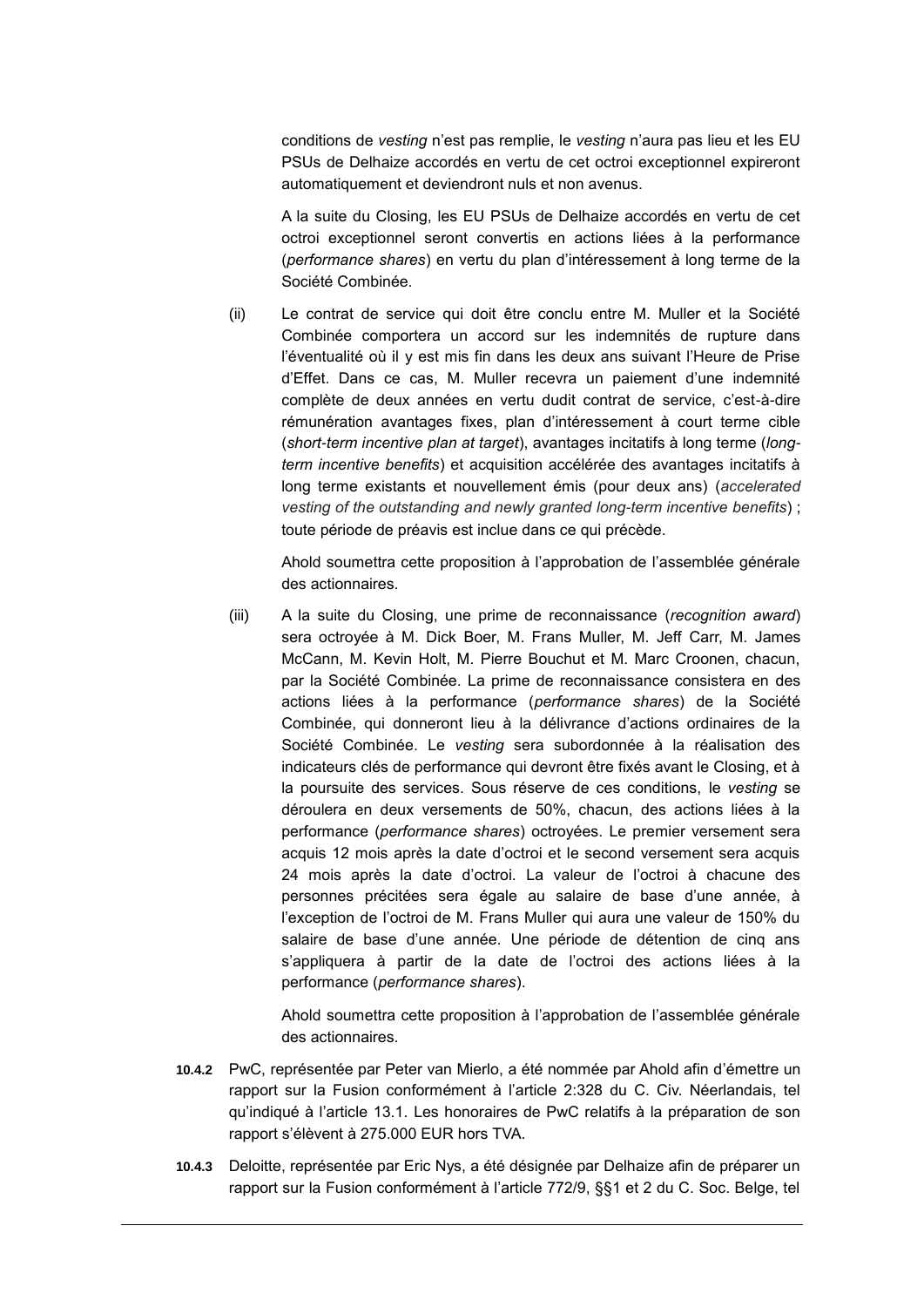qu'indiqué à l'article [13.3.](#page-54-2) Les honoraires de Deloitte relatifs à la préparation de ce rapport s'élèvent à 30.000 EUR hors TVA.

- **10.5** Les statuts de Ahold
	- **10.5.1** Les statuts de Ahold en vigueur à la date du présent Projet de Fusion sont joints en Annexe 4.
	- **10.5.2** Simultanément avec la proposition de réaliser la Fusion conformément au présent Projet de Fusion, il sera proposé à l'assemblée générale extraordinaire des actionnaires de Ahold de modifier les statuts de Ahold, conformément au texte inséré à l'Annexe 5, à condition, cependant, que le texte tel qu'inséré à l'Annexe 5 inclue également le texte des propositions de modification des statuts auxquelles il est fait référence aux articles [10.5.3](#page-48-0) et [10.5.4.](#page-48-1) L'objectif de la première modification évoquée est de mettre en œuvre la structure de gouvernance décrite dans la Convention de Fusion, avec effet depuis l'Heure de Prise d'Effet et subordonnée à la prise d'effet de la Fusion. Les montants inclus dans le capital autorisé de Ahold (article 4.1 de l'Annexe 5) seront déterminés après que le Remboursement du Capital Ahold ait été effectué, dans les limites d'un montant total maximal de 45.000.000 EUR de capital autorisé.
	- **10.5.3** Il sera proposé à l'assemblée générale extraordinaire des actionnaires de Ahold d'approuver le Remboursement du Capital Ahold, consistant en trois modifications des statuts de Ahold. Le projet de texte de cette proposition de modification des statuts de Ahold résultant de ces trois modifications est inséré dans le texte de l'Annexe 5.
	- **10.5.4** Il sera proposé à l'assemblée générale extraordinaire des actionnaires de Ahold de modifier les statuts de Ahold afin d'inclure un droit d'option pour la Fondation de Ahold afin d'acquérir des actions préférentielles cumulatives dans le capital de Ahold. Le projet de texte de cette proposition de modification des statuts de Ahold est inséré dans le texte de l'Annexe 5.
	- **10.5.5** Ni les statuts de Ahold ni les statuts de Delhaize ne contiennent une disposition relative à l'approbation de la décision de réaliser la Fusion.
- <span id="page-48-1"></span><span id="page-48-0"></span>**10.6** Proposition de composition du conseil de surveillance, du conseil de direction et du comité exécutif de la Société Combinée
	- **10.6.1** La liste ci-dessous énonce les personnes qui, à la date du présent Projet de Fusion, ont été désignées afin de devenir membres du conseil de surveillance de la Société Combinée à compter de l'Heure de Prise d'Effet :
		- (i) M. Mats Jansson, l'actuel président du Conseil d'Administration, en tant que président ;
		- (ii) M. Jan Hommen, l'actuel président du Conseil de Surveillance, en tant que vice-président ;
		- (iii) M. Jacques de Vaucleroy, actuel membre du Conseil d'Administration, également en tant que vice-président ;
		- (iv) M. Patrick de Maeseneire, actuel membre du Conseil d'Administration, en tant que membre du conseil de surveillance ;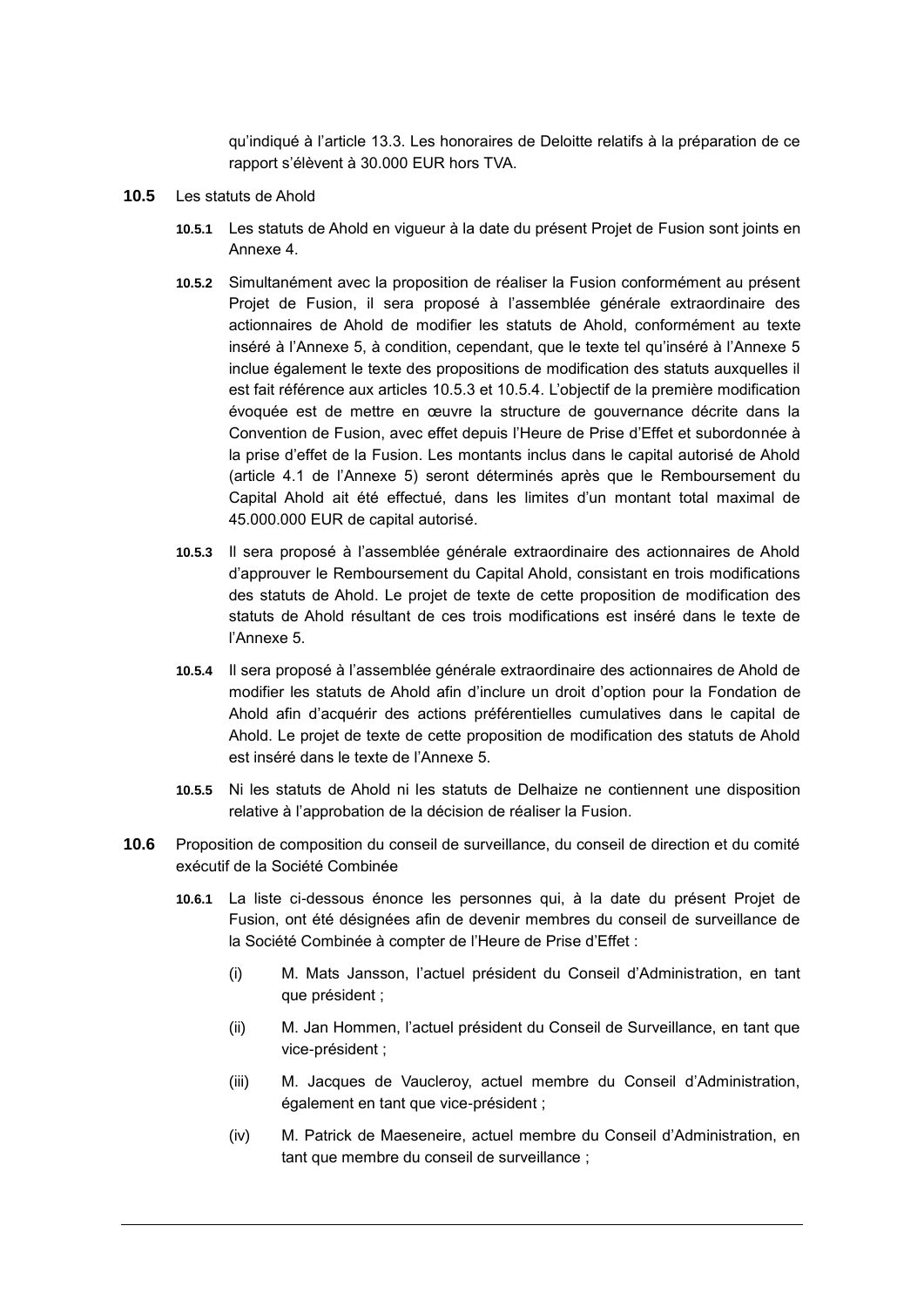- (v) Mme Dominique Leroy, actuelle membre du Conseil d'Administration, en tant que membre du conseil de surveillance ;
- (vi) M. Bill McEwan, actuel membre du Conseil d'Administration, en tant que membre du conseil de surveillance ;
- (vii) M. Jack L. Stahl, actuel membre du Conseil d'Administration, en tant que membre du conseil de surveillance ;
- (viii) M. Johnny Thijs, actuel membre du Conseil d'Administration, en tant que membre du conseil de surveillance ;
- (ix) M. Rob van den Bergh, actuel membre du Conseil de Surveillance, en tant que membre du conseil de surveillance ;
- (x) Mme Mary Anne Citrino, en tant que membre du conseil de surveillance ;
- (xi) M. René Hooft Graafland, actuel membre du Conseil de Surveillance, en tant que membre du conseil de surveillance ;
- (xii) M. Mark McGrath, actuel membre du Conseil de Surveillance, en tant que membre du conseil de surveillance ;
- (xiii) M. Ben Noteboom, actuel membre du Conseil de Surveillance, en tant que membre du conseil de surveillance ; et
- (xiv) Mme Stephanie Shern, actuelle membre du Conseil de Surveillance, en tant que membre du conseil de surveillance.
- **10.6.2** La liste ci-dessous énonce les personnes qui, à la date du présent Projet de Fusion, ont été désignées afin de devenir membres du conseil de direction de la Société Combinée à compter de l'Heure de Prise d'Effet :
	- (i) M. Dick Boer, l'actuel Chief Executive Officer de Ahold, en tant que Chief Executive Officer ;
	- (ii) M. Frans Muller, l'actuel Chief Executive Officer de Delhaize, en tant que Deputy Chief Executive Officer et Chief Integration Officer ;
	- (iii) M. Jeff Carr, l'actuel Chief Financial Officer de Ahold, en tant que Chief Financial Officer ;
	- (iv) M. Pierre Bouchut, l'actuel Chief Financial Officer de Delhaize, en tant que Chief Operating Officer Europe ;
	- (v) M. James McCann, l'actuel Chief Operating Officer USA de Ahold, en tant que Chief Operating Officer USA ; et
	- (vi) Mr. Kevin Holt, l'actuel Chief Operating Officer USA de Delhaize, également en tant que Chief Operating Officer USA.
- **10.6.3** La liste ci-dessous énonce les personnes qui, à la date du présent Projet de Fusion, ont été désignées afin de devenir membres du comité exécutif de la Société Combinée à compter de l'Heure de Prise d'Effet :
	- (i) les membres du conseil de direction de la Société Combinée ;
	- (ii) M. Marc Croonen, l'actuel Chief Human Resources Officer de Delhaize, en tant que Chief Sustainability, Transformation & Communications Officer ;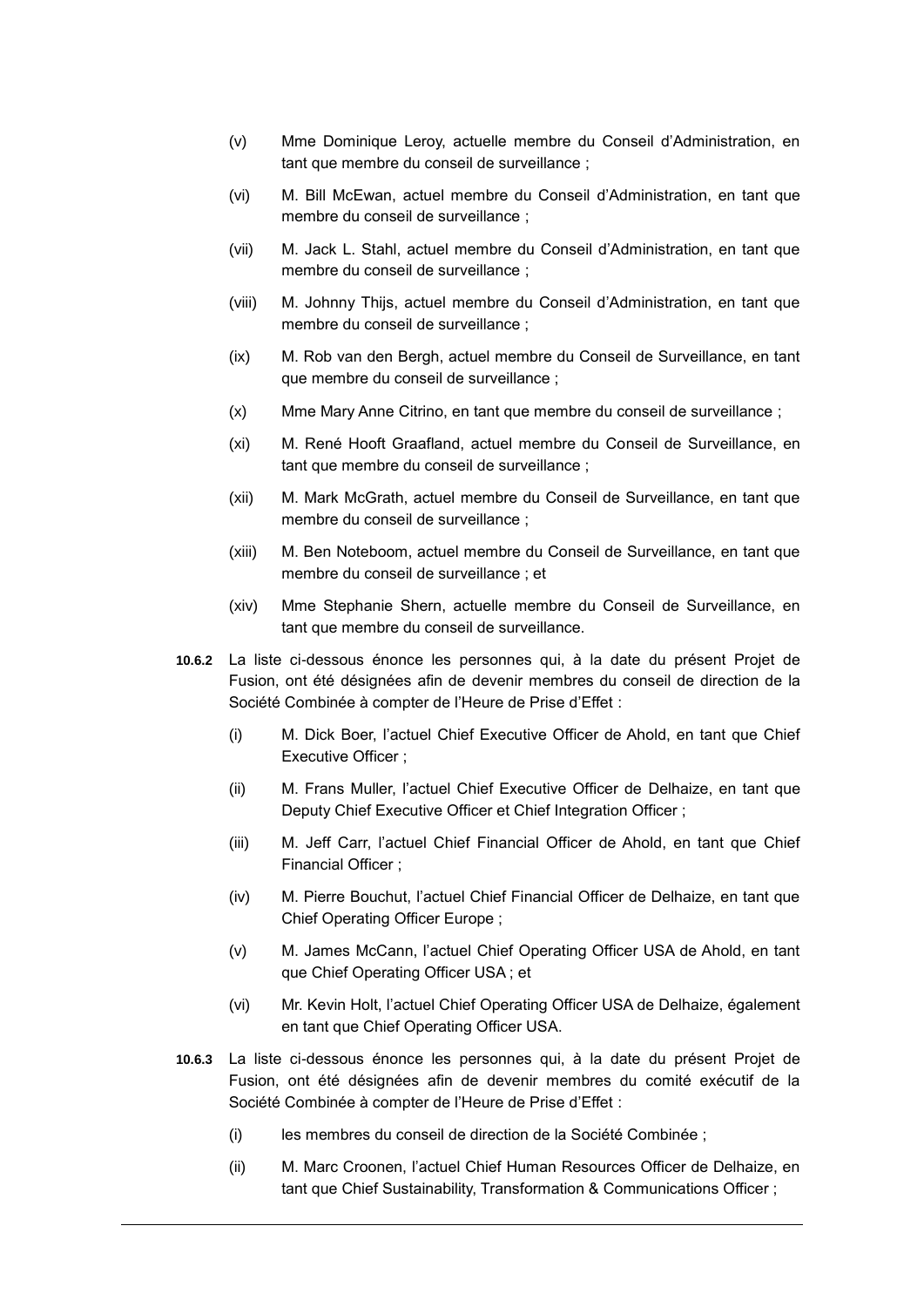- (iii) Mme Hanneke Faber, l'actuelle Chief Commercial Officer de Ahold, en tant que Chief E-Commerce & Innovation Officer ;
- (iv) M. Jan Ernst de Groot, l'actuel Chief Legal Officer de Ahold, en tant que Chief Legal Officer ; et
- (v) Mme Abbe Luersman, l'actuelle Chief Human Resources Officer de Ahold, en tant que Chief Human Resources Officer.

Le conseil de direction de la Société Combinée sera responsable de la gestion globale et sera l'organe décisionnel de la Société Combinée et accomplira ses fonctions dans l'intérêt de la Société Combinée et de son développement. Le comité exécutif de la Société Combinée sera chargé de la gestion journalière de la Société Combinée.

- **10.7** Les répercussions probables de la Fusion sur l'emploi
	- **10.7.1** Ahold et Delhaize ne prévoient pas que la Fusion entraine des diminutions significatives de l'effectif total de la Société Combinée.
	- **10.7.2** Les employés de Delhaize seront soumis à un transfert d'entreprise dans le cadre de la procédure de Fusion. Dès que la Fusion sera réalisée, tous les droits et obligations existants découlant de contrats de travail ou de relations de travail avec Delhaize seront automatiquement transférés à Ahold, conformément à l'article 772/4 du C. Soc. Belge. Par conséquent :
		- (i) tous les droits et obligations existants découlant de contrats de travail ou de relations de travail avec les employés ou les anciens employés de Delhaize seront transférés, à compter de l'Heure de Prise d'Effet, de Delhaize à Ahold qui, à partir de ce moment, bénéficiera de ces droits et respectera et exercera ces obligations ;
		- (ii) à compter de l'Heure de Prise d'Effet, Ahold supportera tous les coûts relatifs aux salaires et aux bénéfices des employés, y compris les indemnités de congé, le treizième mois, les impôts, les cotisations de sécurité sociale, les cotisations aux assurances groupe ou toute autre assurance extralégale relative aux employés ou aux anciens employés de Delhaize ; et
		- (iii) à compter de l'Heure de Prise d'Effet, Ahold sera responsable de toute indemnité due en raison de la rupture de la relation de travail avec les employés ou les anciens employés de Delhaize, y compris toute indemnité dont le montant ou la compensation dépend entièrement ou partiellement du service continu des employés ou des anciens employés de Delhaize, acquise à compter de l'Heure de Prise d'Effet.
	- **10.7.3** Dans un souci d'exhaustivité, les Sociétés qui Fusionnent confirment que le transfert concerne les droits et obligations suivants :
		- (i) demande de remboursement à l'Office National de L'Emploi des aides de réadaptation payées aux employés licenciés dans le cadre d'un licenciement collectif annoncé le 11 juin 2014, conformément à l'article 38 de la loi du 23 décembre 2005 relative au pacte de solidarité entre les générations ;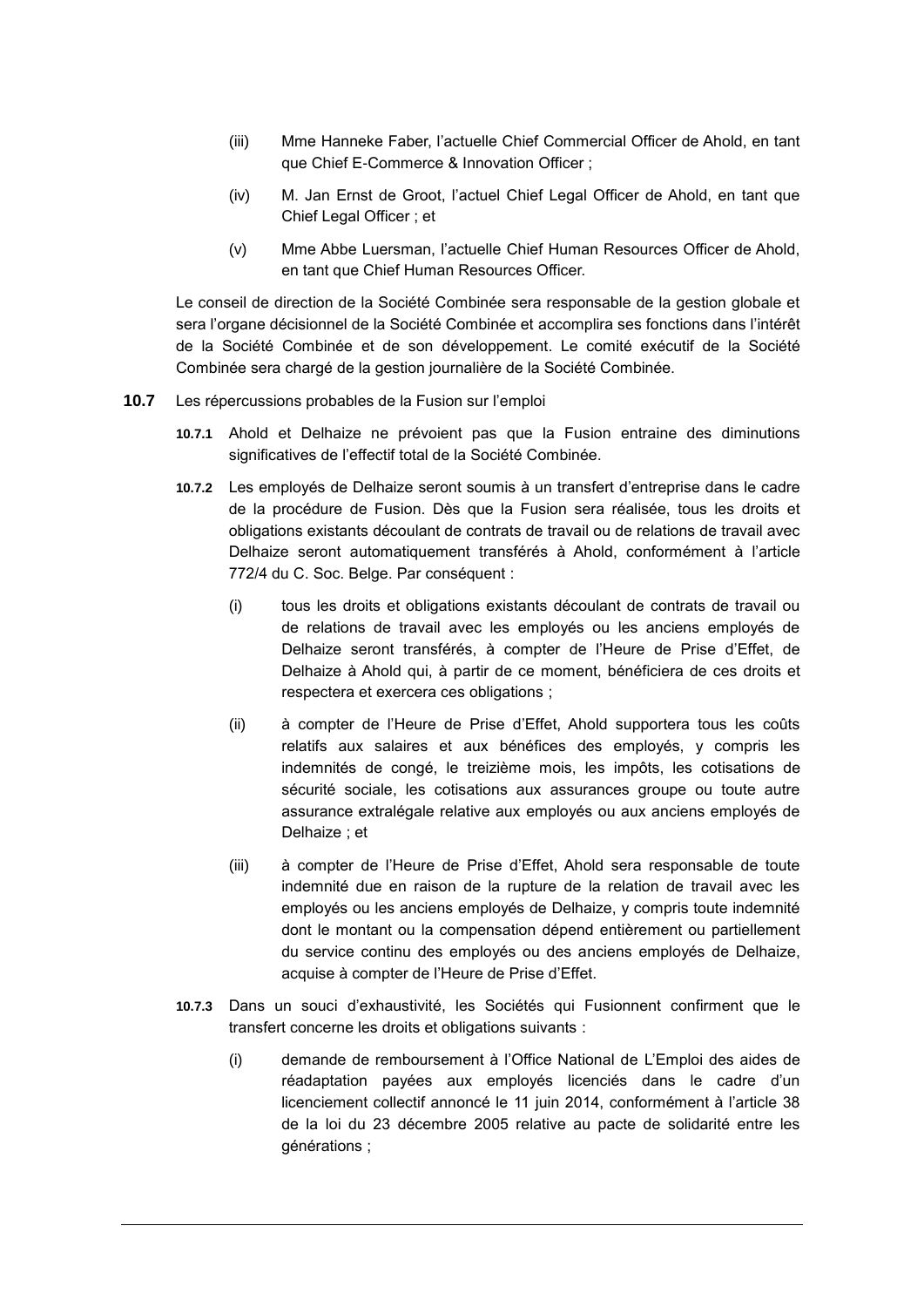- (ii) demande de remboursement à l'Office National de L'Emploi des coûts de reclassement, conformément à l'article 15/2 de l'arrêté royal du 9 mars 2006 relatif à la gestion active des restructurations ;
- (iii) droit à l'exemption de l'obligation de remplacer les employés qui ont été licenciés avant l'Heure de Prise d'Effet dans le cadre de l'annonce par Delhaize de son intention de procéder à un licenciement collectif le 11 juin 2014 et qui ont ou auront droit au régime de chômage avec complément d'entreprise ;
- (iv) demande de remboursement des rémunérations et cotisations sociales afférentes au congé-éducation payé, tel qu'indiqué à l'article 120 de la loi de redressement du 22 janvier 1985 contenant des cotisations sociales ;
- (v) droit à toute réduction totale ou spécifique des cotisations de sécurité sociale ou d'impôts ; et
- (vi) obligation de payer des suppléments aux prestations sociales légales accordées aux actuels ou anciens employés de Delhaize, indépendamment de la base légale prévoyant cette obligation de paiement ou de l'appellation de ces suppléments (c'est-à-dire les indemnités de l'entreprise dans le cadre du régime de chômage avec complément d'entreprise, les indemnités en complément des allocations de chômage en dehors du cadre du régime de chômage avec complément d'entreprise, les suppléments en complément des indemnités de rupture dans le cadre du régime crédit-temps, etc.), y compris les cotisations de sécurité sociale ou autres charges dues sur ces suppléments.
- **10.7.4** Ahold et Delhaize ont convenu que Delhaize continuera la mise en œuvre du plan de réorganisation et d'emploi en Belgique tel qu'indiqué aux, et conformément aux, Conventions Collectives de Travail conclues entre Delhaize et ses syndicats des employés les 19 décembre 2014, 6 février 2015 et 23 février 2015 (y compris la réalisation des objectifs fixés dans le cadre de ce plan de réorganisation et d'emploi).
- **10.8** Intentions relatives au traitement fiscal de la Fusion et du Hive-Down

En ce qui concerne le paragraphe 4.1.10 du Projet de Fusion, les Sociétés qui Fusionnent s'engagent à prendre les mesures nécessaires afin de garantir que les opérations de Fusion et de Hive-Down seront Neutres Fiscalement du point de vue fiscal belge.

**10.9** Intentions impliquant le maintien ou la cessation des activités de Ahold et Delhaize

Il est prévu qu'aucun changement ne sera apporté aux activités de Delhaize ou de Ahold et que leurs activités respectives seront poursuivies par la Société Combinée. Afin d'éviter toute ambiguïté, ce qui est précède est sans préjudice de la Scission en vertu de laquelle les activités de (l'ancienne) Delhaize seront poursuivies par NewDelhaize.

**10.10** Actions sans droit de vote ou sans droit de participation aux bénéfices

Aucune des Sociétés qui Fusionnent n'a d'actions sans droit de vote (*stemrechtloze aandelen*) ou d'actions sans droit de participation aux bénéfices (*winstrechtloze aandelen*). Par conséquent, l'article 2:330a du C. Civ. Néerlandais ne s'applique pas à la Fusion.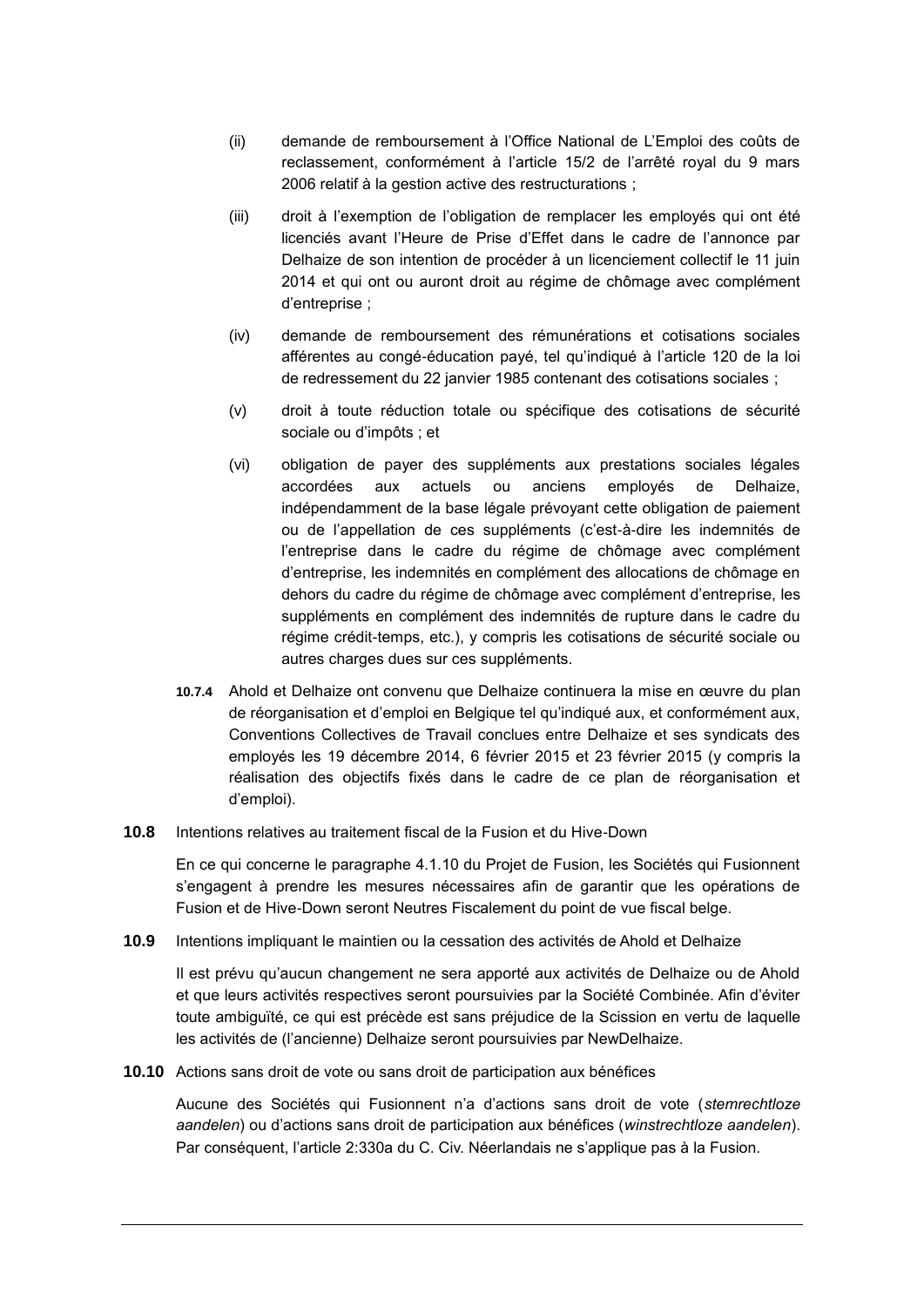### **10.11** Proposition pour le montant de l'indemnisation si l'article 2:333h du C. Civ. Néerlandais s'applique

L'article 2:333h du C. Civ. Néerlandais ne s'applique pas à la Fusion.

### **11 Protection des droits des parties prenantes**

- **11.1** Maintien de la situation existante concernant la Participation des Employés
	- **11.1.1** À la date du présent Projet de Fusion, aucune Participation des Employés telle que définie par l'Article 1:1 de la loi néerlandaise sur le rôle des employés au sein des personnes morales européennes (*Wet Rol Werknemers bij Europese Rechtspersonen*) (la « **Loi RWER** ») n'existe, tant au niveau de Koninklijke Ahold N.V. qu'au niveau de Delhaize Group NV/SA.
	- **11.1.2** Lors de leur assemblée générale extraordinaire des actionnaires respective, Ahold et Delhaize proposeront chacune d'appliquer les dispositions dites de référence de l'article 1:31, sous-sections 2 et 3, de la Loi RWER au lieu d'entamer des négociations avec un groupe spécial de négociation.
	- **11.1.3** Si les assemblées générales extraordinaires des actionnaires de Ahold et Delhaize acceptent la proposition d'appliquer les dispositions de référence, la situation actuelle concernant la Participation d'Employé sera maintenue.
- **11.2** Droits des créanciers et des actionnaires minoritaires en droit néerlandais
	- **11.2.1** Conformément à l'article 2:316, sous-section 2 du C. Civ. Néerlandais, pour une période d'un mois à compter de la publication du présent Projet de Fusion, tout créancier de Ahold dont la possibilité de recouvrer ses créances devient insuffisante suite à la Fusion pourra demander à Ahold qu'elle lui fournisse des garanties quant à la bonne exécution de ses obligations vis-à-vis de ce créancier. Si Ahold refuse de fournir de telles garanties, ce créancier peut introduire une demande auprès du tribunal de l'arrondissement de Noord-Holland, situé à Haarlem, Pays-Bas, en indiquant la garantie qu'il demande. Avant de prendre une décision, le tribunal peut donner à Ahold l'opportunité de fournir une garantie telle que décidée par le tribunal.
	- **11.2.2** Conformément à l'article 2:322 du C. Civ. Néerlandais, durant une période de six mois à compter de l'Heure de Prise d'Effet, les co-contractants de Ahold peuvent demander à un tribunal (*rechtbank*) de résilier (*ontbinden*) ou modifier (*wijzigen*) une convention conclue avec Ahold si cette convention, en raison de la Fusion, ne peut raisonnablement plus être exécutée de la même manière qu'avant la Fusion.
	- **11.2.3** Le droit néerlandais ne contient aucune disposition particulière relative à l'exercice des droits des actionnaires minoritaires des Sociétés qui Fusionnent dans le cadre de la Fusion.
- **11.3** Droits ou indemnités devant être octroyés ou payés par Ahold à des personnes ou entités qui, autrement qu'en tant qu'actionnaires, ont un droit spécifique à l'égard de Delhaize, tel qu'un droit aux profits ou à l'acquisition d'actions

Il est fait référence à l'Annexe 1 en ce qui concerne le traitement des Equity Awards de Delhaize. Il n'existe aucun autre droit spécifique à l'égard de Delhaize au sens de l'article 2:320 du C. Civ. Néerlandais.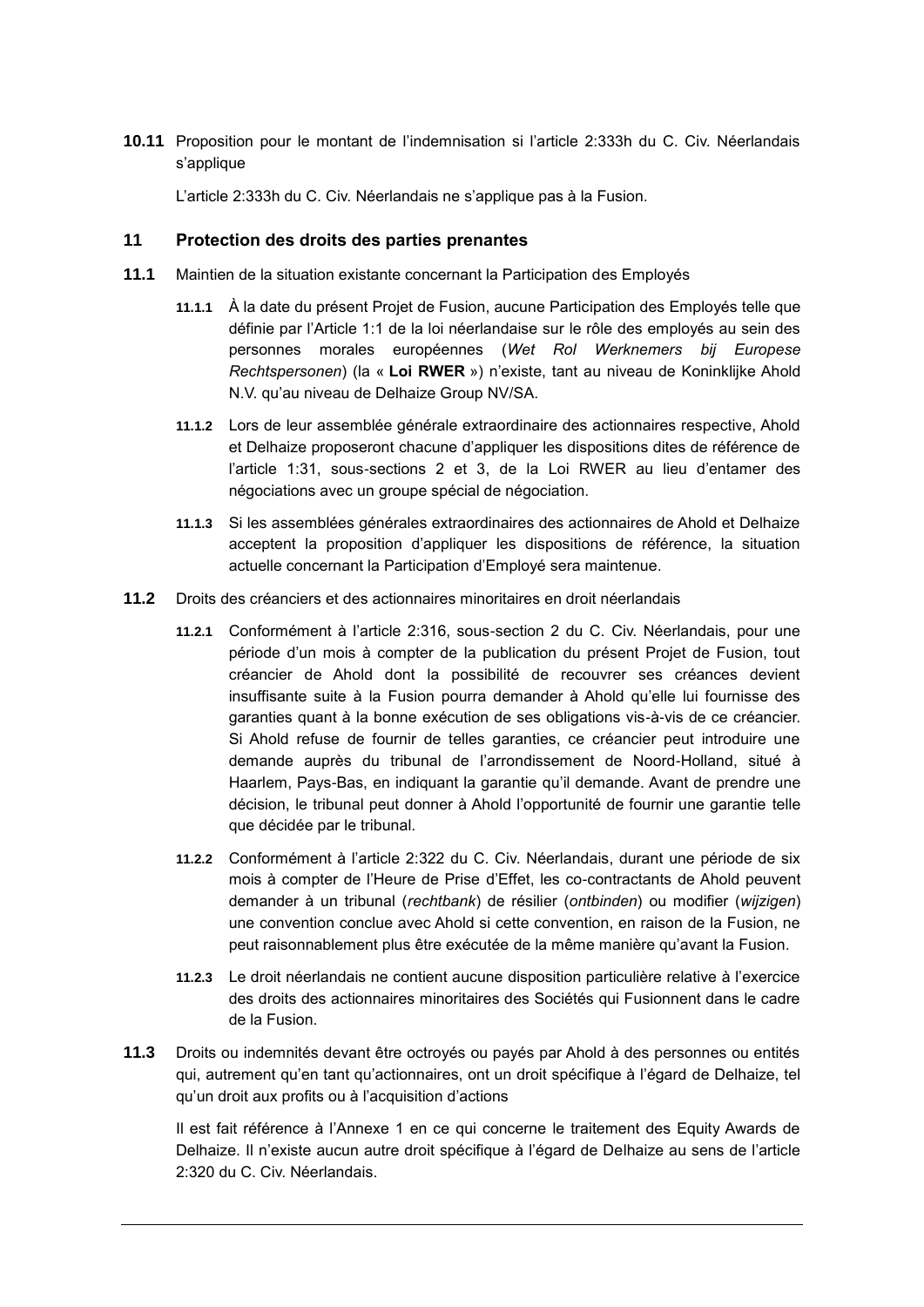#### **11.4** Droits des créanciers et des actionnaires minoritaires en droit belge

**11.4.1** Droits des créanciers en droit belge

Conformément à l'article 684 *juncto* article 772/1 du C. Soc. Belge, au plus tard dans les deux mois de la publication aux Annexes du Moniteur Belge des actes constatant la Fusion, les créanciers de Delhaize et les créanciers de Ahold dont la créance est antérieure à cette publication et n'est pas encore échue peuvent exiger une sûreté afin de garantir celle-ci. Ahold, à qui la demande aura été transférée et, le cas échéant, Delhaize, peuvent écarter la demande en payant la créance à sa valeur, après déduction de l'escompte. A défaut d'accord ou si le créancier n'est pas payé, la contestation est soumise au président du tribunal de commerce dans le ressort duquel la société débitrice a son siège qui déterminera si une sûreté doit être fournie et fixera le délai dans lequel celle-ci doit être constituée, à moins qu'il ne décide qu'aucune sûreté ne sera fournie, eu égard soit aux garanties et privilèges dont jouit le créancier, soit à la solvabilité de Ahold. Si la sûreté n'est pas fournie dans les délais fixés, la créance devient immédiatement exigible et payable.

- **11.4.2** Conséquences de la Fusion sur les obligations belges et américaines existantes
	- (i) Obligations Belges

Les conditions générales des deux séries d'obligations émises par Delhaize, à savoir l'émission de 400.000.000 EUR d'obligations à 4,25% arrivant à échéance le 19 Octobre 2018 au profit d'investisseurs particuliers et l'émission de 400.000.000 EUR d'obligations à 3,125% arrivant à échéance le 27 février 2020 au profit d'investisseurs institutionnels (les « **Obligations Belges** ») prévoient que l'adoption de la décision de dissolution de Delhaize constitue un cas de défaut. Etant donné que la Fusion résultera en un transfert à, et une prise en charge par Ahold de l'ensemble des actifs, passifs et des relations juridiques de Delhaize et la dissolution subséquente (sans liquidation) de Delhaize au moment de l'Heure de Prise d'Effet, il ne peut être exclu que certains détenteurs d'Obligations Belges considèrent que la décision des Actionnaires de Delhaize de procéder à la Fusion constitue un cas de défaut leur donnant droit au remboursement de la valeur des Obligations Belges qu'ils détiennent. Delhaize demandera dès lors aux détenteurs d'Obligations Belges (i) qu'ils renoncent à se prévaloir de ce cas de défaut et, en vue de la nouvelle structure, (ii) de modifier les conditions générales des Obligations Belges, si nécessaire par le biais d'une assemblée générale des obligataires. La première assemblée générale des obligataires est prévue en janvier 2016, soit avant l'assemblée générale extraordinaire des Actionnaires de Delhaize, afin de s'assurer que l'approbation de la Fusion par les Actionnaires de Delhaize qui est antérieure à la mise en œuvre de la Fusion ne constitue pas un cas de défaut au sens des Obligations Belges. Si le quorum n'est pas atteint lors de la première assemblée générale des obligataires, une seconde assemblée générale des obligataires sera convoquée en février 2016. Si la majorité se prononçant à l'assemblée générale des obligataires ne représente pas un tiers des obligations en circulation, la décision des détenteurs d'obligations devra être homologuée par la Cour d'appel de Bruxelles.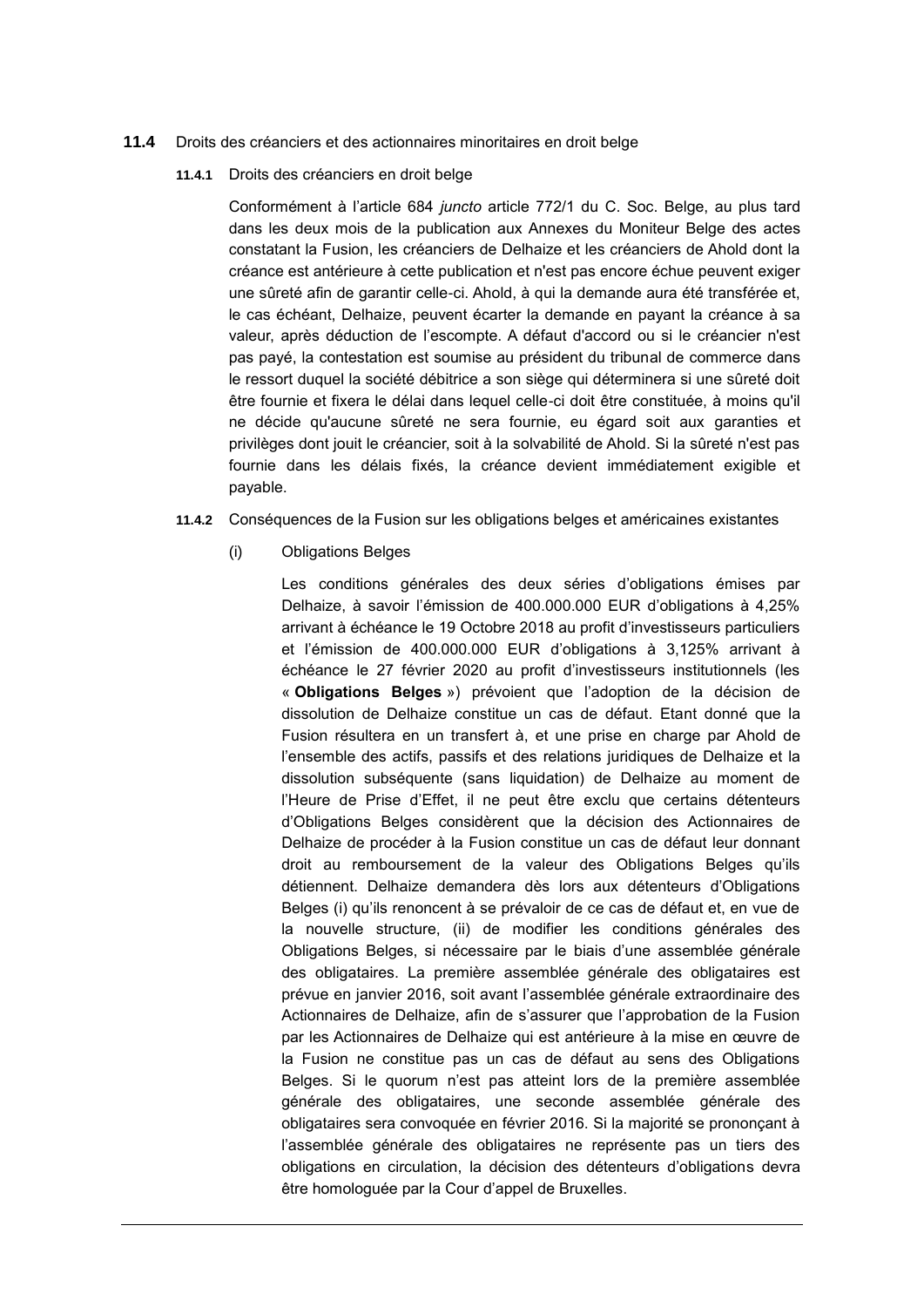(ii) Obligations U.S.

Les obligations de premier rang à 6,50% arrivant à échéance en 2017, les obligations de premier rang à 5,70% arrivant à échéance en 2040 et les obligations de premier rang à 4,125% arrivant à échéance en 2019 (chacune d'entre elles étant soumise à la loi de l'Etat de New York et libellée en USD) (les « **Obligations U.S.** ») seront, suite à la Fusion, prises en charge par Ahold. Cette prise en charge ne nécessite pas l'accord des détenteurs d'Obligations U.S.

**11.4.3** Droits des actionnaires minoritaires en droit belge

Le droit belge ne contient aucune disposition particulière relative à l'exercice des droits des actionnaires minoritaires des Sociétés qui Fusionnent dans le cadre de la Fusion.

**11.4.4** Disponibilité des informations relatives aux droits des créanciers et des actionnaires minoritaires

L'information complète relative aux droits des créanciers et des actionnaires minoritaires peut être obtenue aux sièges sociaux de Ahold et Delhaize conformément à l'article 772/7, c) du C. Soc. Belge.

### <span id="page-54-0"></span>**12 Rapports des Conseils des Sociétés qui Fusionnent**

- **12.1** Le Conseil de Direction a préparé et publiera un rapport conformément aux articles 2:313, sous-section 1, et 2:327 du C. Civ. Néerlandais (*toelichting bij het fusievoorstel*) et le Conseil d'Administration préparera et publiera un rapport conformément à l'article 772/8 du C. Soc. Belge (*bestuursverslag bij het fusievoorstel*), chaque rapport expliquant entre autres les aspects juridiques, sociaux et économiques de la Fusion ainsi que les méthodes utilisées pour déterminer le Rapport d'Echange.
- **12.2** Les rapports des Conseils de Delhaize et Ahold seront disponibles sur les sites internet de Delhaize et Ahold, [www.delhaize.com](http://www.delhaize.com[/) et www.ahold.com, et des versions papier peuvent être obtenues aux sièges sociaux de Delhaize et Ahold.

### <span id="page-54-3"></span>**13 Rapports des experts indépendants**

- <span id="page-54-1"></span>**13.1** Conformément à l'article 2:328 du C. Civ. Néerlandais, le Conseil de Direction a nommé PwC, représentée par Peter van Mierlo, afin d'examiner le Projet de Fusion et d'émettre le rapport mentionné à l'article 2:328, sous-section 1 du C. Civ. Néerlandais. L'article 2:333g du C. Civ. Néerlandais n'est pas applicable.
- **13.2** PwC a été nommée afin d'émettre un second rapport à Ahold, conformément à l'article 2:328, sous-section 2, du C. Civ. Néerlandais. Ce rapport de PwC est joint au rapport du Conseil de Direction (*toelichting bij het fusievoorstel*).
- <span id="page-54-2"></span>**13.3** Conformément à l'Article 772/9 du C. Soc. Belge, le Conseil d'Administration a chargé Deloitte, représenté par Eric Nys, de rédiger un rapport sur le Projet de Fusion.
- **13.4** Les rapports d'experts indépendants de Delhaize et Ahold seront disponibles sur les sites internet de Delhaize et Ahold [www.delhaize.com](http://www.delhaize.com[/) et www.ahold.com et des versions papier peuvent être obtenues aux sièges sociaux de Delhaize et Ahold.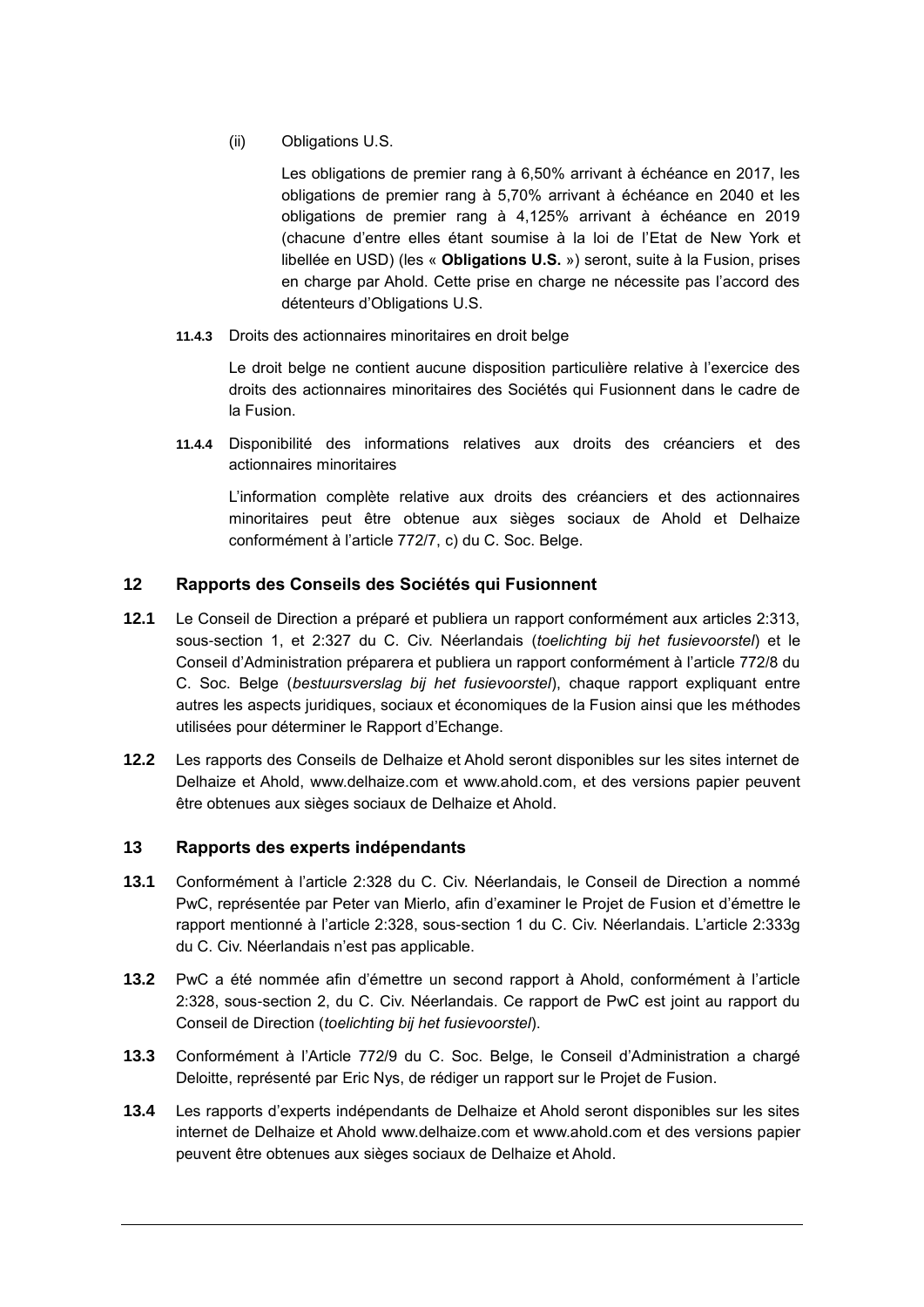### **14 Autres informations**

**14.1** Consultation du conseil d'entreprise

Le conseil d'entreprise de Delhaize a été informé et consulté relativement à la Fusion. Ahold n'a pas de conseil d'entreprise au niveau de Koninklijke Ahold N.V.

- <span id="page-55-0"></span>**14.2** Attestations du sol
	- **14.2.1** Un total de 101 attestations du sol ont été délivrées par la Société Publique des Déchets de la Région Flamande (*Openbare Afvalstoffen Maatschappij voor het Vlaamse Gewest)* et 32 par l'Institut Bruxellois pour la Gestion de l'Environnement (*Brussels Instituut voor Milieubeheer*). Ces attestations sont jointes au Projet de Fusion respectivement à l'Annexe 6 et à l'Annexe 7.
	- **14.2.2** Ahold reconnaît avoir été dûment informée du contenu des attestations du sol. Pour autant que de besoin, Ahold s'engage à renoncer inconditionnellement, dans l'acte notarié néerlandais relatif à la Fusion transfrontalière qui réalise la Fusion, à toutes action en annulation possible en vertu des articles 101, 102 à 115 et 116 du Décret Relatif à l'Assainissement et à la Protection du Sol du 27 octobre 2006, et en vertu des articles 12, 13, §1, 17, §§ 1 et 2, et 76 de l'Ordonnance de la Région de Bruxelles-Capitale du 5 mars 2009 relative à la gestion et à l'assainissement des sols pollués.

#### **15 Approbations des sociétés**

- **15.1** Approbation du présent Projet de Fusion par les Conseils des Sociétés qui Fusionnent
	- **15.1.1** Le Conseil de Direction a approuvé le Projet de Fusion lors d'une réunion dûment convoquée et tenue le 17 décembre 2015. Le Projet de Fusion sera signé par tous les membres du Conseil de Direction.
	- **15.1.2** Le Conseil d'Administration a approuvé le Projet de Fusion lors d'une réunion dûment convoquée et tenue le 18 décembre 2015. Le Projet de Fusion sera signé par tous les membres du Conseil d'Administration.
- **15.2** Approbation du présent Projet de Fusion par le Conseil de Surveillance

Le Conseil de Surveillance a approuvé le présent Projet de Fusion lors d'une assemblée dûment convoquée tenue le 17 décembre 2015. Le Projet de Fusion sera signé par tous les membres du Conseil de Surveillance.

- **15.3** Proposition de décision de réaliser la Fusion conformément au Projet de Fusion
	- **15.3.1** Conformément à l'article 2:317, sous-section 1, et à l'article 2:331 du C. Civ. Néerlandais et à l'article 772/11 du C. Soc. Belge, il sera proposé aux assemblées générales extraordinaires des actionnaires de Ahold et des Actionnaires de Delhaize, respectivement, de décider de réaliser la Fusion conformément au Projet de Fusion.
	- **15.3.2** L'assemblée générale extraordinaire mentionnée à l'article [15.3.1](#page-27-0) ci-dessus ne pourra se tenir avant que le tribunal de l'arrondissement de Noord-Holland, situé à Haarlem, Pays-Bas, ait fourni à Ahold une déclaration indiquant qu'aucun créancier ne s'est opposé à la Fusion envisagée conformément à l'article 2 :316 du C. Civ. Néerlandais au cours de la période d'opposition d'un mois des créanciers ou, si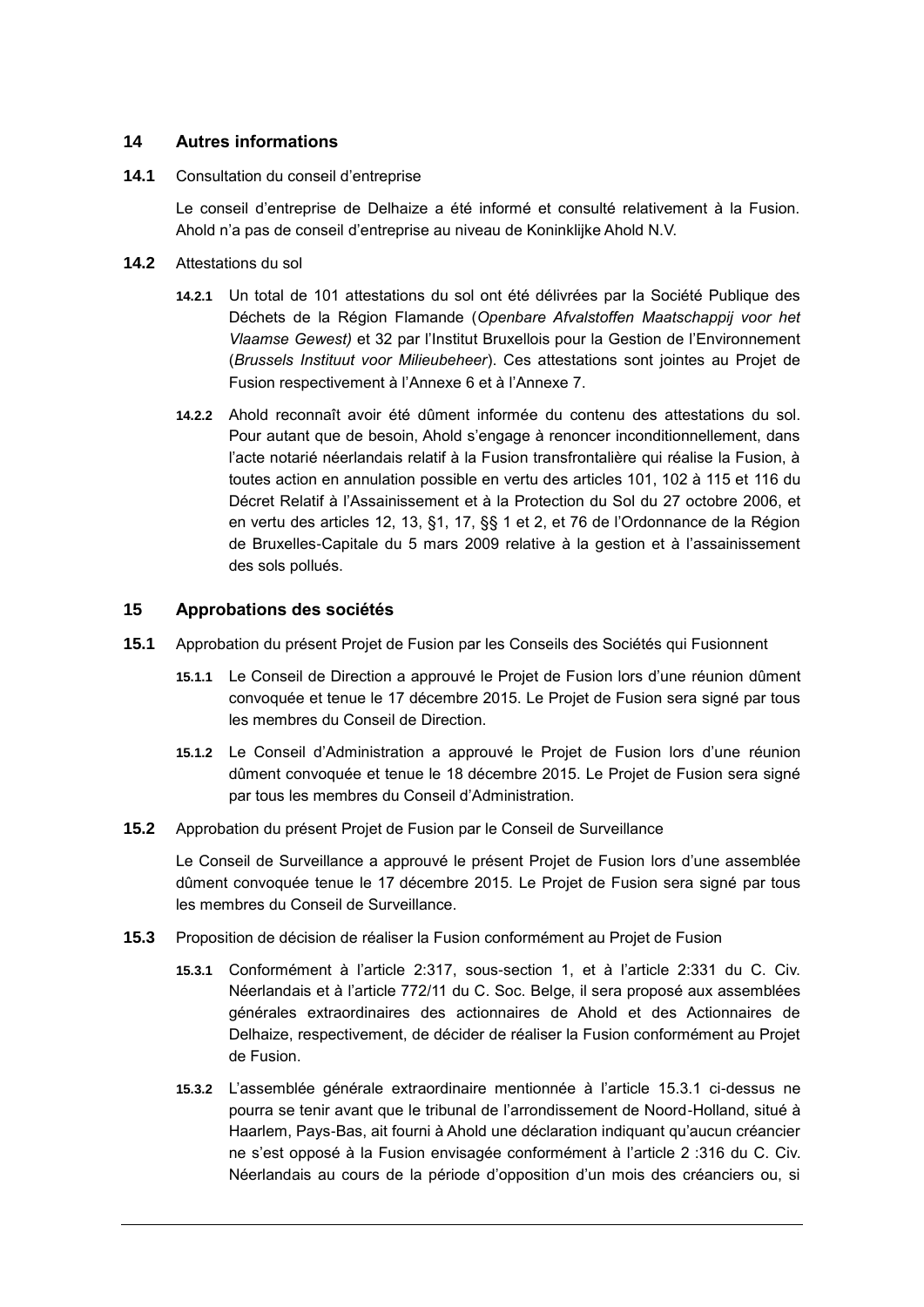une telle opposition a été déposée, une déclaration indiquant que cette opposition a été retirée ou rejetée.

#### **16 Formalités de dépôt**

#### <span id="page-56-0"></span>**16.1** Pays-Bas

- **16.1.1** Ce Projet de Fusion, le rapport de PwC prévu à l'article [13.1](#page-54-1) ci-dessus, ainsi que les (autres) documents mentionnés à l'article 2:314, sous-section 1 du C. Civ. Néerlandais seront déposés au Registre de Commerce Néerlandais de la Chambre de Commerce.
- **16.1.2** Ce Projet de Fusion, les rapports mentionnés à l'article [12,](#page-54-0) les rapports des experts indépendants mentionnés à l'article [13](#page-54-3) et les comptes annuels approuvés ou autres états financiers de chacune des Sociétés qui Fusionnent des trois derniers exercices sociaux (en ce compris les rapports de l'auditeur/comptable relatifs à ces états financiers) ainsi que les rapports annuels des trois derniers exercices sociaux des Sociétés qui Fusionnent et le Projet de Scission seront déposés au siège social de Ahold à la disposition des, ou rendus disponibles électroniquement aux actionnaires, obligataires, détenteurs de droits spéciaux et représentants des employés, conformément aux articles 2:313 et 2:314 du C. Civ. Néerlandais.
- **16.1.3** Les assemblées générales extraordinaires des Sociétés qui Fusionnent auxquelles il sera demandé d'approuver la Fusion conformément au présent Projet de Fusion ne pourront se tenir avant (i) que le tribunal de l'arrondissement de Noord-Holland, situé à Haarlem, Pays-Bas, ait fourni à Ahold un déclaration indiquant qu'aucun créancier ne s'est opposé à la Fusion envisagée, conformément à l'article 2:316 du C. Civ. Néerlandais ou, en cas de telle opposition, une déclaration indiquant que cette opposition a été retirée ou rejetée et (ii) la déclaration du Registre de Commerce Néerlandais de la Chambre de Commerce indiquant que tous les documents susmentionnés à l'article [16.1.1](#page-56-0) ont été déposés durant une période d'au moins un mois.
- **16.1.4** Une annonce des dépôts susmentionnés (pour enregistrement) sera publiée dans le Journal Officiel de Pays-Bas (*Staatscourant*) et un quotidien néerlandais de diffusion nationale (*Financieele Dagblad* et *NRC Handelsblad*).
- **16.2** Belgique
	- **16.2.1** Une copie du présent Projet de Fusion sera déposée au greffe du tribunal de commerce de Bruxelles, Belgique et publiée aux Annexes du Moniteur belge, conformément à l'article 772/7 du C. Soc. Belge.
	- **16.2.2** Ce Projet de Fusion, les rapports mentionnés à l'article [12,](#page-54-0) les rapports des experts indépendants mentionnés à l'article [13](#page-54-3) et les comptes annuels approuvés de chacune des Sociétés qui Fusionnent des trois derniers exercices sociaux (en ce compris les rapports de l'auditeur/comptable relatifs à ces états financiers) ainsi que les rapports annuels des trois derniers exercices sociaux des Sociétés qui Fusionnent et les états financiers intermédiaires seront déposés au siège social de Delhaize à la disposition des actionnaires, obligataires, détenteurs de droits spéciaux et représentants des employés, conformément à l'article 772/10, § 2 du C. Soc. Belge, et sera disponible en version électronique.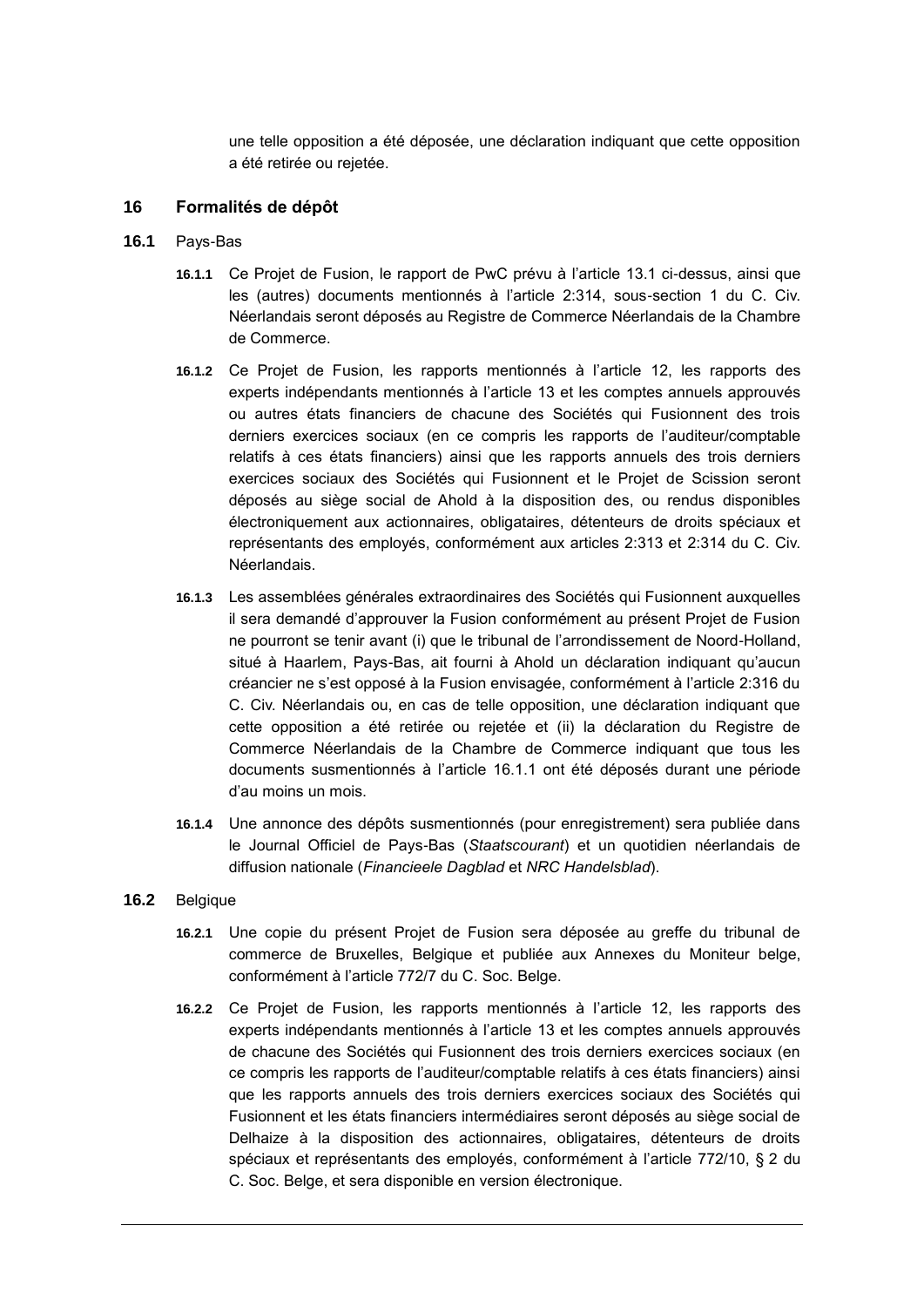**16.2.3** Les assemblées générales extraordinaires des Sociétés qui Fusionnent auxquelles il sera demandé d'approuver la Fusion conformément au Projet de Fusion ne peuvent se tenir avant l'écoulement d'un délai de six semaines après le dépôt et la publication du Projet de Fusion au Annexes du Moniteur belge.

### **17 Divers**

- **17.1** Ce Projet de Fusion a été rédigé en néerlandais, français et anglais. Le contenu de ces trois versions linguistiques est identique, en dehors du fait qu'elles aient été préparées dans trois langues différentes. Le contenu de ce Projet de Fusion a été discuté et accepté par les Sociétés qui Fusionnent dans sa version anglaise et, en cas de divergences dans l'interprétation du texte en raison de leur traduction, la version anglaise de ce Projet de Fusion prévaudra.
- **17.2** Les Annexes à ce Projet de Fusion font partie intégrante du Projet de Fusion.

\* \* \* *les pages de signature suivent*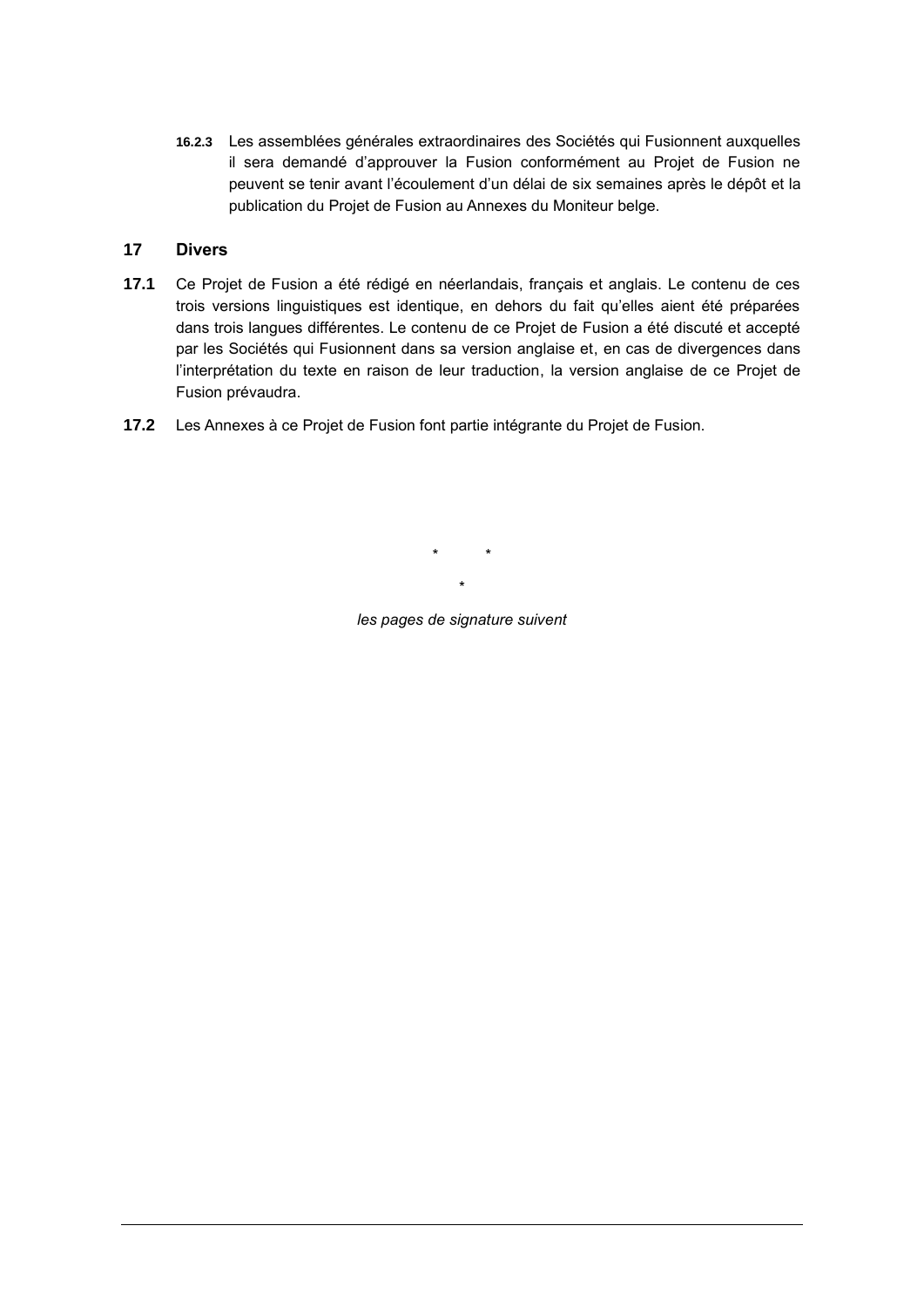**Part 3 / Partie 3 / Deel 3**

# **GEMEENSCHAPPELIJK VOORSTEL VOOR DE GRENSOVERSCHRIJDENDE FUSIE**

(het "**Fusievoorstel**")

### **OPGESTELD DOOR:**

- **(1)** De Raad van Bestuur van **Delhaize Group NV/SA**, een naamloze vennootschap/*société anonyme* naar Belgisch recht, met haar statutaire zetel aan de Osseghemstraat 53, 1080 Sint-Jans-Molenbeek (Brussel), België, ingeschreven in het rechtspersonenregister (RPR) van Brussel onder nummer 0402.206.045, deze vennootschap hierna te noemen "**Delhaize**"; en
- **(2)** De Raad van Bestuur van **Koninklijke Ahold N.V.**, een naamloze vennootschap naar Nederlands recht, met haar statutaire zetel in Zaandam (gemeente Zaanstad), Nederland, en kantoorhoudende aan de Provincialeweg 11, 1506 MA Zaandam, Nederland, ingeschreven in het Nederlandse handelsregister van de Kamer van Koophandel onder nummer 35000363, deze vennootschap hierna te noemen "**Ahold**".

Delhaize en Ahold worden hierna gezamenlijk de "**Fuserende Vennootschappen**" genoemd en ieder afzonderlijk tevens een **"Fuserende Vennootschap**".

### **OVERWEGENDE DAT:**

- (A) Delhaize en Ahold op 24 juni 2015 een fusieovereenkomst zijn aangegaan met betrekking tot een strategische combinatie van hun ondernemingen (de "**Fusieovereenkomst**"). De intentie is deze combinatie te realiseren door middel van een grensoverschrijdende fusie van Delhaize in Ahold overeenkomstig Richtlijn 2005/56/EG van het Europees Parlement en de Raad van 26 oktober 2005 betreffende grensoverschrijdende fusies van kapitaalvennootschappen (zoals gewijzigd), zoals in Nederland uitgevoerd in Deel 7, artikel 2, 3 en 3A van Boek 2 BW (zoals hierna gedefinieerd) en in België in Titel V*bis* van Boek XI (artikel 772/1 tot en met 772/14) W.Venn. (zoals hierna gedefinieerd) (de "**Fusie**").
- (B) In de Fusie Delhaize de verdwijnende entiteit zal zijn en Ahold de verkrijgende entiteit.
- (C) In dit Fusievoorstel de voorwaarden van de Fusie worden uiteengezet overeenkomstig artikel 2:312, 2:326 en 2:333d BW en artikel 772/6 W.Venn.

# **FUSIEVOORSTEL:**

### **1 Begripsbepalingen**

In dit Fusievoorstel hebben de volgende begrippen de navolgende betekenis, tenzij uit de context anders blijkt:

"**Aandeelhouders van Delhaize**" betekent de houders van Gewone Aandelen Delhaize;

"**ADS-en**" betekent *American depositary shares* (die blijken uit *American depositary receipts*);

"**AFM**" betekent Stichting Autoriteit Financiële Markten;

"**Ahold ADS-en**" betekent de ADS-en van Ahold;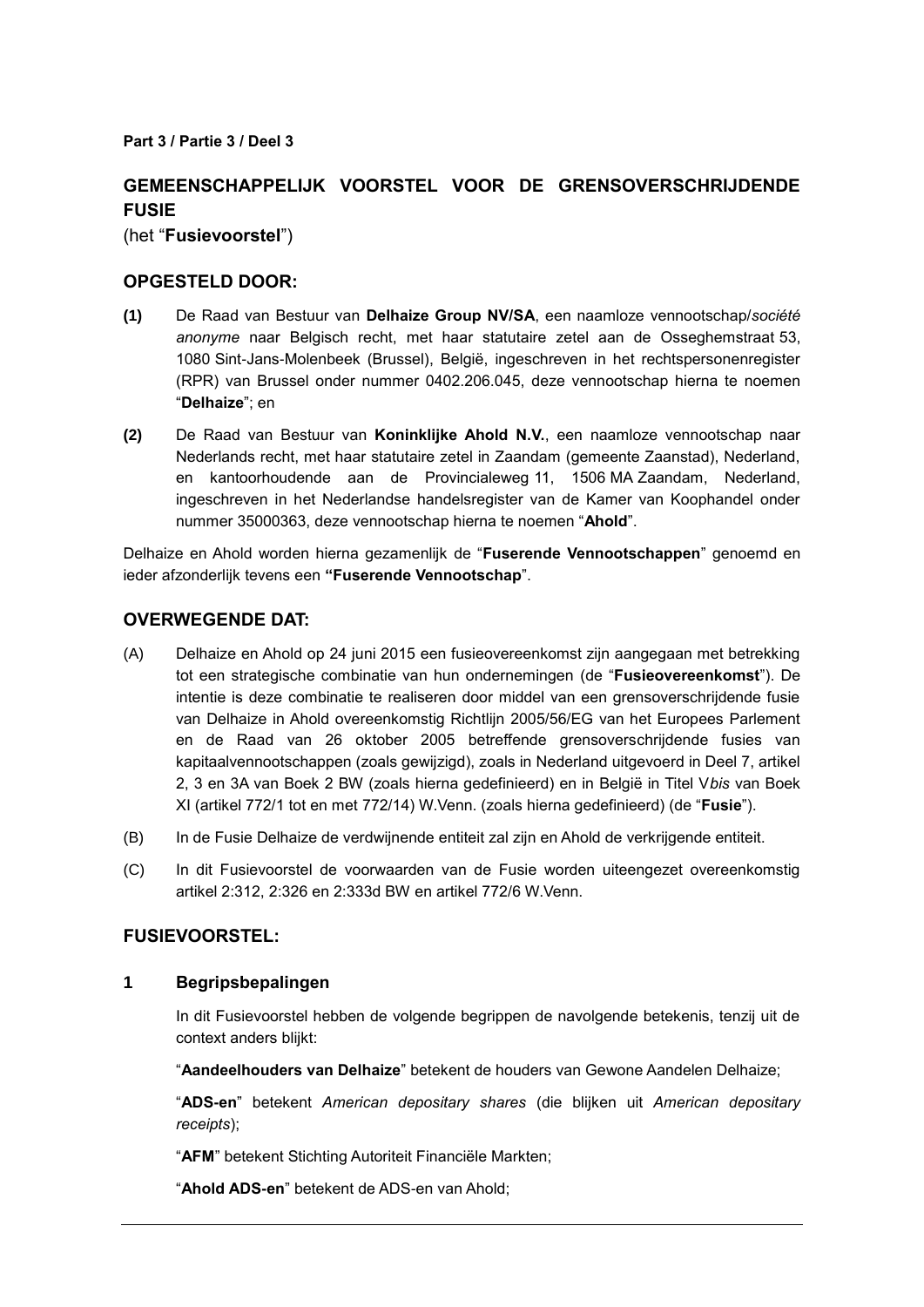"**Ahold Groep**" betekent Ahold en haar dochtermaatschappijen;

"**Ahold Kapitaalrestitutie**" heeft de betekenis die daaraan in artikel [6.5.3](#page-15-0) wordt toegekend;

"**Amerikaanse Obligaties**" heeft de betekenis die daaraan in artikel [11.4.2\(ii\)](#page-25-0) wordt toegekend;

"**Balansdatum**" heeft de betekenis die daaraan in artikel [9.1](#page-16-0) wordt toegekend;

"**Belastingneutraal**" betekent dat de Fusie zal worden aangemerkt als een "fusie" zoals bedoeld in artikel 210, §1, 1° van het Belgische Wetboek van de inkomstenbelastingen 1992 en zal genieten van: (i) het "*rollover*" regime inzake vennootschapsbelasting waarin wordt voorzien in artikel 211 en 229, §4 van het Belgische Wetboek van de inkomstenbelastingen; (ii) de vrijstelling van het registratierecht waarin wordt voorzien in artikel 117, §1 van het Wetboek der registratierechten van 30 november 1939; (iii) het "*rollover*" regime inzake vennootschapsbelasting waarin wordt voorzien in artikel 45, §1 van het Belgische Wetboek van de inkomstenbelastingen; en (iv) het BTW-regime waarin wordt voorzien in artikel 11 en 18, §3 van het Belgische BTW-Wetboek van 3 juli 1969;

"**Belgische Obligaties**" heeft de betekenis die daaraan in artikel [11.4.2\(i\)](#page-25-1) wordt toegekend;

"**BW**" betekent het Nederlands Burgerlijk Wetboek;

"**Closing**" of "**Transactiedatum**" betekent de dag waarop een Nederlandse notaris de Nederlandse notariële akte van grensoverschrijdende Fusie verlijdt;

"**Delhaize-Aandelentoekenningen**" betekent, gezamenlijk, de Delhaize EU Opties, de Delhaize EU PSU's, de Delhaize U.S. Opties en de Delhaize U.S. RSU's/PSU's;

"**Delhaize ADS-en**" betekent de uitstaande ADS-en van Delhaize;

"**Delhaize ADS-Houders**" betekent de houders van Delhaize ADS-en;

"**Delhaize ADS-Verhouding**" heeft de betekenis die daaraan in artikel [6.1.2\(iv\)](#page-13-0) wordt toegekend;

"**Delhaize ADS-Waarde**" betekent de laatst bekendgemaakte koers van Delhaize ADS-en op NYSE (zoals bekendgemaakt in The Wall Street Journal of, indien daarin niet bekendgemaakt, in een andere gezaghebbende bron zoals gezamenlijk geselecteerd door Delhaize en Ahold) op de laatste volledige handelsdag voorafgaand aan de datum van de Effectieve Tijd;

"**Delhaize EU Optie"** betekent een optie tot koop van een Gewoon Aandeel Delhaize, verleend ingevolge de Delhaize EU Stimuleringsplannen;

"**Delhaize EU PSU"** betekent een onder prestatievoorwaarden toegekende *restricted stock unit* met betrekking tot Gewone Aandelen Delhaize, verleend ingevolge de Delhaize EU Stimuleringsplannen;

"**Delhaize EU PSU Bedrag**" betekent, met betrekking tot elke Delhaize EU PSU, de som van:

(i) het resultaat van (A) het aantal Gewone Aandelen Delhaize dat onderworpen is aan de toepasselijke Delhaize EU PSU, op basis van de feitelijke realisatie van toepasselijke prestatievoorwaarden tot en met het einde van het kalenderjaar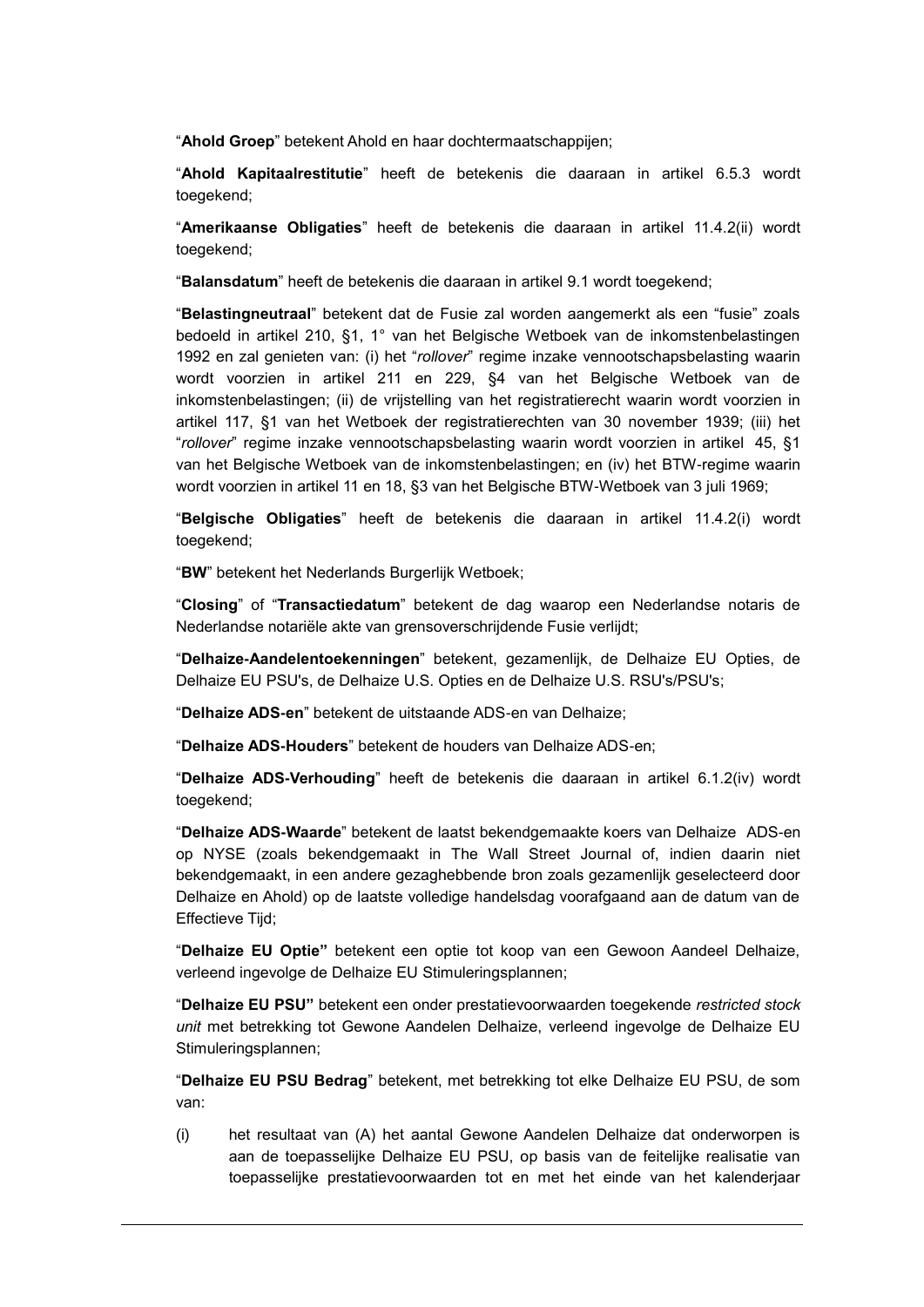onmiddellijk voorafgaand aan het jaar waarin zich de Effectieve Tijd voordoet (zoals in redelijkheid bepaald door de Raad van Bestuur (of, indien van toepassing, een commissie daarvan die de Delhaize Stimuleringsplannen administreert) voorafgaand aan de Effectieve Tijd) vermenigvuldigd met (B) een breukdeel, waarvan de teller het aantal kalenderjaren in de toepasselijke op prestaties gebaseerde vestingperiode van Delhaize EU PSU's is die verstreken is voorafgaand aan het kalenderjaar waarin zich de Effectieve Tijd voordoet en waarvan de noemer is het totale aantal jaren in die op prestaties gebaseerde vestingperiode; en

(ii) het resultaat van (a) het aantal Gewone Aandelen Delhaize dat onderworpen is aan die Delhaize EU PSU, op basis van realisatie op targetniveau van toepasselijke prestatievoorwaarden vermenigvuldigd met (b) een breukdeel, waarvan de teller het aantal kalenderjaren in de toepasselijke op prestaties gebaseerde vestingperiode van Delhaize EU PSU's is die niet verstreken zijn per het kalenderjaar waarin zich de Effectieve Tijd voordoet en waarvan de noemer het totale aantal jaren is in die op prestaties gebaseerde vestingperiode;

"**Delhaize EU Stimuleringsplannen**" betekent het *Delhaize Group 2007 Stock Option Plan for Associates of Non-U.S. Companies* en het *Delhaize Group 2014 European Performance Stock Unit Plan*;

"**Delhaize Groep**" betekent Delhaize en haar dochtermaatschappijen;

"**Delhaize Stimuleringsplannen**" betekent de Delhaize EU Stimuleringsplannen tezamen met de Delhaize U.S. Stimuleringsplannen;

"**Delhaize U.S. Optie**" betekent een optie, in de vorm van een warrant, tot koop van een Delhaize ADS, verleend ingevolge de Delhaize U.S. Stimuleringsplannen;

"**Delhaize U.S. RSU/PSU**" betekent een *restricted stock unit* met betrekking tot Delhaize ADS-en, met al dan niet aan prestaties onderworpen vestingvoorwaarden, verleend ingevolge de Delhaize U.S. Stimuleringsplannen;

"**Delhaize U.S. Stimuleringsplannen**" betekent het De*lhaize America, LLC 2012 Restricted Stock Unit Plan*, met ingangsdatum 24 mei 2012, en het *Delhaize Group 2012 U.S. Stock Incentive Plan*, met ingangsdatum 24 mei 2012;

"**Deloitte**" betekent Deloitte Bedrijfsrevisoren/Reviseurs d'Entreprises BCVBA/CSCRL;

"**Effectieve Tijd**" heeft de betekenis die daaraan in artikel [2.1](#page-7-0) wordt toegekend;

"**Fiscale Fusie-Ruling**" heeft de betekenis die daaraan in artikel [4.1.10](#page-10-1) wordt toegekend;

"**Fusie**" heeft de betekenis die daaraan in overweging [\(A\)](#page-2-0) wordt toegekend;

"**Fusieovereenkomst**" heeft de betekenis die daaraan in overweging [\(A\)](#page-2-0) wordt toegekend;

"**Fusievoorstel**" betekent dit gemeenschappelijke voorstel voor grensoverschrijdende Fusie tussen Delhaize, als verdwijnende vennootschap, en Ahold, als verkrijgende vennootschap;

"**Gecombineerde Vennootschap**" betekent de entiteit die zal bestaan na voltooiing van de Fusie;

"**Geconverteerde PSU**" heeft de betekenis die daaraan in lid (a) van artikel 2 van Bijlage 1 wordt toegekend;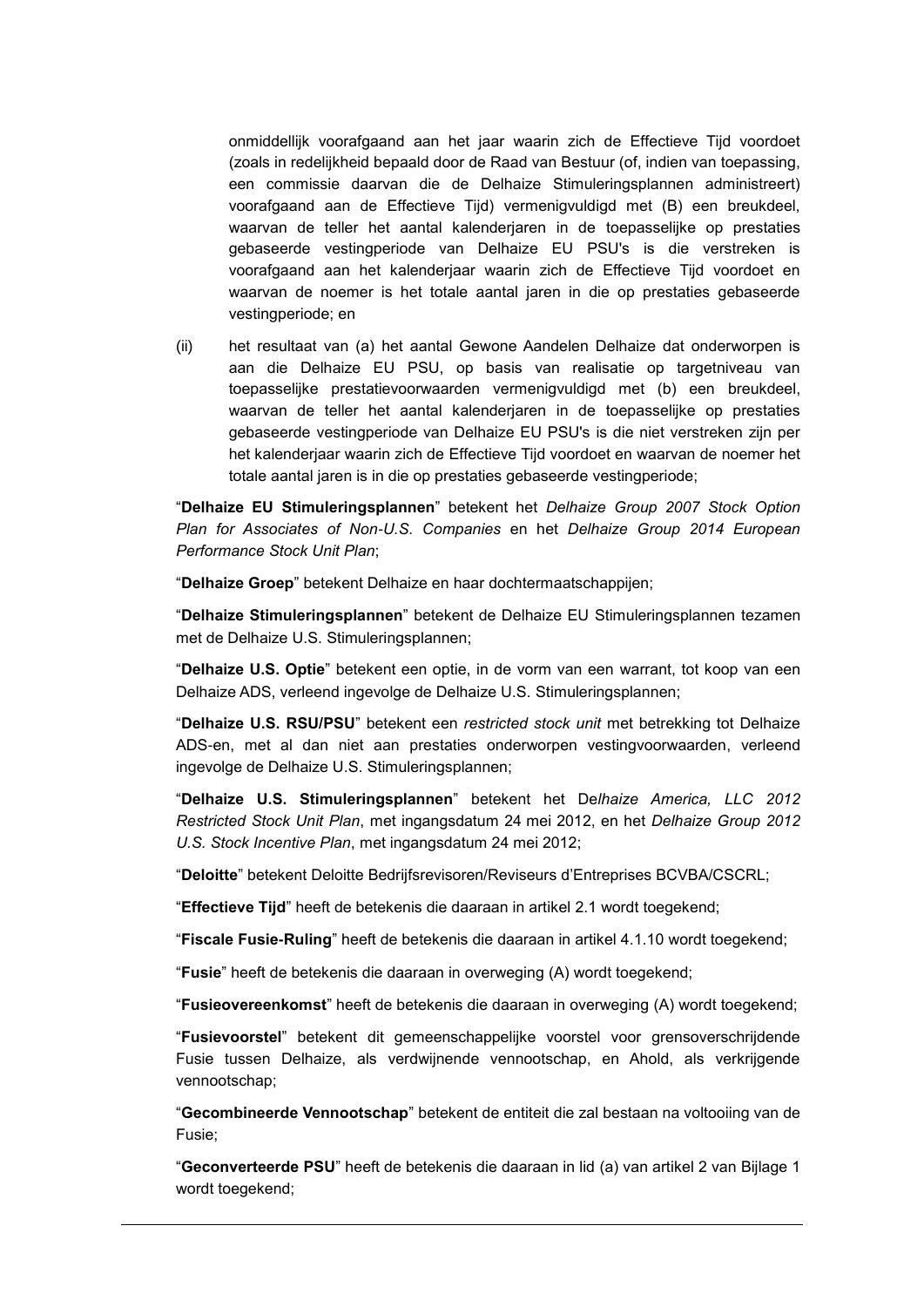"**Gewone Aandelen Ahold**" betekent gewone aandelen in Ahold met een nominale waarde van EUR 0,01 elk;

"**Gewone Aandelen Delhaize**" betekent gewone aandelen zonder nominale waarde in Delhaize;

"**Hive-Down**" heeft de betekenis die daaraan in artikel [2.2](#page-7-1) wordt toegekend;

"**Medezeggenschap**" heeft de betekenis die daaraan in artikel 1:1 van de WRW-ER wordt toegekend;

"**NieuwDelhaize**" heeft de betekenis die daaraan in artikel [2.2](#page-7-1) wordt toegekend;

"**Omzetting**" heeft de betekenis die daaraan in artikel [2.2](#page-7-1) wordt toegekend;

"**Opschortende Voorwaarden**" betekent de opschortende voorwaarden zoals uiteengezet in artikel [4.1,](#page-9-0) [4.2](#page-10-0) en [4.3;](#page-11-0)

"**Per ADS Fusievergoeding**" heeft de betekenis die daaraan in artikel [6.1.2\(iv\)](#page-13-0) wordt toegekend;

"**PwC**" betekent PricewaterhouseCoopers Accountants N.V.;

"**Raad van Bestuur van Ahold**" betekent de Raad van Bestuur van Ahold;

"**Raad van Bestuur van Delhaize**" betekent de Raad van Bestuur van Delhaize;

"**Raad van Commissarissen**" betekent de raad van commissarissen van Ahold;

"**Raden van Bestuur van de Fuserende Vennootschappen**" betekent de Raad van Bestuur van Delhaize en de Raad van Bestuur van Ahold;

"**Relevante Goedkeuringen Mededingingsautoriteiten**" betekent: (i) het aflopen of beëindigen van de toepasselijke wachtperiode(s) ingevolge de *U.S. Hart-Scott-Rodino Antitrust Improvements Act of 1976,* als gewijzigd*,* en elke eventuele verlenging daarvan, en alle daaronder toepasselijke voorschriften en regelgeving; (ii) een besluit onder toepasselijke Europese mededingingsregelgeving waarbij de Fusie verenigbaar wordt verklaard met de gemeenschappelijke markt of, indien een dergelijk besluit (geheel of gedeeltelijk) is verwezen naar een nationale mededingingsautoriteit van een EU-lidstaat, de vereiste goedkeuring van die nationale mededingingsautoriteit ingevolge diens toepasselijke mededingingswetgeving; (iii) een besluit ingevolge toepasselijke Servische mededingingswetgeving dat de Fusie toestaat en/of dat verklaart dat de Fusie de mededinging op de markt van de Servische Republiek als geheel of in een relevant deel ervan niet aanzienlijk beperkt, vervalst of verhindert; en (iv) een besluit ingevolge toepasselijke mededingingswetgeving van de Republiek Montenegro dat de Fusie toestaat en/of dat verklaart dat de Fusie de mededinging op de markt van de Republiek Montenegro als geheel of in een relevant deel ervan niet aanzienlijk beperkt, vervalst of verhindert;

"**Ruilverhouding**" heeft de betekenis die daaraan in artikel [5.3.1](#page-12-0) wordt toegekend;

"**Splitsing**" heeft de betekenis die daaraan in artikel [2.2](#page-7-1) wordt toegekend;

"**Splitsingsvoorstel**" heeft de betekenis die daaraan in artikel [2.2](#page-7-1) wordt toegekend;

"**Stichting Ahold**" heeft de betekenis die daaraan in artikel [4.3.1](#page-11-1) wordt toegekend;

"**Stichting Ahold Calloptie**" heeft de betekenis die daaraan in artikel [5.2](#page-12-1) wordt toegekend;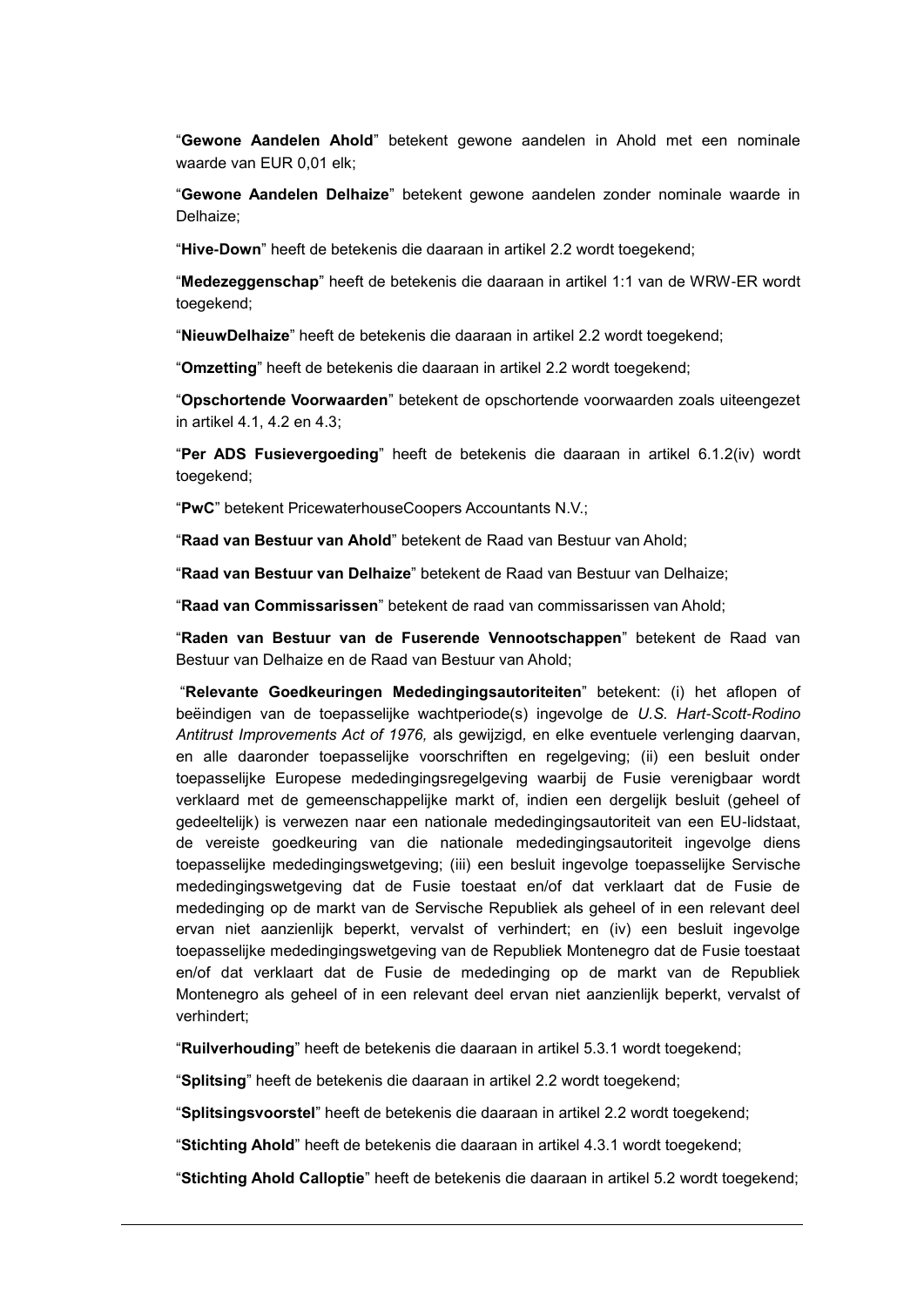"**Vereiste Besluiten Ahold**" heeft de betekenis die daaraan in artikel [4.1.1](#page-9-1) wordt toegekend;

"**W.Venn.**" betekent het Belgische Wetboek van vennootschappen;

"**Wezenlijk Nadelig Effect**" op Delhaize of Ahold betekent elke wijziging, gebeurtenis of ontwikkeling die, als zodanig of in combinatie met al dergelijke andere wijzigingen, gebeurtenissen of ontwikkelingen, een wezenlijk nadelig effect heeft of in redelijkheid verwacht zou mogen worden te hebben op de onderneming, financiële positie of bedrijfsresultaten van ofwel de Ahold Groep ofwel de Delhaize Groep, zoals van toepassing, met dien verstande dat het volgende niet in beschouwing wordt genomen wanneer wordt vastgesteld of zich al dan niet een Wezenlijk Nadelig Effect heeft voorgedaan:

- (i) elke wijziging, gebeurtenis of ontwikkeling die een algemeen effect heeft op de sectoren waarin respectievelijk de Ahold Groep of de Delhaize Groep opereert, of elke wijziging, gebeurtenis of ontwikkeling in algemeen economische dan wel regelgevende, wetgevende of politieke omstandigheden ofwel omstandigheden betreffende effecten, kredieten, financiële markten of overige kapitaalmarkten, in alle gevallen in Nederland, België, Groot-Brittannië, Griekenland, de Verenigde Staten of enig ander rechtsgebied, in alle gevallen behoudens voor zover deze wijziging, gebeurtenis of ontwikkeling een wezenlijk onevenredige wijze respectievelijk de Ahold Groep of de Delhaize Groep treft ten opzichte van andere bedrijven die in het betreffende geografische gebied opereren en in de sectoren waarin respectievelijk de Ahold Groep of de Delhaize Groep opereert;
- (ii) elke wijziging, gebeurtenis of ontwikkeling voor zover deze het gevolg is van de ondertekening en levering van de Fusieovereenkomst of de openbare mededeling, het hangende-zijn of het van kracht worden van de Fusie of een van de andere in de Fusieovereenkomst voorziene transacties, met inbegrip van procedures door aandeelhouders en de impact van deze veranderingen of ontwikkelingen op de verhoudingen, contractuele of andere, van die partij of een van haar dochtermaatschappijen met werknemers, vakbonden, cliënten, klanten, leveranciers of partners;
- (iii) elke wijziging, gebeurtenis of ontwikkeling voor zover deze het gevolg is van het door de Ahold Groep of de Delhaize Groep niet voldoen aan interne of gepubliceerde ramingen, prognoses, schattingen of voorspellingen met betrekking tot opbrengsten, winsten of andere financiële of operationele meetmethoden voor enige periode (met dien verstande dat de feiten en omstandigheden die aanleiding geven tot deze tekortkoming als een Wezenlijk Nadelig Effect beschouwd kunnen worden en in overweging genomen kunnen worden om vast te stellen of er zich al dan niet een Wezenlijk Nadelig Effect heeft voorgedaan, indien deze feiten en omstandigheden niet in lid [\(i\),](#page-5-0) [\(ii\)](#page-5-1) of [\(v\)](#page-6-0) tot en met lid [\(viii\)](#page-6-1) van deze definitie worden beschreven);
- (iv) elke op zichzelf staande wijziging in de marktprijs, de kredietbeoordeling (met betrekking tot Ahold, Delhaize of hun respectieve effecten) of het handelsvolume van hun respectieve effecten (met dien verstande dat de feiten en omstandigheden die aanleiding geven tot deze tekortkoming als een Wezenlijk Nadelig Effect beschouwd kunnen worden en in overweging genomen kunnen om vast te stellen of er zich al dan niet een Wezenlijk Nadelig Effect heeft voorgedaan, indien deze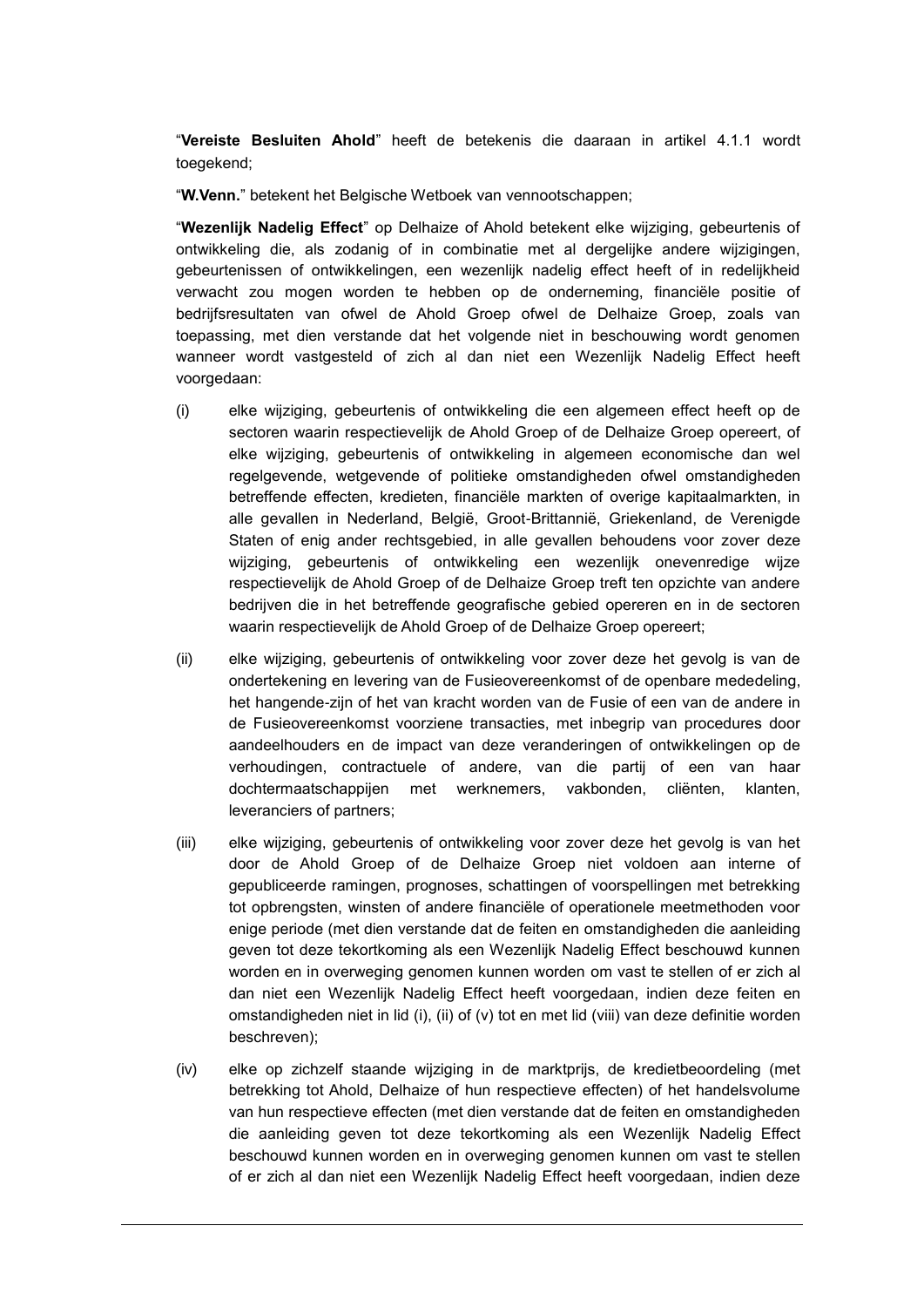feiten en omstandigheden niet in lid  $(i)$ ,  $(ii)$  of  $(v)$  tot en met lid  $(viii)$  van deze definitie worden beschreven);

- (v) elke (voorgenomen) wijziging na de datum van de Fusieovereenkomst in toepasselijke voorschriften, GAAP of IFRS (of, in alle gevallen, een gezaghebbende uitlegging daarvan);
- (vi) geopolitieke omstandigheden, het ontstaan of escaleren van vijandigheden, oorlogshandelingen, sabotage of terrorisme, of elke dreigende of aan de gang zijnde escalatie of verslechtering van deze oorlogshandelingen of sabotage of dit terrorisme per de datum van de Fusieovereenkomst, behoudens voor zover deze wijziging, gebeurtenis of ontwikkeling op wezenlijk onevenredige wijze effect heeft op respectievelijk de Ahold Groep of de Delhaize Groep ten opzichte van andere bedrijven die in het betreffende geografische gebied opereren en in de sectoren waarin respectievelijk de Ahold Groep of de Delhaize Groep opereert;
- (vii) een orkaan, tornado, overstroming, aardbeving of andere natuurramp, behoudens voor zover deze wijziging, gebeurtenis of ontwikkeling op wezenlijk onevenredige wijze effect heeft op respectievelijk de Ahold Groep of de Delhaize Groep ten opzichte van andere bedrijven die in het betreffende geografische gebied opereren en in de sectoren waarin respectievelijk de Ahold Groep of de Delhaize Groep opereert; of
- (viii) elke wijziging, gebeurtenis of ontwikkeling voor zover deze het gevolg is van een handeling door een lid van respectievelijk de Ahold Groep of de Delhaize Groep die uitdrukkelijk op grond van de Fusieovereenkomst dient te worden verricht; en

"**WRW-ER**" heeft de betekenis die daaraan in artikel [11.1.1](#page-23-0) wordt toegekend.

#### **2 Fusie**

**2.1** Fusie

Onder de in dit Fusievoorstel uiteengezette voorwaarden stellen de Raden van Bestuur van de Fuserende Vennootschappen voor de Fusie te effectueren, ten gevolge waarvan:

- **2.1.1** het gehele vermogen en alle rechtsverhoudingen van Delhaize onder algemene titel overgaan op Ahold, zodanig dat Ahold van rechtswege in alle rechten en verplichtingen van Delhaize treedt;
- **2.1.2** de Aandeelhouders van Delhaize en/of Delhaize ADS-Houders aandeelhouders van Ahold en/of houders van Ahold ADS-en worden; en
- **2.1.3** Delhaize wordt ontbonden zonder vereffening en derhalve ophoudt te bestaan.

De Fusie wordt van kracht op 00.00 uur Nederlandse tijd op de eerste dag na de datum van de Closing (de "**Effectieve Tijd**"). Ahold zal per de Effectieve Tijd een bijkantoor in België openen en aan dat bijkantoor het gehele vermogen en alle rechtsverhoudingen toekennen die voorafgaand aan de Effectieve Tijd door Delhaize werden gehouden en via dat bijkantoor de bedrijfsactiviteiten voeren die voorafgaand aan de Effectieve Tijd door Delhaize werden verricht.

**2.2** Hive-Down na de Fusie

De Gecombineerde Vennootschap is voornemens zo spoedig mogelijk na voltooiing van de Fusie een afsplitsing te effectueren (de "**Splitsing**"). Ahold zal overeenkomstig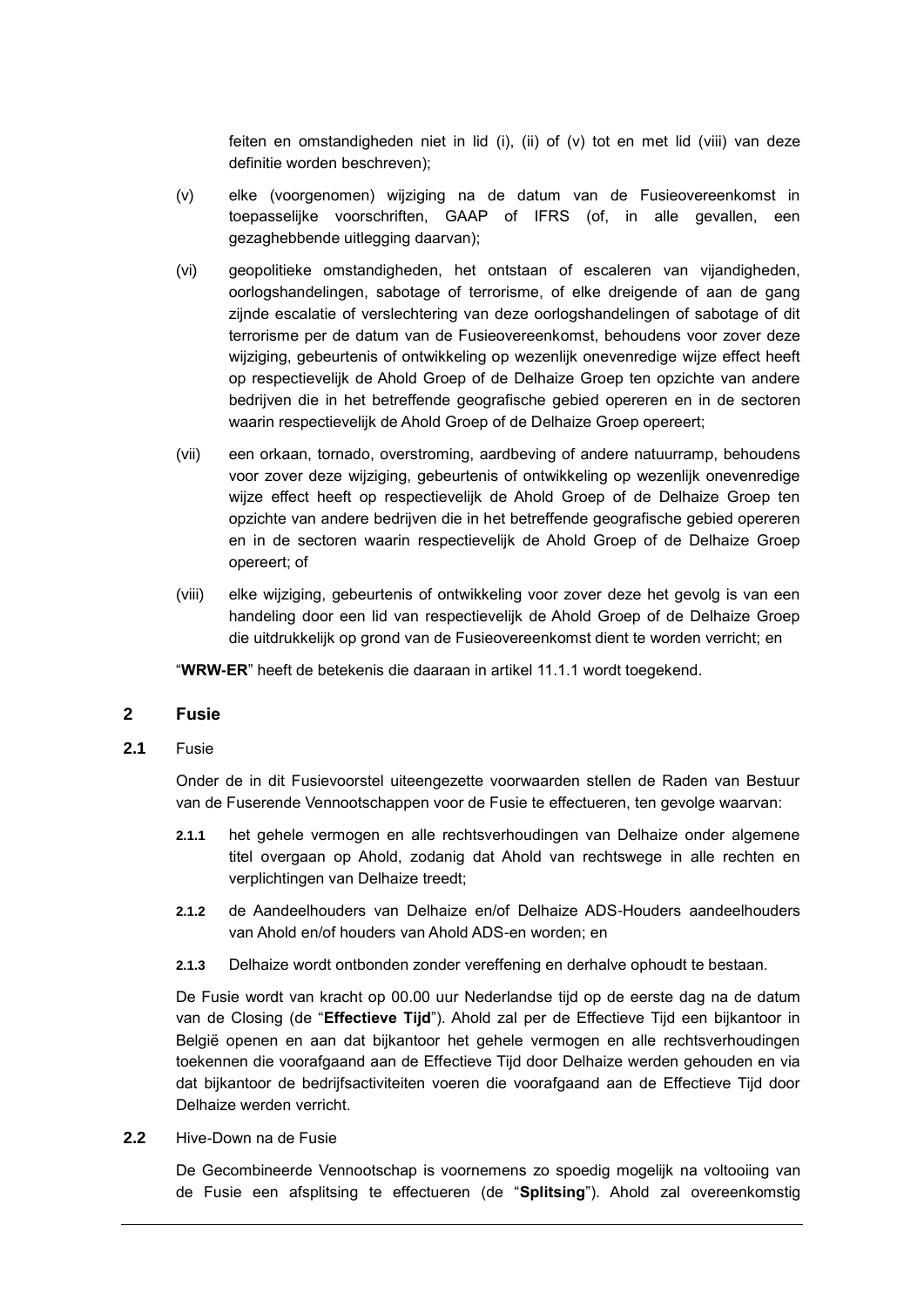Nederlands recht ten behoeve van de Splitsing een splitsingsvoorstel publiceren (het "**Splitsingsvoorstel**").

Ingevolge de Splitsing gaat het vermogen van (het voormalige) Delhaize over naar een 100% Nederlandse dochtermaatschappij van de Gecombineerde Vennootschap, die ter gelegenheid van en ingevolge de Splitsing zal worden opgericht ("**NieuwDelhaize**"). De Raad van Bestuur van Ahold is voornemens tot de Splitsing te besluiten overeenkomstig artikel 2:334ff BW en het Splitsingsvoorstel.

Teneinde de Nederlandse nationaliteit van NieuwDelhaize te wijzigen is de Gecombineerde Vennootschap voornemens de zetel van NieuwDelhaize na de Splitsing naar België te verplaatsen door NieuwDelhaize om te zetten in een Belgische commanditaire vennootschap op aandelen/*société en commandite par actions* (de "**Omzetting**"). Na de Omzetting zullen de activiteiten van (het voormalige) Delhaize niet door een Belgisch bijkantoor worden verricht maar rechtstreeks door NieuwDelhaize.

De Gecombineerde Vennootschap zal ernaar streven de Omzetting zo spoedig mogelijk na de Splitsing te implementeren. De Omzetting is onderworpen aan (i) een goedkeuringsproces bij de Gecombineerde Vennootschap en NieuwDelhaize en (ii) voldoening aan bepaalde procedurele aspecten ingevolge toepasselijk recht. Met betrekking tot (ii) zal NieuwDelhaize onder meer een afzonderlijk omzettingsvoorstel opstellen en publiceren dat overeenkomstig toepasselijk recht verkrijgbaar zal worden gesteld.

De herstructurering zoals voorzien door de combinatie van de Splitsing en de Omzetting wordt de "**Hive-Down**" genoemd.

### **3 Vorm, juridische naam, plaats van vestiging, statutaire zetel en vennootschappelijk doel van Ahold en Delhaize**

- **3.1** De vorm, juridische naam, plaats van vestiging, statutaire zetel en het vennootschappelijk doel van Ahold zijn als volgt en worden, behalve de juridische naam, in het kader van de Fusie niet gewijzigd:
	- **3.1.1** Vorm: een naamloze vennootschap naar Nederlands recht.
	- **3.1.2** Juridische naam: Koninklijke Ahold N.V. Voorgesteld wordt de juridische naam van Ahold per de Effectieve Tijd te wijzigen in "Koninklijke Ahold Delhaize N.V.". Deze juridische naam is afhankelijk van het verzoek van Ahold aan Zijne Majesteit de Koning der Nederlanden om te bestendigen dat het predicaat "Koninklijke" voor Ahold gevoerd mag worden. Indien de bestendiging van het predicaat niet wordt verkregen wordt voorgesteld de juridische naam van Ahold per de Effectieve Tijd te wijzigen in "Ahold Delhaize N.V.".
	- **3.1.3** Adres: Provincialeweg 11, 1506 MA Zaandam (gemeente Zaanstad), Nederland.
	- **3.1.4** Statutaire zetel: Zaandam, Nederland.
	- **3.1.5** Vennootschappelijk doel: Ahold heeft ten doel het oprichten en mede-oprichten van, deelnemen in, financieren met inbegrip van het geven van garanties en het stellen van borgtochten ten behoeve van derden tot zekerheid voor verplichtingen van vennootschappen en ondernemingen, waarmede de vennootschap in een groep is verbonden, danwel waarin de vennootschap een deelneming bezit of waarmede de vennootschap op andere wijze samenwerkt, het voeren van het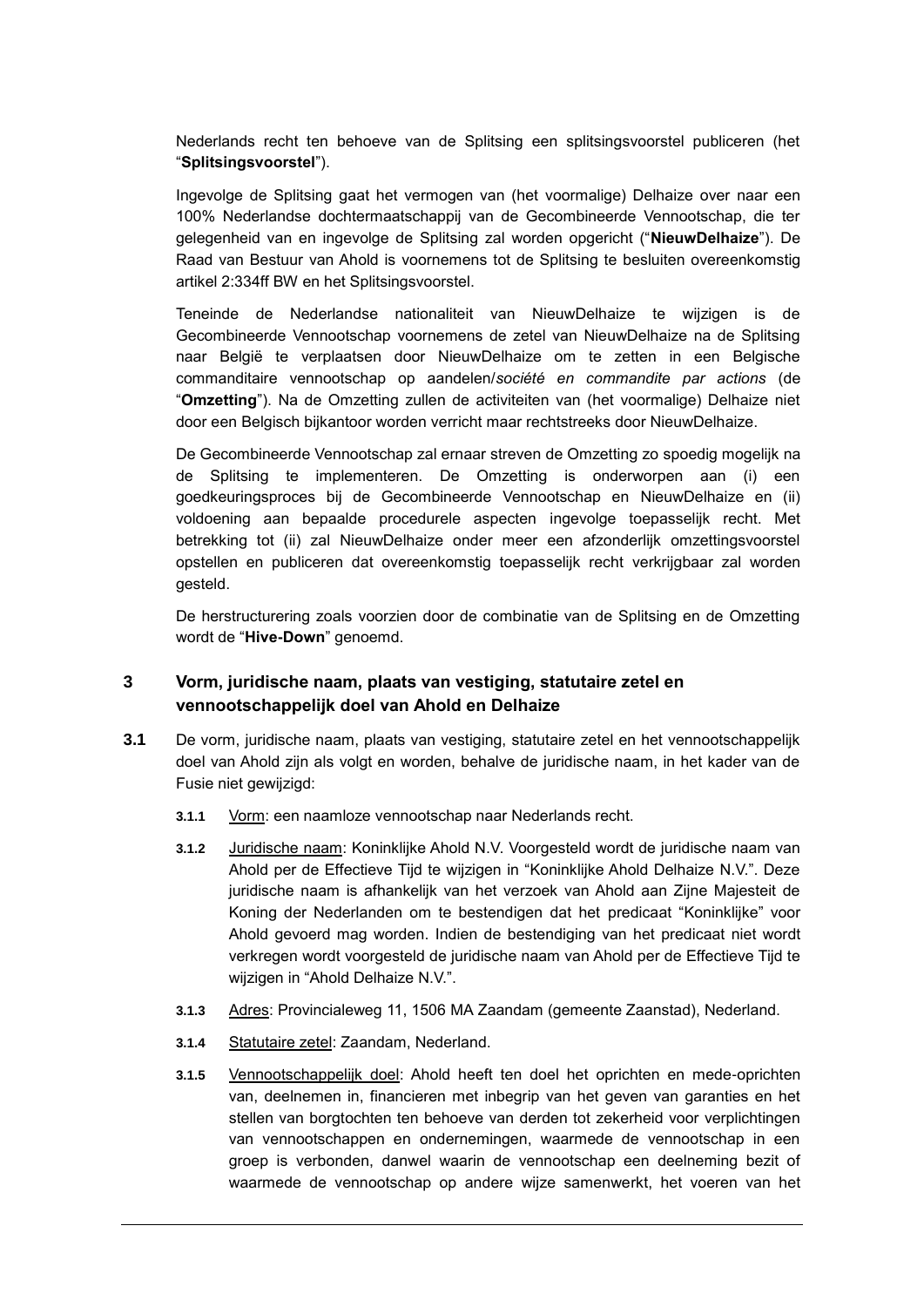bestuur over- en zelf exploiteren van ondernemingen in de groot- en detailhandel in gebruiks- en verbruiksartikelen, van ondernemingen die zodanige artikelen fabriceren, alsmede van restaurants en van ondernemingen die van dienstverlening hun bedrijf maken, met al hetgeen daartoe in de ruimste zin behoort of daartoe bevorderlijk kan zijn, alsmede het oprichten van-, deelnemen in- , voeren van bestuur over en het eventueel zelf exploiteren van ondernemingen van andere aard.

- **3.2** De vorm, juridische naam, statutaire zetel en het vennootschappelijk doel van Delhaize zijn als volgt:
	- **3.2.1** Vorm: een naamloze vennootschap naar Belgisch recht.
	- **3.2.2** Juridische naam: GEBROEDERS DELHAIZE EN Cie "DE LEEUW" (DELHAIZE GROEP).
	- **3.2.3** Statutaire zetel: Osseghemstraat 53, 1080 Sint-Jans-Molenbeek (Brussel), België.
	- **3.2.4** Vennootschappelijk doel: De vennootschap heeft voor doel de handel in duurzame of niet duurzame goederen en koopwaren, wijnen en geestrijke dranken, het vervaardigen en de verkoop van alle artikelen met groot verbruik, huishoud- en andere artikelen, alsmede het verschaffen van alle diensten. De vennootschap mag, in België of in het buitenland, alle industriële, commerciële, roerende, onroerende of financiële verrichtingen tot stand brengen, die van aard zijn om rechtstreeks of onrechtstreeks haar nijverheid en haar handel te bevorderen of uit te breiden. Zij mag door alle middelen, belangen nemen in alle zaken, ondernemingen of vennootschappen, met een gelijkaardig, analoog of aanverwant doel of die van aard zijn de ontwikkeling van haar onderneming te bevorderen, haar grondstoffen te verschaffen of de afzet van haar producten te vergemakkelijken.

#### **4 Opschortende Voorwaarden**

- **4.1** De respectieve verplichting van iedere Fuserende Vennootschap om de Fusie te realiseren is afhankelijk van de vervulling of, voor zover door toepasselijk recht is toegestaan, de schriftelijke verzaking (geheel of gedeeltelijk, met dien verstande dat delen waaraan niet wordt verzaakt overigens worden vervuld) door de Fuserende Vennootschappen gezamenlijk, op of vóór de Transactiedatum, van de volgende voorwaarden:
	- **4.1.1** de buitengewone algemene vergadering van Aandeelhouders van Ahold of een opvolgende buitengewone vergadering van Aandeelhouders van Ahold, al naargelang het geval, heeft de volgende besluiten goedgekeurd (de "**Vereiste Besluiten Ahold**"):
		- (i) de goedkeuring van dit Fusievoorstel, d.w.z. het besluit tot Fusie, welke van kracht wordt per de Effectieve Tijd;
		- (ii) de benoeming van de nieuwe leden van de Raad van Bestuur van Ahold en de Raad van Commissarissen zoals voorzien door de Fusieovereenkomst, welke benoemingen van kracht worden per de Effectieve Tijd en voorwaardelijk zijn aan het van kracht worden van de Fusie; en
		- (iii) de wijziging van de statuten van Ahold ter uitvoering van de governance-structuur van Ahold zoals uiteengezet in de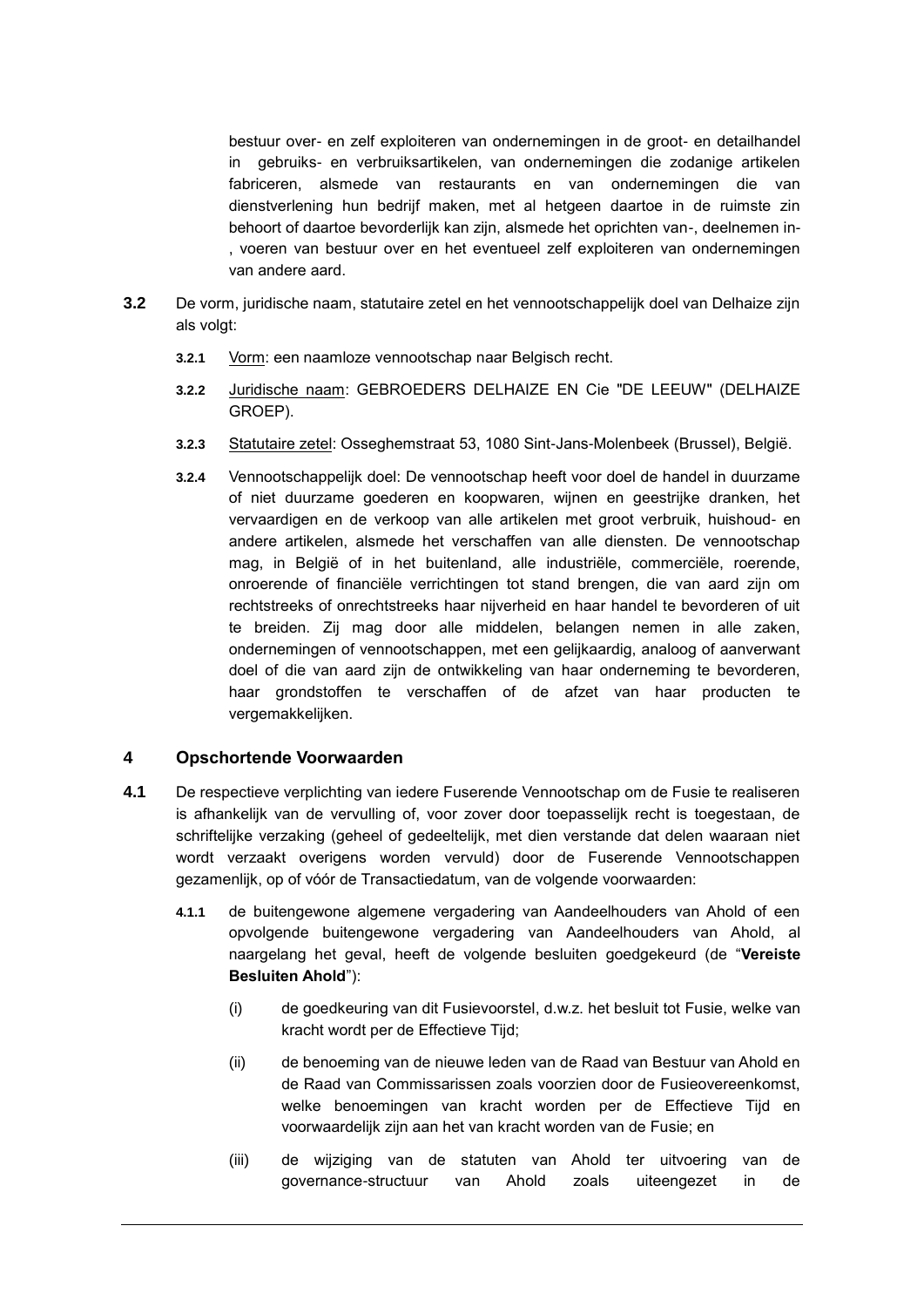Fusieovereenkomst, welke statutenwijziging van kracht wordt per de Effectieve Tijd en voorwaardelijk is aan het van kracht worden van de Fusie;

- **4.1.2** de buitengewone vergadering van Aandeelhouders van Delhaize of een opvolgende buitengewone vergadering van Aandeelhouders van Delhaize, al naargelang het geval, heeft de volgende besluiten genomen:
	- (i) de goedkeuring van dit voorstel tot Fusie, welke van kracht wordt per de Effectieve Tijd; en
	- (ii) de goedkeuring van de grensoverschrijdende Fusie door verkrijging door Ahold van Delhaize overeenkomstig de voorwaarden van dit Fusievoorstel, welke Fusie van kracht wordt per en onder voorwaarde van de Effectieve Tijd, en dientengevolge de ontbinding zonder vereffening van Delhaize;
- **4.1.3** ontvangst van de Relevante Goedkeuringen Mededingingsautoriteiten of, indien van toepassing, het aflopen of beëindigen van de toepasselijke wachtperioden in plaats van die goedkeuringen van mededingingsautoriteiten;
- **4.1.4** een notaris van Allen & Overy LLP te Amsterdam heeft het pre-fusie attest verkregen dat overeenkomstig toepasselijk Belgisch recht door een Belgische notaris is afgegeven;
- **4.1.5** de Gewone Aandelen Ahold die bij de Fusie aan de Aandeelhouders van Delhaize en ADS-Houders van Delhaize zullen worden toegekend, zijn toegelaten tot de notering en handel op de beurzen van Euronext Amsterdam en Euronext Brussels;
- **4.1.6** het prospectus, opgesteld en gedeponeerd bij de AFM, is naar Nederlands recht door de AFM goedgekeurd en gepaspoort naar België, in beide gevallen overeenkomstig het toepasselijk recht;
- **4.1.7** de registratieverklaring op Formulier F-4 van Ahold, waarvan het Amerikaanse prospectus deel uitmaakt, is door de U.S. Securities and Exchange Commission ingevolge de Securities Act van 1933, zoals gewijzigd, van kracht verklaard, en er is geen *stop order* afgegeven waarmee de werking van een dergelijke registratieverklaring wordt opgeschort en er loopt geen daartoe strekkende procedure;
- **4.1.8** geen schuldeiser van Ahold heeft crediteurenverzet ingesteld of, indien ingesteld is dat crediteurenverzet ingetrokken, beslecht of opgeheven door een afdwingbaar gerechtelijk bevel van de desbetreffende rechter in Nederland;
- **4.1.9** geen rechtsbevoegd overheidslichaam heeft een bevel, verbod, vonnis, besluit of andere van kracht zijnde maatregel gegeven, genomen of ten uitvoer gelegd waardoor het van kracht worden van de Fusie overeenkomstig de voorwaarden van de Fusieovereenkomst wordt verboden of onwettig wordt; en
- **4.1.10** Ahold en Delhaize hebben een ruling van de Belgische belastingdienst verkregen die bevestigt dat de Fusie naar Belgisch recht Belastingneutraal zal zijn, behoudens de eventuele voorwaarden als voorzien in het toepasselijk recht en de toepasselijke rulingpraktijk (de "**Fiscale Fusie-Ruling**"). De Fiscale Fusie-Ruling is op 13 oktober 2015 verkregen.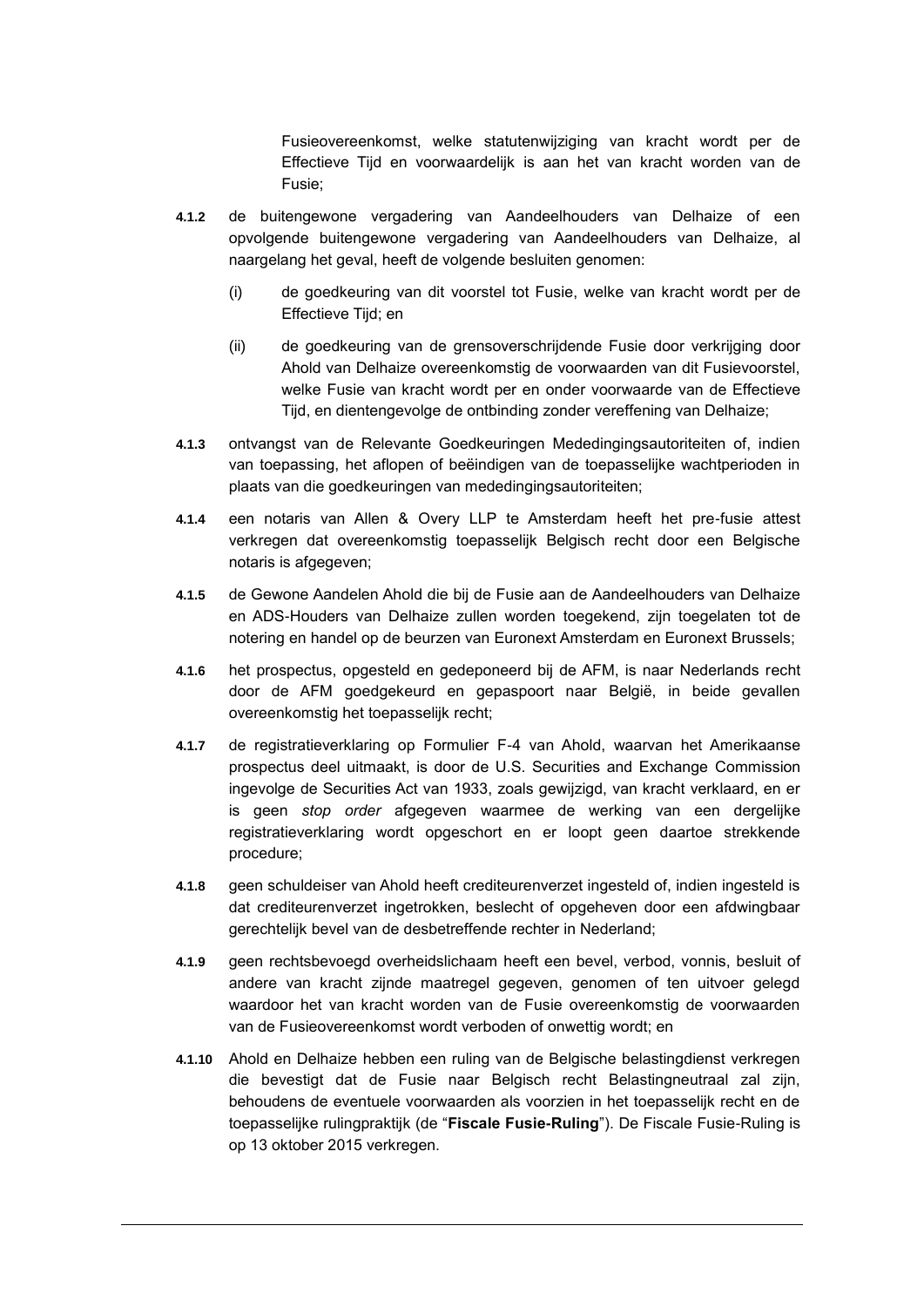- **4.2** Bovendien is de verplichting van zowel Ahold als Delhaize om de Fusie te effectueren tevens afhankelijk van de vervulling of de schriftelijke verzaking (geheel of gedeeltelijk, met dien verstande dat delen waaraan niet wordt verzaakt overigens worden vervuld) door die Fuserende Vennootschap, op of vóór de Transactiedatum, van de volgende voorwaarden:
	- **4.2.1** Er heeft zich geen wijziging, gebeurtenis of ontwikkeling voorgedaan, die afzonderlijk of als geheel genomen een Wezenlijk Nadelig Effect heeft gehad of in redelijkheid naar verwachting zou hebben op de andere Fuserende Vennootschap sinds 24 juni 2015, d.w.z. de datum van de Fusieovereenkomst, die voortduurt op de Transactiedatum;
	- **4.2.2** de garanties van de andere Fuserende Vennootschap (anders dan bepaalde genoemde garanties met betrekking tot het aandelenkapitaal van die andere Fuserende Vennootschap en de garanties met betrekking tot de afwezigheid van een gebeurtenis die een Wezenlijk Nadelig Effect heeft op die andere Fuserende Vennootschap tussen, in het geval van Ahold, 28 december 2014 en, in het geval van Delhaize, 31 december 2014, en 24 juni 2015, d.w.z. de datum van de Fusieovereenkomst) zijn per de Transactiedatum juist en volledig alsof deze op en per de Transactiedatum zijn gegeven (behoudens voor zover deze uitdrukkelijk per een eerdere datum zijn gegeven; in dat geval, per die eerdere datum), behoudens indien de garanties van die andere Fuserende Vennootschap niet zodanig juist en volledig zijn (waarbij beperkingen ten aanzien van "wezenlijkheid" of "Wezenlijk Nadelig Effect" zoals uiteengezet in de garanties van die andere Fuserende Vennootschap buiten beschouwing worden gelaten) maar deze afzonderlijk of als geheel genomen geen wezenlijk nadelig effect hebben gehad, en in redelijkheid naar verwachting ook niet zouden hebben, ten aanzien van de andere Fuserende Vennootschap;
	- **4.2.3** bepaalde specifiek genoemde garanties van de andere Fuserende Vennootschap ten aanzien van het aandelenkapitaal van die andere Fuserende Vennootschap zijn per de Transactiedatum in alle wezenlijke opzichten juist en volledig alsof deze op en per de Transactiedatum zijn gegeven (behoudens voor zover deze uitdrukkelijk per een eerdere datum zijn gegeven; in dat geval, per die eerdere datum);
	- **4.2.4** de garanties van de andere Fuserende Vennootschap met betrekking tot de afwezigheid van een gebeurtenis die een Wezenlijk Nadelig Effect heeft op die andere Fuserende Vennootschap tussen, in het geval van Ahold, 28 december 2014 en, in het geval van Delhaize, 31 december 2014, en de datum van de Fusieovereenkomst) zijn per de datum van de Fusieovereenkomst juist en volledig; en
	- **4.2.5** de andere Fuserende Vennootschap is in alle wezenlijke opzichten alle ingevolge de Fusieovereenkomst door haar na te komen convenanten, overeenkomsten en verplichtingen op of vóór de Transactiedatum nagekomen;

en die Fuserende Vennootschap heeft een verklaring ontvangen die namens de andere Fuserende Vennootschap door een gevolmachtigde van die andere Fuserende Vennootschap is ondertekend en gedateerd op de Transactiedatum, waarin wordt verklaard dat de in dit artikel [4.2](#page-10-0) beschreven voorwaarden zijn vervuld.

**4.3** De verplichting van Delhaize om de Fusie te effectueren is voorts onderworpen aan de vervulling of de schriftelijke verzaking (geheel of gedeeltelijk, met dien verstande dat delen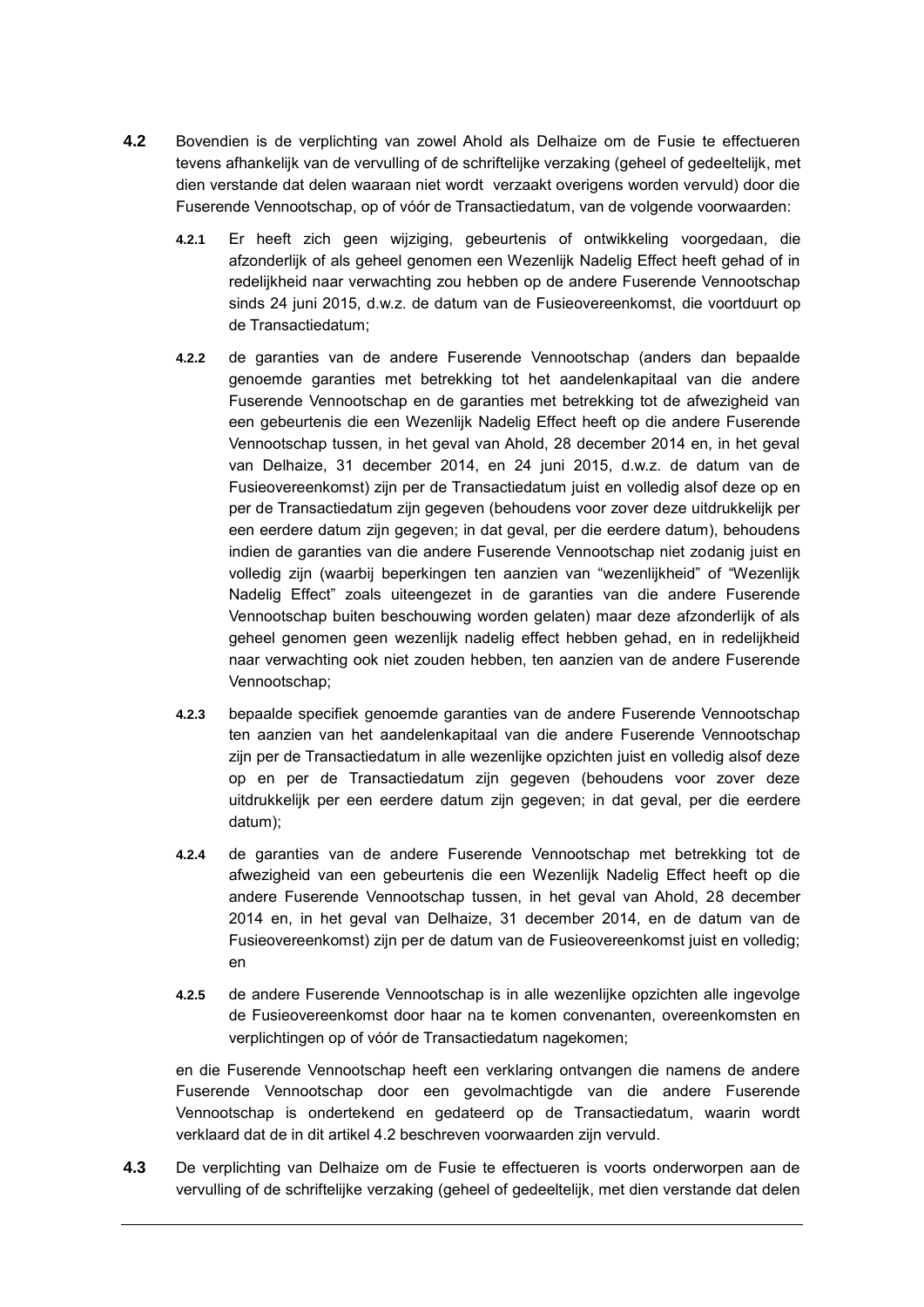waaraan niet wordt verzaakt overigens worden vervuld) door Delhaize, op of vóór de Transactiedatum, van de volgende aanvullende voorwaarde:

- **4.3.1** Stichting Ahold Continuïteit (de "**Stichting Ahold**") (i) heeft de Stichting Ahold Calloptie niet (geheel of gedeeltelijk) uitgeoefend of (ii) indien de Stichting Ahold de Stichting Ahold Calloptie wel (geheel of gedeeltelijk) heeft uitgeoefend, heeft de Stichting Ahold vóór de Vereiste Besluiten Ahold gestemd.
- **4.4** Volgens artikel 2:318 BW dient de Fusie te worden geëffectueerd binnen zes maanden na de aankondiging in een Nederlands landelijk dagblad van de neerlegging van dit Fusievoorstel. Indien de periode van zes maanden verloopt zonder dat de Fusie van kracht wordt, kunnen de Fuserende Vennootschappen ervoor kiezen een nieuw fusievoorstel te publiceren overeenkomstig het toepasselijk recht en de toepasselijke procedures en onverminderd artikel [4.5](#page-11-2) hierna.
- **4.5** De Fusieovereenkomst kan tevens worden beëindigd door middel van een schriftelijke kennisgeving door een van de Fuserende Vennootschappen aan de andere Fuserende Vennootschap indien de Fusie niet binnen 15 maanden na de datum van de Fusieovereenkomst heeft plaatsgevonden.
- **4.6** Indien de Opschortende Voorwaarden zijn vervuld en behoudens toepasselijke regels wordt de Fusie van kracht op de Effectieve Tijd. De Raden van Bestuur van de Fuserende Vennootschappen zullen alle benodigde bevoegdheden hebben om de (niet-)vervulling van deze Opschortende Voorwaarden te bevestigen en om de Nederlandse notaris te verzoeken de Nederlandse notariële akte van grensoverschrijdende Fusie te verlijden teneinde de Fusie te effectueren.

#### **5 Ruilverhouding**

#### **5.1** Aandelenkapitaal van Delhaize

Op 15 december 2015 bedroeg het geplaatste aandelenkapitaal van Delhaize EUR 51.883.430, verdeeld in 103.766.860 Gewone Aandelen Delhaize zonder nominale waarde, waarvan 564.768 Gewone Aandelen Delhaize door Delhaize zelf werden gehouden. Op 15 december 2015 stonden 1.519.619 Delhaize warrants uit, die Delhaize U.S. Opties vertegenwoordigen en die elke recht geven op één aandeel. Op 15 december 2015 stonden 25.173.496 Delhaize ADS-en uit.

#### **5.2** Aandelenkapitaal van Ahold

Op 15 december 2015 bedroeg het geplaatste aandelenkapitaal van Ahold EUR 11.027.882,37, verdeeld in (i) 834.373.134 Gewone Aandelen Ahold, elk met een nominale waarde van EUR 0,01, waarvan 15.922.580 Gewone Aandelen Ahold door Ahold zelf werden gehouden en (ii) 268.415.103 cumulatief preferente financieringsaandelen, elk met een nominale waarde van EUR 0,01, die allen uitstonden. Op 15 december 2015 stonden 36.076.380 Ahold ADS-en uit. Ahold heeft de Stichting Ahold een calloptie verleend tot verkrijging van een zodanig aantal cumulatief preferente aandelen in het aandelenkapitaal van Ahold met een nominale waarde van EUR 500 elk, dat de totale nominale waarde gelijk is aan de totale nominale waarde van alle Gewone Aandelen Ahold en alle cumulatief preferente financieringsaandelen Ahold; in beide gevallen betreft dit geplaatste en uitstaande aandelen per de datum van uitoefening van de optie minus de totale nominale waarde van op dat moment door Stichting Ahold gehouden cumulatief preferente aandelen (de "**Stichting Ahold Calloptie**"). Op 15 december 2015 waren er geen cumulatief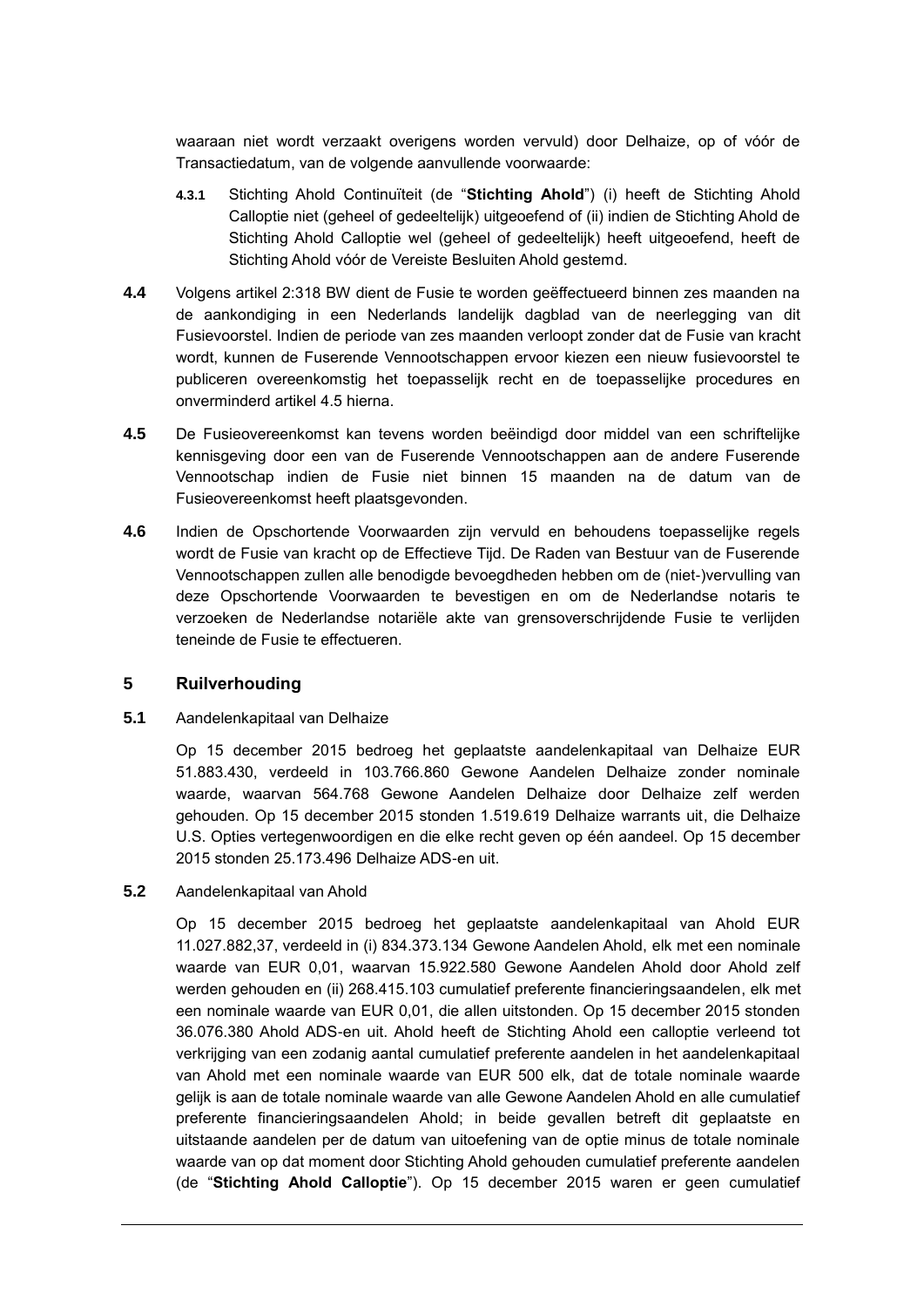preferente aandelen geplaatst. Dit alles doet geen afbreuk aan de omgekeerde aandelensplitsing zoals beschreven in artikel [6.5,](#page-15-1) die zal leiden tot een vermindering van het totale aantal geplaatste Gewone Aandelen Ahold onmiddellijk voorafgaand aan de Closing.

- **5.3** Ruilverhouding
	- **5.3.1** Ingevolge de Fusieovereenkomst zal Ahold op de Effectieve Tijd voor ieder geplaatst en uitstaand Gewoon Aandeel Delhaize 4,75 Gewone Aandelen Ahold toekennen (deze verhouding van Gewone Aandelen Ahold tot Gewone Aandelen Delhaize, de "**Ruilverhouding**").
	- **5.3.2** Onverminderd hetgeen aan het slot van artikel [6.1.2](#page-12-2) staat vermeld, wordt er bij het effectueren van de Fusie geen opleg in geld betaald krachtens de Ruilverhouding.

# **6 Voorwaarden voor toekenning van Gewone Aandelen Ahold en Ahold ADS - Kapitaalverhoging - Goodwill en reserves - Deelname in winst - Intrekking aandelen en kapitaalbewegingen voorafgaande aan de Closing**

- **6.1** Voorwaarden voor toekenning van Gewone Aandelen Ahold en Ahold ADS-en
	- **6.1.1** Ahold zal op de Effectieve Tijd voor ieder geplaatst en uitstaand Gewoon Aandeel Delhaize (anders dan een Gewoon Aandeel Delhaize dat door Delhaize zelf of door Ahold wordt gehouden, indien van toepassing) 4,75 Gewone Aandelen Ahold toekennen.
	- **6.1.2** Alle Gewone Aandelen Delhaize zullen op de Effectieve Tijd niet langer uitstaand zijn, zullen automatisch worden ingetrokken en zullen ophouden te bestaan, en:
		- (i) iedere gedematerialiseerde boeking bij intermediairs die deelnemen in het door Euroclear beheerde centrale bewaar- en settlementsysteem die eerder een van deze Gewone Aandelen Delhaize vertegenwoordigde (andere dan de door Delhaize zelf gehouden Gewone Aandelen Delhaize en de door Ahold gehouden Gewone Aandelen Delhaize, indien van toepassing) zal hierna Gewone Aandelen Ahold vertegenwoordigen die in de Fusie voor deze Gewone Aandelen Delhaize overeenkomstig de Ruilverhouding worden toegekend;
		- (ii) ieder door Delhaize zelf gehouden Gewoon Aandeel Delhaize en ieder door Ahold gehouden Gewoon Aandeel Delhaize, indien van toepassing, zal niet langer uitstaand zijn en zal worden ingetrokken en ophouden te bestaan, en in ruil daarvoor zal op grond van artikel 703, § 2, jo. artikel 772/1 W.Venn. geen vergoeding worden verstrekt;
		- (iii) Ahold zal in haar aandeelhoudersregister de voormalige houder van ieder Gewoon Aandeel Delhaize op naam registreren met het aantal Gewone Aandelen Ahold zoals dit resulteert uit de Ruilverhouding, daarbij afgaand op het aandeelhouderschap zoals blijkt uit het aandelenregister van Delhaize bij Closing, waarvan zal worden aangenomen dat dit juist is, waarna zij het digitale aandelenregister van Delhaize zal sluiten;
		- (iv) iedere Delhaize ADS zal niet langer uitstaand zijn en zal worden ingetrokken in ruil voor het recht van de houder van deze Delhaize ADS tot ontvangst, naar eigen keuze, van (i) een aantal Ahold ADS-en dat gelijk is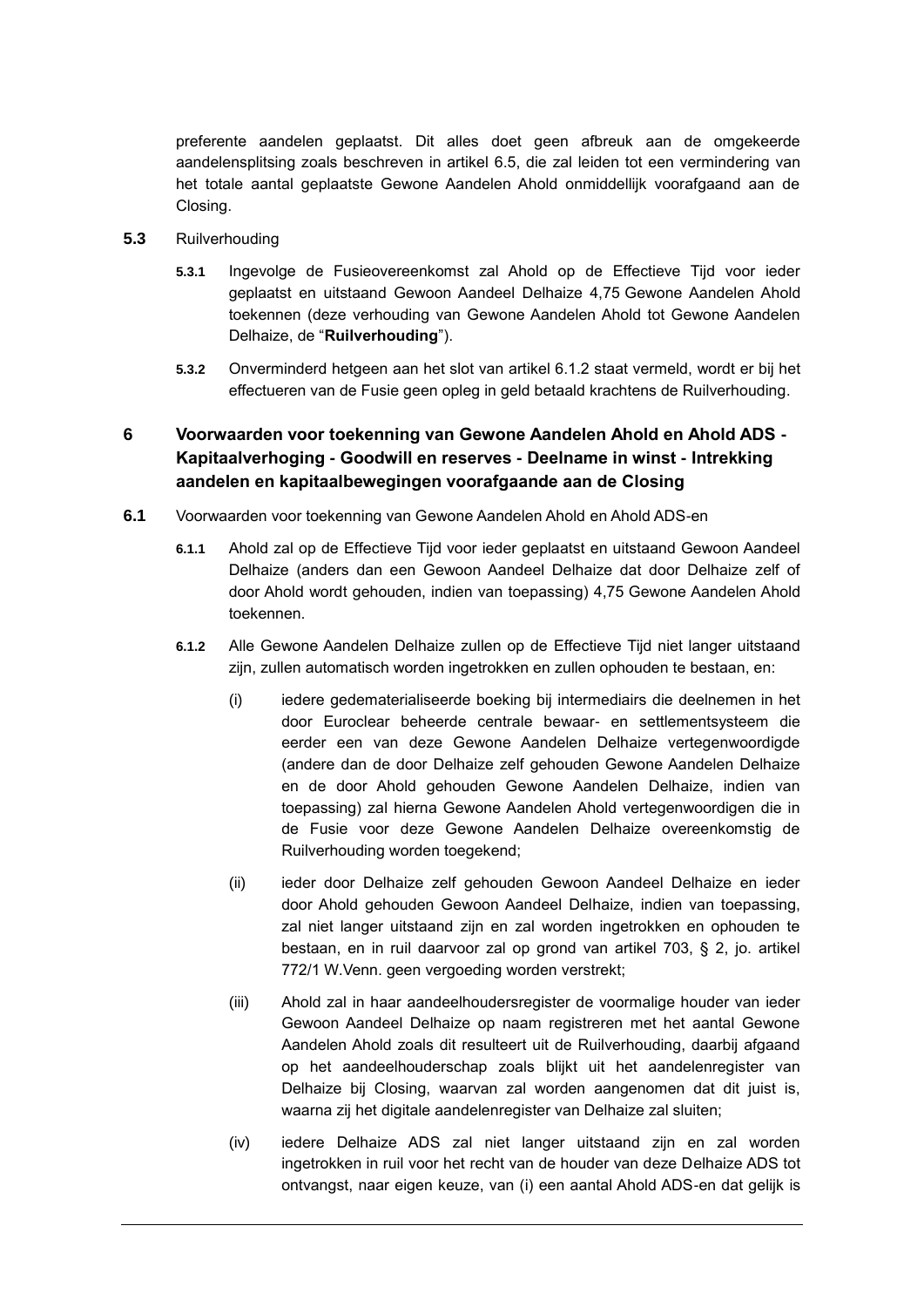aan het resultaat van (a) het aantal Gewone Aandelen Delhaize dat vertegenwoordigd wordt door één Delhaize ADS (de "**Delhaize ADSverhouding**") vermenigvuldigd met (b) de Ruilverhouding gedeeld door (c) het aantal Gewone Aandelen Ahold dat vertegenwoordigd wordt door één Ahold ADS of (ii) een aantal Gewone Aandelen Ahold dat gelijk is aan het resultaat van (a) de Delhaize ADS-verhouding vermenigvuldigd met (b) de Ruilverhouding (paragraaf (i) en (ii), de "**Per ADS Fusievergoeding**") en

(v) iedere Delhaize Aandelentoekenning zal overeenkomstig Bijlage 1 worden behandeld, welke wordt geacht onlosmakelijk deel uit te maken van dit Fusievoorstel,

met dien verstande dat geen breukdelen van Gewone Aandelen Ahold of Ahold ADS-en zullen worden toegekend, maar in plaats daarvan:

- (a) zal voor gedematerialiseerde boekingen (sub (i) hierboven) de tussenpersoon van de betreffende aandeelhouder de aanspraken op breukdelen combineren tot nieuwe Gewone Aandelen Ahold of Ahold ADSen en de bijhorende Gewone Aandelen Ahold en Ahold ADS-en verkopen namens de houders die anders in de markt recht zouden hebben gehad op ontvangst van een fractioneel Gewoon Aandeel Ahold of Ahold ADS tegen contanten, en vervolgens de netto opbrengsten in contanten uitkeren aan deze houders in verhouding tot ieders aanspraak op breukdelen; en
- (b) zal voor aandeelhouders op naam (sub (iii) hierboven) het totale aantal nieuw toegekende aandelen aan iedere geregistreerde houder naar beneden op het dichtstbijzijnde gehele getal worden afgerond, en het saldo zal in contanten worden betaald. Dit saldo zal op basis van de beursnotering van de Gewone Aandelen Ahold aan Euronext Amsterdam op de Transactiedatum worden berekend, of wanneer de Transactiedatum voor Euronext Amsterdam geen handelsdag is, de laatste handelsdag vóór de Transactiedatum.

Het totale bedrag aan contanten dat ingevolge dit artikel [6.1.2,](#page-12-2) slot, door Ahold zal worden betaald, zal niet hoger zijn dan 10% van de totale nominale waarde van de Gewone Aandelen Ahold die krachtens de Fusie zullen worden toegekend.

**6.1.3** Indien het aantal uitgegeven en uitstaande Gewone Aandelen Ahold, Ahold ADSen, Gewone Aandelen Delhaize of Delhaize ADS-en (of effecten die omgezet kunnen worden in, of geruild kunnen worden voor of uitgeoefend kunnen worden voor Gewone Aandelen Ahold, Ahold ADS-en, Gewone Aandelen Delhaize of Delhaize ADS-en) voor de Effectieve Tijd wijzigt (en zoals toegestaan door de convenanten met betrekking tot de periode tussen de ondertekening van de Fusieovereenkomst en de Closing) als gevolg van een soortwijziging, aandelensplitsing (waaronder een omgekeerde aandelensplitsing), aandelendividend of uitkering, herkapitalisatie, fusie, onderverdeling, inkoopaanbieding van de uitgevende instelling, of ruilaanbod, of een andere, soortgelijke transactie, in elk geval anders dan als gevolg van een krachtens en overeenkomstig artikel [6.5](#page-15-1) door Ahold geëffectueerde kapitaalvermindering of een krachtens artikel 6.6 door Ahold verrichte aandeleninkoop, zal de Ruilverhouding en/of de Per ADS Fusievergoeding pro rata worden aangepast om aan de Aandeelhouders van Delhaize en de aandeelhouders van Ahold dezelfde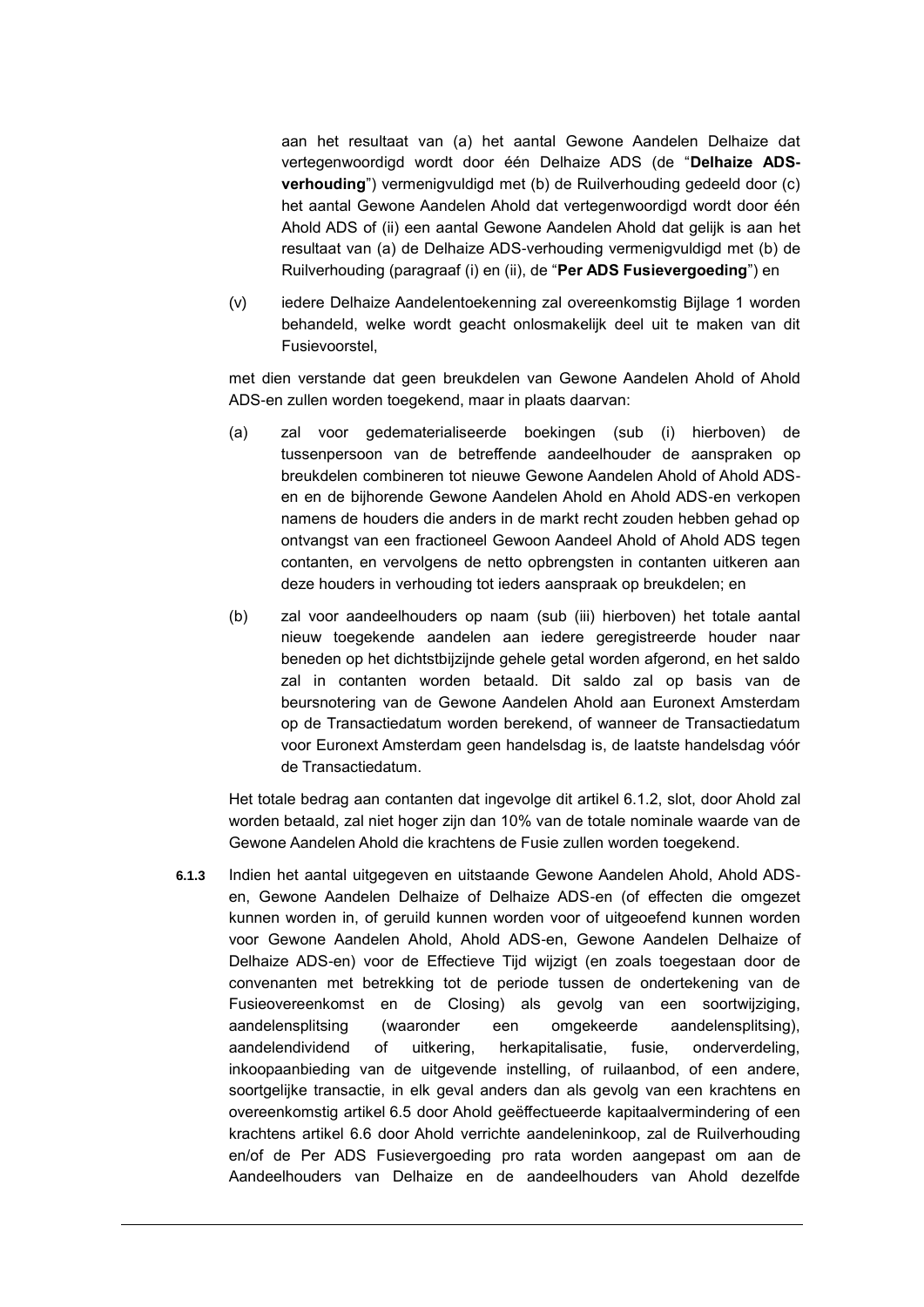economische werking te doen toekomen als voorafgaande aan deze handeling(en) door de Fusieovereenkomst werd overwogen.

- **6.1.4** Elk van Ahold, Delhaize en elk van hun respectieve verbonden ondernemingen of enig financieel tussenpersoon die in de Fusie-transacties tussenkomt, zal gerechtigd zijn van de aan houders van Gewone Aandelen Delhaize, Delhaize ADS-en of Delhaize Aandelentoekenningen toe te kennen aandelen of te betalen contanten zodanige bedragen af te trekken en in te houden waarvan deze in redelijkheid vaststelt dat die ingevolge enige betreffende bepaling van toepasselijke belastingwetgeving afgetrokken of ingehouden dienen te worden. Voor zover bedragen aldus worden ingehouden en aan de geëigende overheidsinstantie worden afgedragen, al naargelang het geval door Ahold, Delhaize, een van hun respectieve gelieerde ondernemingen of een financieel tussenpersoon, zullen dergelijke ingehouden bedragen worden aangemerkt als zijnde betaald aan de houder van Gewone Aandelen Delhaize, Delhaize ADS-en of Delhaize Aandelentoekenningen waarvoor deze aftrek of inhouding door Ahold, Delhaize, deze gelieerde onderneming of deze financieel tussenpersoon, al naargelang het geval, is verricht.
- **6.1.5** Ahold en Delhaize zullen ieder ter effectuering van dit artikel [6](#page-12-3) geëigende regelingen treffen met de agent van Ahold en de agent van Delhaize.
- **6.2** Kapitaalverhoging krachtens de Fusie

Het geplaatste kapitaal van Ahold zal krachtens de Fusie toenemen met een bedrag dat gelijk is aan (i) het aantal geplaatste Gewone Aandelen Delhaize minus het aantal door Delhaize of door Ahold gehouden Gewone Aandelen Delhaize, indien van toepassing, telkens per de Effectieve Tijd, vermenigvuldigd met (ii) de Ruilverhouding (zijnde 4,75, echter met inachtneming van het feit dat het aantal Gewone Aandelen Ahold dat toegekend wordt aan de in artikel [6.1.2,](#page-12-2) sub (iii), genoemde aandeelhouders op naam naar beneden op het dichtstbijzijnde gehele getal zal worden afgerond), vermenigvuldigd door (iii) de nominale waarde van één Gewoon Aandeel Ahold (zijnde EUR 0,01).

**6.3** Gevolgen van de Fusie voor de omvang van de goodwill en de reserves van Ahold.

Iedere goodwill die in het kader van de aandelenruil wordt betaald, zal op de Effectieve Tijd als goodwill in de geconsolideerde jaarrekening worden vermeld. Deze goodwill zal bestaan uit het verschil tussen de marktwaarde van de onderscheiden vermogensbestanddelen van Delhaize zoals bij Fusie verkregen en de marktwaarde van de Gewone Aandelen Ahold die zijn toegekend in ruil voor de Gewone Aandelen Delhaize. Het exacte bedrag in kwestie hangt onder meer af van de daadwerkelijke beurskoersen op de Transactiedatum.

Een voorlopige raming van de op de balans van de Gecombineerde Vennootschap te verantwoorden goodwill, zoals verworven en berekend per de beurskoers van 11 november 2015, bedraagt EUR 5.289 miljoen.

Ten gevolge van de Fusie zullen de vrij uitkeerbare reserves van Ahold toenemen met het saldo van de marktwaarde van de in de Fusie toegekende Gewone Aandelen Ahold en de totale nominale waarde daarvan. Een voorlopige raming van de marktwaarde van de in de Fusie toegekende Gewone Aandelen Ahold zoals berekend per de beurskoers van 11 november 2015 bedraagt EUR 9.636 miljoen.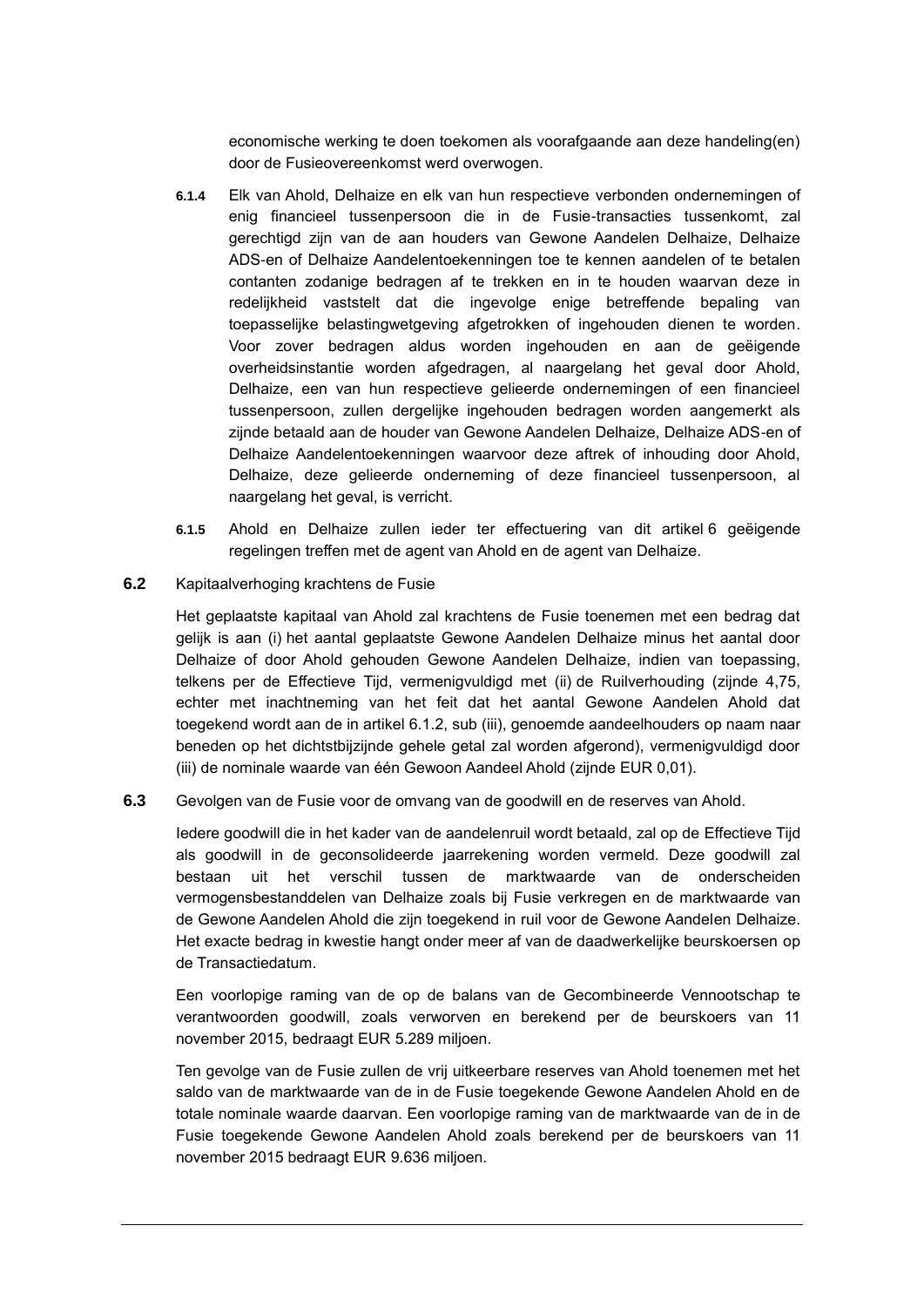#### **6.4** Deelname in winst

- **6.4.1** De aan Delhaize Aandeelhouders toegekende Gewone Aandelen Ahold en Ahold ADS-en zullen per de Effectieve Tijd van dezelfde aard zijn en dezelfde rechten, voorrang en voorrechten hebben als de respectieve bestaande Gewone Aandelen Ahold en Ahold ADS-en, waaronder met betrekking tot winstgerechtigheid. Een en ander laat onverlet dat indien de Closing plaatsvindt na de in 2016 te houden algemene vergadering van aandeelhouders van Ahold, winstuitkeringen over het boekjaar 2015 alleen zullen toekomen aan de Gewone Aandelen Ahold en Ahold ADS-en die voorafgaande aan de Fusie bestonden. Indien de Closing naar verwachting plaatsvindt na de in 2016 te houden algemene vergadering van aandeelhouders Ahold en vóór de in 2016 te houden algemene vergadering van Delhaize Aandeelhouders, is Delhaize gerechtigd aan de Delhaize Aandeelhouders voor te stellen het tijdstip van enige winstuitkering over het boekjaar 2015 te vervroegen.
- **6.4.2** Anders dan hierboven in artikel [6.4.1](#page-15-0) is uiteengezet, zijn er geen bijzondere voorwaarden met betrekking tot de deelname in de winst van de bij voltooiing van de Fusie door Ahold toe te kennen nieuwe aandelen die deze gerechtigheid zouden aantasten.
- **6.5** Kapitaalvermindering bij Ahold

Onmiddellijk voorafgaande aan de Closing:

- **6.5.1** zal de nominale waarde van de Gewone Aandelen Ahold worden verhoogd met een bedrag waarin een totaalbedrag van circa een miljard euro (EUR 1.000.000.000) is opgenomen ten laste van de beschikbare (vrij uitkeerbare) algemene agioreserve van Ahold met een totaalbedrag van circa een miljard euro (EUR 1.000.000.000);
- **6.5.2** na deze toename zal een zodanige omgekeerde aandelensplitsing worden geëffectueerd dat het aantal Gewone Aandelen Ahold zal afnemen met een aantal dat gelijk is aan het aantal Gewone Aandelen Ahold dat met de Ahold Kapitaalrestitutie had kunnen worden ingekocht; en
- **6.5.3** na deze omgekeerde aandelensplitsing zal een vermindering van de nominale waarde van de Gewone Aandelen Ahold worden geëffectueerd, waarna circa een miljard euro (EUR 1.000.000.000) van dit verminderde bedrag zal worden terugbetaald aan de houders van geplaatste en uitstaande Gewone Aandelen Ahold. Het overschot van het verminderde bedrag zal aan de algemene agioreserve van Ahold worden toegevoegd (de "**Ahold Kapitaalrestitutie**").

#### **6.6** Aandeleninkoop

Indien voorafgaande aan de Closing enige of alle houders van de cumulatief preferente financieringsaandelen van Ahold ervoor kiezen deze cumulatief preferente financieringsaandelen te converteren in Gewone Aandelen Ahold, zal Ahold zich ertoe verbinden voorafgaande aan de Closing aandelen in te kopen ter compensatie van de toename van het aantal Gewone Aandelen Ahold als gevolg van deze conversie.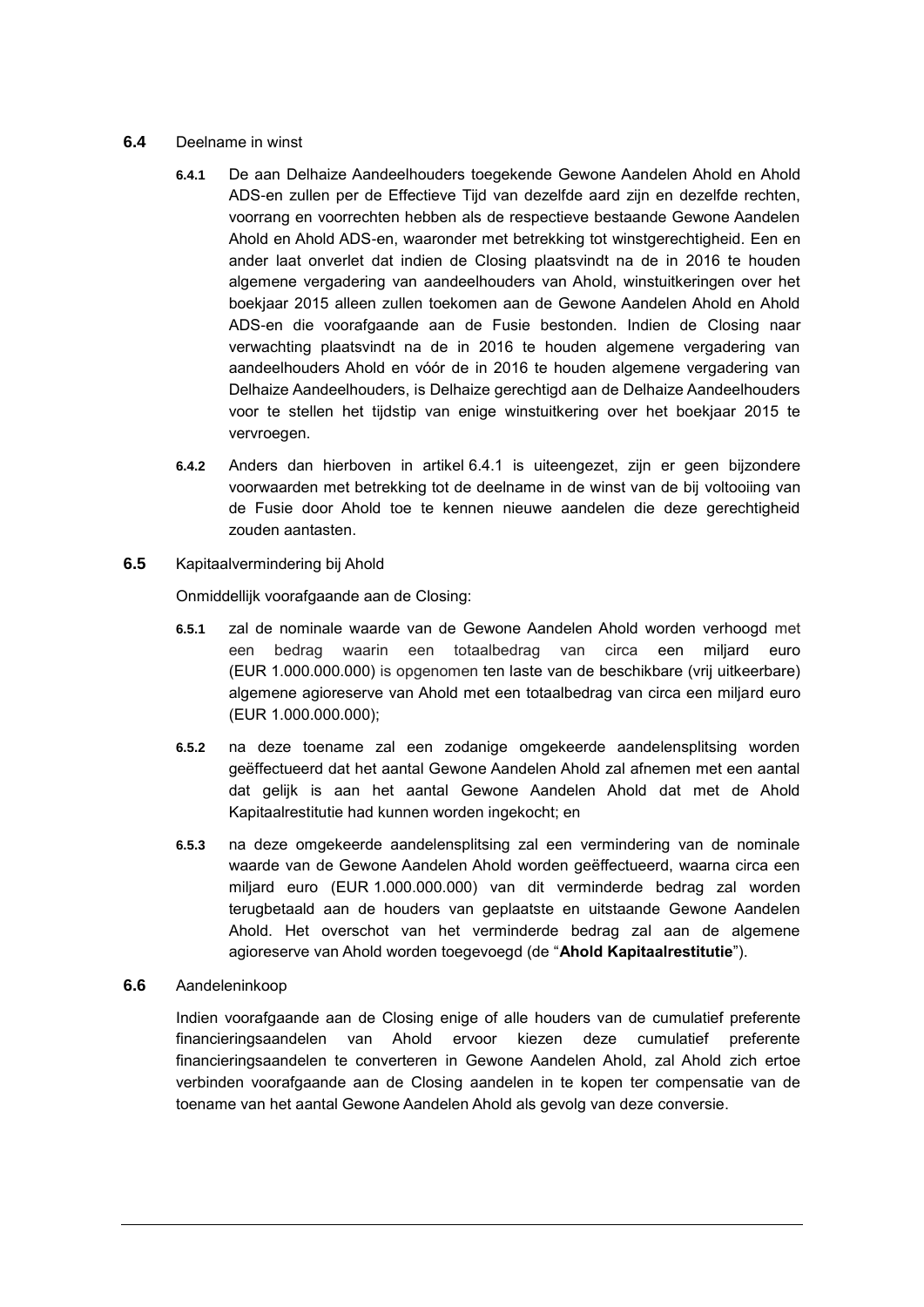# **7 Informatie over de waardering van het door Delhaize overgedragen vermogen**

De Gecombineerde Vennootschap zal het bij de Fusie het vermogen dat zij krachtens de Fusie zal verkrijgen per de Balansdatum tegen marktwaarde in haar boeken opnemen.

Na voltooiing van de Splitsing zal krachtens de Splitsing overgedragen vermogen van (het voormalige) Delhaize in de boeken van NieuwDelhaize worden opgenomen tegen dezelfde waarde die het in de boeken van Delhaize per de Balansdatum had. Het aandeelhouderschap in NieuwDelhaize zal in de enkelvoudige jaarrekening van de Gecombineerde Vennootschap tegen marktwaarde worden opgenomen.

# **8 Data van de rekeningen van de Fuserende Vennootschappen zoals gebruikt ter bepaling van de voorwaarden van de Fusie**

De voorwaarden van de Fusie zijn gebaseerd op factoren zoals beschreven in de respectievelijke bestuursverslagen van Ahold en Delhaize (zie artikel [12\)](#page-26-0). Voor zover, onder meer, financiële verslaggeving is gebruikt ter bepaling van de voorwaarden van de Fusie, betreft dit de cijfers van Ahold en Delhaize per boekjaar 2014 alsook de cijfers op het eind van het eerste kwartaal van het boekjaar 2015.

#### **9 Balansdatum - jaarrekening**

- **9.1** De financiële gegevens die betrekking hebben op Delhaize zullen per de Effectieve Tijd in de jaarrekening van Ahold worden opgenomen, de datum met ingang waarvan, voor boekhoudkundige doeleinden, alle transacties van Delhaize worden geacht te zijn uitgevoerd namens Ahold en als transacties van Ahold dienen te worden aangemerkt. De Fusie zal om deze reden voor boekhoudkundige doeleinden geen terugwerkende kracht hebben. Het laatste volledige boekjaar van Delhaize zal derhalve eindigen op 31 december 2015, het laatste boekjaar zal eindigen op de dag voor de Effectieve Tijd (de "**Balansdatum**") en de laatste rekening zal per de Balansdatum worden opgemaakt.
- **9.2** Na de Effectieve Tijd berusten de verplichtingen met betrekking tot de jaarrekening of overige financiële verslaggeving van de Gecombineerde Vennootschap bij de Gecombineerde Vennootschap.
- **9.3** Onverminderd het bovenstaande zal de Raad van Bestuur van Delhaize financiële verslaggeving opstellen voor de periode tussen de eerste dag na het laatste volledige boekjaar van Delhaize en de Effectieve Tijd. Deze financiële verslaggeving voor Delhaize dient vergezeld te gaan van een verslag van de commissaris van Delhaize. De goedkeuring voor deze verslaggeving voor Delhaize en de kwijting van de Raad van Bestuur van Delhaize en de commissaris van Delhaize zal op de agenda van een algemene vergadering van aandeelhouders van de Gecombineerde Vennootschap worden geplaatst.

# **10 Gevolgen van de Fusie**

- **10.1** Overgang van het vermogen van Delhaize aan Ahold onder algemene titel
	- **10.1.1** Het gehele vermogen en alle rechtsverhoudingen van Delhaize zullen per de Effectieve Tijd onder de voorwaarden als uiteengezet in dit Fusievoorstel onder algemene titel overgaan op Ahold, waardoor Ahold automatisch in alle rechten en verplichtingen van Delhaize treedt. Onder verwijzingen naar het vermogen van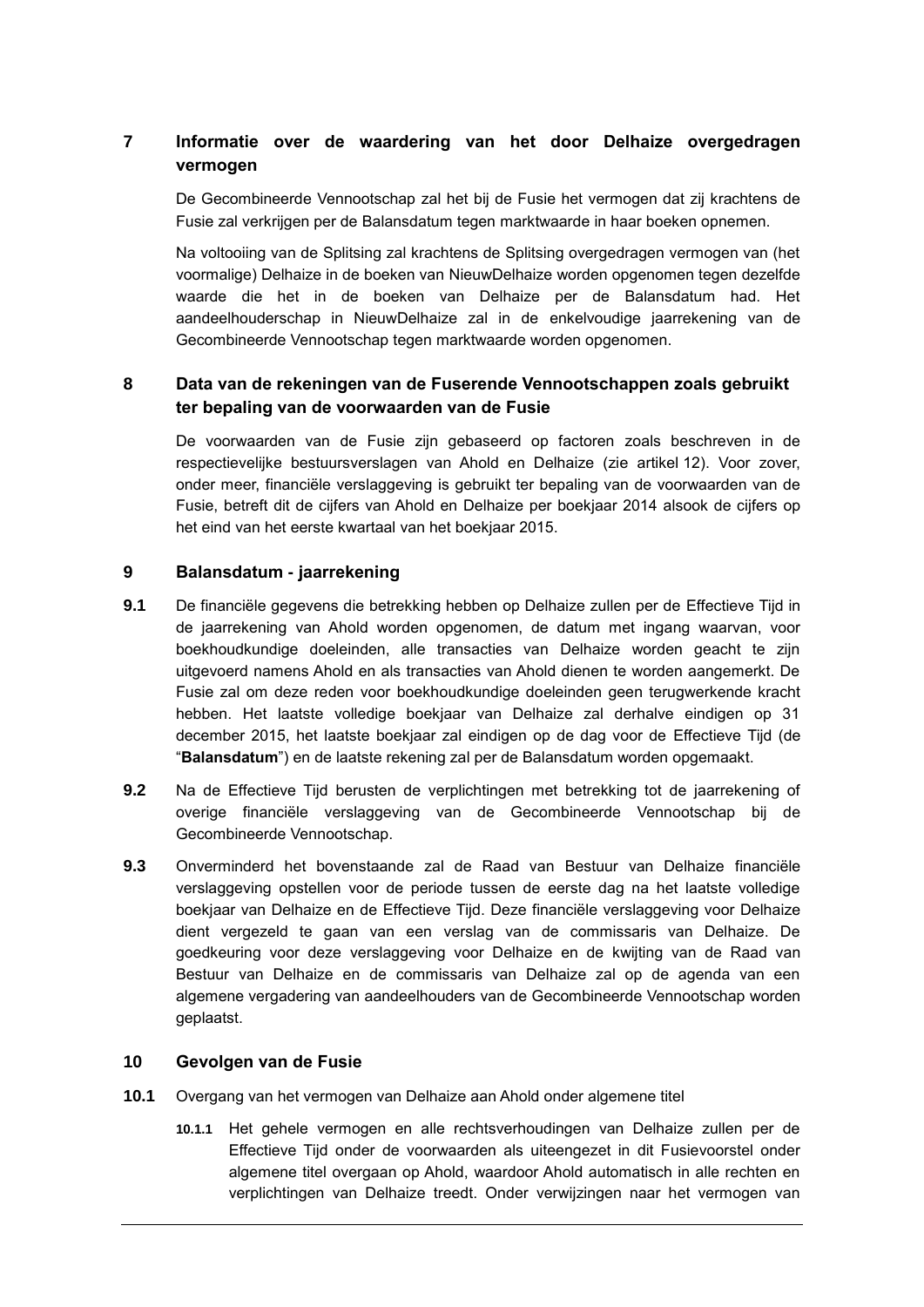Delhaize vallen alle rechten of goederen die haar eigendom zijn of waarvan zij het voordeel geniet, met inbegrip van haar niet uit de balans blijkende rechten en verplichtingen, ongeacht de aard daarvan.

- **10.1.2** De onderstaande beschrijving van het vermogen en de rechtsverhoudingen van Delhaize is puur indicatief en is uitsluitend bedoeld ter informatie. De beschrijving is niet limitatief, aangezien de Fusie zal leiden tot een overgang onder algemene titel van het gehele vermogen en alle rechtsverhoudingen van Delhaize per de Effectieve Tijd.
- **10.1.3** Het vermogen en rechtsverhoudingen welke krachtens de Fusie overgaan van Delhaize op Ahold betreffen, maar zijn niet beperkt tot:
	- (i) *Contractuele afspraken*. Alle contractuele afspraken van Delhaize en alle contractuele en niet-contractuele rechten en verplichtingen die daaruit voortvloeien;
	- (ii) *Intellectuele-eigendomsrechten.* Elk, al dan niet geregistreerd recht, eigendom en belang van Delhaize op, van of in de intellectueleeigendomsrechten van Delhaize,;
	- (iii) *Aan vastgoed verbonden rechten.* Elk recht, elke titel en elk belang van Delhaize op, van of in vastgoed, met inbegrip van, maar niet beperkt tot, het in Bijlage 2 genoemde vastgoed. Met betrekking tot de overgang van het vastgoed van Delhaize wordt tevens verwezen naar artikel [14.2;](#page-26-1)
	- (iv) *Toestemmingen licenties en/of vergunningen welke nuttig, noodzakelijk of vereist zijn voor de bedrijfsvoering van Delhaize.* Alle toestemmingen en vergunningen van Delhaize welke nuttig, noodzakelijk of vereist zijn voor haar bedrijfsvoering, in de staat waarin deze zich bevinden op de Effectieve Tijd, met inbegrip van, maar niet beperkt tot:
		- (a) de in Bijlage 3 vermelde nummers van vestigingseenheden van Delhaize en de bijhorende toestemmingen/registraties bij het Federaal Agentschap voor de Veiligheid van de Voedselketen;
		- (b) overige toestemmingen/licenties, met inbegrip van, maar niet beperkt tot:
			- (I) vervoersvergunning;
			- (II) afval vervoersvergunning;
			- (III) vergunning voor afvalverwerking;
			- (IV) vergunning voor bottelactiviteiten;
			- (V) REACH-registratie;
			- (VI) vergunning voor de verkoop van alcohol; en
			- (VII) vergunning voor de verkoop van tabak; en/of
		- (c) overige vergunningen, met inbegrip van, maar niet beperkt tot:
			- (I) milieuvergunningen.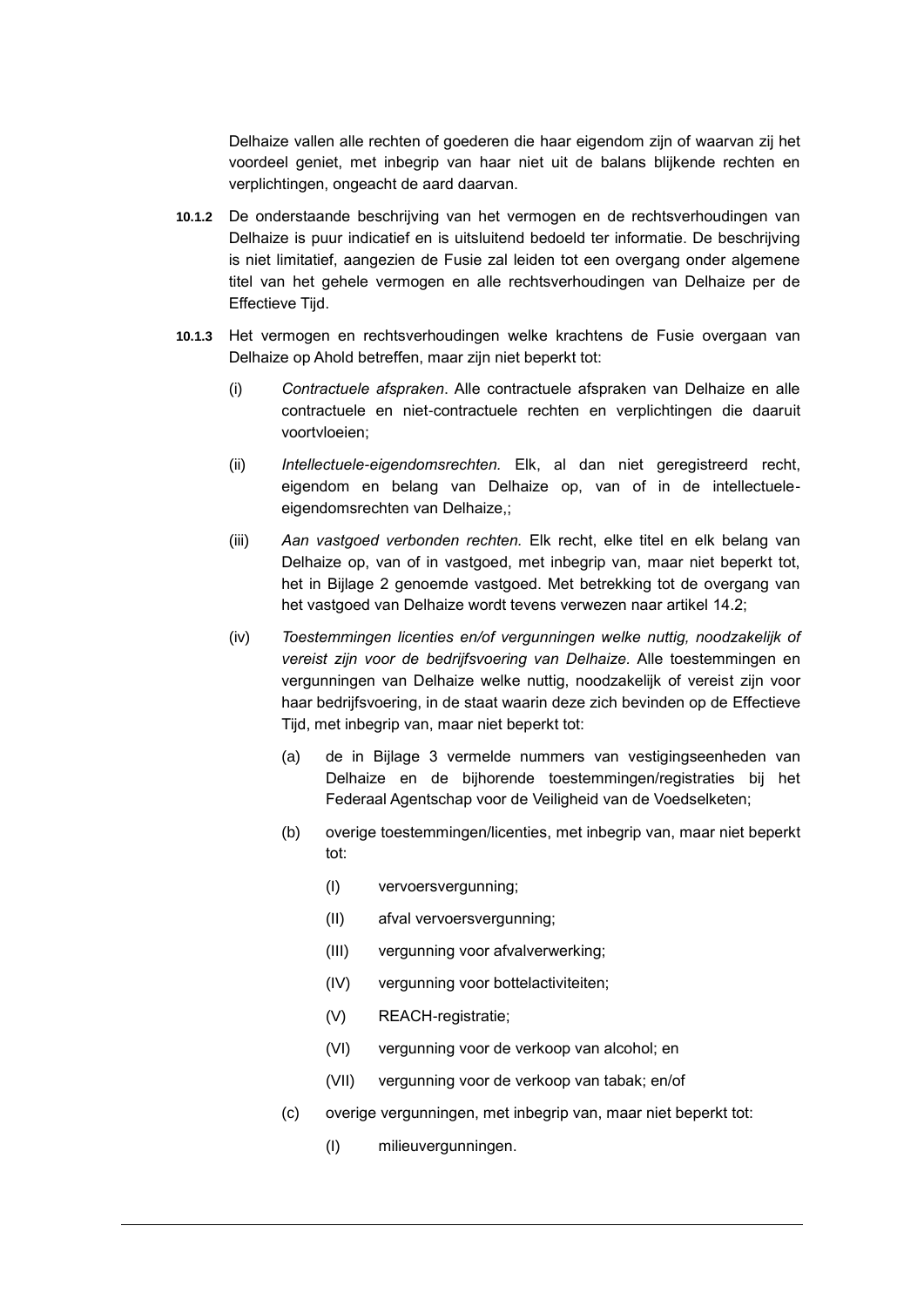Voor zover toestemmingen en/of vergunningen niet automatisch overgaan als gevolg van de Fusie, zullen Delhaize en Ahold alle toepasselijke maatregelen nemen om zorg te dragen voor de overdracht of vernieuwing van deze toestemmingen en/of vergunningen.

**10.2** Bestaand vruchtgebruik en pandrecht op Gewone Aandelen Delhaize

Elke bestaand vruchtgebruik en pandrecht op Gewone Aandelen Delhaize, indien van toepassing, zal krachtens artikel 2:319 lid 1 BW rusten op de in de Fusie toegekende Gewone Aandelen Ahold bij wege van zaaksvervanging.

**10.3** Door Ahold toegekende rechten of door Ahold te betalen vergoeding aan aandeelhouders met bijzondere rechten of aan houders van effecten anders dan aandelen of deelbewijzen in het kapitaal of voorgestelde maatregelen met betrekking hiertoe.

Uitgezonderd als uiteengezet in artikel [5.1](#page-11-0) en [5.2](#page-12-0) heeft geen van de Fuserende Vennootschappen (i) bijzondere rechten aan aandeelhouders verleend of (ii) effecten anders dan aandelen of deelbewijzen in het kapitaal, als bedoeld in artikel 2:312, lid 2, letter c jo. 2:320, lid 1, BW en artikel 772/6, § 2, g) W.Venn. Onverminderd Bijlage 1 zullen in het kader van het Fusieproces geen bijzondere rechten worden verleend en zijn geen overige maatregelen in de zin van deze bepalingen voorgesteld.

- **10.4** Bijzondere voordelen toegekend aan leden van organen die belast zijn met het bestuur of de leiding van, of het toezicht of de controle op de Fuserende Vennootschappen of aan deskundigen die het Fusievoorstel onderzoeken
	- **10.4.1** Aan geen enkele bestuurder en/of directeur en/of geen enkel lid van enig orgaan dat belast is met het bestuur of de leiding van, of het toezicht of de controle op Ahold of Delhaize wordt enig bijzonder voordeel toegekend in de zin van artikel 2:312 lid 2 onder d BW en artikel 772/6, § 2, onder h) W.Venn., behoudens zoals hieronder is aangegeven:
		- (i) De heer Frans Muller wordt een bijzondere toekenning van Delhaize EU PSUs verleend. Die vesting wordt voorafgaand aan de Closing door Delhaize verricht en zal een waarde hebben van EUR 1,5 miljoen. De Delhaize EU PSU's worden drie jaar na de toekenning onvoorwaardelijk verkregen, mits de onderneming presteert overeenkomstig de bij de toekenning vastgestelde financiële doelstellingen. Deze doelstellingen hebben momenteel betrekking op het creëren van aandeelhouderswaarde. Het aantal te ontvangen aandelen bij de vesting van de Delhaize EU PSU's zal variëren van 0% tot 150% van het toegekende aantal Delhaize EU PSU's, in functie van de door de onderneming behaalde prestaties afgezet tegen de financiële doelstellingen. Bij de Closing worden de prestaties afgemeten aan de doelstellingen zoals die zijn gesteld in het kader van de stimuleringsregeling voor de lange termijn van de Gecombineerde Vennootschap.

Daarnaast worden de bij uitzondering toegekende Delhaize EU PSU's gevest op voorwaarde dat (i) de buitengewone algemene vergadering van Aandeelhouders van Delhaize instemt met de toekenning ervan; (ii) de Closing plaatsvindt; en (iii) de heer Muller op de datum van de Closing nog bij Delhaize werkt op basis van zijn managementcontract. Indien aan een van deze vestingvoorwaarden niet wordt voldaan, zal deze vesting niet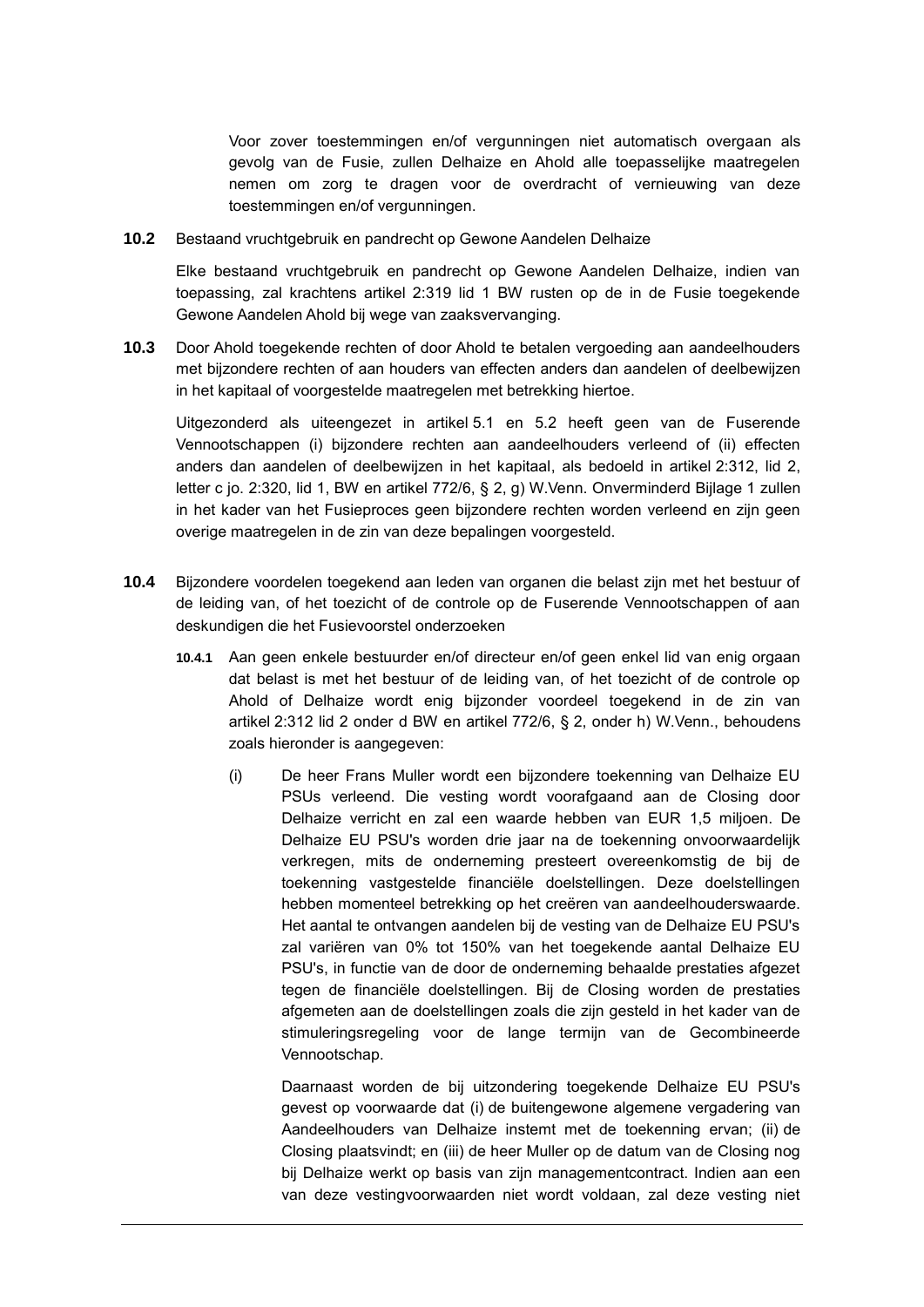plaatsvinden en zullen de Delhaize EU PSU's toegekend onder deze uitzonderlijke vesting automatisch vervallen en nietig worden.

Bij de Closing worden deze bij uitzondering toegekende Delhaize EU PSU's geconverteerd in prestatieaandelen op grond van de meerjarige stimuleringsregeling van de Gecombineerde Vennootschap.

(ii) In de door de heer Muller en de Gecombineerde Vennootschap te sluiten dienstverleningsovereenkomst wordt een ontslagregeling opgenomen voor het geval deze overeenkomst wordt beëindigd binnen twee jaar na de Effectieve Tijd. In dat geval ontvangt de heer Muller uitbetaling van twee jaar volledige vergoeding op grond van die dienstverleningsovereenkomst, d.w.z. vaste beloning en arbeidsvoorwaarden, kortlopende stimuleringsregeling bij het behalen van de doelstellingen, meerjarige stimuleringsbeloningen en versnelde vesting van de uitstaande en nieuwe (voor twee jaar) toegekende, meerjarige stimuleringsbeloningen; dit is inclusief opzegtermijn.

Ahold zal dit voorstel ter goedkeuring voorleggen aan de algemene vergadering van aandeelhouders.

(iii) Bij de Closing kent de Gecombineerde Vennootschap aan de heer Dick Boer, de heer Frans Muller, de heer Jeff Carr, de heer James McCann, de heer Kevin Holt, de heer Pierre Bouchut en de heer Marc Croonen een eenmalige erkenningsbeloning toe. De erkenningsbeloning bestaat uit prestatieaandelen in de Gecombineerde Vennootschap, die worden gevest in gewone aandelen in de Gecombineerde Vennootschap. De vesting hiervan is afhankelijk van het behalen van de voorafgaand aan de Closing vast te stellen key performance indicatoren en voortduring van het dienstverband. Onder deze voorwaarden zal de vesting plaatsvinden in twee tranches van elk 50% voor de toegekende prestatieaandelen. De eerste tranche zal worden gevest 12 maanden na de datum van toekenning en de tweede tranche zal worden gevest 24 maanden na de datum van toekenning. De waarde van de toekenning aan elk van de hiervoor genoemde personen zal gelijk zijn aan het basissalaris voor één jaar, met uitzondering van de toekenning aan de heer Frans Muller, die een waarde zal hebben van 150% van het basissalaris voor één jaar. Vanaf de datum van toekenning van de prestatieaandelen geldt een aanhoudperiode van vijf jaar.

Ahold zal dit voorstel ter goedkeuring voorleggen aan de algemene vergadering van aandeelhouders.

- **10.4.2** PwC, vertegenwoordigd door Peter van Mierlo, is door Ahold aangesteld om een verslag uit brengen over de Fusie op grond van artikel 2:328 BW, zoals bedoeld in artikel [13.1.](#page-26-2) De vergoeding van PwC voor het opstellen van dit verslag bedraagt EUR 275.000, exclusief btw.
- **10.4.3** Deloitte, vertegenwoordigd door Eric Nys, heeft van Delhaize de opdracht gekregen een verslag op te stellen over de Fusie op grond van artikel 772/9, §§ 1 en 2 W.Venn., als bedoeld in artikel [13.3.](#page-84-0) De vergoeding van Deloitte voor het opstellen van dit verslag bedraagt EUR 30.000, exclusief btw.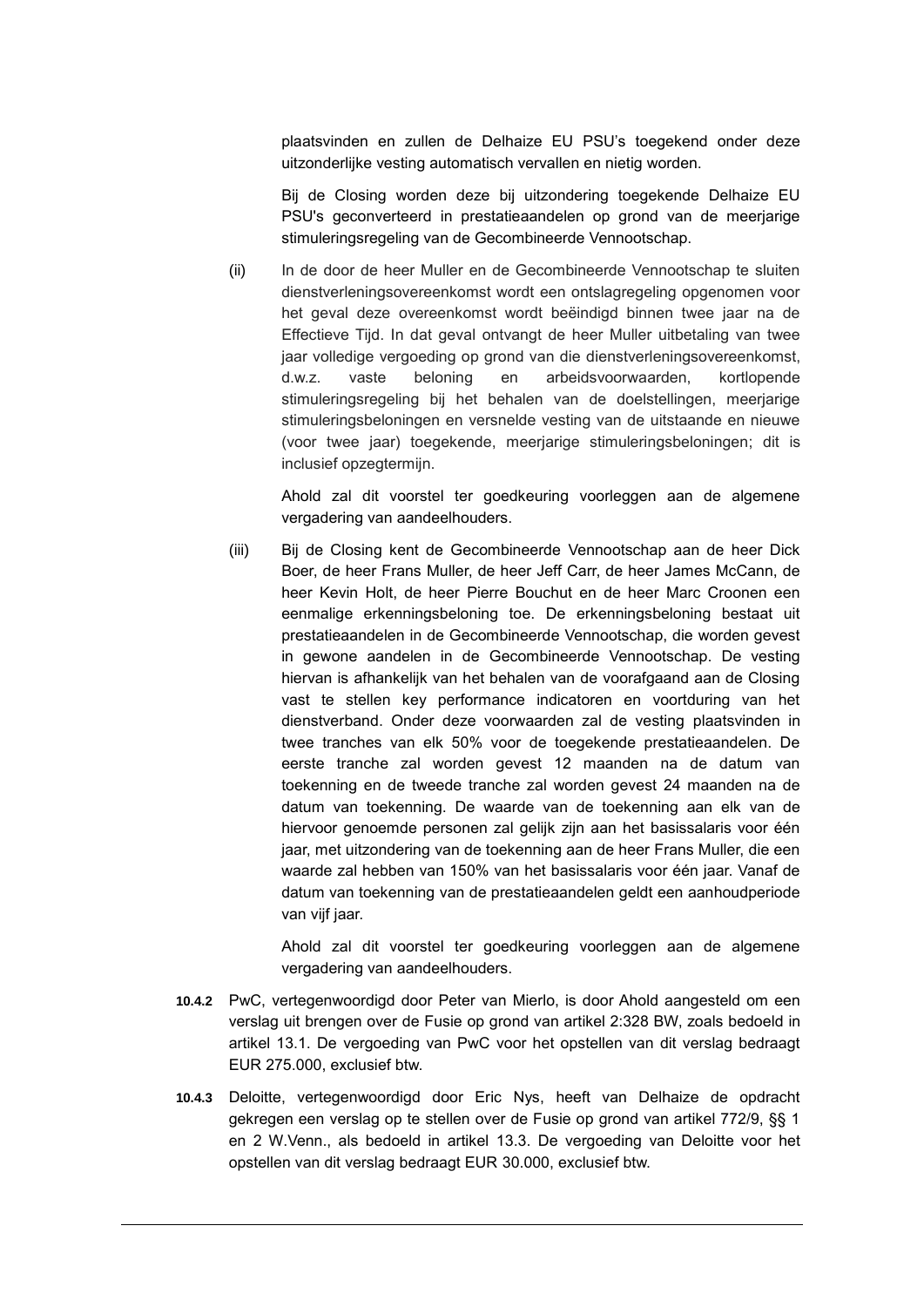#### **10.5** Statuten van Ahold

- **10.5.1** De statuten van Ahold zoals van kracht op de datum van dit Fusievoorstel zijn aangehecht als Bijlage 4.
- **10.5.2** Tegelijkertijd met het voorstel om de Fusie overeenkomstig dit Fusievoorstel te realiseren, wordt aan de buitengewone algemene vergadering van aandeelhouders van Ahold voorgesteld de statuten van Ahold te wijzigen overeenkomstig de in Bijlage 5 opgenomen tekst, echter met dien verstande dat de in Bijlage 5 opgenomen tekst ook de tekst omvat van de voorstellen tot wijziging van de statuten als bedoeld in artikel [10.5.3](#page-20-0) en [10.5.4.](#page-20-1) Met de eerstgenoemde wijziging wordt beoogd de governance-structuur door te voeren zoals uiteengezet in de Fusieovereenkomst, welke van kracht wordt per de Effectieve Tijd en voorwaardelijk aan het van kracht worden van de Fusie. De bedragen die deel uitmaken van het maatschappelijk kapitaal van Ahold (artikel 4.1 van Bijlage 5) worden vastgesteld nadat de Ahold Kapitaalrestitutie is verricht, binnen de grenzen van een maximaal totaal maatschappelijk kapitaal van EUR 45.000.000.
- **10.5.3** Aan de buitengewone algemene vergadering van aandeelhouders van Ahold wordt voorgesteld in te stemmen met de Ahold Kapitaalrestitutie, welke drie wijzigingen van de statuten van Ahold omvat. De concepttekst van dit voorstel tot wijziging van de statuten van Ahold die voortvloeit uit die drie wijzigingen is opgenomen in de tekst van Bijlage 5.
- **10.5.4** Aan de buitengewone algemene vergadering van aandeelhouders van Ahold wordt voorgesteld de statuten van Ahold zodanig te wijzigen dat hierin een optierecht wordt opgenomen ten behoeve van de Stichting Ahold om cumulatief preferente aandelen in het kapitaal van Ahold te verwerven. De concepttekst van dit voorstel tot wijziging van de statuten van Ahold is opgenomen in de tekst van Bijlage 5.
- **10.5.5** De statuten van Ahold noch de statuten van Delhaize bevatten een bepaling met betrekking tot de goedkeuring van het besluit om de Fusie te effectueren.
- **10.6** Voorgestelde samenstelling van de raad van commissarissen, de raad van bestuur en het executive committee van de Gecombineerde Vennootschap
	- **10.6.1** De onderstaande lijst omvat de personen die, per de datum van dit Fusievoorstel, zijn aangewezen om lid te worden van de raad van commissarissen van de Gecombineerde Vennootschap, zulks per de Effectieve Tijd:
		- (i) De heer Mats Jansson, de huidige voorzitter van de Raad van Bestuur van Delhaize, als voorzitter;
		- (ii) De heer Jan Hommen, de huidige voorzitter van de Raad van Commissarissen, als vicevoorzitter;
		- (iii) De heer Jacques de Vaucleroy, huidig lid van de Raad van Bestuur van Delhaize, eveneens als vicevoorzitter;
		- (iv) De heer Patrick De Maeseneire, huidig lid van de Raad van Bestuur van Delhaize, als lid van de raad van commissarissen;
		- (v) Mevrouw Dominique Leroy, huidig lid van de Raad van Bestuur van Delhaize, als lid van de raad van commissarissen;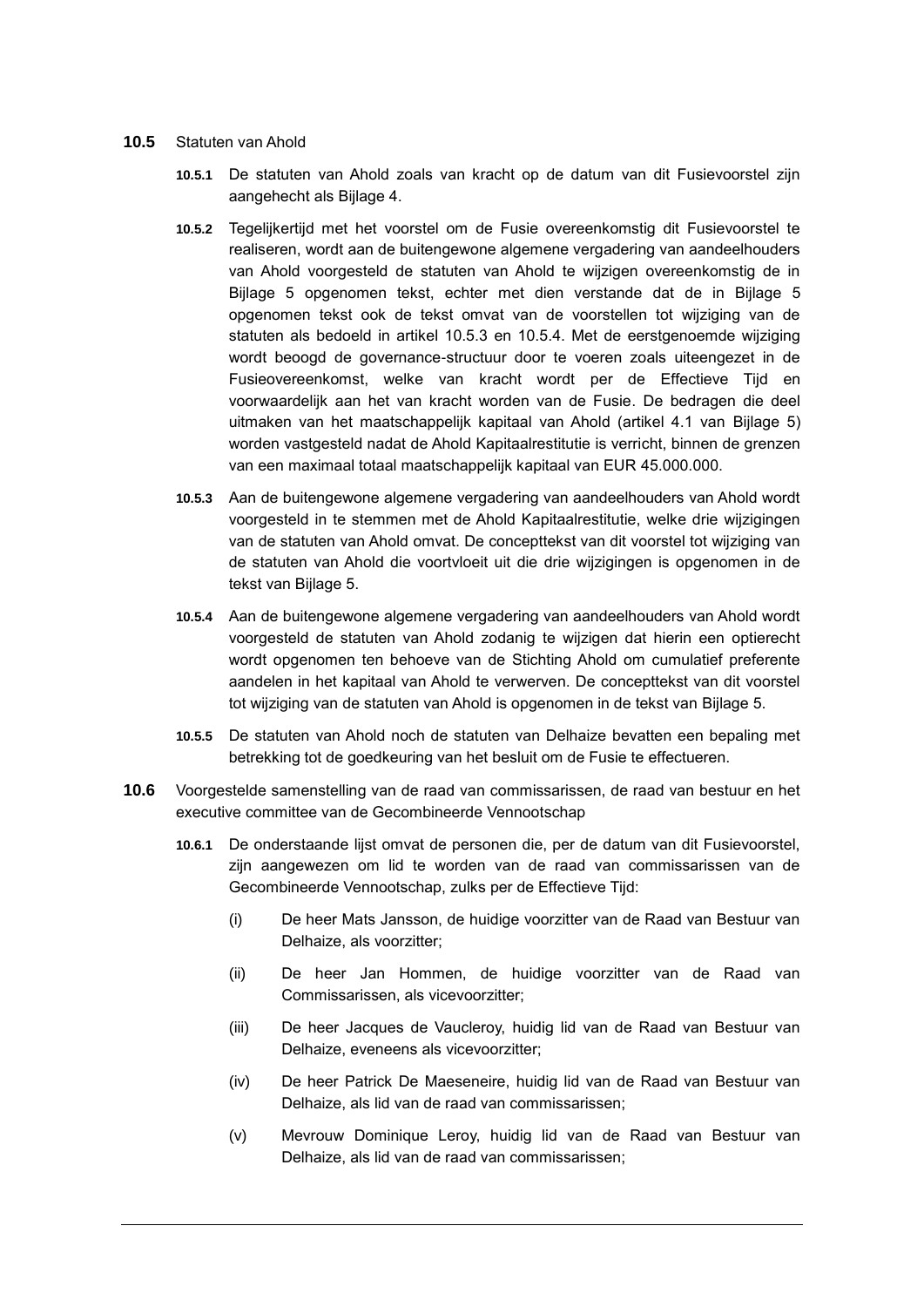- (vi) De heer Bill McEwan, huidig lid van de Raad van Bestuur van Delhaize, als lid van de raad van commissarissen;
- (vii) De heer Jack L. Stahl, huidig lid van de Raad van Bestuur van Delhaize, als lid van de raad van commissarissen;
- (viii) De heer Johnny Thijs, huidig lid van de Raad van Bestuur van Delhaize, als lid van de raad van commissarissen;
- (ix) De heer Rob van den Bergh, huidig lid van de Raad van Commissarissen, als lid van de raad van commissarissen;
- (x) Mevrouw Mary Anne Citrino, als lid van de raad van commissarissen;
- (xi) De heer René Hooft Graafland, huidig lid van de Raad van Commissarissen, als lid van de raad van commissarissen;
- (xii) De heer Mark McGrath, huidig lid van de Raad van Commissarissen, als lid van de raad van commissarissen;
- (xiii) De heer Ben Noteboom, huidig lid van de Raad van Commissarissen, als lid van de raad van commissarissen; en
- (xiv) Mevrouw Stephanie Shern, huidig lid van de Raad van Commissarissen, als lid van de raad van commissarissen.
- **10.6.2** De onderstaande lijst omvat de personen die, per de datum van dit Fusievoorstel, zijn aangewezen om lid te worden van de raad van bestuur van de Gecombineerde Vennootschap, zulks per de Effectieve Tijd:
	- (i) De heer Dick Boer, de huidige Chief Executive Officer van Ahold, als de Chief Executive Officer;
	- (ii) De heer Frans Muller, de huidige Chief Executive Officer van Delhaize, als de Deputy Chief Executive Officer en Chief Integration Officer;
	- (iii) De heer Jeff Carr, de huidige Chief Financial Officer van Ahold, als de Chief Financial Officer;
	- (iv) De heer Pierre Bouchut, de huidige Chief Financial Officer van Delhaize, als de Chief Operating Officer Europe;
	- (v) De heer James McCann, de huidige Chief Operating Officer USA van Ahold, als de Chief Operating Officer USA; en
	- (vi) De heer Kevin Holt, de huidige Chief Operating Officer USA van Delhaize, eveneens als de Chief Operating Officer USA.
- **10.6.3** De onderstaande lijst omvat de personen die, per de datum van dit Fusievoorstel, zijn aangewezen om lid te worden van het executive committee van de Gecombineerde Vennootschap, per de Effectieve Tijd:
	- (i) De leden van de raad van bestuur van de Gecombineerde Vennootschap;
	- (ii) De heer Marc Croonen, de huidige Chief Human Resources Officer van Delhaize, als de Chief Sustainability, Transformation & Communications Officer;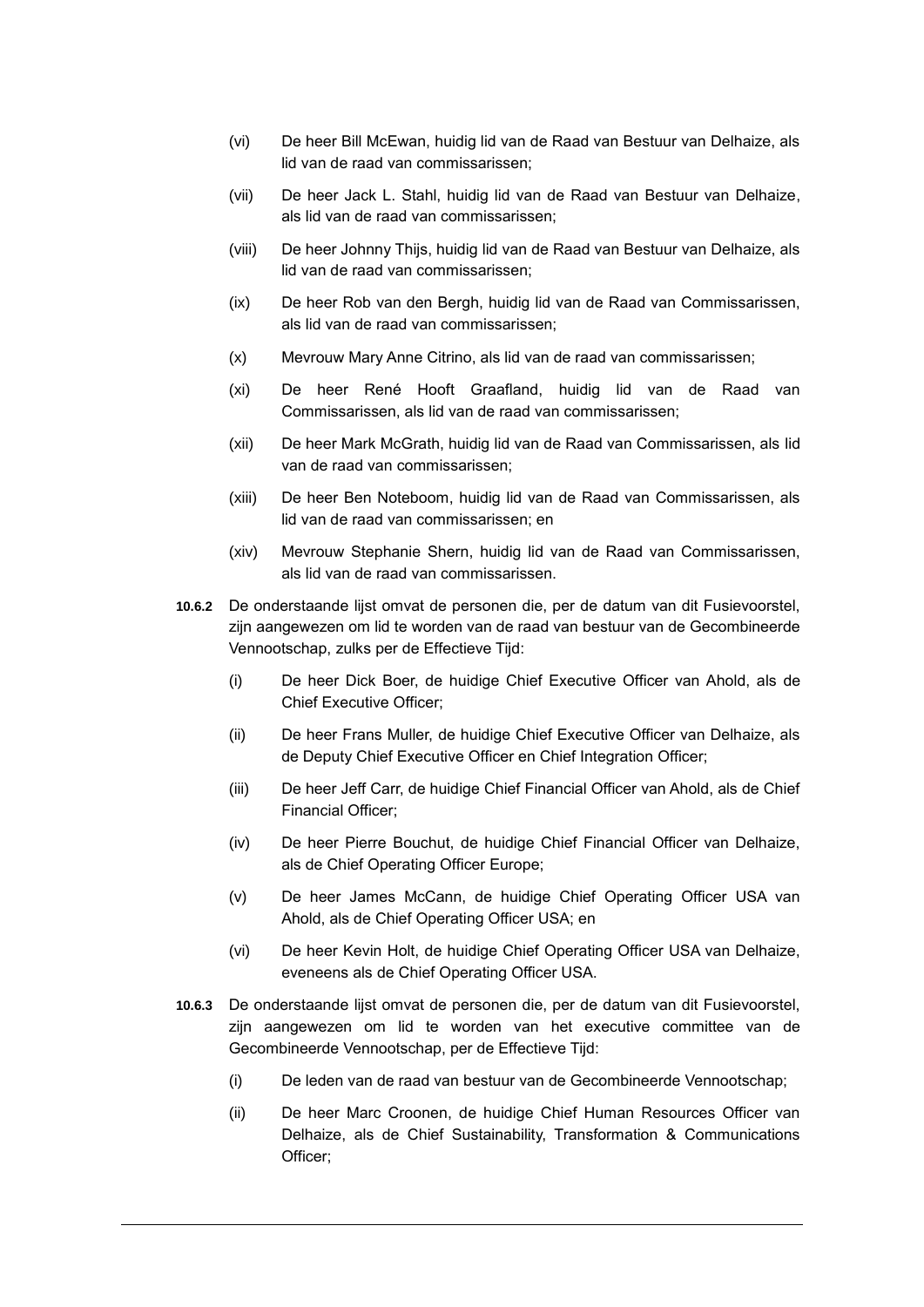- (iii) Mevrouw Hanneke Faber, de huidige Chief Commercial Officer van Ahold, als de Chief E-Commerce & Innovation Officer;
- (iv) De heer Jan Ernst de Groot, de huidige Chief Legal Officer van Ahold, als de Chief Legal Officer; en
- (v) Mevrouw Abbe Luersman, de huidige Chief Human Resources Officer van Ahold, als de Chief Human Resources Officer.

De raad van bestuur van de Gecombineerde Vennootschap wordt verantwoordelijk voor de algemene leiding en de besluitvorming van de Gecombineerde Vennootschap en zal zijn taak uitvoeren in het belang van de Gecombineerde Vennootschap en haar activiteiten. De dagelijkse leiding van de Gecombineerde Vennootschap wordt gedelegeerd aan het executive committee van de Gecombineerde Vennootschap.

- **10.7** Waarschijnlijke gevolgen van de Fusie voor de werkgelegenheid
	- **10.7.1** Ahold en Delhaize verwachten niet dat de Fusie zal leiden tot een aanzienlijke vermindering van het totale personeelsbestand van de Gecombineerde Vennootschap.
	- **10.7.2** Medewerkers van Delhaize zullen onderworpen zijn aan een overdracht van onderneming als deel van het verloop van de Fusie. Zodra de Fusie van kracht wordt, worden alle bestaande rechten en verplichtingen die voortvloeien uit arbeidsovereenkomsten of uit arbeidsverhoudingen met Delhaize van rechtswege overgedragen aan Ahold op grond van artikel 772/4 W.Venn. Als gevolg hiervan:
		- (i) worden alle bestaande rechten en verplichtingen die voortvloeien uit arbeidsovereenkomsten of uit arbeidsverhoudingen met de medewerkers of de voormalige medewerkers van Delhaize, per de Effectieve Tijd, van Delhaize overgedragen aan Ahold, die vanaf dat moment deze rechten zal genieten en deze verplichtingen zal naleven en nakomen;
		- (ii) draagt Ahold per de Effectieve Tijd alle kosten in verband met de lonen en arbeidsvoordelen van medewerkers, met inbegrip van vakantiegeld, dertiende maand, belastingen, socialezekerheidsbijdragen, groepsverzekeringsbijdragen of andere extralegale verzekeringen in verband met de medewerkers of de voormalige medewerkers van Delhaize; en
		- (iii) is Ahold per de Effectieve Tijd aansprakelijk voor elke verschuldigde schadeloosstelling ten gevolge van de beëindiging van de arbeidsverhouding met de medewerkers of de voormalige medewerkers van Delhaize, met inbegrip van elke schadeloosstelling waarvan elk bedrag of de toekenning geheel of gedeeltelijk afhankelijk is van het voortduren van het dienstverband van de medewerkers of voormalige medewerkers van Delhaize die per de Effectieve Tijd zijn overgenomen.
	- **10.7.3** Voor de volledigheid bevestigen de Fuserende Vennootschappen dat de overdracht de volgende rechten en verplichtingen omvat:
		- (i) vordering tot terugbetaling jegens de Rijksdienst voor Arbeidsvoorziening/*Office National de L'Emploi* van de inschakelingsvergoeding die is betaald aan medewerkers die zijn ontslagen in het kader van het collectieve ontslag waartoe het voornemen werd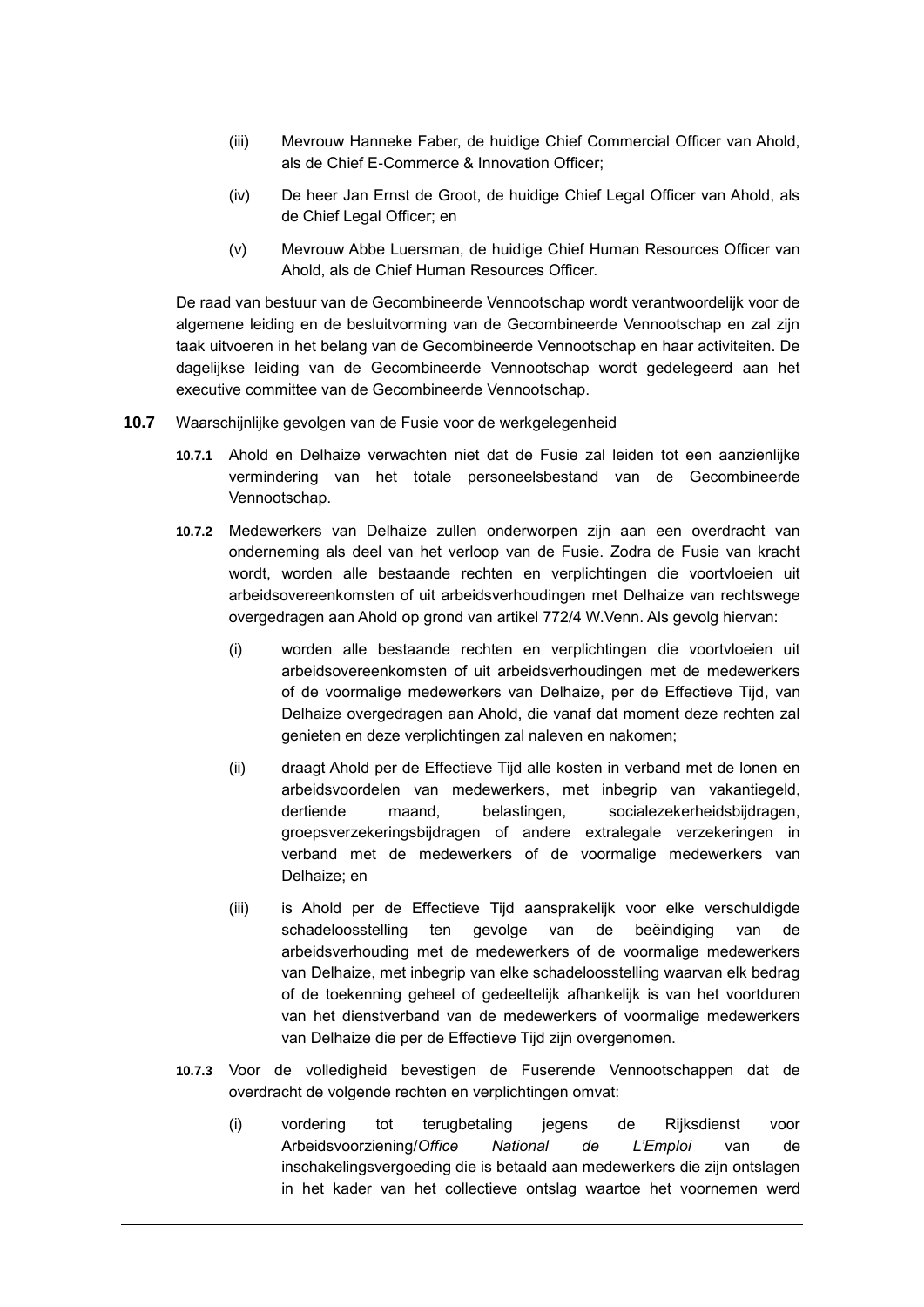aangekondigd op 11 juni 2014, overeenkomstig artikel 38 van de Wet van 23 december 2005 betreffende het generatiepact;

- (ii) vordering tot terugbetaling jegens de Rijksdienst voor Arbeidsvoorziening/*Office National de L'Emploi* van de outplacementkosten overeenkomstig artikel 15/2 van het Koninklijk Besluit van 9 maart 2006 betreffende het activerend beleid bij herstructureringen;
- (iii) recht op ontheffing van de verplichting tot vervanging van de medewerkers die voor de Effectieve Tijd zijn ontslagen in het kader van het collectief ontslag waartoe het voornemen door Delhaize werd aangekondigd op 11 juni 2014 en die in aanmerking komen of zullen komen voor het stelsel van werkloosheid met bedrijfstoeslag;
- (iv) vordering tot terugbetaling van de lonen en de sociale bijdragen met betrekking tot het betaald educatief verlof als bedoeld in artikel 120 van de Herstelwet houdende sociale bepalingen van 22 januari 1985;
- (v) recht op elke algemene of specifieke verlaging van bijdragen ten behoeve van de sociale zekerheid of belastingen; en
- (vi) de verplichting tot betaling van aanvullingen bovenop de wettelijke sociale uitkeringen toegekend aan huidige of voormalige medewerkers van Delhaize, ongeacht de rechtsbron waaruit deze betalingsverplichting voortvloeit of de benaming van deze aanvullingen (d.w.z. bedrijfstoeslag in het kader van werkloosheid met bedrijfstoeslag, toeslagen bovenop werkloosheidstoeslagen buiten het stelsel van werkloosheid met bedrijfstoeslag, aanvullingen bovenop opzeggingsvergoedingen in het kader van tijdskrediet, etc.), met inbegrip van de socialezekerheidsbijdragen of andere over deze aanvullingen verschuldigde heffingen.
- **10.7.4** Ahold en Delhaize zijn overeengekomen dat Delhaize doorgaat met de uitvoering van het reorganisatie- en werkgelegenheidsplan in België zoals bedoeld in, en overeenkomstig met, de collectieve arbeidsovereenkomsten die Delhaize heeft gesloten met de vakbonden van haar medewerkers op 19 december 2014, 6 februari 2015 en 23 februari 2015 (met inbegrip van de verdere verwezenlijking van de doelstellingen die in het kader van dit reorganisatie- en werkgelegenheidsplan zijn vastgesteld).
- **10.8** Voornemens met betrekking tot de fiscale behandeling van de Fusie en de Hive-Down

Onder verwijzing naar artikel [4.1.10](#page-10-0) van dit Fusievoorstel verplichten de Fuserende Vennootschappen zich ertoe de noodzakelijke maatregelen te treffen om te verzekeren dat de Fusie- en Hive-Down vanuit Belgisch fiscaal perspectief Belastingneutraal zijn.

**10.9** Voornemens omtrent voortzetting of beëindiging van de activiteiten van Ahold en Delhaize

Het voornemen is dat de activiteiten van Delhaize of Ahold niet worden gewijzigd en dat hun respectieve activiteiten worden voortgezet door de Gecombineerde Vennootschap. Voor alle duidelijkheid: het bovenstaande geldt onverminderd de Splitsing, op grond waarvan de activiteiten van (het voormalige) Delhaize worden voortgezet door NieuwDelhaize.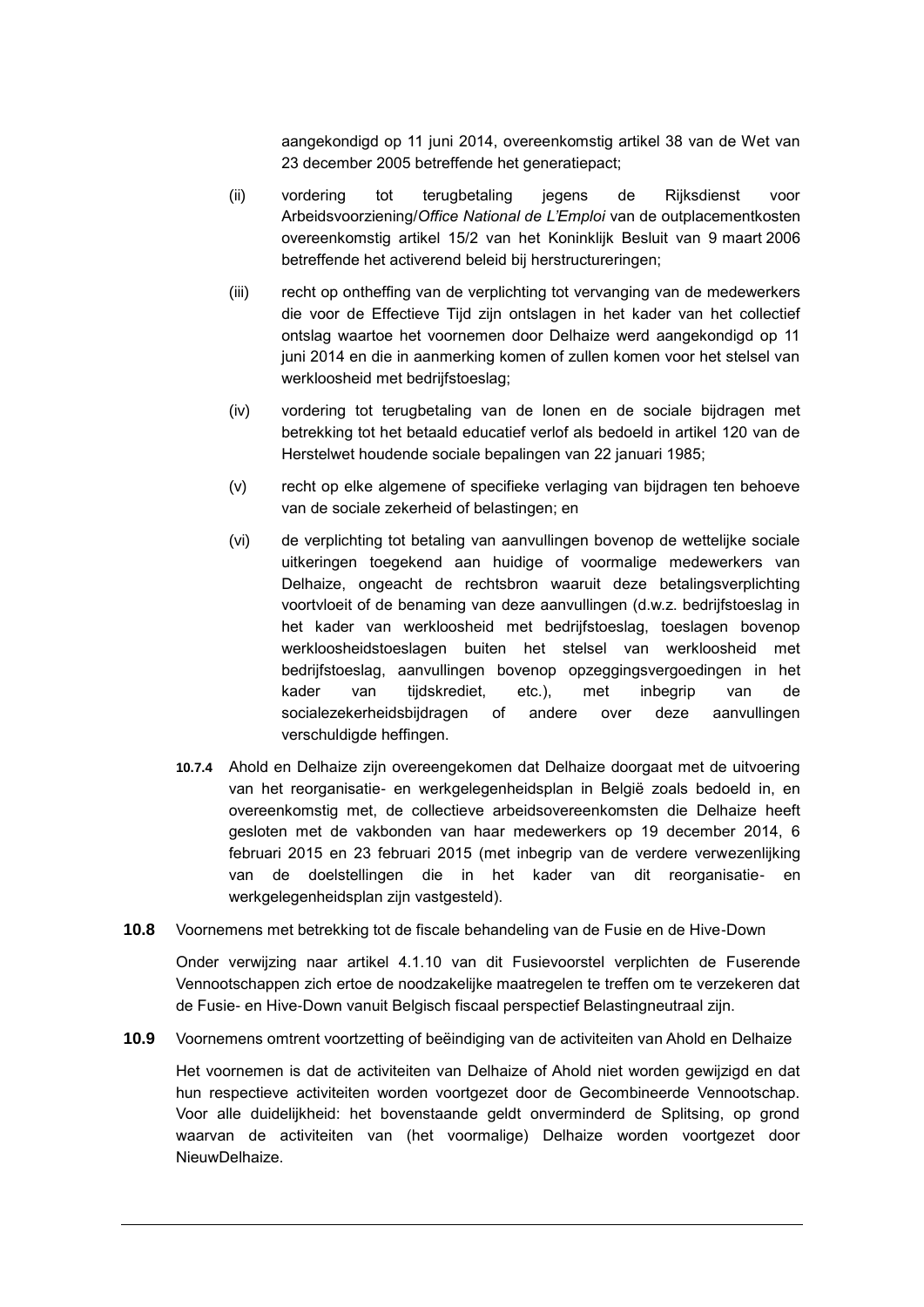**10.10** Stemrechtloze of winstrechtloze aandelen

Geen van de Fuserende Vennootschappen heeft stemrechtloze of winstrechtloze aandelen. Derhalve is artikel 2:330a BW niet van toepassing op de Fusie.

**10.11** Voorstel voor het bedrag aan schadeloosstelling indien artikel 2:333h BW van toepassing is

Artikel 2:333h BW is niet van toepassing op de Fusie.

#### **11 Bescherming van de rechten van belanghebbenden**

- **11.1** Voortzetting van de bestaande situatie met betrekking tot Medezeggenschap
	- **11.1.1** Op de datum van dit Fusievoorstel is er op het niveau van Koninklijke Ahold N.V. of het niveau van Delhaize Group NV/SA geen sprake van Medezeggenschap in de zin van artikel 1:1 van de Wet rol werknemers bij Europese rechtspersonen (de "**WRW-ER**").
	- **11.1.2** Tijdens hun respectievelijke buitengewone algemene vergaderingen van aandeelhouders, zal zowel Ahold als Delhaize voorstellen de zogeheten referentievoorschriften van artikel 1:31 lid 2 en 3 WRW-ER toe te passen in plaats van onderhandelingen te starten met een bijzondere onderhandelingsgroep.
	- **11.1.3** Indien de buitengewone algemene vergaderingen van aandeelhouders van Ahold en Delhaize instemmen met het voorstel om de referentievoorschriften toe te passen, zal de bestaande situatie met betrekking tot Medezeggenschap worden voortgezet.
- **11.2** Rechten van schuldeisers en minderheidsaandeelhouders naar Nederlands recht
	- **11.2.1** Op grond van artikel 2:316 lid 2 BW, kan, tot een maand na publicatie van dit Fusievoorstel, elke schuldeiser van Ahold die onvoldoende mogelijkheid tot verhaal heeft ten gevolge van de Fusie, Ahold verzoeken een waarborg te geven voor de nakoming van haar verplichtingen jegens die schuldeiser. Indien Ahold weigert een dergelijke waarborg te geven, kan die schuldeiser een verzoekschrift indienen bij de rechtbank Noord-Holland, locatie Haarlem (Nederland), met vermelding van de waarborg die wordt verlangd. Voordat de rechter beslist, kan hij Ahold in de gelegenheid stellen een door hem omschreven waarborg te geven.
	- **11.2.2** Op grond van artikel 2:322 BW kunnen wederpartijen van Ahold, tot zes maanden na de Effectieve Tijd, bij de rechtbank een vordering instellen tot ontbinding of wijziging van een overeenkomst met Ahold indien ten gevolge van de Fusie een dergelijke overeenkomst redelijkerwijs niet op dezelfde wijze kan worden afgedwongen als voorafgaand aan de Fusie.
	- **11.2.3** De Nederlandse wetgeving kent geen specifieke regelingen voor de uitoefening van rechten van minderheidsaandeelhouders van de Fuserende Vennootschappen ten aanzien van de Fusie.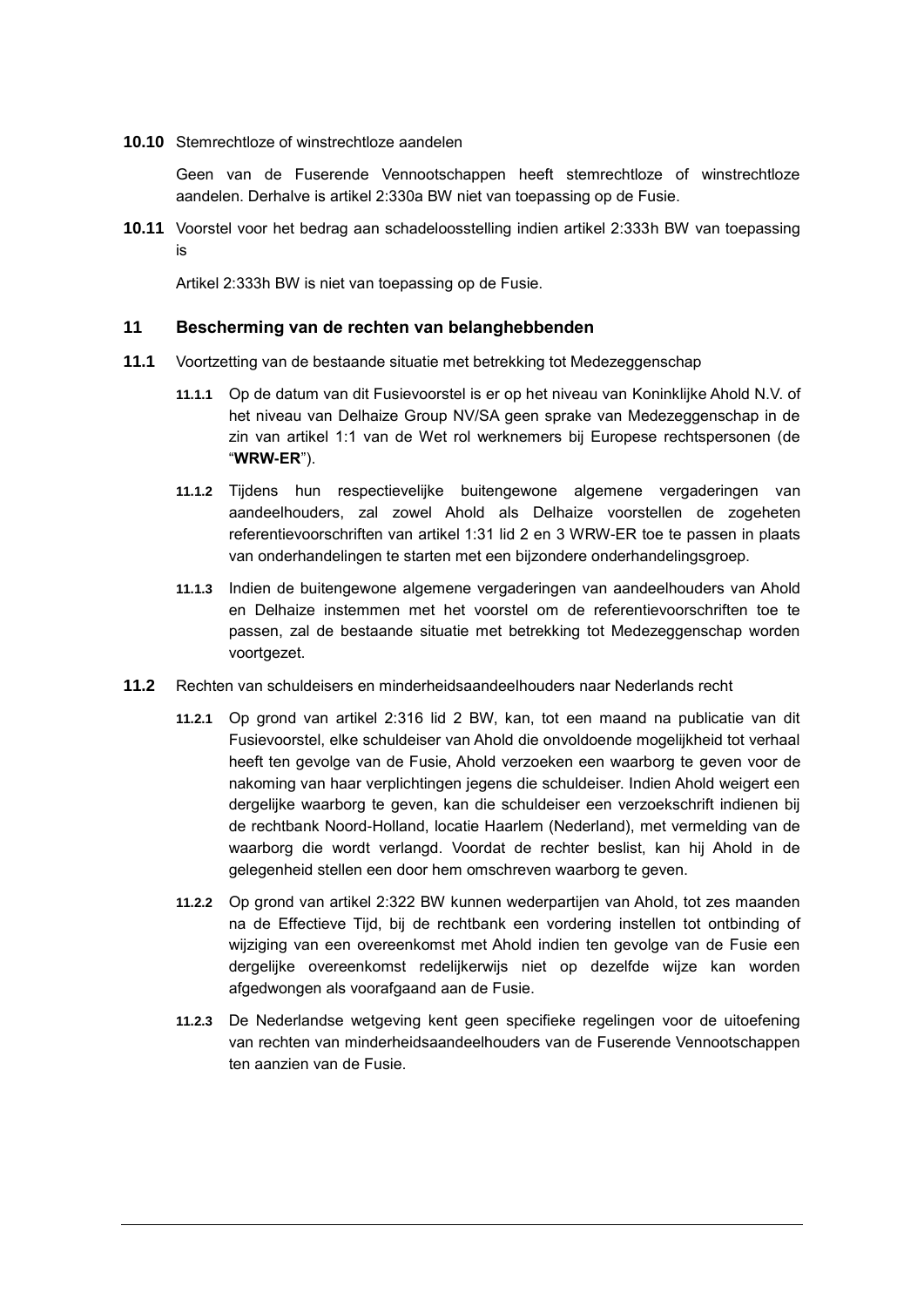**11.3** Door Ahold toe te kennen rechten of uit te keren schadeloosstelling aan personen of entiteiten die, anders dan als aandeelhouder, een bijzonder recht hebben jegens Delhaize, zoals een recht op een uitkering van winst of tot het nemen van aandelen

Hierbij wordt verwezen naar Bijlage 1 met betrekking tot de Regeling Delhaize-Aandelentoekenningen. Er bestaan jegens Delhaize geen andere bijzondere rechten in de zin van artikel 2:320 BW.

#### **11.4** Rechten van schuldeisers en minderheidsaandeelhouders naar Belgisch recht

**11.4.1** Rechten van schuldeisers naar Belgisch recht

Op grond van artikel 684 jo. artikel 772/1 W.Venn. kunnen schuldeisers van Delhaize en schuldeisers van Ahold zekerheid eisen voor hun vorderingen die zijn ontstaan vóór bekendmaking in de Bijlagen bij het Belgisch Staatsblad/*Annexes du Moniteur belge* van de notariële akte waarmee de Fusie van kracht wordt, zulks uiterlijk binnen twee maanden na deze bekendmaking. Ahold, waaraan de vordering zal zijn overgedragen, en, al naargelang het geval, Delhaize, kunnen deze rechtsvorderingen afweren door de schuldvordering te voldoen tegen haar waarde na aftrek van het disconto. Indien geen overeenstemming wordt bereikt of indien betaling aan de schuldeisers uitblijft, wordt het verzoek voorgelegd aan de voorzitter van de bevoegde rechtbank van koophandel van het rechtsgebied waar de schuldenaar zijn statutaire zetel heeft. Die zal bepalen of zekerheid dient te worden gesteld, waarbij een termijn zal worden bepaald waarbinnen deze zekerheid dient te worden verstrekt, al naargelang het geval, tenzij hij/zij beslist dat geen zekerheid hoeft te worden gesteld, gelet op de waarborgen en voorrechten van de schuldeiser of gelet op de solvabiliteit van Ahold. Indien de zekerheid niet binnen de bepaalde termijn wordt gesteld, wordt de vordering onverwijld opeisbaar.

#### **11.4.2** Gevolgen van de Fusie voor de bestaande Belgische en Amerikaanse obligaties

(i) Belgische obligaties

In de voorwaarden van twee series door Delhaize uitgegeven obligaties, d.w.z. de 4,25% obligaties voor particuliere beleggers van EUR 400.000.000 met einddatum 19 oktober 2018 en de 3,125% obligaties voor institutionele beleggers van EUR 400.000.000 met einddatum 27 februari 2020 (de "**Belgische Obligaties**"), wordt bepaald dat een geldig besluit tot ontbinding van Delhaize ingevolge die voorwaarden een wanprestatie vormt. Aangezien de Fusie zal leiden tot de overdracht aan, en aanvaarding door, Ahold van alle rechten en verplichtingen en rechtsverhoudingen van Delhaize en de daarop volgende ontbinding (zonder vereffening) van Delhaize op de Effectieve Tijd, kan niet worden uitgesloten dat bepaalde houders van Belgische Obligaties van mening zullen zijn dat de goedkeuring van de Aandeelhouders van Delhaize om tot de Fusie over te gaan een wanprestatie uitmaakt dat hen het recht geeft om terugbetaling à pari van de door hen gehouden Belgische Obligaties te verzoeken. Delhaize zal de houders van de Belgische Obligaties derhalve verzoeken om (i) afstand te doen van deze mogelijke wanprestatie en, met het oog op de nieuwe structuur, (ii) waar nodig de voorwaarden van de Belgische Obligaties door vergaderingen van obligatiehouders te wijzigen. De eerste vergaderingen van obligatiehouders staan voor januari 2016 op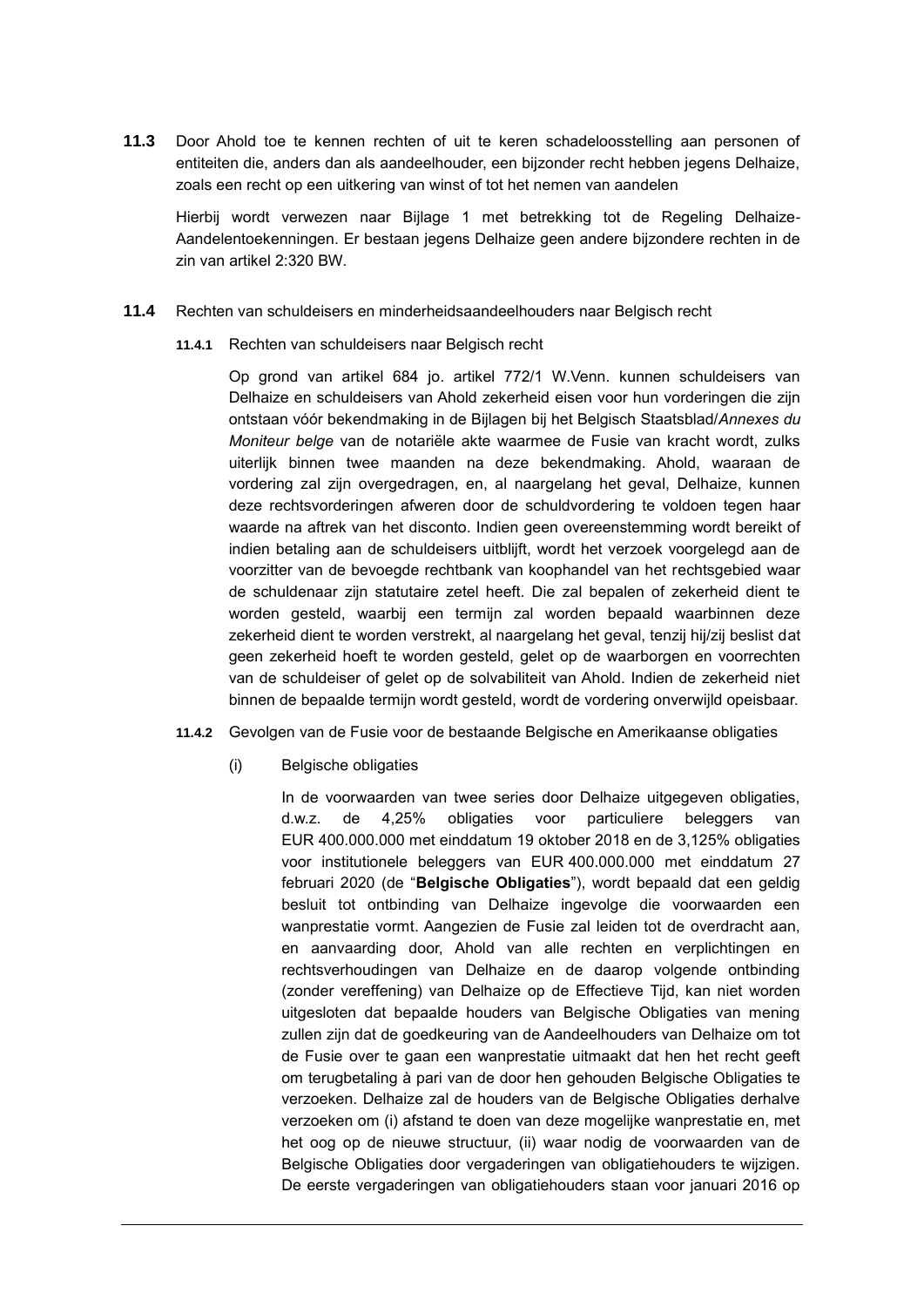de agenda, derhalve voordat de buitengewone algemene vergadering van Aandeelhouders van Delhaize plaatsvindt, zodat zeker wordt gesteld dat de enkele goedkeuring van de Aandeelhouders van Delhaize voorafgaand aan de daadwerkelijke implementatie van de Fusie niet als zodanig een wanprestatie ingevolge de Belgische Obligaties vormt. Indien tijdens de eerste vergaderingen van obligatiehouders niet het vereiste quorum wordt behaald, wordt (worden) de tweede vergadering(en) van obligatiehouders in februari 2016 bijeengeroepen. Ingeval de goedkeurende meerderheid tijdens de vergaderingen van obligatiehouders niet meer dan een derde van de uitstaande obligaties vertegenwoordigt, dienen de besluiten van obligatiehouders door het Brusselse hof van beroep te worden gehomologeerd.

(ii) Amerikaanse obligaties

De 6,50% *senior notes* met einddatum in 2017, de 5,70% *senior notes* met einddatum in 2040 en de 4,125% *senior notes* met einddatum in 2019 (elk van hen onderworpen aan het recht van New York en uitgedrukt in USD) (de "**Amerikaanse Obligaties**") zullen na de Fusie door Ahold op zich worden genomen. Voor deze overname is geen goedkeuring van de houders van de Amerikaanse Obligaties vereist.

**11.4.3** Rechten van minderheidsaandeelhouders naar Belgisch recht

De Belgische wetgeving kent geen specifieke regelingen voor de uitoefening van rechten van minderheidsaandeelhouders van de Fuserende Vennootschappen ten aanzien van de Fusie.

**11.4.4** Beschikbaarheid van informatie over rechten van schuldeisers en minderheidsaandeelhouders

Volledige informatie over de rechten van schuldeisers en minderheidsaandeelhouders kan worden verkregen bij het vestigingsadres van Ahold en Delhaize overeenkomstig artikel 772/7, onder c) W.Venn.

#### **12 Verslagen van de Raden van Bestuur van de Fuserende Vennootschappen**

- **12.1** De Raad van Bestuur van Ahold heeft overeenkomstig artikel 2:313 lid 1 en artikel 2:327 BW een verslag opgesteld en zal dit verslag publiceren (*toelichting bij het fusievoorstel*) en de Raad van Bestuur van Delhaize zal overeenkomstig artikel 772/8 W.Venn. een verslag opstellen en publiceren (*bestuursverslag bij het fusievoorstel*), waarin voor elk geval onder meer de juridische, sociale en economische aspecten van de Fusie worden uitgelegd en de methoden waarmee de Ruilverhouding is vastgesteld.
- **12.2** De bestuursverslagen van Delhaize en Ahold zullen op de website van Delhaize en Ahold [\(www.delhaize.com](http://www.delhaize.com/) en [www.ahold.com\)](http://www.ahold.com/) beschikbaar worden gesteld. Tevens kan op het adres van Delhaize en Ahold een gedrukt exemplaar hiervan worden verkregen.

# **13 Verslagen van onafhankelijke deskundigen**

**13.1** Overeenkomstig artikel 2:328 BW heeft de Raad van Bestuur van Ahold PwC, vertegenwoordigd door Peter van Mierlo, aangewezen om het Fusievoorstel te onderzoeken en het in artikel 2:328 lid 1 BW bedoelde verslag uit te brengen. Artikel 2:333g BW is niet van toepassing.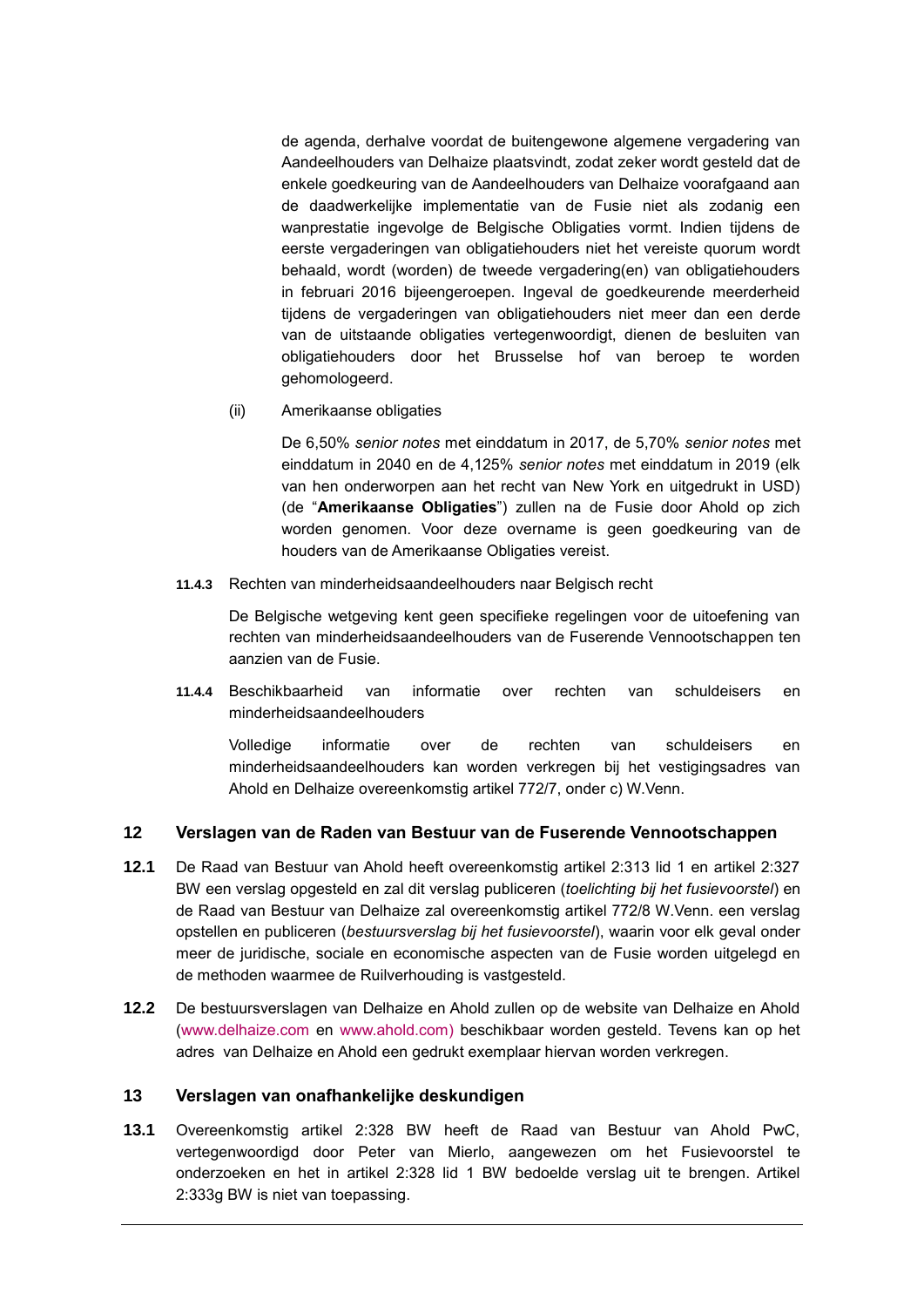- **13.2** PwC is aangewezen om overeenkomstig artikel 2:328 lid 2 BW een tweede verslag aan Ahold uit te brengen. Dit verslag van PwC wordt aan het verslag van de Raad van Bestuur van Ahold (toelichting bij het fusievoorstel) gehecht.
- <span id="page-84-0"></span>**13.3** Overeenkomstig artikel 772/9 W.Venn. heeft de Raad van Bestuur van Delhaize Deloitte, vertegenwoordigd door Eric Nys, opdracht gegeven een verslag over het Fusievoorstel op te stellen.
- **13.4** Beide verslagen van de onafhankelijke deskundigen van Delhaize en Ahold zullen op de website van Delhaize [\(www.delhaize.com\)](http://www.delhaize.com/) en die van Ahold [\(www.ahold.com\)](http://www.ahold.com/) beschikbaar worden gesteld. Tevens kan op het adres van Delhaize en Ahold een gedrukt exemplaar hiervan worden verkregen.

## **14 Overige informatie**

**14.1** Overleg met de ondernemingsraad

De ondernemingsraad van Delhaize is over de Fusie geïnformeerd en geconsulteerd. Ahold heeft geen ondernemingsraad op het niveau van Koninklijke Ahold N.V.

- **14.2** Bodemattesten
	- **14.2.1** In totaal zijn 101 bodemattesten door de Openbare Afvalstoffen Maatschappij voor het Vlaamse Gewest en 32 bodemattesten door het Brussels Instituut voor Milieubeheer afgegeven. Deze attesten zijn respectievelijk als Bijlage 6 en Bijlage 7 aan dit Fusievoorstel gehecht.
	- **14.2.2** Ahold erkent hierbij dat zij naar behoren over de inhoud van de bodemattesten is ingelicht. Voor zover nodig verbindt Ahold zich ertoe in de Nederlandse notariële akte van grensoverschrijdende Fusie tot effectuering van de Fusie onherroepelijk afstand te doen van elke mogelijke vordering tot nietigverklaring op grond van artikel 101, 102 tot en met 115, en 116 van het Vlaams Decreet van 27 oktober 2006 betreffende de bodemsanering en de bodembescherming en op grond van artikel 12, 13, § 1, 17, §§ 1 en 2, en 76 van de Ordonnantie van het Brussels Hoofdstedelijk Gewest van 5 maart 2009 betreffende het beheer en de sanering van verontreinigde bodems.

#### **15 Interne goedkeuringen**

- **15.1** Goedkeuring van dit Fusievoorstel door de Raden van Bestuur van de Fuserende Vennootschappen
	- **15.1.1** De Raad van Bestuur van Ahold heeft het Fusievoorstel goedgekeurd tijdens een rechtsgeldig bijeengeroepen vergadering op 17 december 2015. Het Fusievoorstel zal door alle leden van de Raad van Bestuur van Ahold worden ondertekend.
	- **15.1.2** De Raad van Bestuur van Delhaize heeft het Fusievoorstel goedgekeurd tijdens een rechtsgeldig bijeengeroepen vergadering op 18 december 2015. Het Fusievoorstel zal door alle leden van de Raad van Bestuur van Delhaize worden ondertekend.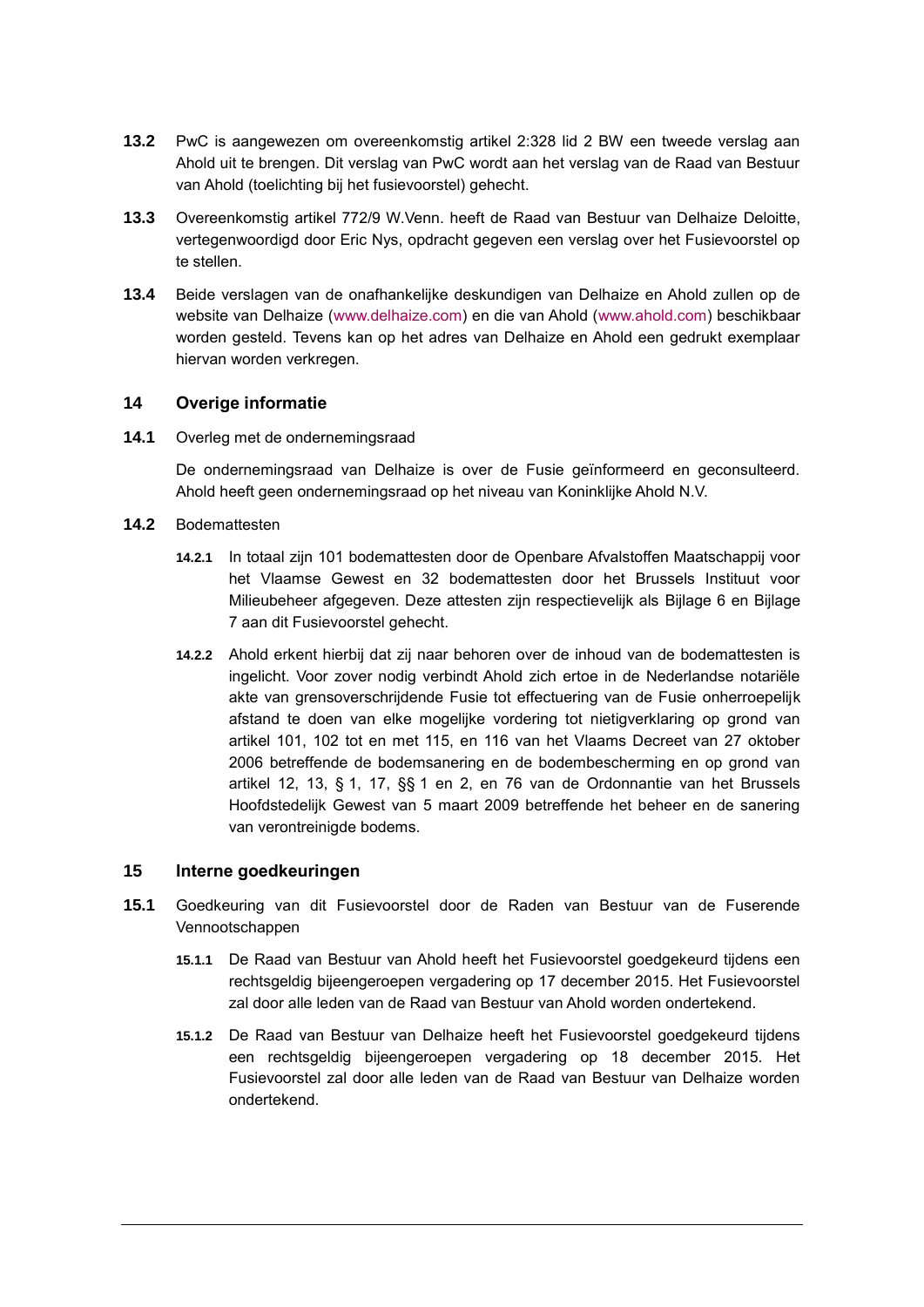**15.2** Goedkeuring van dit Fusievoorstel door de Raad van Commissarissen

De Raad van Commissarissen heeft dit Fusievoorstel goedgekeurd tijdens een rechtsgeldig bijeengeroepen vergadering op 17 december 2015. Dit Fusievoorstel zal door alle leden van de Raad van Commissarissen worden ondertekend.

- **15.3** Voorstel tot besluit om de Fusie overeenkomstig dit Fusievoorstel te effectueren
	- **15.3.1** Op grond van artikel 2:317 lid 1 en artikel 2:331 BW en artikel 772/11 W.Venn. zal respectievelijk aan de buitengewone algemene vergaderingen van aandeelhouders van Ahold en aan de buitengewone vergadering van Aandeelhouders van Delhaize worden voorgesteld te besluiten tot Fusie overeenkomstig dit Fusievoorstel.
	- **15.3.2** De in bovenstaand artikel [15.3.1](#page-27-0) bedoelde buitengewone algemene vergaderingen van aandeelhouders worden niet eerder gehouden dan het moment waarop door Ahold een verklaring van de rechtbank van Noord-Holland, locatie Haarlem (Nederland), is verkregen dat geen schuldeiser op grond van artikel 2:316 BW binnen de verzetstermijn voor schuldeisers van één maand tegen de voorgenomen Fusie in verzet is gekomen of, indien dergelijk verzet wel is gedaan, dat dit verzet is ingetrokken of de opheffing van het verzet uitvoerbaar is.

## **16 Deponering**

- <span id="page-85-0"></span>**16.1** Nederland
	- **16.1.1** Dit Fusievoorstel, het in bovenstaand artikel 13.1 bedoelde verslag van PwC en de (overige) in artikel 2:314 lid 1 BW bedoelde documenten zullen bij het Nederlandse handelsregister van de Kamer van Koophandel worden gedeponeerd.
	- **16.1.2** Dit Fusievoorstel, de in artikel [12](#page-26-0) bedoelde verslagen, de in artikel [13](#page-26-3) bedoelde verslagen van de onafhankelijke deskundigen en de goedgekeurde jaarrekeningen of andere financiële overzichten van elk van de Fuserende Vennootschappen van de afgelopen drie boekjaren (met inbegrip van de accountantsverklaringen bij deze overzichten) tezamen met de jaarverslagen over de laatste drie boekjaren van de Fuserende Vennootschappen alsmede het Splitsingsvoorstel zullen overeenkomstig artikel 2:313 en 2:314 BW op het adres van Ahold ter inzage worden neergelegd voor de aandeelhouders, obligatiehouders, houders van bijzondere rechten en werknemersvertegenwoordigers, of in elektronische vorm aan hen beschikbaar worden gesteld.
	- **16.1.3** De buitengewone algemene vergaderingen van aandeelhouders van de Fuserende Vennootschappen, waar zal worden verzocht te besluiten de Fusie overeenkomstig dit Fusievoorstel goed te keuren, worden niet eerder gehouden dan het moment waarop (i) de verklaring van de lokale rechtbank te Haarlem (Nederland) is verkregen dat geen schuldeiser op grond van artikel 2:316 BW tegen de voorgenomen Fusie in verzet is gekomen of, indien dergelijk verzet wel is gedaan, een verklaring dat dit verzet is ingetrokken of de opheffing van het verzet uitvoerbaar is en (ii) de verklaring van het Nederlandse handelsregister van de Kamer van Koophandel is verkregen dat alle in artikel [16.1.1](#page-85-0) hiervoor genoemde documenten gedurende een periode van ten minste één maand zijn neergelegd.
	- **16.1.4** Een aankondiging van de hiervoor genoemde deponeringen (voor registratie) en neerlegging zal in de Nederlandse Staatscourant en een Nederlands landelijk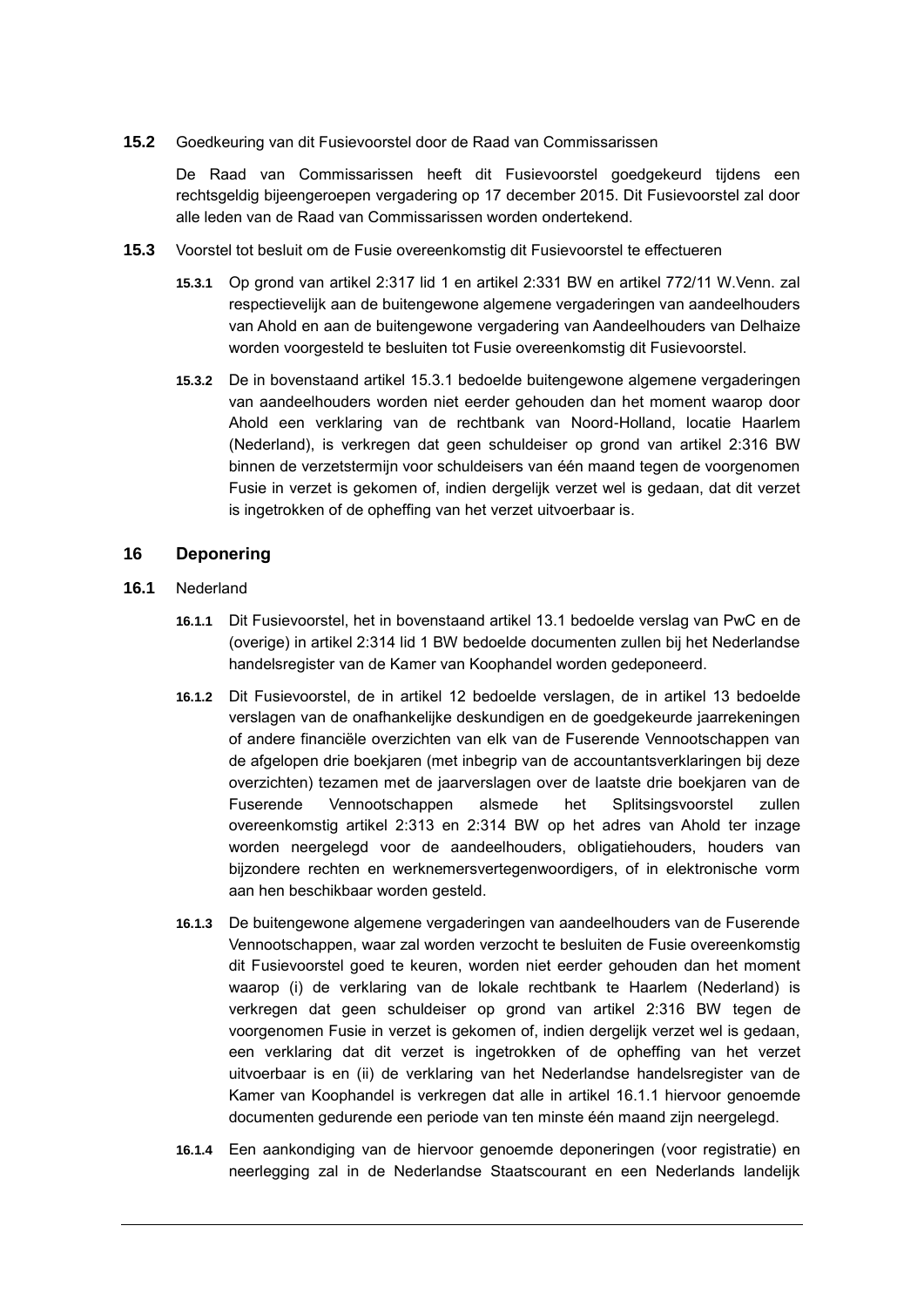verspreid dagblad (*Het Financieele Dagblad* en *NRC Handelsblad*) worden gepubliceerd.

- **16.2** België
	- **16.2.1** Een exemplaar van dit Fusievoorstel zal overeenkomstig artikel 772/7 W.Venn. ter griffie van de bevoegde rechtbank van koophandel te Brussel worden neergelegd en in de Bijlagen bij het Belgisch Staatsblad/*Annexes du Moniteur belge* worden gepubliceerd.
	- **16.2.2** Dit Fusievoorstel, de in artikel [12](#page-26-0) bedoelde verslagen, de in artikel [13](#page-26-3) bedoelde verslagen van de onafhankelijke deskundigen en de goedgekeurde jaarrekeningen van elk van de Fuserende Vennootschappen van de afgelopen drie boekjaren (met inbegrip van de accountantsverklaringen bij deze jaarrekeningen) tezamen met de jaarverslagen over de laatste drie boekjaren van de Fuserende Vennootschappen, en de tussentijdse rekeningen zullen overeenkomstig artikel 772/10, § 2 W.Venn. op de zetel van Delhaize ter inzage worden neergelegd voor de aandeelhouders, obligatiehouders, houders van bijzondere rechten en werknemersvertegenwoordigers, en zullen in elektronische vorm beschikbaar worden gesteld.
	- **16.2.3** De buitengewone algemene vergaderingen van aandeelhouders van de Fuserende Vennootschappen, waar zal worden verzocht te besluiten de Fusie overeenkomstig dit Fusievoorstel goed te keuren, worden niet eerder gehouden dan zes weken na neerlegging en publicatie van dit Fusievoorstel in de Bijlagen bij het Belgisch Staatsblad (Annexes du Moniteur belge).

#### **17 Overige bepalingen**

- **17.1** Dit Fusievoorstel is in het Nederlands, Frans en Engels opgesteld. De inhoud van deze drie taalversies is identiek, afgezien van het feit dat de inhoud in drie verschillende talen is opgesteld. De inhoud van dit Fusievoorstel is door de Fuserende Vennootschappen in de Engelse taal besproken en overeengekomen. In geval van afwijkingen in de uitleg van de tekst als gevolg van de vertaling prevaleert de Engelstalige versie van dit Fusievoorstel.
- **17.2** De bijlagen bij dit Fusievoorstel maken integraal onderdeel uit van dit Fusievoorstel.

\* \*

\*

*handtekeningenpagina's volgen*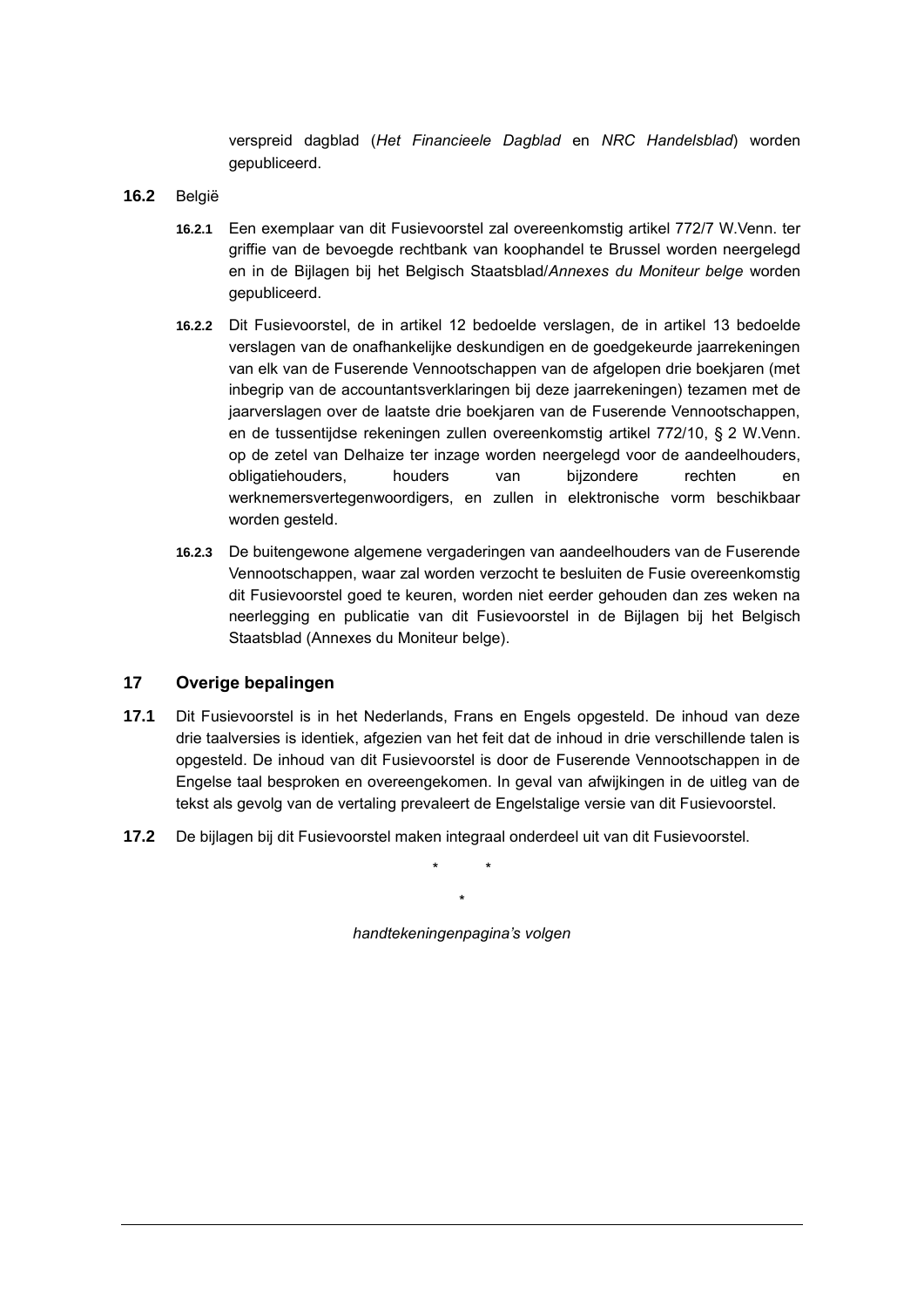There are six (6) signed original copies of this Merger Proposal. One (1) original will be deposited in the files of Delhaize at the clerk's office of the competent Commercial Court of Brussels, one (1) original will be filed with the Dutch Trade Register of the Chamber of Commerce and two (2) originals will be kept at the registered offices of each of Ahold and Delhaize.

Il y a six (6) copies originales signées du présent Projet de Fusion. Un (1) original sera gardé dans les dossiers de Delhaize au greffe du tribunal de commerce compétent de Bruxelles, un (1) original sera déposé au Registre du Commerce néerlandais de la Chambre de Commerce et deux (2) originaux seront gardés aux sièges sociaux de chacune de Ahold et Delhaize.

Er zijn zes (6) ondertekende originele exemplaren van dit Fusievoorstel. Eén (1) origineel zal worden bewaard in het dossier van Delhaize op de griffie van de bevoegde rechtbank van koophandel te Brussel, één (1) origineel zal worden neergelegd bij het Nederlandse Handelsregister van de Kamer van Koophandel en twee (2) originelen zullen worden bijgehouden op de zetels van zowel Ahold als Delhaize.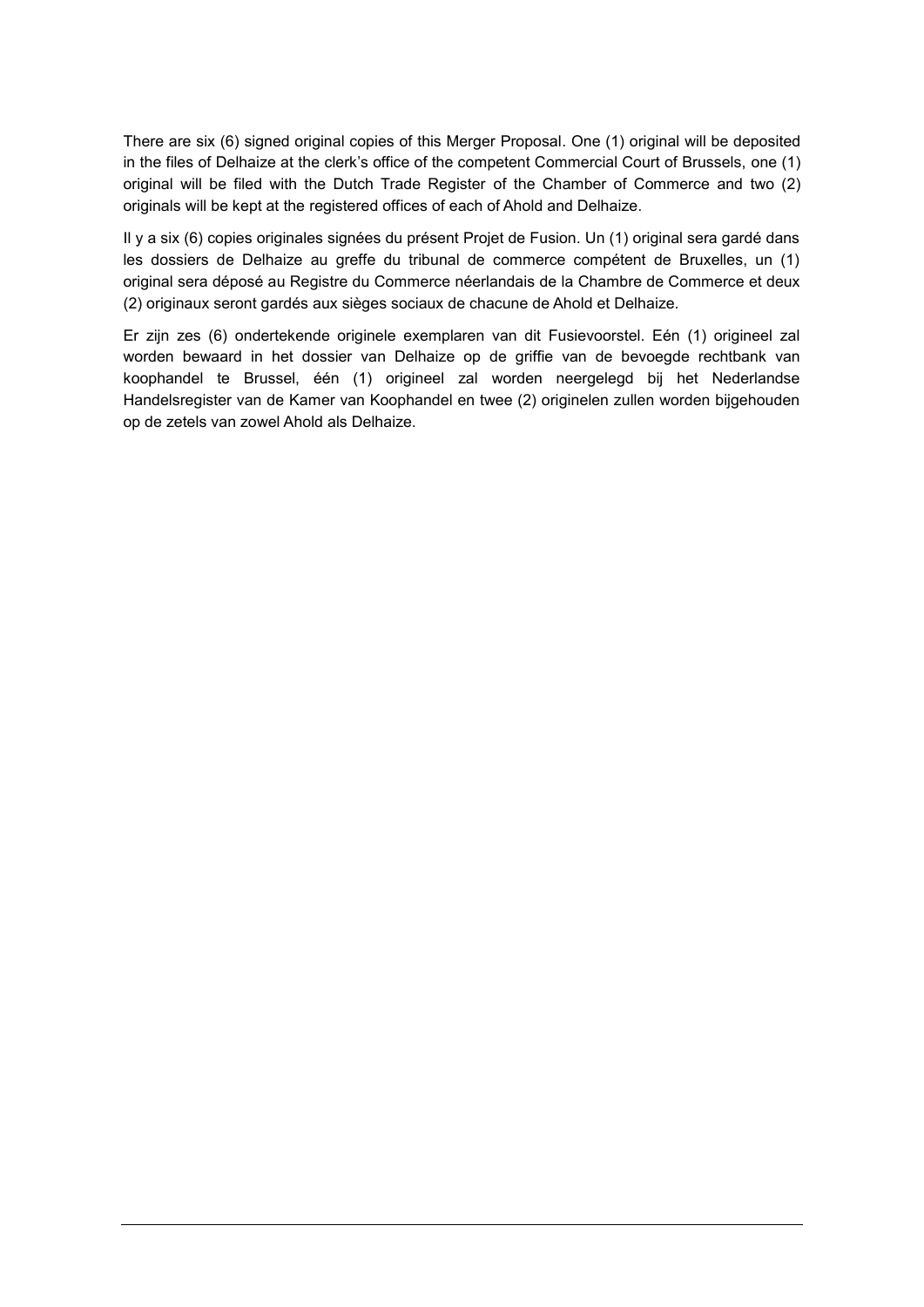**The management board of Koninklijke Ahold N.V.:**

<u> 2000 - John Stone, Amerikaans en Stone (</u>

 */s/ A.D. Boer /s/ J. Carr*

<u> 1989 - Johann Barn, mars ann an t-Amhain an t-Amhain an t-Amhain an t-Amhain an t-Amhain an t-Amhain an t-Amh</u>

Name: A.D. Boer Name: J. Carr

 $\sim$ 

 */s/ J.E. McCann*

Name: J.E. McCann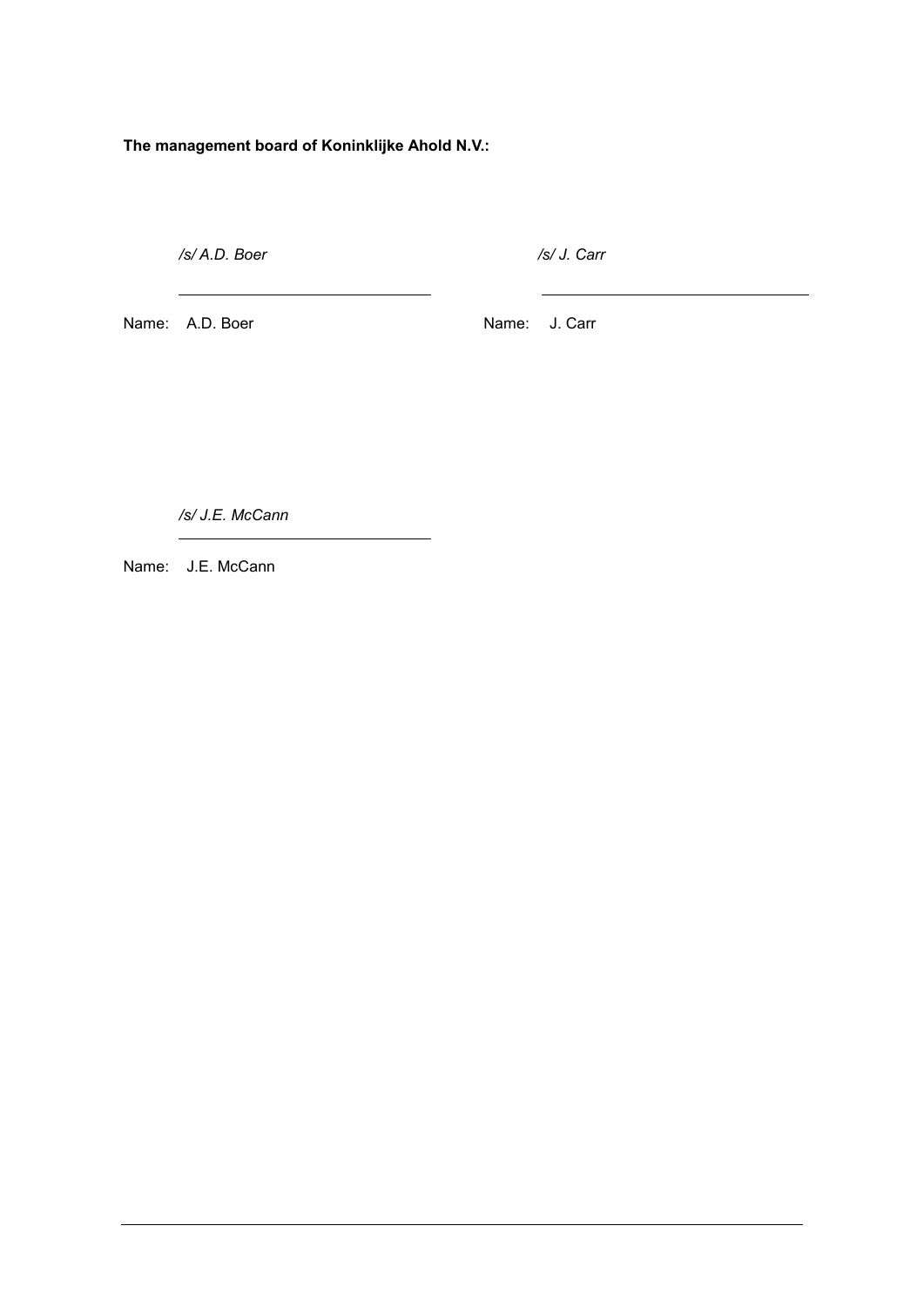**The supervisory board of Koninklijke Ahold N.V.:**

*/s/ J.H.M. Hommen /s/ R.F. van den Bergh*

Name: J.H.M. Hommen Name: R.F. van den Bergh

*/s/ D.R. Hooft Graafland /s/ M.G. McGrath*

Name: D.R. Hooft Graafland Name: M.G. McGrath

*/s/ B.J. Noteboom /s/ S.M. Shern*

Name: B.J. Noteboom Name: S.M. Shern

 */s/ D.C. Doijer*

Name: D.C. Doijer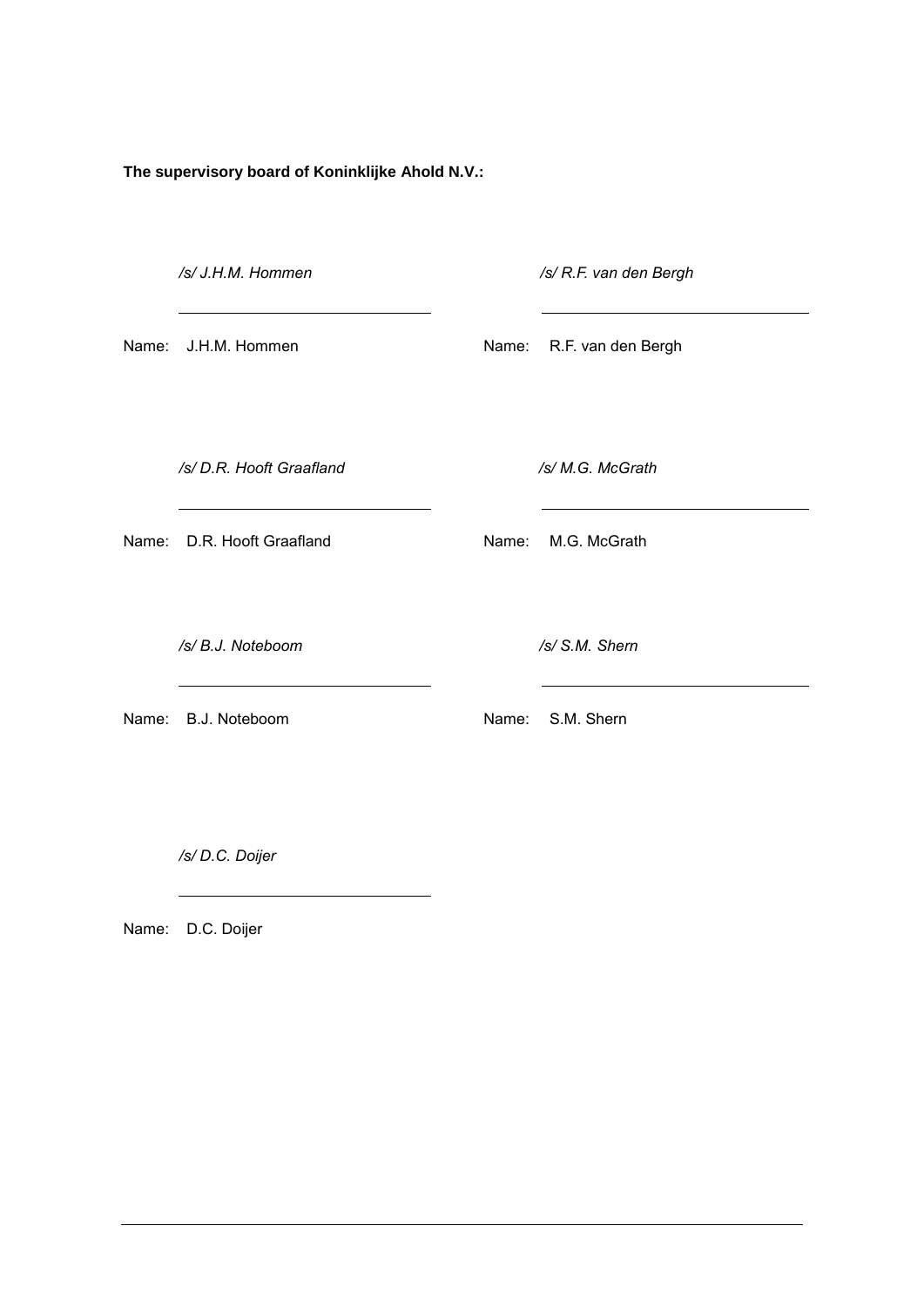**The board of directors of Delhaize Group NV/SA:**

|       | /s/ Claire Babrowski        |       | /s/ Jacques de Vaucleroy |
|-------|-----------------------------|-------|--------------------------|
|       | Name: Claire Babrowski      | Name: | Jacques de Vaucleroy     |
|       | /s/ Patrick De Maeseneire   |       | /s/ Elizabeth Doherty    |
|       | Name: Patrick De Maeseneire | Name: | <b>Elizabeth Doherty</b> |
|       | /s/ Mats Jansson            |       |                          |
|       |                             |       | /s/ Dominique Leroy      |
|       | Name: Mats Jansson          | Name: | Dominique Leroy          |
|       |                             |       |                          |
|       | /s/ Bill McEwan             |       | /s/ Jack L. Stahl        |
|       | Name: Bill McEwan           | Name: | Jack L. Stahl            |
|       |                             |       |                          |
|       | /s/ Johnny Thijs            |       | /s/ Baron Vansteenkiste  |
| Name: | Johnny Thijs                | Name: | Baron Vansteenkiste      |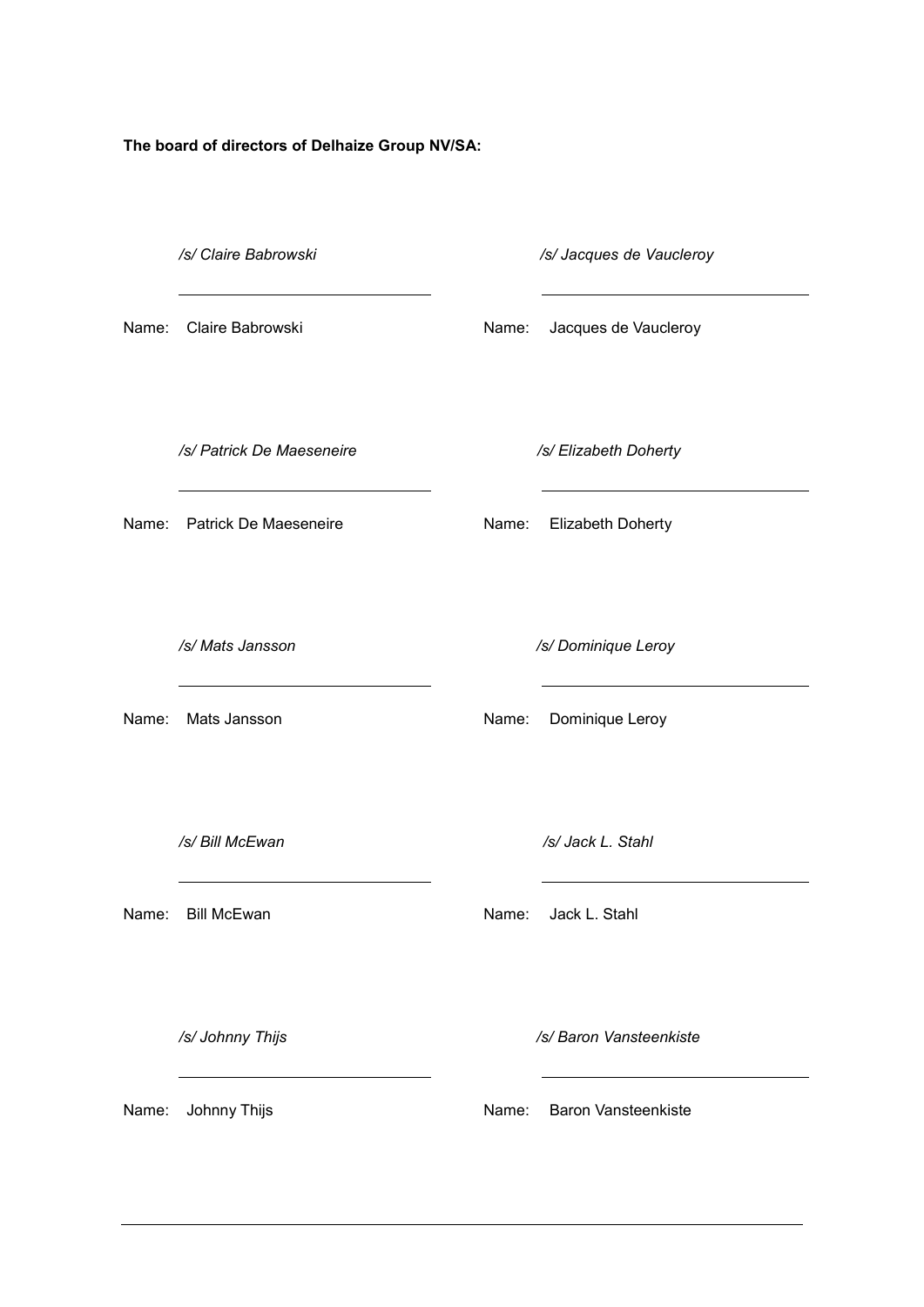*/s/ Shari L. Ballard*

Name: Shari L. Ballard

 $\overline{a}$